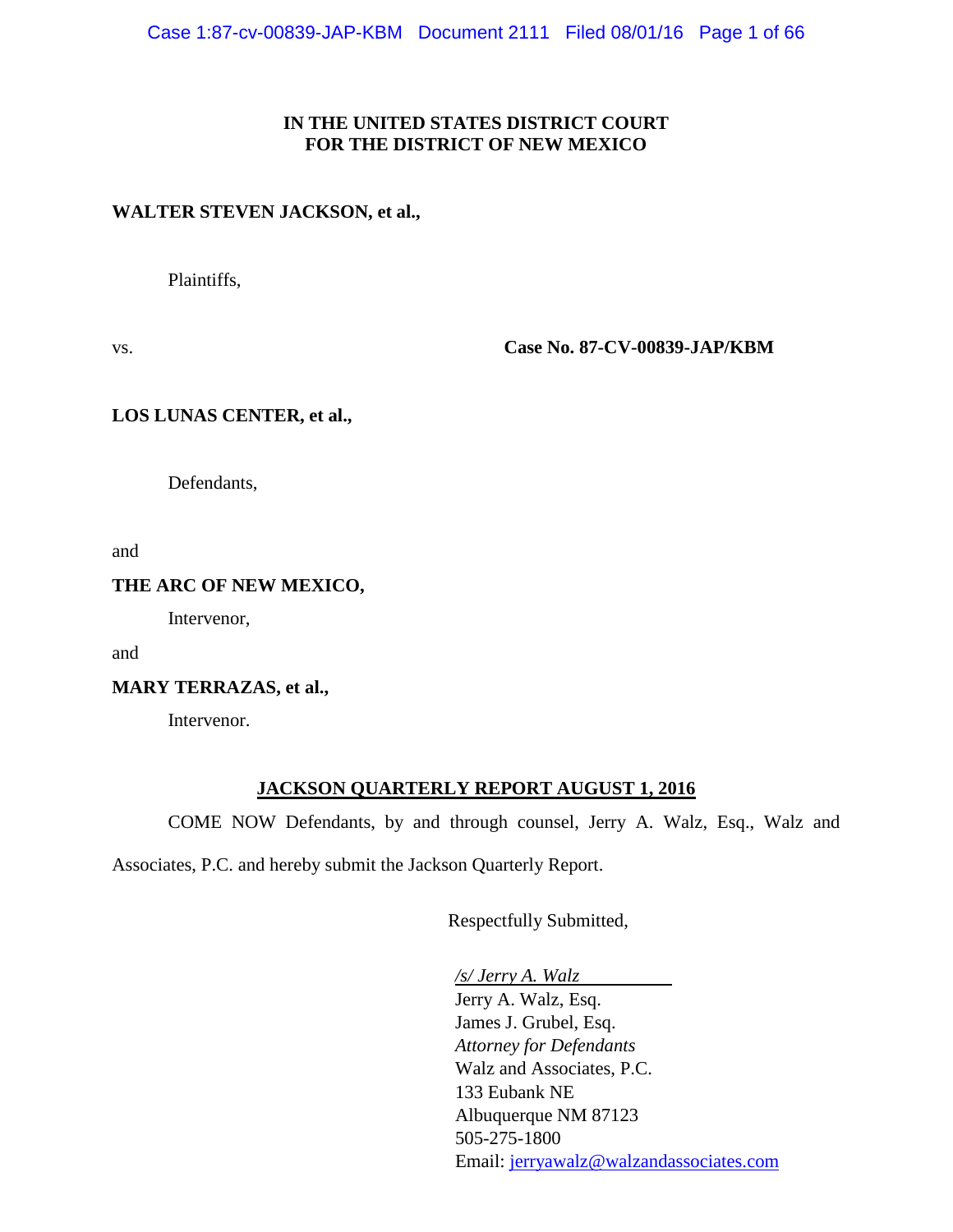#### Case 1:87-cv-00839-JAP-KBM Document 2111 Filed 08/01/16 Page 2 of 66

I HEREBY CERTIFY that on the  $1<sup>st</sup>$  day of August 2016, I filed the foregoing pleading electronically through the CM/ECF system, which caused all counsel of record and interested parties be served by electronic means as more fully reflected in the Notice of Electronic Filing.

/s/Jerry A. Walz Jerry A. Walz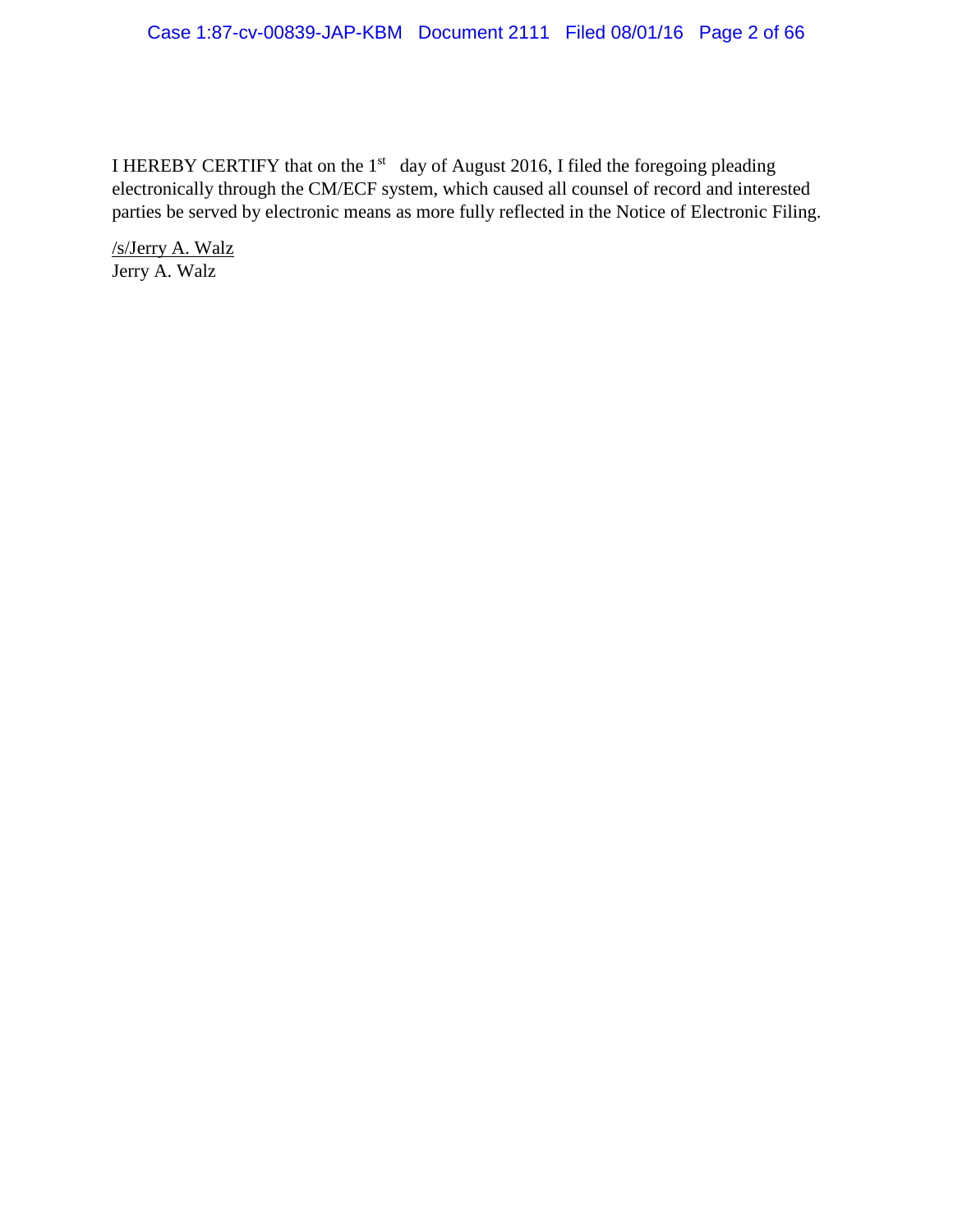# Case 1:87-cv-00839-JAP-KBM Document 2111 Filed 08/01/16 Page 3 of 66

| 2015 Objectives for Health, Safety and<br><b>Supported Employment Plans with</b><br><b>Evaluative Components</b>                                                                                                                                                                                      | Date of<br>Completion                                                                 | <b>Component</b><br><b>Manager</b> | <b>Comments</b>                                                                                                                                                                                                                                                                                                                                                                                                                                                                                                                                                                                                                                                                                                                                                                                                                                                                                                                                                                                                      |
|-------------------------------------------------------------------------------------------------------------------------------------------------------------------------------------------------------------------------------------------------------------------------------------------------------|---------------------------------------------------------------------------------------|------------------------------------|----------------------------------------------------------------------------------------------------------------------------------------------------------------------------------------------------------------------------------------------------------------------------------------------------------------------------------------------------------------------------------------------------------------------------------------------------------------------------------------------------------------------------------------------------------------------------------------------------------------------------------------------------------------------------------------------------------------------------------------------------------------------------------------------------------------------------------------------------------------------------------------------------------------------------------------------------------------------------------------------------------------------|
| <b>HEALTH PLAN</b><br><b>Health Objective H1.1 Expectations for</b><br>healthcare coordination are appropriate<br>as evidenced by well-defined roles and<br>responsibilities that are carried out and<br>measured at the provider, region and state<br>level.<br>H1.1a The Department of Health (DOH) |                                                                                       |                                    | <b>Activities Completed in the Quarter:</b>                                                                                                                                                                                                                                                                                                                                                                                                                                                                                                                                                                                                                                                                                                                                                                                                                                                                                                                                                                          |
| must define healthcare coordination roles and<br>responsibilities at the provider, regional, and<br>state levels in DOH policies, procedures, and<br>standards.                                                                                                                                       | <b>Original Date:</b><br>9/30/15<br>Date Ext. 1:<br>2/29/16<br>Date Ext 2:<br>6/30/16 | <b>CSB</b> Bureau<br>Chief         | • DDSD meetings were held to plan implementation of the<br>DDSD process improvement plan for healthcare coordination<br>(HCC) that was presented at the 4/28/16 JQM.<br>In May of 2016, the HCC plan and timelines were refined,<br>$\bullet$<br>and implementation of DDSD's Health Care Coordination<br>Plan began with the initial stakeholder meeting on June 29,<br>2016. Over 40 stakeholders participated, including<br>representatives from DD Waiver provider agencies, HSD,<br>Medicaid Managed Care Organizations, case management<br>agencies, advocacy organizations, DDSD, and the Jackson<br>Community Monitor.<br>(DDSD will continue implementation of the HCC plan with groups to<br>focus on specific areas generated at the stakeholder's meeting).<br><b>Supporting Documentation: HCC Meeting Agenda (Bates Number</b><br>JQR Q3 00001), Roster of Attendees (Bates Number JQR Q3 00002-<br>00003) and record of priority issues generated at the meeting (Bates<br>Number JQR Q3 0004-00014). |
| H1.1b The DOH must disseminate the<br>definitions referred to in H1.1a to all<br>pertinent providers.                                                                                                                                                                                                 | <b>Original Date:</b><br>9/30/15<br>Date Ext. 1:<br>2/29/16                           | <b>CSB</b> Bureau<br>Chief         | Activities Completed in the Quarter: (See H1.1a.)                                                                                                                                                                                                                                                                                                                                                                                                                                                                                                                                                                                                                                                                                                                                                                                                                                                                                                                                                                    |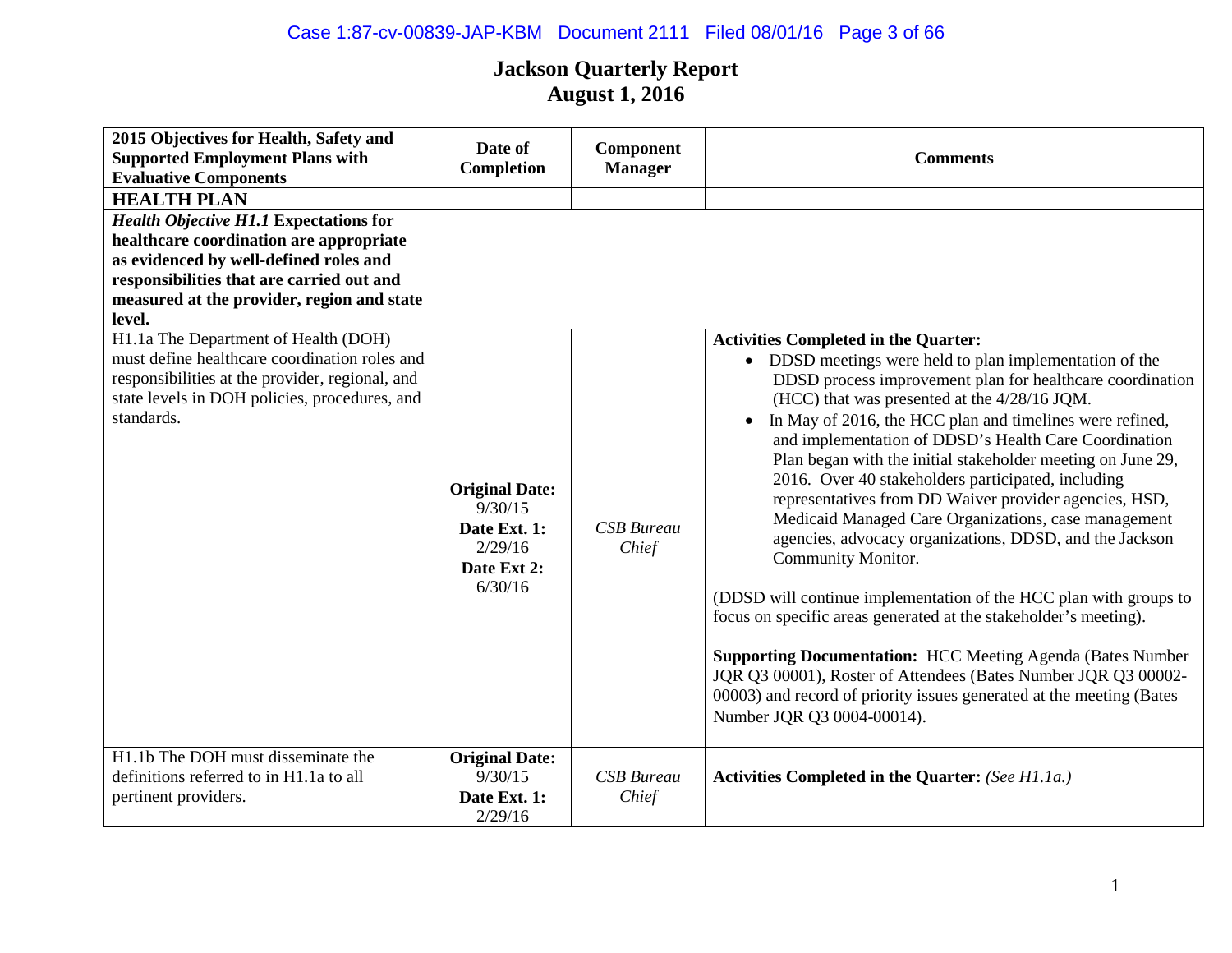| H1.1c The definitions of healthcare<br>coordination roles and responsibilities must<br>contain measurable performance indicators<br>so that the DOH can assess whether the<br>assigned responsibilities are carried out at the<br>provider, regional, and state levels. | Date Ext 2:<br>6/30/16<br>Date Ext 3:<br>12/31/16<br><b>Original Date:</b><br>9/30/15<br>Date Ext. 1:<br>2/29/16<br>Date Ext 2:<br>6/30/16<br>Date Ext 3:<br>12/31/16 | <b>CSB</b> Bureau<br>Chief | Activities Completed in the Quarter: (See H1.1a)                                                                                                                                                                                                                                                                                                                                                                                                                                                                                                                                                                                                                             |
|-------------------------------------------------------------------------------------------------------------------------------------------------------------------------------------------------------------------------------------------------------------------------|-----------------------------------------------------------------------------------------------------------------------------------------------------------------------|----------------------------|------------------------------------------------------------------------------------------------------------------------------------------------------------------------------------------------------------------------------------------------------------------------------------------------------------------------------------------------------------------------------------------------------------------------------------------------------------------------------------------------------------------------------------------------------------------------------------------------------------------------------------------------------------------------------|
| H1.1d The DOH must annually evaluate the<br>performance of healthcare coordination roles<br>and responsibilities consistent with the<br>measurable performance indicators through<br>the use of the health field survey tool or other<br>appropriate tools.             | <b>Original Date:</b><br>12/31/15<br>Date Ext. 1:<br>12/31/17                                                                                                         | <b>CSB</b> Bureau<br>Chief | <b>Activities Completed in the Quarter:</b><br>• A contract with Columbus was instituted to begin reviews of<br>JCM using the Health Field Survey Tool (HFST), beginning<br>with the SW Region.<br>• Dr. Voorhees and Mr. Stuewe met with the Columbus<br>reviewer to clarify and refine elements of the HFST<br>instrument, and also to develop provider agency entry and<br>exit procedures to maximize the quality improvement<br>potential of the survey process.<br>Three reviews are complete and an additional 5 are expected<br>$\bullet$<br>by August 15, 2016. A report of HFST findings to date will<br>be prepared for the August 17 JQM.<br>(See also $H1.1a$ ) |
| H1.1e The DOH must take prompt action to<br>address healthcare coordination performance<br>that does not meet the measurable<br>performance indicators.                                                                                                                 | <b>Original Date:</b><br>4/30/16<br>Date Ext. 1:<br>9/30/17                                                                                                           | <b>CSB</b> Bureau<br>Chief | (See H1.1d)                                                                                                                                                                                                                                                                                                                                                                                                                                                                                                                                                                                                                                                                  |
| <b>Health Objective H1.2 Nurses routinely</b><br>monitor Jackson Class Members'<br>individual health needs through (1)                                                                                                                                                  |                                                                                                                                                                       |                            |                                                                                                                                                                                                                                                                                                                                                                                                                                                                                                                                                                                                                                                                              |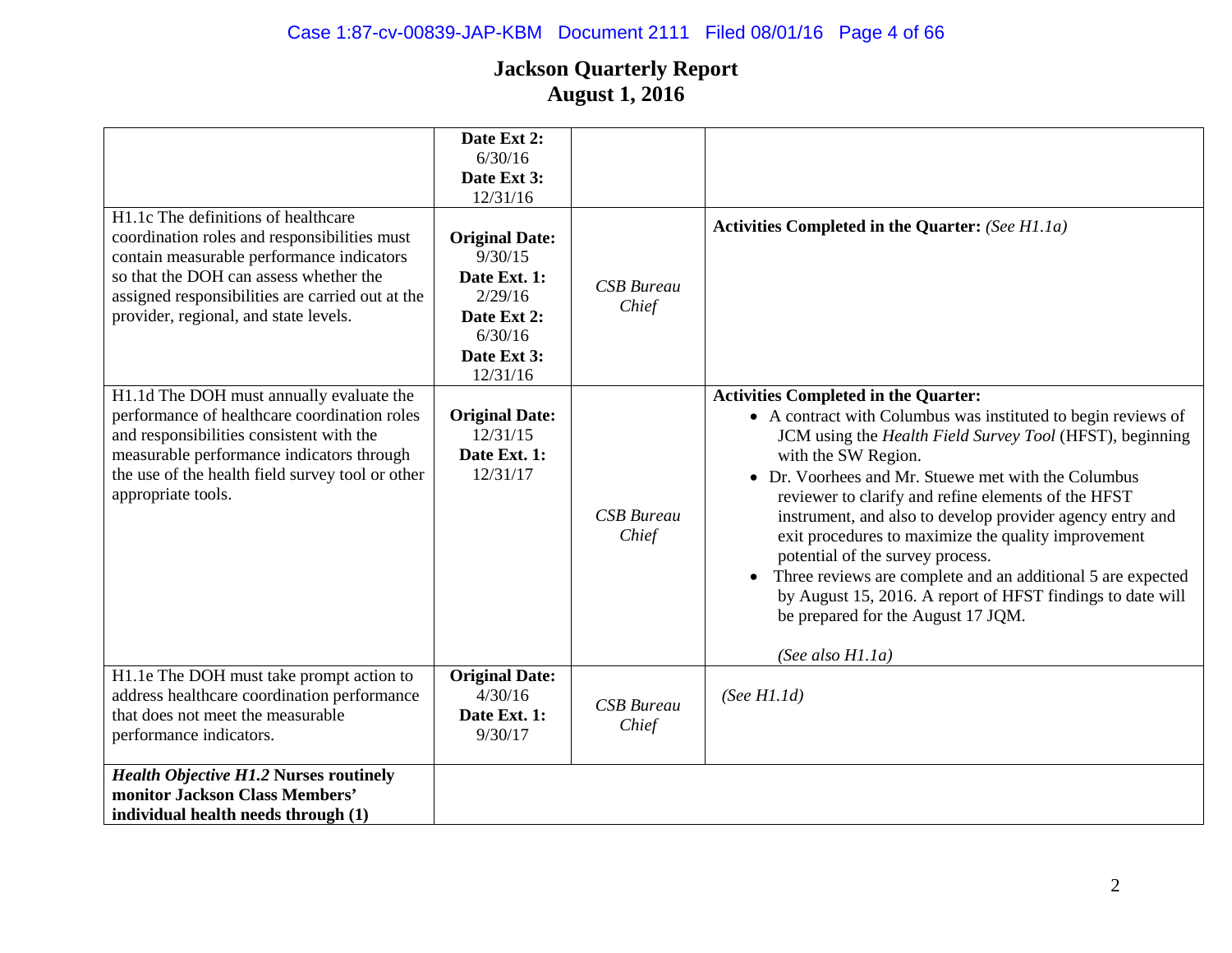| oversight, (2) communication with DSP<br>(Direct Support Professionals), and (3)<br>corrective actions in order to implement<br>the Jackson Class Members' health plans,<br>to ensure that the Jackson Class<br>Members' health needs are being met, and<br>to timely respond to changes in Jackson<br><b>Class Members' health status.</b> |                           |                   |                                                                               |
|---------------------------------------------------------------------------------------------------------------------------------------------------------------------------------------------------------------------------------------------------------------------------------------------------------------------------------------------|---------------------------|-------------------|-------------------------------------------------------------------------------|
| H1.2a Defendants must ensure that each                                                                                                                                                                                                                                                                                                      | <b>Original Date:</b>     |                   |                                                                               |
| JCM's healthcare needs, conditions, and risk                                                                                                                                                                                                                                                                                                | 10/31/15                  |                   |                                                                               |
| factors are accurately documented in the                                                                                                                                                                                                                                                                                                    | Date Ext. 1:              |                   |                                                                               |
| JCM's healthcare record.                                                                                                                                                                                                                                                                                                                    | 4/30/16                   | <b>CSB</b> Bureau | <b>Activities Completed in the Quarter:</b>                                   |
|                                                                                                                                                                                                                                                                                                                                             | Date Ext 2:               | Chief             | • A Director's Release issued on June 14, 2016 established                    |
|                                                                                                                                                                                                                                                                                                                                             | 6/30/16                   |                   | required actions for nurses to monitor the accuracy of health                 |
|                                                                                                                                                                                                                                                                                                                                             | Date Ext 3:               |                   | records, including healthcare plans, aspiration risk                          |
|                                                                                                                                                                                                                                                                                                                                             | <b>TBD</b>                |                   | management plans, emergency response plans and other                          |
| H1.2b DSP and their supervisors must                                                                                                                                                                                                                                                                                                        | <b>Original Date:</b>     |                   | health monitoring records.                                                    |
| receive training by nurses in order to                                                                                                                                                                                                                                                                                                      | 10/31/15                  |                   | The Director's Release also established standards for<br>$\bullet$            |
| competently and correctly implement each                                                                                                                                                                                                                                                                                                    | Date Ext. 1:              |                   | effectively transmitting health information to health care                    |
| JCM's healthcare plan.                                                                                                                                                                                                                                                                                                                      | 4/30/16                   | <b>CSB</b> Bureau | professionals who are providing evaluation and/or treatment.                  |
|                                                                                                                                                                                                                                                                                                                                             | Date Ext 2:               | Chief             | • Met with JCA for clarifications in Health Director's Release                |
|                                                                                                                                                                                                                                                                                                                                             | 6/30/16                   |                   | and clarifications will be provided to the field via a revised                |
|                                                                                                                                                                                                                                                                                                                                             | Date Ext 3:<br><b>TBD</b> |                   | Director's Release or memo and also clarified through                         |
| H1.2c Nurses must visit each JCM in                                                                                                                                                                                                                                                                                                         | <b>Original Date:</b>     |                   | statewide Health Director's Release Training to take place in<br>August 2016. |
| accordance with DOH requirements.                                                                                                                                                                                                                                                                                                           | 10/31/15                  |                   |                                                                               |
|                                                                                                                                                                                                                                                                                                                                             | Date Ext. 1:              |                   | (See also $H1.1d$ )                                                           |
|                                                                                                                                                                                                                                                                                                                                             | 4/30/16                   | <b>CSB</b> Bureau |                                                                               |
|                                                                                                                                                                                                                                                                                                                                             | Date Ext 2:               | Chief             |                                                                               |
|                                                                                                                                                                                                                                                                                                                                             | 6/30/16                   |                   |                                                                               |
|                                                                                                                                                                                                                                                                                                                                             | Date Ext 3:               |                   | <b>Supporting Documentation</b> Director's Release distributed 6/14/16        |
|                                                                                                                                                                                                                                                                                                                                             | <b>TBD</b>                |                   | (Bates Number JQR Q3 00015-00023).                                            |
| H1.2d Nurses must meet with DSP's as                                                                                                                                                                                                                                                                                                        | <b>Original Date:</b>     | <b>CSB</b> Bureau |                                                                               |
| needed based upon the JCM's ECHAT acuity                                                                                                                                                                                                                                                                                                    | 10/31/15                  | Chief             |                                                                               |
| level and any significant change in health                                                                                                                                                                                                                                                                                                  | Date Ext. 1:              |                   |                                                                               |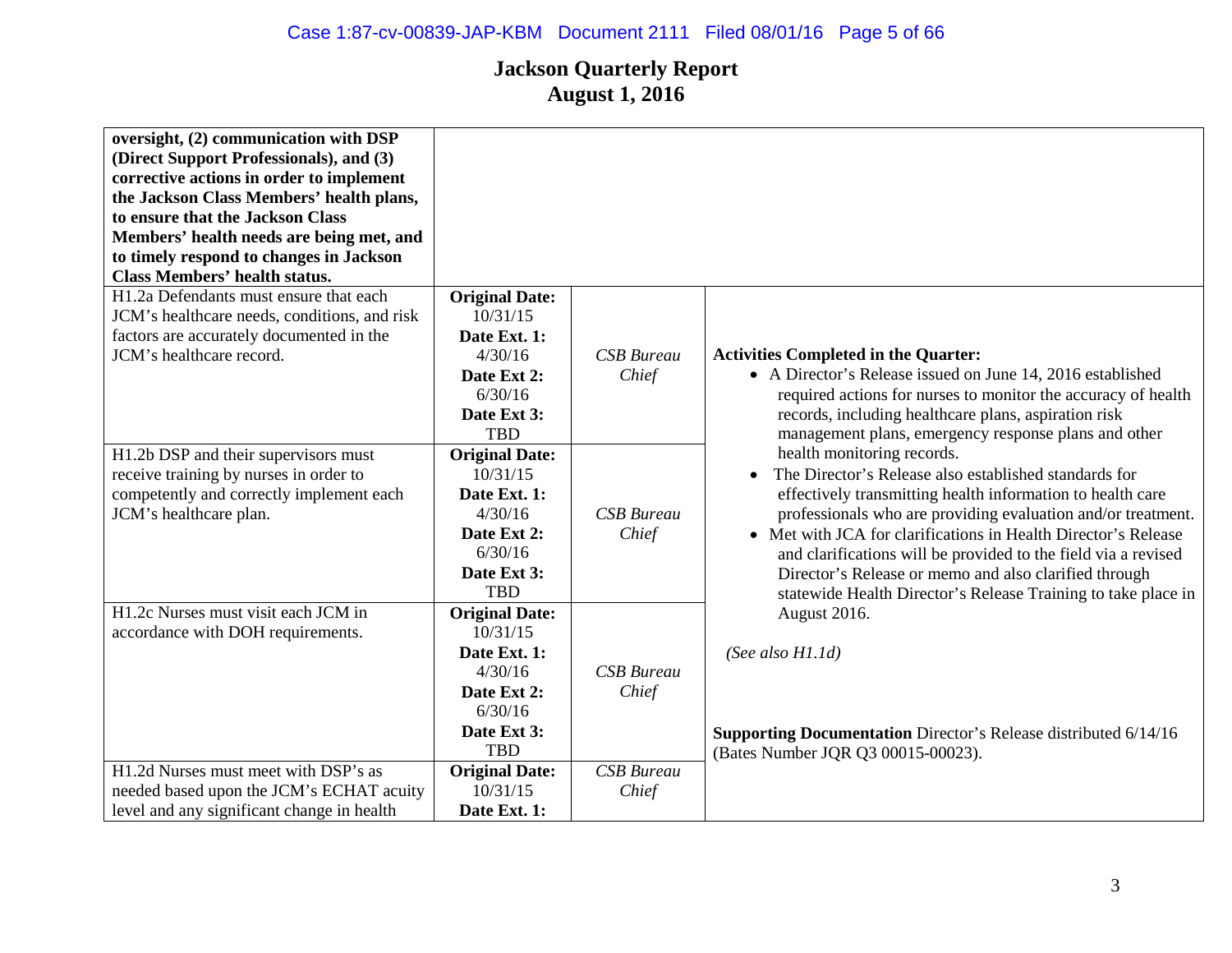# Case 1:87-cv-00839-JAP-KBM Document 2111 Filed 08/01/16 Page 6 of 66

| status to monitor the individual.               | 4/30/16               |                     |                                                                         |
|-------------------------------------------------|-----------------------|---------------------|-------------------------------------------------------------------------|
|                                                 | Date Ext 2:           |                     |                                                                         |
|                                                 | 6/30/16               |                     |                                                                         |
|                                                 | Date Ext 3:           |                     |                                                                         |
|                                                 | <b>TBD</b>            |                     |                                                                         |
| H1.2e Defendants must ensure prompt             | <b>Original Date:</b> |                     |                                                                         |
| revision of a JCM's healthcare plan if there is | 10/31/15              |                     |                                                                         |
| a change in the JCM's health status.            | Date Ext. 1:          |                     |                                                                         |
|                                                 | 4/30/16               | <b>CSB</b> Bureau   |                                                                         |
|                                                 | Date Ext 2:           | Chief               |                                                                         |
|                                                 | 6/30/16               |                     |                                                                         |
|                                                 | Date Ext 3:           |                     |                                                                         |
|                                                 | <b>TBD</b>            |                     |                                                                         |
| <b>Health Objective H1.3 Teams use accurate</b> |                       |                     |                                                                         |
| health records for Jackson Class                |                       |                     |                                                                         |
| Members.                                        |                       |                     |                                                                         |
| H1.3a Defendants must monitor the accuracy      |                       |                     | <b>Activities Completed in the Quarter:</b>                             |
| of each JCM's health record, including the      |                       |                     | • A Director's Release issued on June 14, 2016 established              |
| JCM's current healthcare plans.                 |                       |                     | required actions for nurses to monitor the accuracy of health           |
|                                                 |                       |                     | records, including healthcare plans, aspiration risk                    |
|                                                 |                       |                     | management plans, emergency response plans and other                    |
|                                                 |                       |                     | health monitoring records.                                              |
|                                                 | <b>Original Date:</b> |                     | The Director's Release also established standards for                   |
|                                                 | 10/31/15              |                     | effectively transmitting health information to health care              |
|                                                 | Date Ext. 1:          | <b>BSI</b> Bureau   | professionals who are providing evaluation and/or treatment.            |
|                                                 | 4/30/16               | Chief and CSB       | • Met with JCA for clarifications in Health Director's Release          |
|                                                 | Date Ext 2:           | <b>Bureau Chief</b> |                                                                         |
|                                                 | 6/30/16               |                     | and clarifications will be provided to the field via a revised          |
|                                                 | Date Ext 3:           |                     | Director's Release or memo and also clarified through                   |
|                                                 | <b>TBD</b>            |                     | statewide Health Director's Release Training to take place in           |
|                                                 |                       |                     | August 2016.                                                            |
|                                                 |                       |                     |                                                                         |
|                                                 |                       |                     | (See also $H1.1d$ )                                                     |
|                                                 |                       |                     |                                                                         |
|                                                 |                       |                     | <b>Supporting Documentation:</b> Director's Release distributed 6/14/16 |
|                                                 |                       |                     | (See supporting documentation for H1.2)                                 |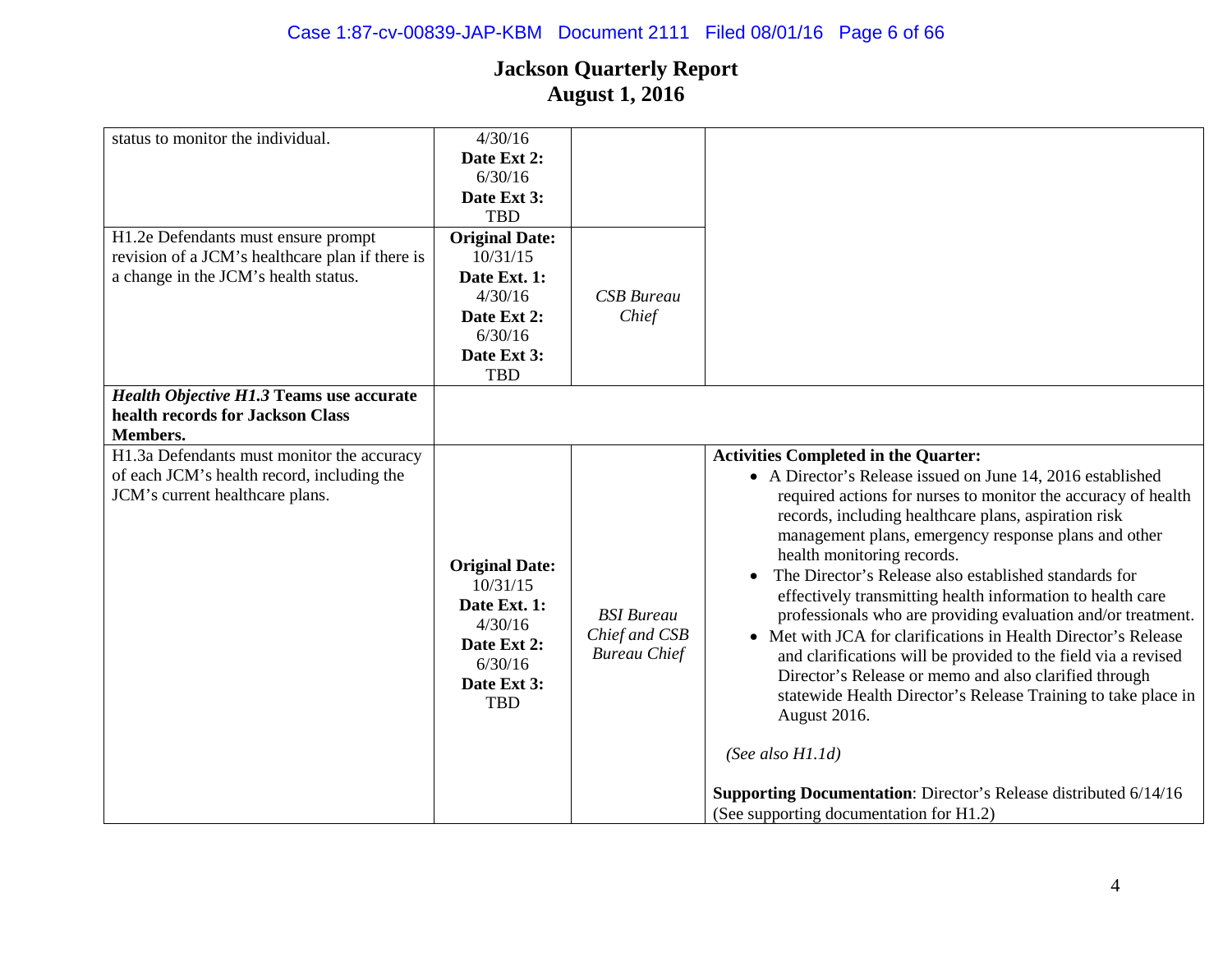# Case 1:87-cv-00839-JAP-KBM Document 2111 Filed 08/01/16 Page 7 of 66

| H1.3b Each JCM's "Therap eCHATs"<br>("Electronic Comprehensive Assessment<br>Tool") must be updated within 45 days<br>before an IDT (Interdisciplinary Team)<br>Meeting at which the JCM's annual ISP<br>(Individual Service Plan) is created.                                                                                                                                                                      | <b>Original Date:</b><br>10/31/15<br>Date Ext. 1:<br>4/30/16<br>Date Ext. 2:<br>6/30/16<br>Date Ext 3:<br>10/31/16 | <b>BSI</b> Bureau<br>Chief and CSB<br><b>Bureau Chief</b> | <b>Activities Completed in the Quarter:</b><br>• BSI has begun to run verify eCHAT updates via Therap.<br>Providers are contacted via SCOMM with a standard email<br>requesting remediation. The reports are re-run following the<br>request for remediation to verify completion.<br>• BSI is tracking providers on a monthly and basis to ensure<br>timely eChat completions<br><b>Supporting Documentation: eChat Tally Spreadsheets (Bates</b><br>Number JQR Q3 00024-00031); eChat Summary results (Bates<br>Number JQR Q3 00032). |
|---------------------------------------------------------------------------------------------------------------------------------------------------------------------------------------------------------------------------------------------------------------------------------------------------------------------------------------------------------------------------------------------------------------------|--------------------------------------------------------------------------------------------------------------------|-----------------------------------------------------------|-----------------------------------------------------------------------------------------------------------------------------------------------------------------------------------------------------------------------------------------------------------------------------------------------------------------------------------------------------------------------------------------------------------------------------------------------------------------------------------------------------------------------------------------|
| <b>Health Objective H1.4 Teams (including</b><br>the individual) have information<br>(education, consultant and technical<br>assistance) needed to achieve goals stated<br>in individual Healthcare Plans, MERPs<br>[Medical Emergency Response Plans],<br><b>CARMPs [Comprehensive Aspiration</b><br><b>Risk Management Plans] and written</b><br>direct support instructions as appropriate<br>to the individual. |                                                                                                                    |                                                           |                                                                                                                                                                                                                                                                                                                                                                                                                                                                                                                                         |
| H1.4a Upon request, DDSD will assist IDTs<br>to identify professionals with specialized<br>skills to provide needed information,<br>consultation, and technical assistance. DDSD<br>will inform IDTs of the availability of<br>DDSD's assistance.                                                                                                                                                                   | <b>Original Date:</b><br>7/31/15<br>Date Ext. 1:<br>7/31/16                                                        | <b>DDSD</b> Medical<br>Director                           | <b>Activities Completed in the Quarter:</b><br>• See Quarterly reports for information and actions taken on<br>this evaluative component. DDSD has requested for this<br>topic to be discussed at next JCA check in meeting as we<br>believe it may be ripe for disengagement and would like the<br>JCA's feedback.                                                                                                                                                                                                                     |
| H1.4b Each JCM must have access to<br>healthcare professionals with specialized<br>skills, as needed.                                                                                                                                                                                                                                                                                                               | <b>Original Date:</b><br>12/31/15<br>Date Ext. 1:<br>7/31/16                                                       | <b>DDSD</b> Medical<br>Director                           | <b>Activities Completed in the Quarter:</b><br>$\bullet$ See H1.4a                                                                                                                                                                                                                                                                                                                                                                                                                                                                      |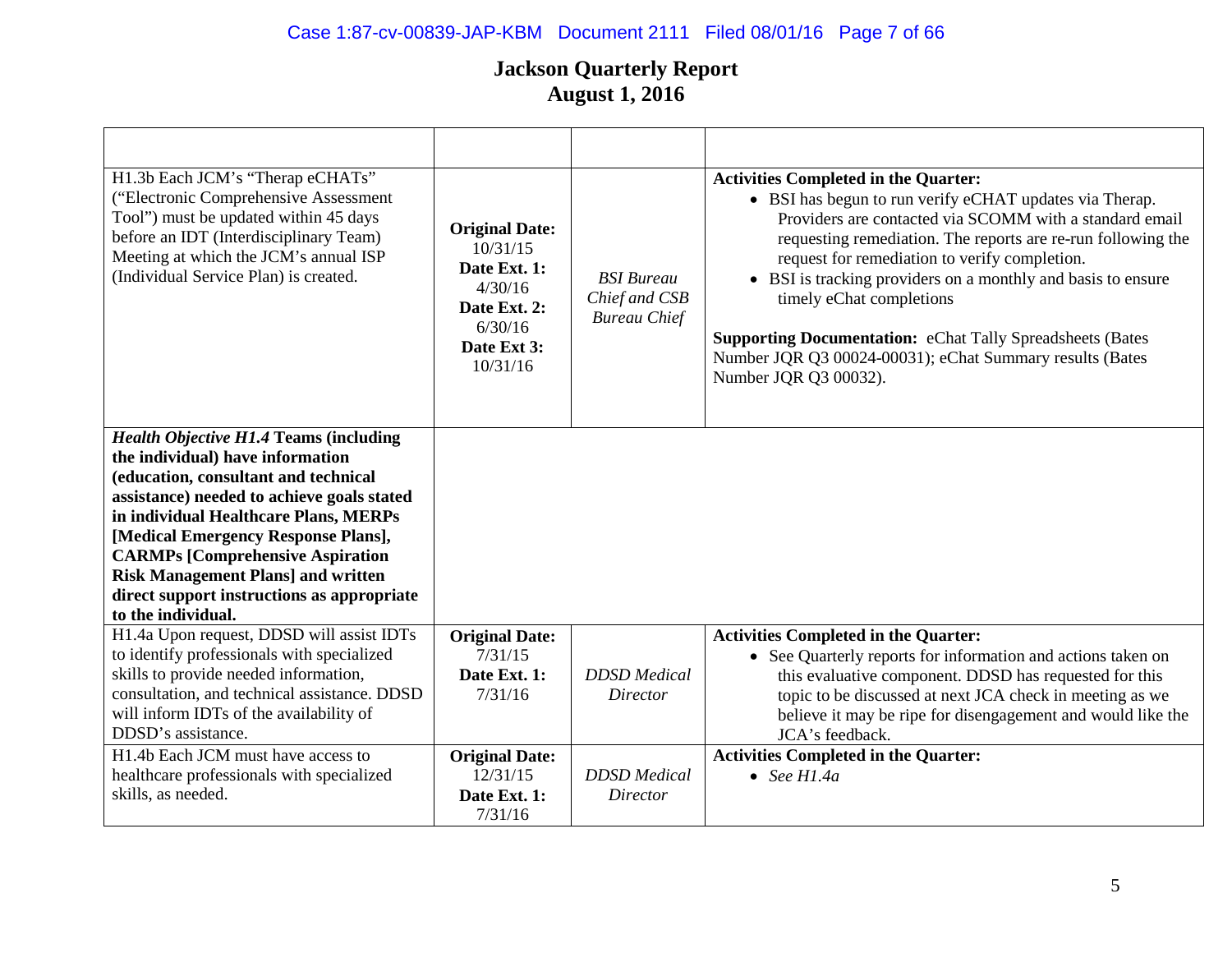# Case 1:87-cv-00839-JAP-KBM Document 2111 Filed 08/01/16 Page 8 of 66

|                                                                                                                                                                                                                                                                                                                                                                                                                                                                                                                                                           | Date Ext. 2:<br>12/31/16                                                                                            |                            |                                                                                                                                                                                                                                                                                                                                                                                                                                                                                                                                                                                                                                                    |
|-----------------------------------------------------------------------------------------------------------------------------------------------------------------------------------------------------------------------------------------------------------------------------------------------------------------------------------------------------------------------------------------------------------------------------------------------------------------------------------------------------------------------------------------------------------|---------------------------------------------------------------------------------------------------------------------|----------------------------|----------------------------------------------------------------------------------------------------------------------------------------------------------------------------------------------------------------------------------------------------------------------------------------------------------------------------------------------------------------------------------------------------------------------------------------------------------------------------------------------------------------------------------------------------------------------------------------------------------------------------------------------------|
| <b>Health Objective H1.5 Identified health</b><br>needs for Jackson Class Members,<br>including daily medical considerations, are<br>addressed in individualized healthcare<br>plans, MERPs, CARMPs, and written<br>direct support instructions as appropriate<br>to the Jackson Class Members. Healthcare<br>plans are reviewed and promptly modified<br>in response to changes in health status.<br>H1.5a Defendants must prepare quarterly<br>reports on a sample of the JCMs to monitor<br>the accuracy of the JCMs' individual<br>healthcare record. | <b>Original Date:</b><br>10/31/15<br>Date Ext. 1:<br>4/30/16                                                        | <b>CSB</b> Bureau          | <b>Activities Completed in the Quarter:</b><br>(See H1.1d)                                                                                                                                                                                                                                                                                                                                                                                                                                                                                                                                                                                         |
|                                                                                                                                                                                                                                                                                                                                                                                                                                                                                                                                                           | Date Ext 2:<br>6/30/16<br>Date Ext 3:<br><b>TBD</b>                                                                 | Chief                      |                                                                                                                                                                                                                                                                                                                                                                                                                                                                                                                                                                                                                                                    |
| H1.5b Defendants must take action to correct<br>inaccuracies in the JCMs' individual<br>healthcare record.                                                                                                                                                                                                                                                                                                                                                                                                                                                | <b>Original Date:</b><br>10/31/15<br>Date Ext. 1:<br>4/30/16<br>Date Ext 2:<br>6/30/16<br>Date Ext 3:<br><b>TBD</b> | <b>CSB</b> Bureau<br>Chief | <b>Activities Completed in the Quarter:</b><br>• The Director's Release issued on June 14, 2016 defined<br>required actions to ensure that healthcare records are<br>maintained in a current and accurate manner, and<br>established a timeline for updating an individual's eCHAT<br>following a change in health status or hospitalization.<br>• Met with JCA for clarifications in Health Director's Release<br>and clarifications will be provided to the field via a revised<br>Director's Release or memo and also clarified through<br>statewide Health Director's Release Training to take place in<br>August 2016.<br>$\bullet$ See H1.1d |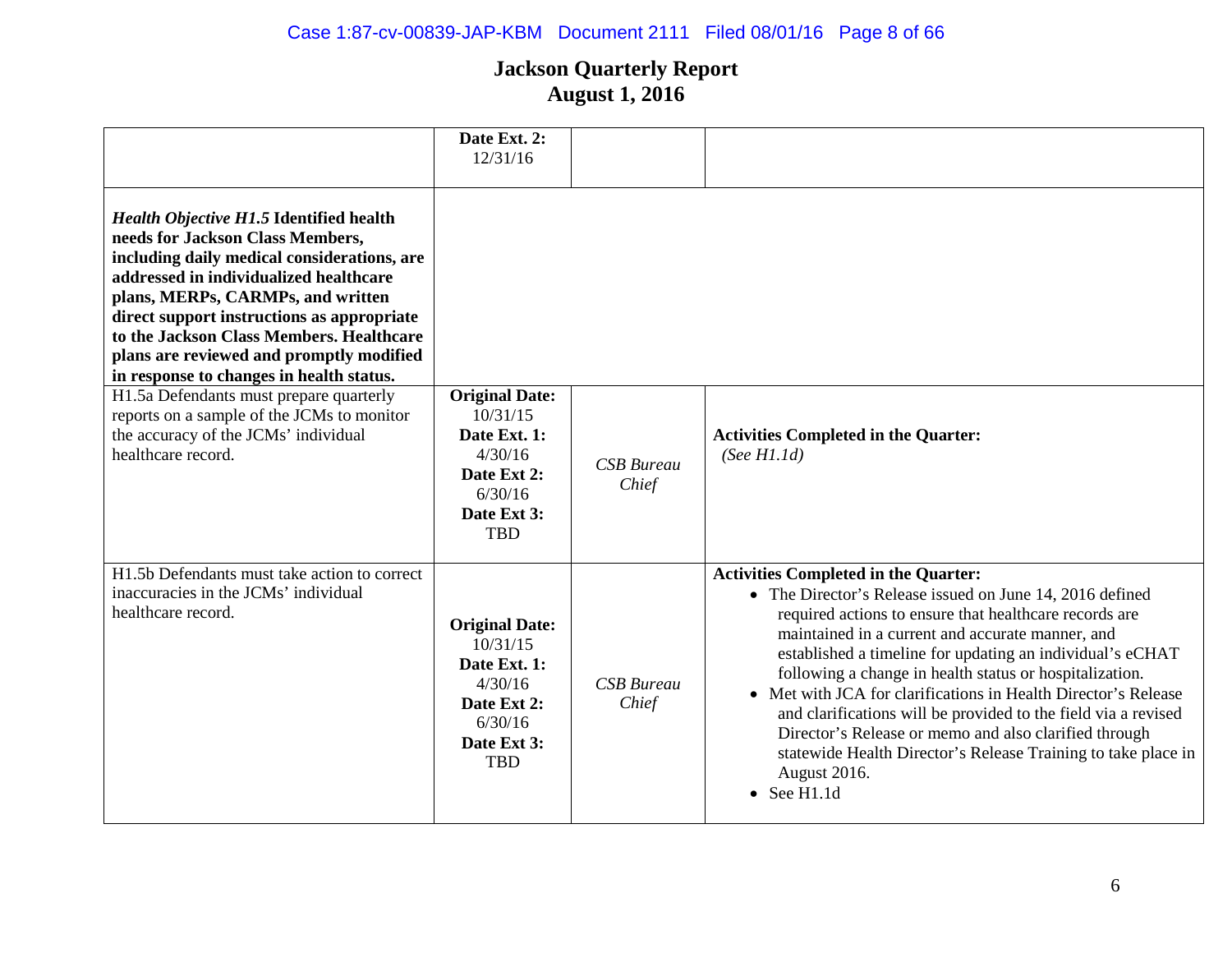# Case 1:87-cv-00839-JAP-KBM Document 2111 Filed 08/01/16 Page 9 of 66

|                                                 |                       |                     | Supporting Documentation: Director's Release distributed 6/14/16 |
|-------------------------------------------------|-----------------------|---------------------|------------------------------------------------------------------|
|                                                 |                       |                     | (See supporting documentation for H1.2)                          |
| <b>Health Objective H1.6 Current and</b>        |                       |                     |                                                                  |
| complete information is provided to the         |                       |                     |                                                                  |
| healthcare professionals treating or            |                       |                     |                                                                  |
| evaluating the individual.                      |                       |                     |                                                                  |
| H1.6a Healthcare professionals, who treat or    |                       |                     | <b>Activities Completed in the Quarter:</b>                      |
| evaluate a JCM, must have a copy of the         |                       |                     | The Director's Release issued on June 14, 2016:                  |
| JCM's accurate "Health Passport."               |                       |                     | • Revised the existing Health Passport policy,                   |
|                                                 | <b>Original Date:</b> |                     | Defined required actions to ensure that the Health Passport is   |
|                                                 | 12/31/15              |                     | accurate,                                                        |
|                                                 | Date Ext. 1:          | <b>BSI</b> Bureau   | • Established mechanisms to ensure that the Health Passport      |
|                                                 | 6/30/16               | Chief and CSB       | and the Physician Consultation Form is delivered to              |
|                                                 | Date Ext 2:           | <b>Bureau Chief</b> | healthcare professionals when they evaluate or treat a JCM       |
|                                                 | 12/31/16              |                     | Established mechanisms for documenting that this<br>$\bullet$    |
|                                                 |                       |                     | information was provided to the healthcare professional.         |
|                                                 |                       |                     | Supporting Documentation: Director's Release distributed 6/14/16 |
|                                                 |                       |                     | (See supporting documentation for H1.2)                          |
| H1.6b DOH will revise and distribute the        |                       |                     |                                                                  |
| Health Passport policy and procedure clearly    | <b>Original Date:</b> |                     |                                                                  |
| stating that it is the DDW provider's           | 12/31/15              | <b>BSI</b> Bureau   |                                                                  |
| responsibility to provide, in all settings, the | Date Ext. 1:          | Chief and CSB       | See H1.6a.                                                       |
| accurate and up to date Health Passport and     | 6/30/16               | <b>Bureau</b>       |                                                                  |
| Physicians Consultation form to treating        | Date Ext 2:           | Chief               |                                                                  |
| health care professionals.                      | 12/31/16              |                     |                                                                  |
| H1.6c A JCM's provider must ensure a            | <b>Original Date:</b> |                     |                                                                  |
| JCM's current healthcare information is         | 12/31/15              | <b>BSI</b> Bureau   |                                                                  |
| provided to treating and evaluating             | Date Ext. 1:          | Chief and CSB       | See H1.6a.                                                       |
| healthcare professionals and the case           | 6/30/16               | <b>Bureau Chief</b> |                                                                  |
| manager must verify that through review of      | Date Ext 2:           |                     |                                                                  |
| the Physician Consultation Form.                | 12/31/16              |                     |                                                                  |
| <b>Health Objective H1.7 The team assures</b>   |                       |                     |                                                                  |
| recommendations from healthcare                 |                       |                     |                                                                  |
| professionals are reviewed with the             |                       |                     |                                                                  |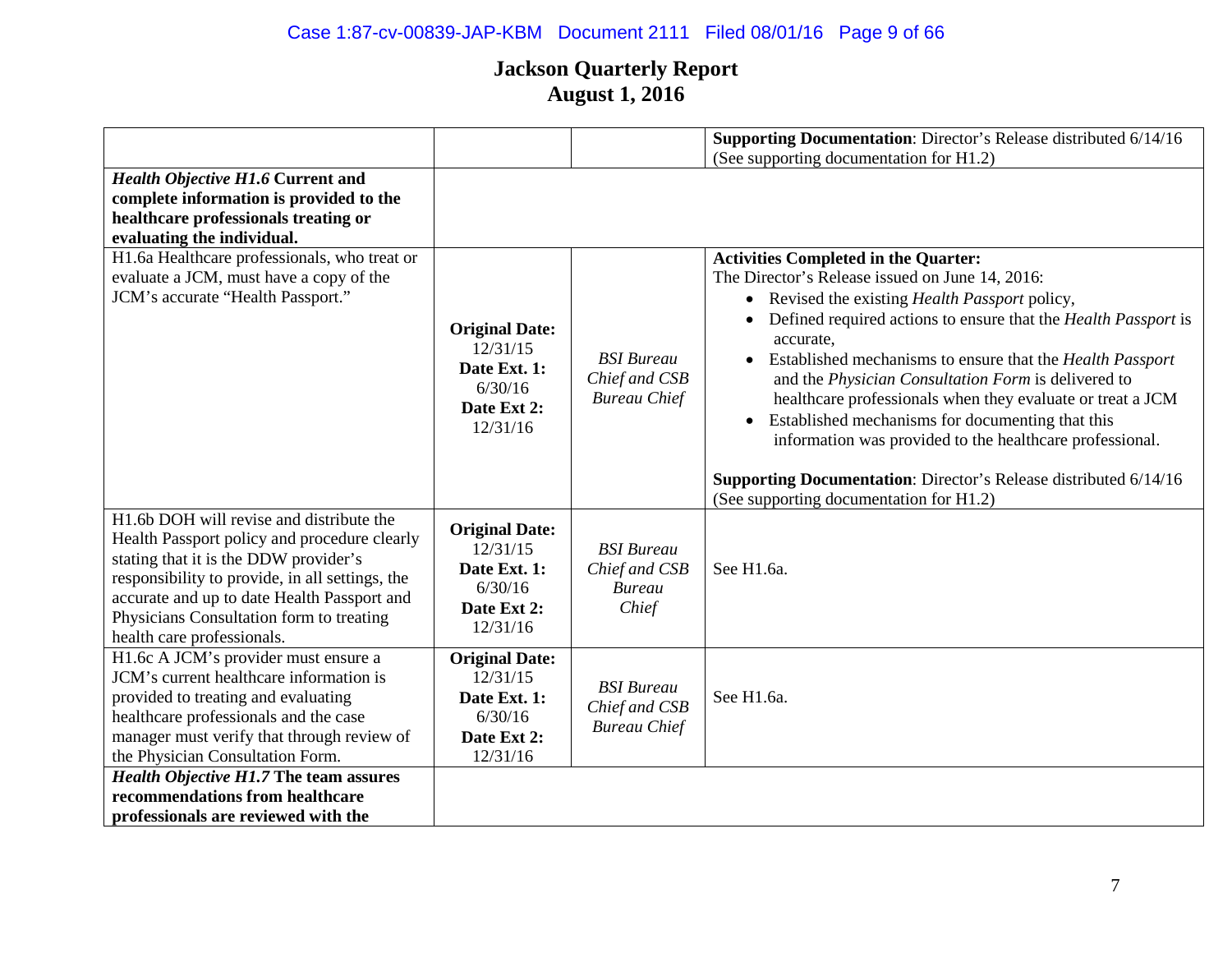| individual and guardian in a manner that       |                                   |              |                                                                                                                     |
|------------------------------------------------|-----------------------------------|--------------|---------------------------------------------------------------------------------------------------------------------|
| supports informed decision making and          |                                   |              |                                                                                                                     |
| [are] either implemented, or documented        |                                   |              |                                                                                                                     |
| in a Decision Consultation Form if             |                                   |              |                                                                                                                     |
| recommendation is declined.                    |                                   |              |                                                                                                                     |
| H1.7a A JCM's IDT must ensure that a           |                                   |              |                                                                                                                     |
| healthcare professional's recommendations      |                                   |              |                                                                                                                     |
| and assessments (1) are promptly               | <b>Original Date:</b>             |              |                                                                                                                     |
| communicated to the nurse, guardian, DSP,      | 10/31/15                          | <b>DDSD</b>  | <b>Activities Completed in the Quarter:</b>                                                                         |
| and entire healthcare team, as needed, and (2) | Date Ext. 1:                      | Statewide CM | The Director's Release issued on June 14, 2016:                                                                     |
| are implemented, unless the individual or      | 12/31/16                          | Lead         | Established policy and defined required actions to ensure that<br>$\bullet$                                         |
| their healthcare decision maker declines the   |                                   |              | a healthcare professional's recommendations are                                                                     |
| healthcare professional's recommendations      |                                   |              | communicated and implemented unless specifically declined                                                           |
| by completing a Decision Consultation Form.    |                                   |              | using a Decision Consultation Form.                                                                                 |
| H1.7b A JCM's healthcare records must          | <b>Original Date:</b>             |              | Directed that the JCM's nurse must assure that the JCM's                                                            |
| accurately identify and reflect any            | 10/31/15                          | <b>DDSD</b>  |                                                                                                                     |
| recommendations and assessments of the         | Date Ext. 1:                      | Statewide CM | healthcare records accurately identify and reflect all<br>recommendations and assessments of the JCM's treating and |
| JCM's treating and evaluating healthcare       | 12/31/16                          | Lead         |                                                                                                                     |
| professionals.                                 |                                   |              | evaluating healthcare professionals.<br>Mandated that all healthcare recommendations must be                        |
| H1.7c Defendants, through appropriate          |                                   |              |                                                                                                                     |
| personnel, e.g., provider agencies and case    | <b>Original Date:</b><br>10/31/15 | <b>DDSD</b>  | implemented within the timeframe prescribed by the treating                                                         |
| managers, must ensure that a healthcare        |                                   |              | professional, unless the recommendation has been declined                                                           |
| professional's recommendations are             | Date Ext. 1:                      | Statewide CM | by the individual or his/her healthcare decision maker.                                                             |
| implemented within the prescribed              | 12/31/16                          | Lead         | Directed that if a healthcare professional's recommendation<br>$\bullet$                                            |
| timeframe.                                     |                                   |              | has been declined by the individual or his/her health decision                                                      |
| H1.7d The JCM's Case Manager must              |                                   |              | maker, this must be documented by the JCM's case manager                                                            |
| complete a Decision Consultation Form, as      | <b>Original Date:</b>             |              | using the DDSD Decision Consultation Form, as appropriate,                                                          |
| appropriate, for use by the JCM's healthcare   | 10/31/15                          | <b>DDSD</b>  | for use by the JCM's healthcare professionals.                                                                      |
| professionals. The Decision Consultation       | Date Ext. 1:                      | Statewide CM |                                                                                                                     |
| Form must be kept in the JCM's healthcare      | 12/31/16                          | Lead         |                                                                                                                     |
| records                                        |                                   |              |                                                                                                                     |
| Health Objective H1.8 Each Jackson Class       |                                   |              |                                                                                                                     |
| <b>Member will receive the Jackson Class</b>   |                                   |              |                                                                                                                     |
| Member's medications (1) in the doses          |                                   |              |                                                                                                                     |
| prescribed, $(2)$ in the manner and            |                                   |              |                                                                                                                     |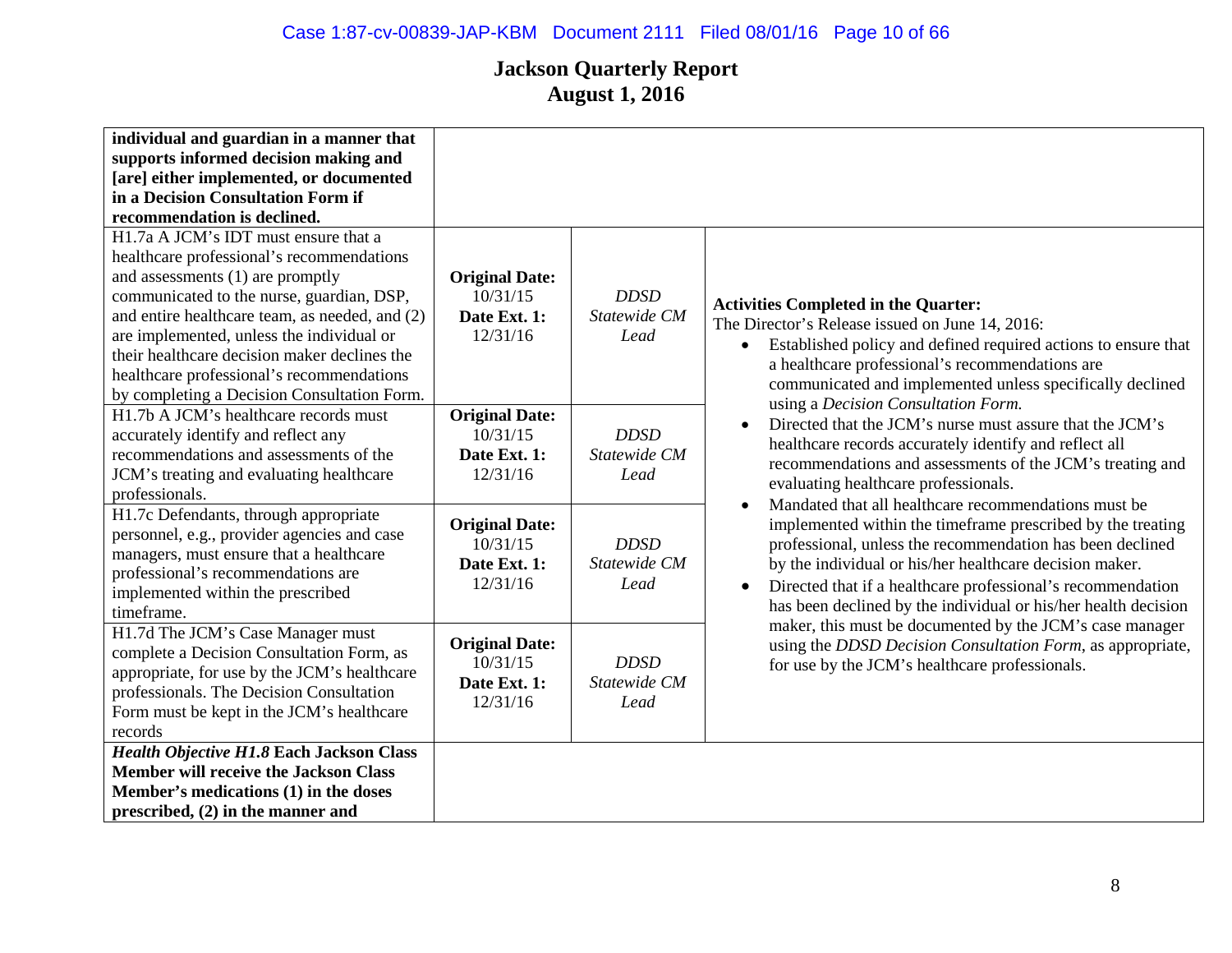# Case 1:87-cv-00839-JAP-KBM Document 2111 Filed 08/01/16 Page 11 of 66

| frequency prescribed, and (3) at the times<br>prescribed.                                                                                                                                                                                             |                                                                                                                     |                            |                                                                                                                                                                                                                                                                                                                                                                                     |
|-------------------------------------------------------------------------------------------------------------------------------------------------------------------------------------------------------------------------------------------------------|---------------------------------------------------------------------------------------------------------------------|----------------------------|-------------------------------------------------------------------------------------------------------------------------------------------------------------------------------------------------------------------------------------------------------------------------------------------------------------------------------------------------------------------------------------|
| H1.8a Defendants must monitor the accuracy<br>of administration of prescription medications<br>to each JCM.                                                                                                                                           | <b>Original Date:</b><br>10/31/15<br>Date Ext. 1:<br>4/30/16<br>Date Ext 2:<br>6/30/16<br>Date Ext 3:<br><b>TBD</b> | <b>CSB</b> Bureau<br>Chief | <b>Activities Completed in the Quarter:</b><br>Significant Events Committee met on 7/25/16 and it was<br>$\bullet$<br>decided that medications errors specific to JCMs will be                                                                                                                                                                                                      |
| H1.8b Defendants must take prompt action to<br>correct any failure to properly administer<br>medications to a JCM in accordance with<br>prescriptions.                                                                                                | <b>Original Date:</b><br>10/31/15<br>Date Ext. 1:<br>4/30/16<br>Date Ext 2:<br>6/30/16<br>Date Ext 3:<br><b>TBD</b> | <b>CSB</b> Bureau<br>Chief | reviewed and analyzed by category (dose, route, etc.)<br>(See H1.1d for Health Field Tool update, as this information<br>$\bullet$<br>was monitored).                                                                                                                                                                                                                               |
| <b>Health Objective H2.1 Jackson Class</b><br>Members receive age appropriate<br>preventive/early detection<br>screening/immunizations for health risk<br>factors.                                                                                    |                                                                                                                     |                            |                                                                                                                                                                                                                                                                                                                                                                                     |
| H2.1a The DOH must publish and promote<br>routine preventive and early detection<br>healthcare screening standards guidelines that<br>are consistent with national standards and<br>adjustable for the age and the specific<br>condition of each JCM. | <b>Original Date:</b><br>9/30/15<br>Date Ext. 1:<br>2/29/16<br>Date Ext 2:<br>6/30/16<br>Date Ext 3:<br>10/31/16    | <b>CSB</b> Bureau<br>Chief | <b>Activities Completed in the Quarter:</b><br>A process and procedure for generating prevention<br>$\bullet$<br>recommendations based on national standards for all persons<br>has been developed.<br>DDSD has worked to complete condition-specific preventive<br>$\bullet$<br>services and combining both general and condition-specific<br>guidelines into a unified procedure. |
| H <sub>2.1</sub> b Each JCM must receive routine<br>preventive screening and immunizations<br>consistent with the national standards unless<br>the JCM, in conjunction with the JCM's                                                                 | <b>Original Date:</b><br>12/31/15<br>Date Ext. 1:<br>4/30/16                                                        | <b>CSB</b> Bureau<br>Chief | <b>Activities Completed in the Quarter:</b><br>(See H1.1d)                                                                                                                                                                                                                                                                                                                          |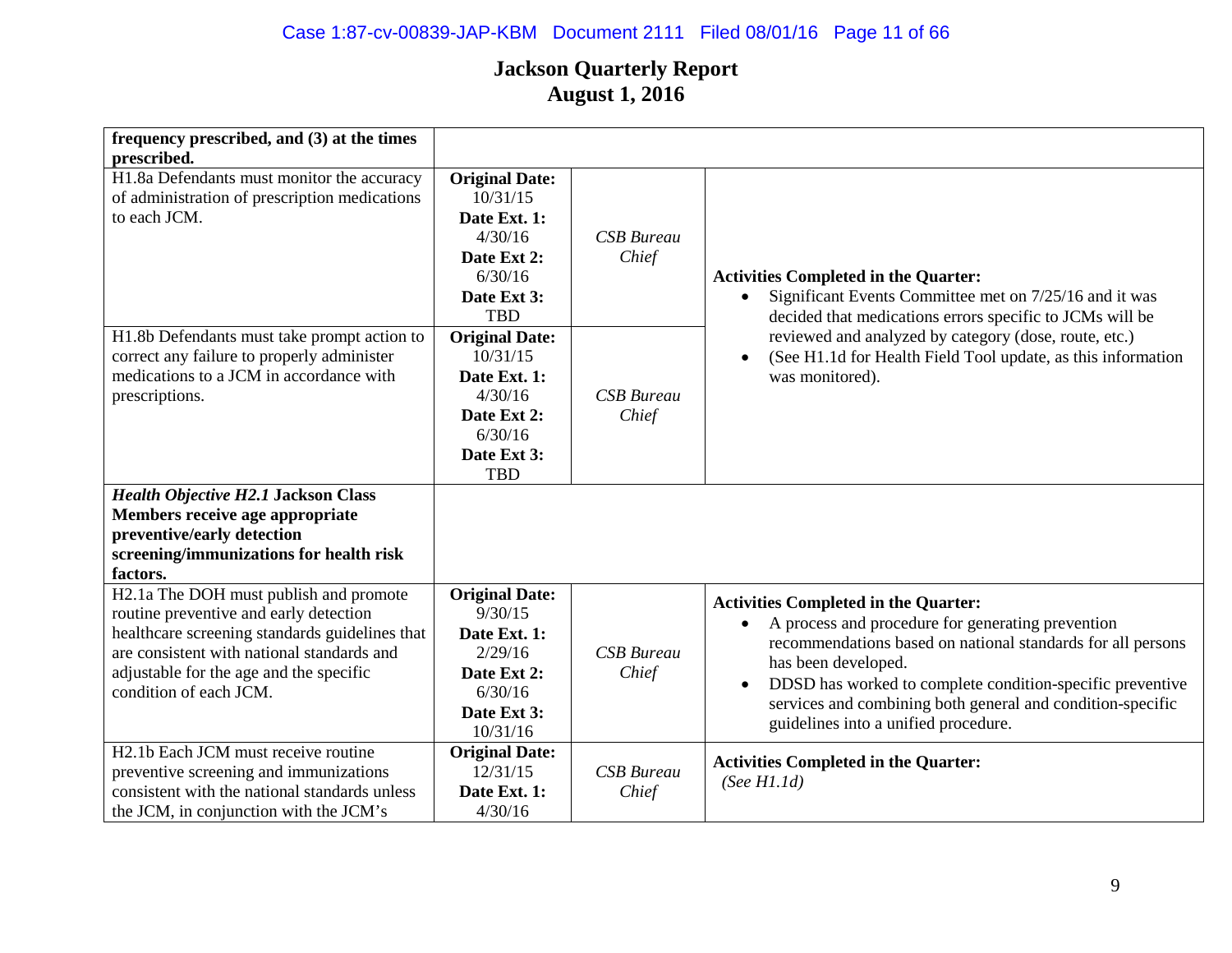| guardian and primary healthcare provider,       | Date Ext 2:           |                   |                                                                         |
|-------------------------------------------------|-----------------------|-------------------|-------------------------------------------------------------------------|
| makes an informed choice to reject the          | 6/30/16               |                   |                                                                         |
| recommended screening and immunization          | Date Ext 3:           |                   |                                                                         |
| standards.                                      | 10/31/16              |                   |                                                                         |
| <b>Health Objective H3.1 Jackson Class</b>      |                       |                   |                                                                         |
| Members receive increased intensity of          |                       |                   |                                                                         |
| services during acute episodes or illnesses.    |                       |                   |                                                                         |
| H3.1a A nurse's monitoring, including           | <b>Original Date:</b> |                   |                                                                         |
| nursing assessments and oversight, must         | 10/31/15              |                   |                                                                         |
| increase during a JCM's acute episodes or       | Date Ext. 1:          |                   |                                                                         |
| illnesses.                                      | 4/30/16               | <b>CSB</b> Bureau |                                                                         |
|                                                 | Date Ext. 2:          | Chief             |                                                                         |
|                                                 | 6/30/16               |                   |                                                                         |
|                                                 | Date Ext 3:           |                   |                                                                         |
|                                                 | 12/31/16              |                   | <b>Activities Completed in the Quarter:</b>                             |
| H3.1b Prompt face to face visits by a Nurse     |                       |                   | • The Director's Release of June 14, 2016 established standards         |
| must occur upon a JCM's significant change      |                       |                   | for assurance of nursing assessment and follow-up during a              |
| of condition unless the Nurse directs and the   |                       |                   | JCM's acute episodes or illnesses.                                      |
| JCM receives care from a Healthcare             | <b>Original Date:</b> |                   | • Met with JCA for clarifications in Health Director's Release          |
| Practitioner, from urgent care or from          | 10/31/15              |                   | and clarifications will be provided to the field via a revised          |
| emergency services. This visit will include a   | Date Ext. 1:          |                   | Director's Release or memo and also clarified through                   |
| nursing assessment, monitoring and              | 4/30/16               | <b>CSB</b> Bureau | statewide Health Director's Release Training to take place in           |
| management of JCMs acute illness or             | Date Ext. 2:          | Chief             | August 2016.                                                            |
| episodes. If the JCM receives care from a       | 6/30/16               |                   |                                                                         |
| Healthcare Practitioner, from urgent care or    | Date Ext 3:           |                   | <b>Supporting Documentation:</b> Director's Release distributed 6/14/16 |
| from emergency services the nurse will          | 12/31/16              |                   | (See supporting documentation for H1.2)                                 |
| promptly assess the JCM at the conclusion of    |                       |                   |                                                                         |
| the care.                                       |                       |                   |                                                                         |
| H3.1c In each individual case where a Nurse     | <b>Original Date:</b> |                   |                                                                         |
| fails to comply with DOH requirements           | 10/31/15              |                   |                                                                         |
| regarding significant health status change, the | Date Ext. 1:          |                   |                                                                         |
| provider will report the failure to IMB. IMB    | 4/30/16               | <b>CSB</b> Bureau |                                                                         |
| will investigate and take appropriate action    | Date Ext. 2:          | Chief             |                                                                         |
| and DOH will review patterns and trends via     | 6/30/16               |                   |                                                                         |
| the health field tool and identify nurse        | Date Ext 3:           |                   |                                                                         |
|                                                 |                       |                   |                                                                         |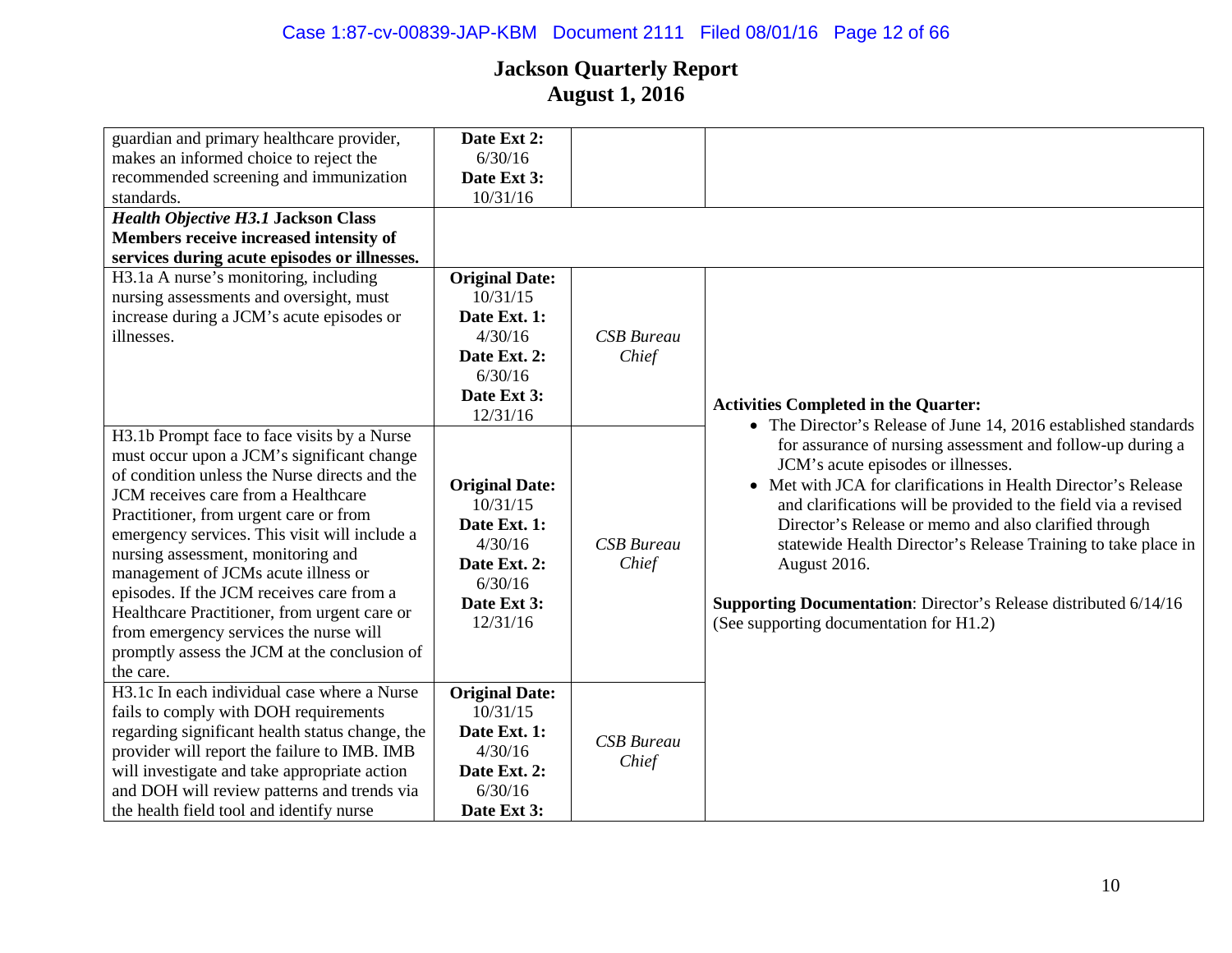# Case 1:87-cv-00839-JAP-KBM Document 2111 Filed 08/01/16 Page 13 of 66

| performance issues, and will take corrective                                                                                                                                                                                                                                                                                                                                                                                                                                                                                                                  | 12/31/16                                                                                                             |                            |                                                                                                                                                                                                                                                                                                                                                                                                                                                                                                                                                                                                                                                                                                                                             |
|---------------------------------------------------------------------------------------------------------------------------------------------------------------------------------------------------------------------------------------------------------------------------------------------------------------------------------------------------------------------------------------------------------------------------------------------------------------------------------------------------------------------------------------------------------------|----------------------------------------------------------------------------------------------------------------------|----------------------------|---------------------------------------------------------------------------------------------------------------------------------------------------------------------------------------------------------------------------------------------------------------------------------------------------------------------------------------------------------------------------------------------------------------------------------------------------------------------------------------------------------------------------------------------------------------------------------------------------------------------------------------------------------------------------------------------------------------------------------------------|
| action.                                                                                                                                                                                                                                                                                                                                                                                                                                                                                                                                                       |                                                                                                                      |                            |                                                                                                                                                                                                                                                                                                                                                                                                                                                                                                                                                                                                                                                                                                                                             |
| <b>Health Objective H3.2 Direct Service</b>                                                                                                                                                                                                                                                                                                                                                                                                                                                                                                                   |                                                                                                                      |                            |                                                                                                                                                                                                                                                                                                                                                                                                                                                                                                                                                                                                                                                                                                                                             |
| Personnel/supervisors are able to identify                                                                                                                                                                                                                                                                                                                                                                                                                                                                                                                    |                                                                                                                      |                            |                                                                                                                                                                                                                                                                                                                                                                                                                                                                                                                                                                                                                                                                                                                                             |
| subtle signs of change/acute symptoms.                                                                                                                                                                                                                                                                                                                                                                                                                                                                                                                        |                                                                                                                      |                            |                                                                                                                                                                                                                                                                                                                                                                                                                                                                                                                                                                                                                                                                                                                                             |
| H <sub>3</sub> .2a The DOH must issue healthcare<br>guidelines for use by healthcare provider<br>staff about the timely identification of and<br>response to changes in the health status of a<br>JCM so that a JCM does not experience<br>unnecessary pain, loss of optimal function, or<br>regression. The DOH may develop "fact<br>sheets" that define a specific health<br>condition, related signs and symptoms, and<br>recommended actions, or the DOH may<br>develop other pertinent policies and<br>procedures that provide the required<br>guidance. | <b>Original Date:</b><br>10/31/15<br>Date Ext. 1:<br>7/31/16                                                         | <b>CSB</b> Bureau<br>Chief | <b>Activities Completed in the Quarter:</b><br>• The Community Monitor provided the DDSD Medical<br>Director with five alerts (Change of Condition, Choking and<br>Aspiration, Constipation and Bowel Obstruction,<br>Dehydration, GERD and Seizure Disorder).<br>• Alerts sent to DDSD provider enrollment unit for distribution<br>to the field<br><b>Supporting Documentation: Change of Condition (Bates Number</b><br>JQR Q3 00033), Choking and Aspiration (Bates Number JQR Q3<br>00034-00035), Constipation and Bowel Obstruction (Bates Number<br>JQR Q3 00036-00037), Dehydration (Bates Number JQR Q3 00038-<br>00039), GERD (Bates Number JQR Q3 00040-00041) and Seizure<br>Disorder Alerts (Bates Number JQR Q3 00042-00043). |
| H3.2b Each JCM's healthcare plans and<br>MERP's must contain individual specific<br>information on how provider agency staff can<br>identify subtle signs of change or acute<br>symptoms.                                                                                                                                                                                                                                                                                                                                                                     | <b>Original Date:</b><br>10/31/15<br>Date Ext. 1:<br>4/30/16<br>Date Ext. 2:<br>6/30/16<br>Date Ext 3:<br><b>TBD</b> | <b>CSB</b> Bureau<br>Chief | <b>Activities Completed in the Quarter:</b><br>(See H1.1d)                                                                                                                                                                                                                                                                                                                                                                                                                                                                                                                                                                                                                                                                                  |
| H3.2c DSP and supervisors must receive and<br>must complete appropriate training on how to<br>timely identify signs of change or acute<br>symptoms in a JCM.                                                                                                                                                                                                                                                                                                                                                                                                  | <b>Original Date:</b><br>10/31/15<br>Date Ext. 1:<br>4/30/16<br>Date Ext. 2:<br>6/30/16<br>Date Ext 3:               | <b>CSB</b> Bureau<br>Chief |                                                                                                                                                                                                                                                                                                                                                                                                                                                                                                                                                                                                                                                                                                                                             |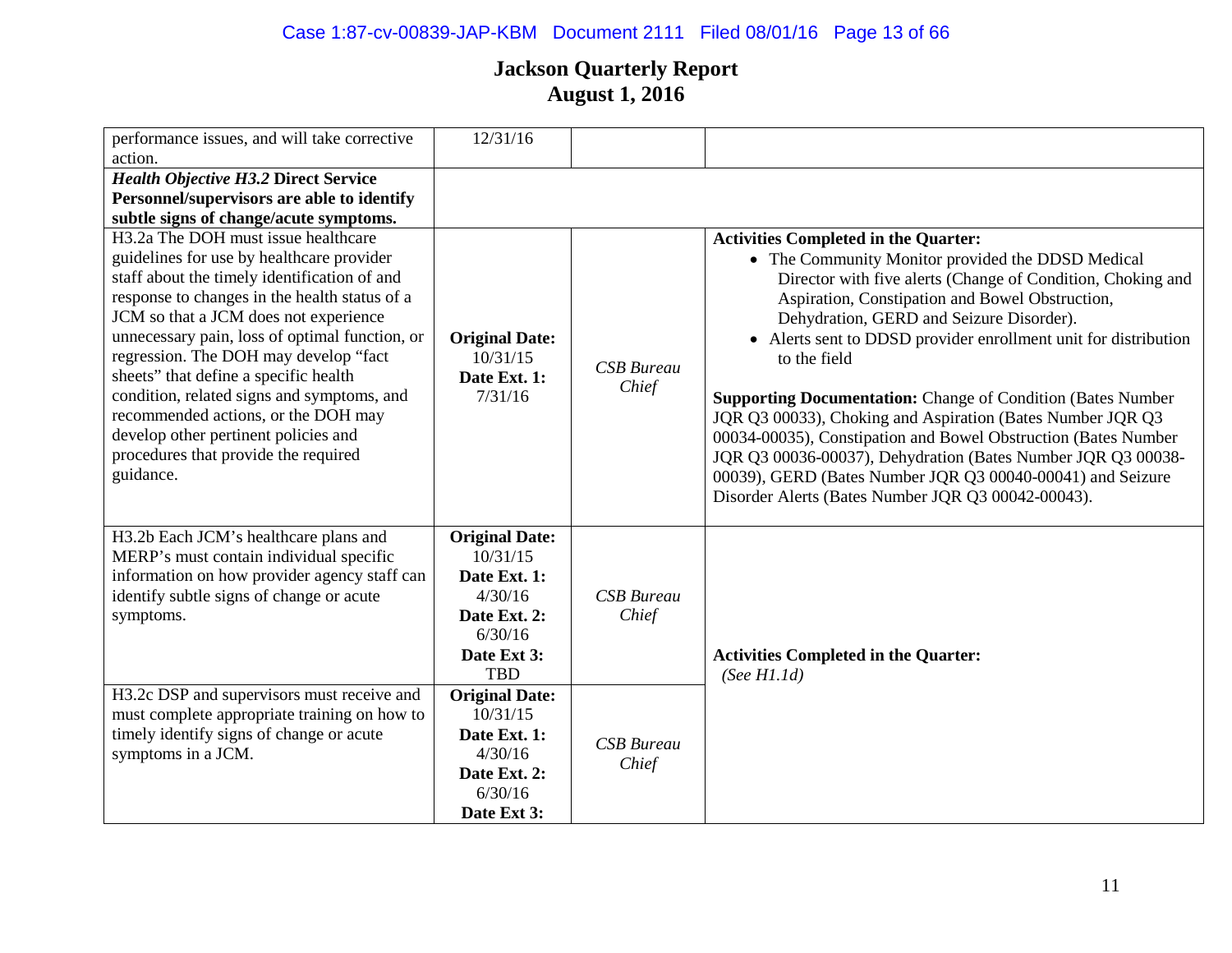|                                                                                                                                                     | <b>TBD</b>                                                                                                           |                            |                                                                  |
|-----------------------------------------------------------------------------------------------------------------------------------------------------|----------------------------------------------------------------------------------------------------------------------|----------------------------|------------------------------------------------------------------|
| H3.2d DSP and supervisors must promptly<br>notify the nurse and document any acute<br>symptoms and any signs of change in a<br>JCM's health status. | <b>Original Date:</b><br>10/31/15<br>Date Ext. 1:<br>4/30/16<br>Date Ext. 2:<br>6/30/16<br>Date Ext 3:<br><b>TBD</b> | <b>CSB</b> Bureau<br>Chief |                                                                  |
| Health Objective H3.3 When informed of                                                                                                              |                                                                                                                      |                            |                                                                  |
| signs of change in health status (including                                                                                                         |                                                                                                                      |                            |                                                                  |
| chronic and acute pain) agency nurses                                                                                                               |                                                                                                                      |                            |                                                                  |
| take immediate action.                                                                                                                              |                                                                                                                      |                            |                                                                  |
| H3.3a The pertinent DDW agency nurse                                                                                                                | <b>Original Date:</b>                                                                                                |                            |                                                                  |
| must implement pain management strategies                                                                                                           | 1/31/16                                                                                                              |                            |                                                                  |
| for addressing a JCM's chronic and acute                                                                                                            | Date Ext. 1:                                                                                                         |                            |                                                                  |
| pain.                                                                                                                                               | 4/30/16                                                                                                              | <b>CSB</b> Bureau          |                                                                  |
|                                                                                                                                                     | Date Ext. 2:                                                                                                         | Chief                      |                                                                  |
|                                                                                                                                                     | 6/30/16                                                                                                              |                            | <b>Activities Completed in the Quarter:</b>                      |
|                                                                                                                                                     | Date Ext 3:                                                                                                          |                            | • Standards for nursing implementation of pain management        |
|                                                                                                                                                     | <b>TBD</b>                                                                                                           |                            | strategies were specified in the Director's Release of June      |
| H3.3b The DOH or pertinent agency must                                                                                                              | <b>Original Date:</b>                                                                                                |                            | 14, 2016.                                                        |
| communicate these effective pain                                                                                                                    | 1/31/16                                                                                                              |                            | • Met with JCA for clarifications in Health Director's Release   |
| management strategies to the JCM's treating                                                                                                         | Date Ext. 1:                                                                                                         |                            | and clarifications will be provided to the field via a revised   |
| healthcare professionals.                                                                                                                           | 4/30/16                                                                                                              | <b>CSB</b> Bureau          | Director's Release or memo and also clarified through            |
|                                                                                                                                                     | Date Ext. 2:                                                                                                         | Chief                      | statewide Health Director's Release Training to take place in    |
|                                                                                                                                                     | 6/30/16                                                                                                              |                            | August 2016.                                                     |
|                                                                                                                                                     | Date Ext 3:<br><b>TBD</b>                                                                                            |                            |                                                                  |
|                                                                                                                                                     |                                                                                                                      |                            | Supporting Documentation: Director's Release distributed 6/14/16 |
| H3.3c: The DDW Agency Nurse will<br>evaluate the effectiveness of pain                                                                              | <b>Original Date:</b><br>1/31/16                                                                                     |                            | (See supporting documentation for H1.2)                          |
| management strategies and record the                                                                                                                | Date Ext. 1:                                                                                                         | <b>CSB</b> Bureau          |                                                                  |
| effectiveness in nursing notes or on the                                                                                                            | 4/30/16                                                                                                              | Chief                      |                                                                  |
| MAR. If needed, the JCM's healthcare                                                                                                                | Date Ext. 2:                                                                                                         |                            |                                                                  |
| record will be promptly updated.                                                                                                                    | 6/30/16                                                                                                              |                            |                                                                  |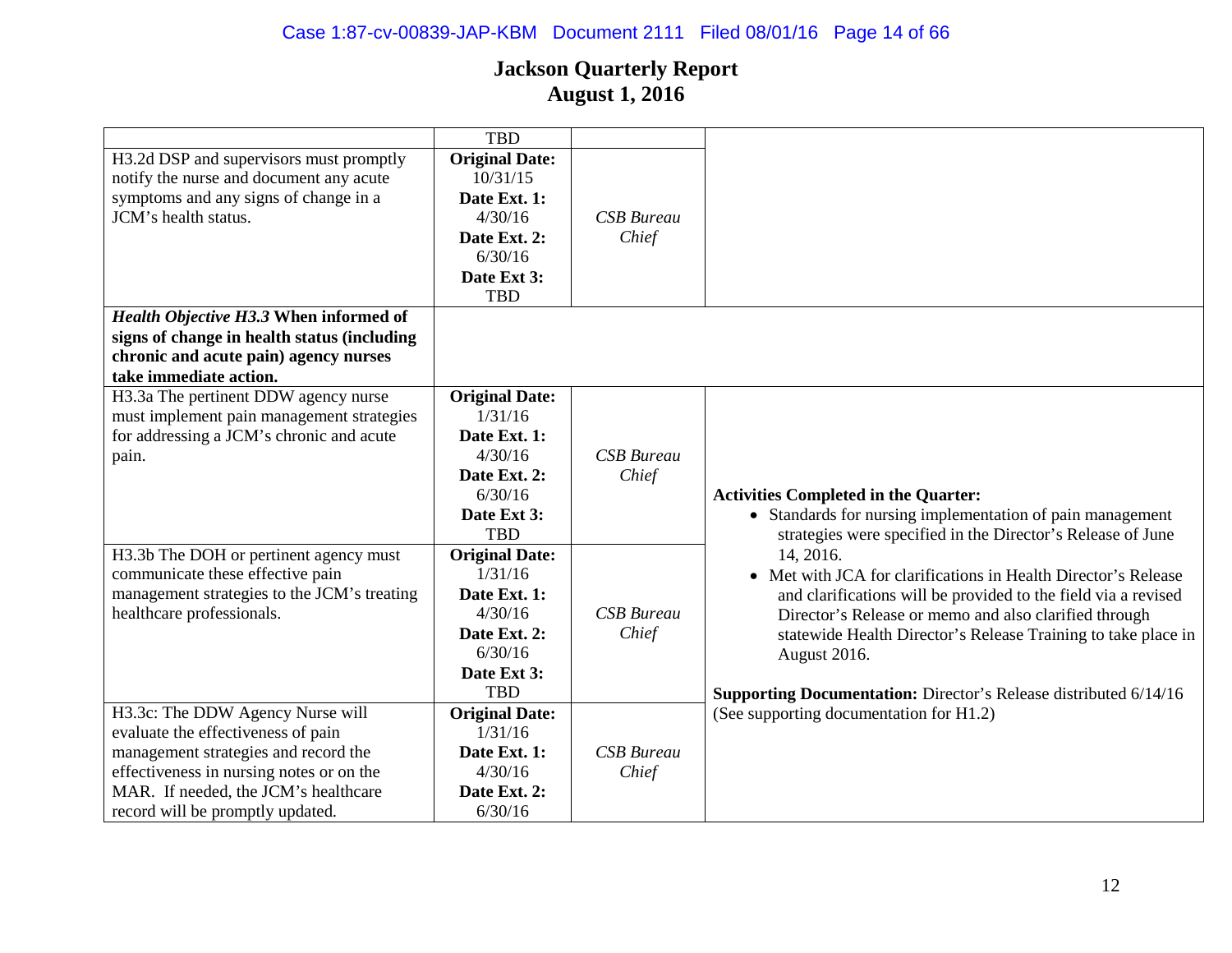| H3.3d Nurses must identify and must<br>respond to signs of a JCM's chronic and<br>acute pain and must take prompt action to                                                                                                                                                  | Date Ext 3:<br><b>TBD</b><br><b>Original Date:</b><br>1/31/16<br>Date Ext. 1:                                     |                                    |                                                                                                                                                                                                                                                                                                                                                                                                                                             |
|------------------------------------------------------------------------------------------------------------------------------------------------------------------------------------------------------------------------------------------------------------------------------|-------------------------------------------------------------------------------------------------------------------|------------------------------------|---------------------------------------------------------------------------------------------------------------------------------------------------------------------------------------------------------------------------------------------------------------------------------------------------------------------------------------------------------------------------------------------------------------------------------------------|
| reduce or to eliminate the JCM's pain.                                                                                                                                                                                                                                       | 4/30/16<br>Date Ext. 2:<br>6/30/16<br>Date Ext 3:<br><b>TBD</b>                                                   | <b>CSB</b> Bureau<br>Chief         |                                                                                                                                                                                                                                                                                                                                                                                                                                             |
| Health Objective H3.4 When an individual<br>is receiving healthcare in an out of home<br>setting, critical health and functional<br>information will be provided and the<br>individual's existing adaptive equipment<br>that can be used in that setting will be<br>offered. |                                                                                                                   |                                    |                                                                                                                                                                                                                                                                                                                                                                                                                                             |
| H3.4a The DOH must develop and must<br>implement a procedure to ensure<br>communication of a JCM's need for existing<br>AT, adaptive equipment and supports to an<br>out-of-home provider.                                                                                   | <b>Original Date:</b><br>10/31/15<br>Date Ext. 1:<br>4/30/16<br>Date Ext 2:<br>6/30/16<br>Date Ext 3:<br>12/31/16 | JCO and CSB<br><b>Bureau Chief</b> | <b>Activities Completed in the Quarter:</b><br>The Director's Release issued on June 14, 2016:<br>• Established policy and defined required actions to ensure that<br>accurate information is maintained regarding these supports<br>and to ensure that this information is communicated to out of<br>home providers.<br><b>Supporting Documentation:</b> Director's Release distributed 6/14/16<br>(See supporting documentation for H1.2) |
| H3.4b The out-of-home provider must<br>receive a JCM's Health Passport, along with<br>information concerning the JCM's mobility,<br>comfort, safety, and sensory items within 24<br>hours of the JCM's placement with an out-of<br>home provider.                            | <b>Original Date:</b><br>12/31/15<br>Date Ext. 1:<br>4/30/16<br>Date Ext 2:<br>6/30/16<br>Date Ext 3:<br>12/31/16 | JCO and CSB<br><b>Bureau Chief</b> | <b>Activities Completed in the Quarter:</b><br>The Director's Release issued on June 14, 2016:<br>• Established policy and defined required actions to: ensure that<br>accurate supports information is communicated to out of<br>home providers<br>Supporting Documentation: Director's Release distributed 6/14/16<br>(See supporting documentation for H1.2)                                                                             |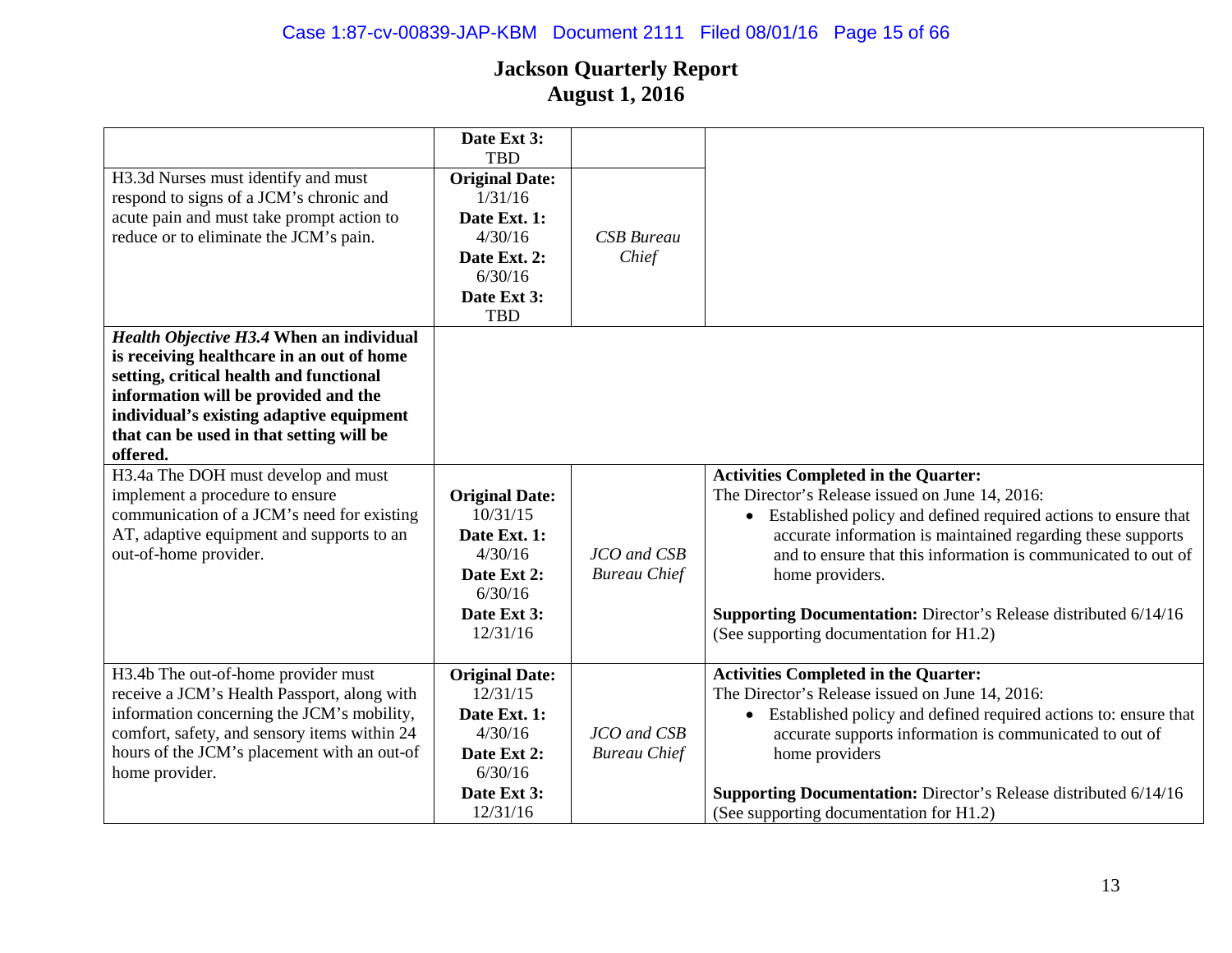# Case 1:87-cv-00839-JAP-KBM Document 2111 Filed 08/01/16 Page 16 of 66

| H3.4c The necessary adaptive supports<br>already used by a JCM must be offered to the<br>out-of-home provider within 24 hours of the<br>JCM's placement with an out-of-home<br>provider.        | <b>Original Date:</b><br>10/31/15<br>Date Ext. 1:<br>4/30/16<br>Date Ext 2:<br>6/30/16<br>Date Ext 3:<br>12/31/16 | JCO and CSB<br><b>Bureau Chief</b> | <b>Activities Completed in the Quarter:</b><br>The Director's Release issued on June 14, 2016:<br>• Established policy and defined required actions to: maintain<br>accurate information on adaptive supports and communicate<br>this information to an out-of-home provider within 24 hours<br>of the JCM's placement.<br>Supporting Documentation: Director's Release distributed 6/14/16<br>(See supporting documentation for H1.2)                                                                                                                                                                                                                                                                                                                                                                                                                                                                                                                 |
|-------------------------------------------------------------------------------------------------------------------------------------------------------------------------------------------------|-------------------------------------------------------------------------------------------------------------------|------------------------------------|--------------------------------------------------------------------------------------------------------------------------------------------------------------------------------------------------------------------------------------------------------------------------------------------------------------------------------------------------------------------------------------------------------------------------------------------------------------------------------------------------------------------------------------------------------------------------------------------------------------------------------------------------------------------------------------------------------------------------------------------------------------------------------------------------------------------------------------------------------------------------------------------------------------------------------------------------------|
| Health Objective H3.5 When a JCM is<br>receiving healthcare in an out-of-home<br>setting, the IDT will plan for a smooth<br>transition back to the JCM's home as soon<br>as medically feasible. |                                                                                                                   |                                    |                                                                                                                                                                                                                                                                                                                                                                                                                                                                                                                                                                                                                                                                                                                                                                                                                                                                                                                                                        |
| H3.5a The JCM's case managers, Agency<br>Nurses and pertinent Regional Office staff<br>will meet promptly to plan for a JCM's safe<br>discharge.                                                | <b>Original Date:</b><br>10/31/15<br>Date Ext. 1:<br>4/30/16<br>Date Ext 2:<br>6/30/16<br>Date Ext 3:<br>12/31/16 | JCO and CSB<br><b>Bureau Chief</b> | <b>Activities Completed in the Quarter:</b><br>The Director's Release issued on June 14, 2016 established policy<br>and defined required actions:<br>• Providers must assure that the JCM's case manager(s),<br>Agency Nurse(s) and, as appropriate, DDSD Regional Office<br>staff will coordinate with appropriate staff at the hospital or<br>other out-of-home setting to plan for a JCM's safe and<br>smooth discharge.<br>• Providers must assure that nurses and other appropriate<br>healthcare providers update the JCM's e-CHAT and other<br>health records in accordance with the 2015 Standards.<br>Healthcare recommendations and adaptive supports that the<br>$\bullet$<br>JCM received from the out-of-home provider should be<br>implemented in order to ensure a safe and smooth transition<br>back to the JCM's home.<br>Supporting Documentation: Director's Release distributed 6/14/16<br>(See supporting documentation for H1.2) |
| H3.5b The JCM's e-CHAT and other                                                                                                                                                                | <b>Original Date:</b>                                                                                             | JCO and CSB                        | <b>Activities Completed in the Quarter:</b>                                                                                                                                                                                                                                                                                                                                                                                                                                                                                                                                                                                                                                                                                                                                                                                                                                                                                                            |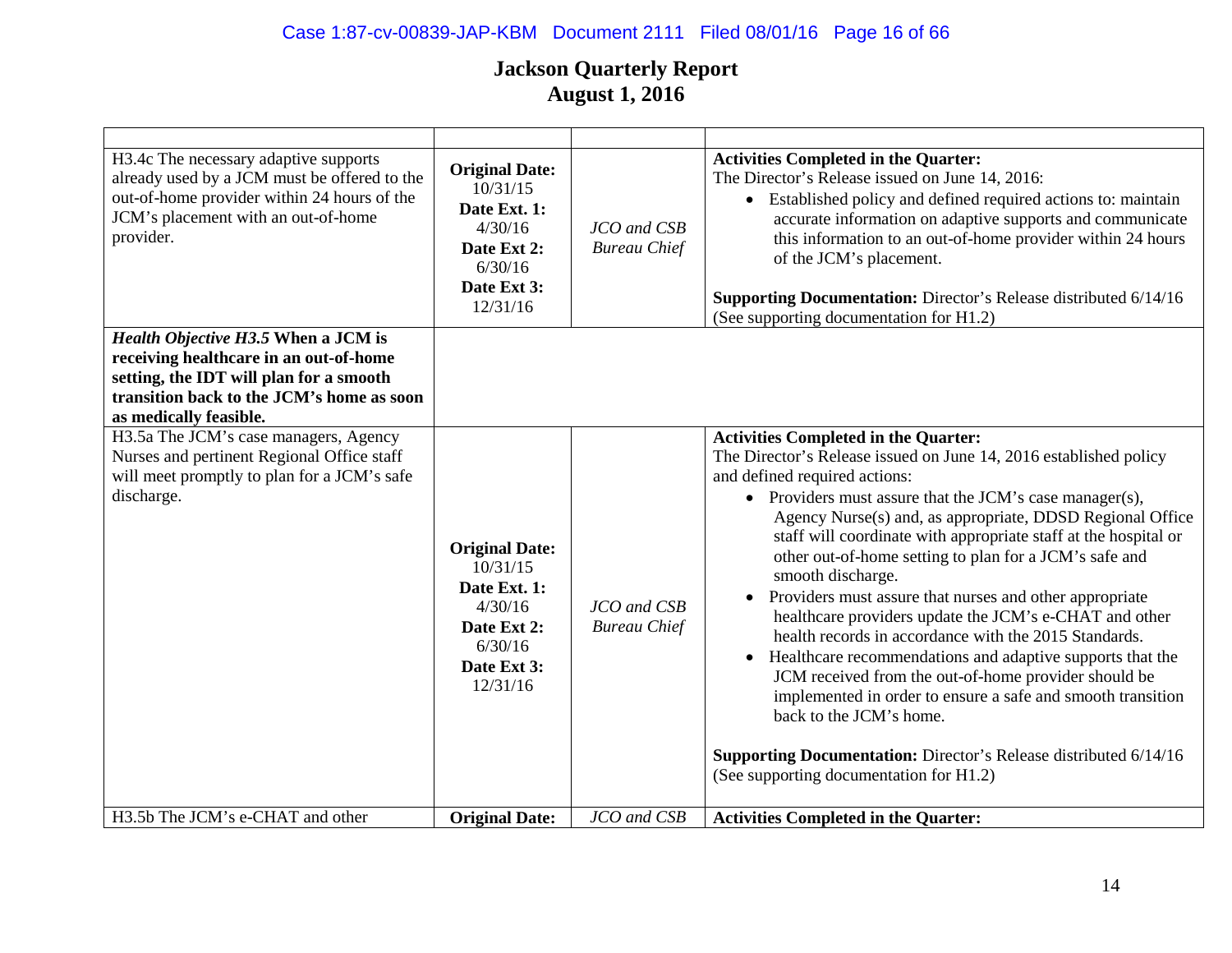| healthcare records must be promptly updated<br>by appropriate healthcare providers to<br>indicate healthcare and adaptive supports that<br>the JCM received from the out-of-home<br>provider in order to ensure a safe and smooth<br>transition back to the JCM's home.                                                  | 10/31/15<br>Date Ext. 1:<br>4/30/16<br>Date Ext 2:<br>6/30/16<br>Date Ext 3:<br>12/31/16                                       | <b>Bureau Chief</b>                                         | The Director's Release issued on June 14, 2016 established policy<br>and defined required actions:<br>If the individual received new healthcare recommendations or<br>$\bullet$<br>adaptive supports, then the health records must also be<br>updated i.e.: Individual Data Form (IDF) in Therap, Medical<br>Information Section Adaptive Equipment portion and the<br>appropriate eCHAT sections.                                                                                                                            |
|--------------------------------------------------------------------------------------------------------------------------------------------------------------------------------------------------------------------------------------------------------------------------------------------------------------------------|--------------------------------------------------------------------------------------------------------------------------------|-------------------------------------------------------------|-------------------------------------------------------------------------------------------------------------------------------------------------------------------------------------------------------------------------------------------------------------------------------------------------------------------------------------------------------------------------------------------------------------------------------------------------------------------------------------------------------------------------------|
|                                                                                                                                                                                                                                                                                                                          |                                                                                                                                |                                                             | Supporting Documentation: Director's Release distributed 6/14/16<br>(See supporting documentation for H1.2)                                                                                                                                                                                                                                                                                                                                                                                                                   |
| <b>Health Objective H4.1 Competent</b><br>personnel (nurses, DSP, front line<br>supervisors, ancillary providers, and case<br>managers), who have received and passed<br>competency based training related to<br>prevention and early identification,<br>provide services to Jackson Class<br>Members. (Ashton #6, 7, 8) |                                                                                                                                |                                                             |                                                                                                                                                                                                                                                                                                                                                                                                                                                                                                                               |
| H4.1a The parties and the JCA must develop<br>a mandatory competency based training<br>program.                                                                                                                                                                                                                          | <b>Original Date:</b><br>10/31/15<br>Date Ext. 1:<br>3/31/16<br>Date Ext. 2:<br>Pending further<br>discussion with<br>the JCA. | <b>DDSD</b> Training<br>Unit and CSB<br><b>Bureau Chief</b> | <b>Activities Completed in the Quarter:</b><br>• Defendants have provided the JCA with all pertinent training<br>curriculum and crosswalks.<br>• Defendants are planning to meet with the JCA in August<br>2016 to discuss the JCA's findings regarding the crosswalk<br>and curriculum review.<br>There are current established, mandatory training<br>$\bullet$<br>requirements in the 2015 version of the DD Waiver                                                                                                        |
| H4.1b Nurses, DSP, front-line supervisors,<br>ancillary providers, and case managers must<br>satisfactorily complete the mandatory<br>competency based training program.                                                                                                                                                 | <b>Original Date:</b><br>1/31/16<br>Date Ext. 1:<br>9/30/16<br>Date Ext. 2:<br>Pending further<br>discussion with<br>the JCA.  | <b>DDSD</b> Training<br>Unit and CSB<br><b>Bureau Chief</b> | Standards for nursing and therapy (OT, PT and SLP). 7<br>trainings are required for nurses. 4 trainings are required for<br>Therapists. CSB developed draft protocols for monitoring<br>these training sessions.<br>• An additional analysis of the nursing orientation program<br>"Introduction to Developmental Disabilities Nursing in New<br>Mexico" was completed on June 10, 2016. This analysis<br>demonstrated that the majority of the slides (64%) are<br>focused on orienting the new nurse to the DDSD system and |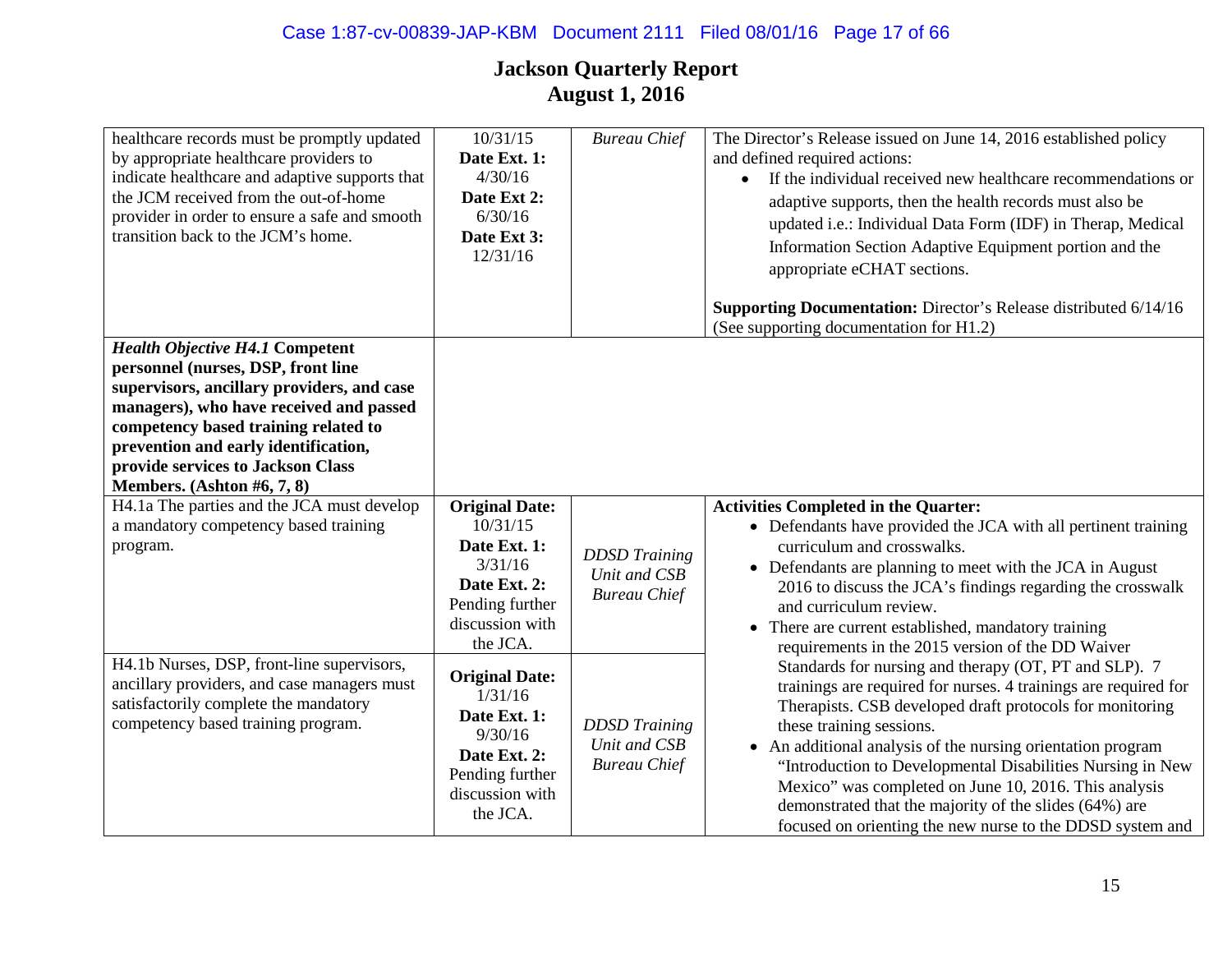# Case 1:87-cv-00839-JAP-KBM Document 2111 Filed 08/01/16 Page 18 of 66

|                                                                                                                                                                                           |                                                                                                                               |                                                             | funding structure while 44% of the slides in that session are<br>related to health issues. While atypical or subtle signs are<br>not included in Orientation, this topic is addressed in Health<br>Care Planning and Aspiration Risk Management (ARM).<br><b>Supporting Documentation: Nursing Training Analysis 6-10-16</b><br>(based on April 27, 2016 letter from Dr. Gant) (Bates Number JQR<br>Q3 00048-00049).                                                                                                                                                                                                                                                                                                                                                                                                                                                                                                                                                                            |
|-------------------------------------------------------------------------------------------------------------------------------------------------------------------------------------------|-------------------------------------------------------------------------------------------------------------------------------|-------------------------------------------------------------|-------------------------------------------------------------------------------------------------------------------------------------------------------------------------------------------------------------------------------------------------------------------------------------------------------------------------------------------------------------------------------------------------------------------------------------------------------------------------------------------------------------------------------------------------------------------------------------------------------------------------------------------------------------------------------------------------------------------------------------------------------------------------------------------------------------------------------------------------------------------------------------------------------------------------------------------------------------------------------------------------|
| H4.1c The DOH must independently<br>measure compliance by nurses, DSP, front-<br>line supervisors, ancillary providers, and case<br>managers with mandatory competency based<br>training. | <b>Original Date:</b><br>1/31/16<br>Date Ext. 1:<br>9/30/16<br>Date Ext. 2:<br>Pending further<br>discussion with<br>the JCA. | <b>DDSD</b> Training<br>Unit and CSB<br><b>Bureau Chief</b> | <b>Activities Completed in the Quarter:</b><br>• Compliance with DDSD core curriculum training is currently<br>monitored through the CDD database, and compliance<br>reports for DSP, DSS, and CM are run every quarter.<br>• Compliance with DDSD required training for nurses and<br>therapists is recorded in the CDD database.<br>• CSB and JCO met with Regional Nurses to discuss<br>standardization to track nursing training compliance<br>statewide. This included discussion of reaching out to<br>providers to obtain current list of nurses and provide<br>technical assistance in regards to updating the database with<br>training information.<br><b>Supporting Documentation:</b> 3 <sup>rd</sup> Quarter Training Compliance Status<br>Report (Bates Number JQR Q3 00044-00046), 4th Quarter<br>Compliance Percentage Summary (Bates Number JQR Q3 00047),<br>Protocol for Monitoring DDW Agency Training Requirements for<br>Nursing Draft (Bates Number JQR Q3 00050-00051). |
| H4.1d The DOH must take prompt remedial                                                                                                                                                   | <b>Original Date:</b>                                                                                                         |                                                             | <b>Activities Completed in the Quarter:</b>                                                                                                                                                                                                                                                                                                                                                                                                                                                                                                                                                                                                                                                                                                                                                                                                                                                                                                                                                     |
| action for nurses, DSP, frontline supervisors,<br>ancillary providers, and case managers who                                                                                              | 1/31/16<br>Date Ext. 1:                                                                                                       | <b>DDSD</b> Training                                        | • The training unit provided regular follow-up with agencies<br>out of compliance with DSP, DSS, and CM trainings. These                                                                                                                                                                                                                                                                                                                                                                                                                                                                                                                                                                                                                                                                                                                                                                                                                                                                        |
| are found deficient in the mandatory                                                                                                                                                      | 9/30/16                                                                                                                       | Unit and CSB                                                | activities were included in each regional training                                                                                                                                                                                                                                                                                                                                                                                                                                                                                                                                                                                                                                                                                                                                                                                                                                                                                                                                              |
| competency based training.                                                                                                                                                                | Date Ext. 2:<br>Pending further                                                                                               | <b>Bureau Chief</b>                                         | coordinator's quarterly report.                                                                                                                                                                                                                                                                                                                                                                                                                                                                                                                                                                                                                                                                                                                                                                                                                                                                                                                                                                 |
|                                                                                                                                                                                           | discussion with                                                                                                               |                                                             | <b>Supporting Documentation:</b> See H4.1c Supporting documents                                                                                                                                                                                                                                                                                                                                                                                                                                                                                                                                                                                                                                                                                                                                                                                                                                                                                                                                 |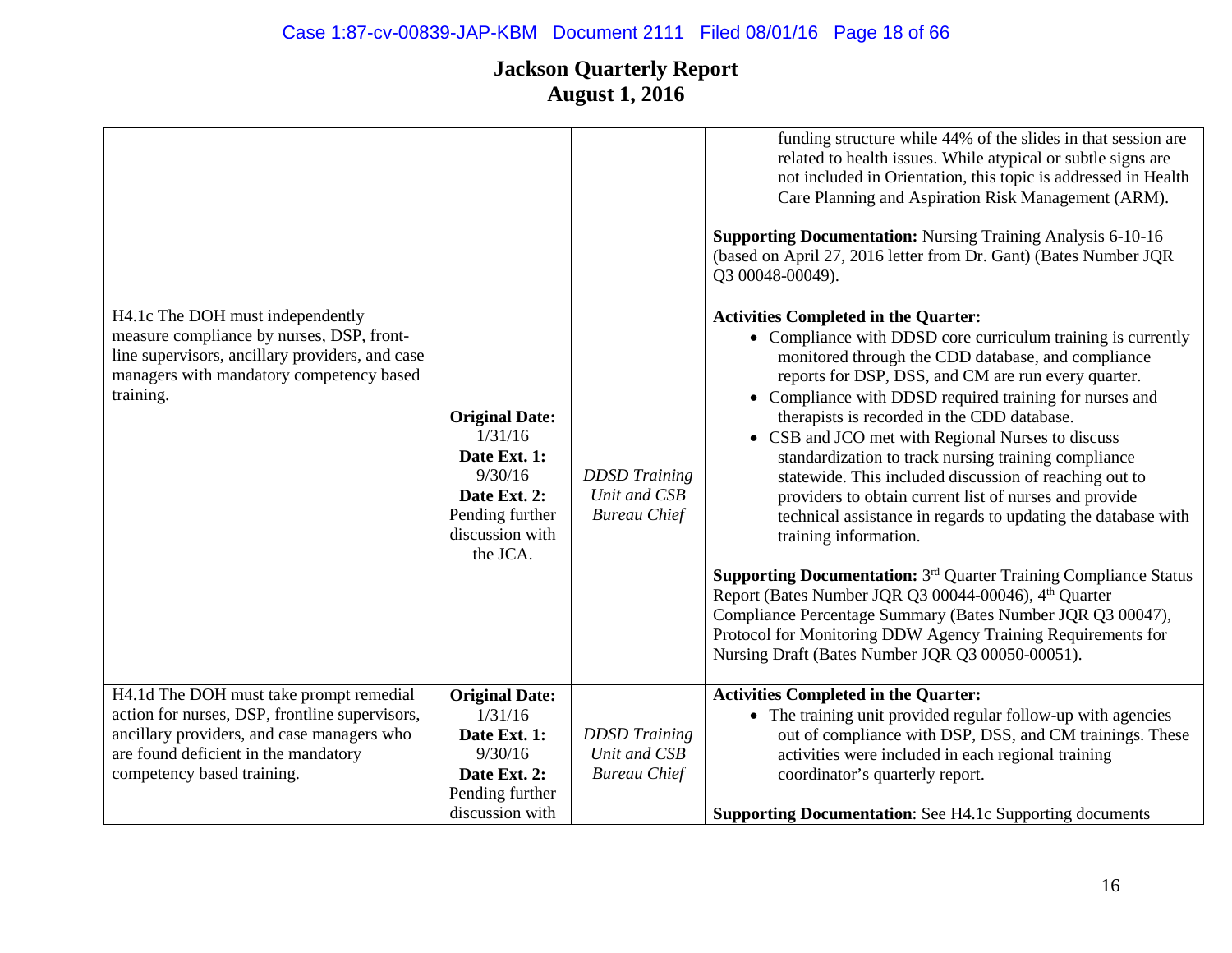# Case 1:87-cv-00839-JAP-KBM Document 2111 Filed 08/01/16 Page 19 of 66

|                                                                                                                                                                                                                                                                     | the JCA.                                                                        |                                                             |                                                                                                                                                                                                                                                                                                                                                                                                                                                                                                                                                                                                                                                                                                                                                                                                                                                                                                                                                                                                                                                                                                                     |
|---------------------------------------------------------------------------------------------------------------------------------------------------------------------------------------------------------------------------------------------------------------------|---------------------------------------------------------------------------------|-------------------------------------------------------------|---------------------------------------------------------------------------------------------------------------------------------------------------------------------------------------------------------------------------------------------------------------------------------------------------------------------------------------------------------------------------------------------------------------------------------------------------------------------------------------------------------------------------------------------------------------------------------------------------------------------------------------------------------------------------------------------------------------------------------------------------------------------------------------------------------------------------------------------------------------------------------------------------------------------------------------------------------------------------------------------------------------------------------------------------------------------------------------------------------------------|
| H4.1e Nurses, DSP, front-line supervisors,<br>ancillary providers, and case managers must<br>receive information specific to Ashton #6, 7,<br>and 8, as outlined in the Health<br><b>Communications Matrix.</b>                                                     | <b>Original Date:</b><br>10/31/15<br>Moot per letter<br>of 1/28/16 from<br>JCA. | <b>DDSD</b> Training<br>Unit and CSB<br><b>Bureau Chief</b> | Moot per letter of 1/28/16 from JCA.                                                                                                                                                                                                                                                                                                                                                                                                                                                                                                                                                                                                                                                                                                                                                                                                                                                                                                                                                                                                                                                                                |
| Health Objective H4.2 IDTs provide for the<br>changing health supports class members<br>need as they age including advanced care<br>planning and have access to palliative care<br>consistent with their individual needs.                                          |                                                                                 |                                                             |                                                                                                                                                                                                                                                                                                                                                                                                                                                                                                                                                                                                                                                                                                                                                                                                                                                                                                                                                                                                                                                                                                                     |
| H4.2a Case managers and agency nurses<br>must provide up-to-date information and<br>resources to JCMs and their guardians about<br>advanced care planning and palliative or end-<br>of-life care so that the JCMs and their<br>guardians can make informed choices. | <b>Original Date:</b><br>10/31/15<br>Date Ext. 1:<br>12/31/16                   | <b>DDSD</b><br>Statewide CM<br>Lead                         | <b>Activities Completed in the Quarter:</b><br>The Director's Release issued on June 14, 2016 established policy<br>and defined required actions:<br>• Directing staff to utilize the existing ISP questions to inquire<br>if a JCM or his/her guardian wants information about<br>advanced directives can be found in the last few pages of the<br>ISP.<br>Directing that if the JCM or the individual's guardian<br>chooses advance care planning, the Case Manager should<br>inform the individual or the individual's guardian that<br>assistance is available from UNM Continuum of Care.<br>• Directing that discussions and follow-up about advance care<br>planning and referrals to UNM Continuum of Care should<br>be documented in the IDT meeting minutes. This<br>documentation needs to include both whether the discussion<br>regarding advanced care planning/palliative care occurred;<br>and whether the JCM/guardian wanted advanced care<br>planning, including palliative care.<br>Supporting Documentation: Director's Release distributed 6/14/16<br>(See supporting documentation for H1.2) |
| H4.2b The DOH must identify, and must                                                                                                                                                                                                                               | <b>Original Date:</b>                                                           | <b>DDSD</b>                                                 | <b>Activities Completed in the Quarter:</b>                                                                                                                                                                                                                                                                                                                                                                                                                                                                                                                                                                                                                                                                                                                                                                                                                                                                                                                                                                                                                                                                         |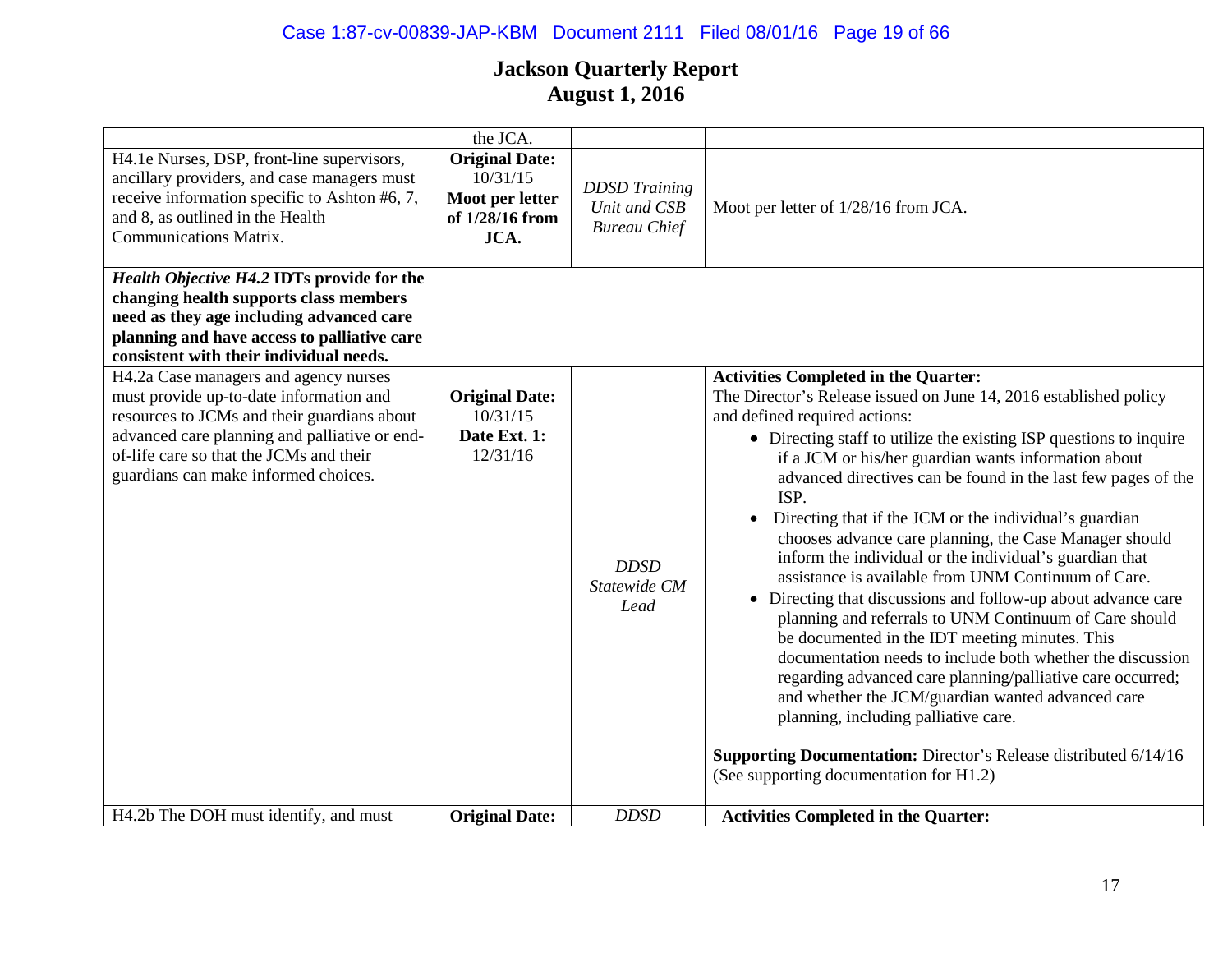| document on an annual basis in the pertinent<br>healthcare records, those JCMs who want                                                                                                                                                                                                                                                                                                                                             | $\frac{10}{31/15}$<br>Date Ext. 1:                                                                                           | Statewide CM<br>Lead                                             | (See H1.1d)                                                                                                                                                                                                                                                                                                                                                                                                                                                                                                                                                                                                                                                                                                                                                                                                    |
|-------------------------------------------------------------------------------------------------------------------------------------------------------------------------------------------------------------------------------------------------------------------------------------------------------------------------------------------------------------------------------------------------------------------------------------|------------------------------------------------------------------------------------------------------------------------------|------------------------------------------------------------------|----------------------------------------------------------------------------------------------------------------------------------------------------------------------------------------------------------------------------------------------------------------------------------------------------------------------------------------------------------------------------------------------------------------------------------------------------------------------------------------------------------------------------------------------------------------------------------------------------------------------------------------------------------------------------------------------------------------------------------------------------------------------------------------------------------------|
| advanced care planning, including palliative                                                                                                                                                                                                                                                                                                                                                                                        | 12/31/16                                                                                                                     |                                                                  |                                                                                                                                                                                                                                                                                                                                                                                                                                                                                                                                                                                                                                                                                                                                                                                                                |
| care, and those JCMs who decline advanced<br>care planning.                                                                                                                                                                                                                                                                                                                                                                         |                                                                                                                              |                                                                  |                                                                                                                                                                                                                                                                                                                                                                                                                                                                                                                                                                                                                                                                                                                                                                                                                |
| H4.2c The DOH must provide advanced care                                                                                                                                                                                                                                                                                                                                                                                            | <b>Original Date:</b>                                                                                                        |                                                                  | <b>Activities Completed in the Quarter:</b>                                                                                                                                                                                                                                                                                                                                                                                                                                                                                                                                                                                                                                                                                                                                                                    |
| planning and palliative care to those JCMs<br>who choose to have advanced care planning                                                                                                                                                                                                                                                                                                                                             | 10/31/15<br>Date Ext. 1:                                                                                                     | <b>DDSD</b>                                                      | • DOH provides advanced care planning and palliative care to<br>those JCMs who choose to have advanced care planning and                                                                                                                                                                                                                                                                                                                                                                                                                                                                                                                                                                                                                                                                                       |
| and palliative care.                                                                                                                                                                                                                                                                                                                                                                                                                | 12/31/16                                                                                                                     | Statewide CM<br>Lead                                             | palliative care through a contract with Continuum of Care at<br>the University of New Mexico.                                                                                                                                                                                                                                                                                                                                                                                                                                                                                                                                                                                                                                                                                                                  |
| <b>Health Objective H4.3 Quality Assurance</b><br>information is used to improve health                                                                                                                                                                                                                                                                                                                                             |                                                                                                                              |                                                                  |                                                                                                                                                                                                                                                                                                                                                                                                                                                                                                                                                                                                                                                                                                                                                                                                                |
| outcomes.                                                                                                                                                                                                                                                                                                                                                                                                                           |                                                                                                                              |                                                                  |                                                                                                                                                                                                                                                                                                                                                                                                                                                                                                                                                                                                                                                                                                                                                                                                                |
| H4.3a. The DOH must use existing quality<br>assurance information and tools – including<br>the measurements found in the CPR<br>(Community Practice Review), Out-of-Home<br>Placement, Emergency Services Utilization,<br>ANE (Abuse, Neglect, and Exploitation)<br>Reporting, and Provider QA (Quality<br>Assurance) Reports to identify gaps in the<br>healthcare services to JCMs and to improve<br>healthcare outcomes to JCMs. | <b>Original Date:</b><br>1/31/16<br>Date Ext. 1:<br>6/30/16<br>Date Ext. 2:<br>Pending further<br>discussion with<br>the JCA | <b>DDSD</b> Deputy<br>Director and<br><b>BSI</b> Bureau<br>Chief | <b>Activities Completed in the Quarter:</b><br>• The DDSD has met with our consultant to develop key<br>performance indicator (KPI) charts. A sample of Quarter 3<br>data has been inserted in the chart and discussed at the last<br>DDSQI meeting. The remaining quarter 3 data has been<br>pulled. There has recently been an Abuse Neglect,<br>Exploitation KPI tested. Out of home placement and<br>emergency services data is reviewed at the Significant<br>Events meetings. Action steps are developed out of those<br>discussions. DDSD uses Emergency Services, Out of Home<br>Placement, and Abuse Neglect Exploitation data in our<br>Significant Events meetings to create action plans based on<br>trending data.<br>(Quarter 3 data will be presented at the August 4, 2016 DDSQI)<br>meeting). |
|                                                                                                                                                                                                                                                                                                                                                                                                                                     |                                                                                                                              |                                                                  | <b>Supporting Documentation: KPI Quad Charts (Bates Number JQR</b><br>Q3 000605).                                                                                                                                                                                                                                                                                                                                                                                                                                                                                                                                                                                                                                                                                                                              |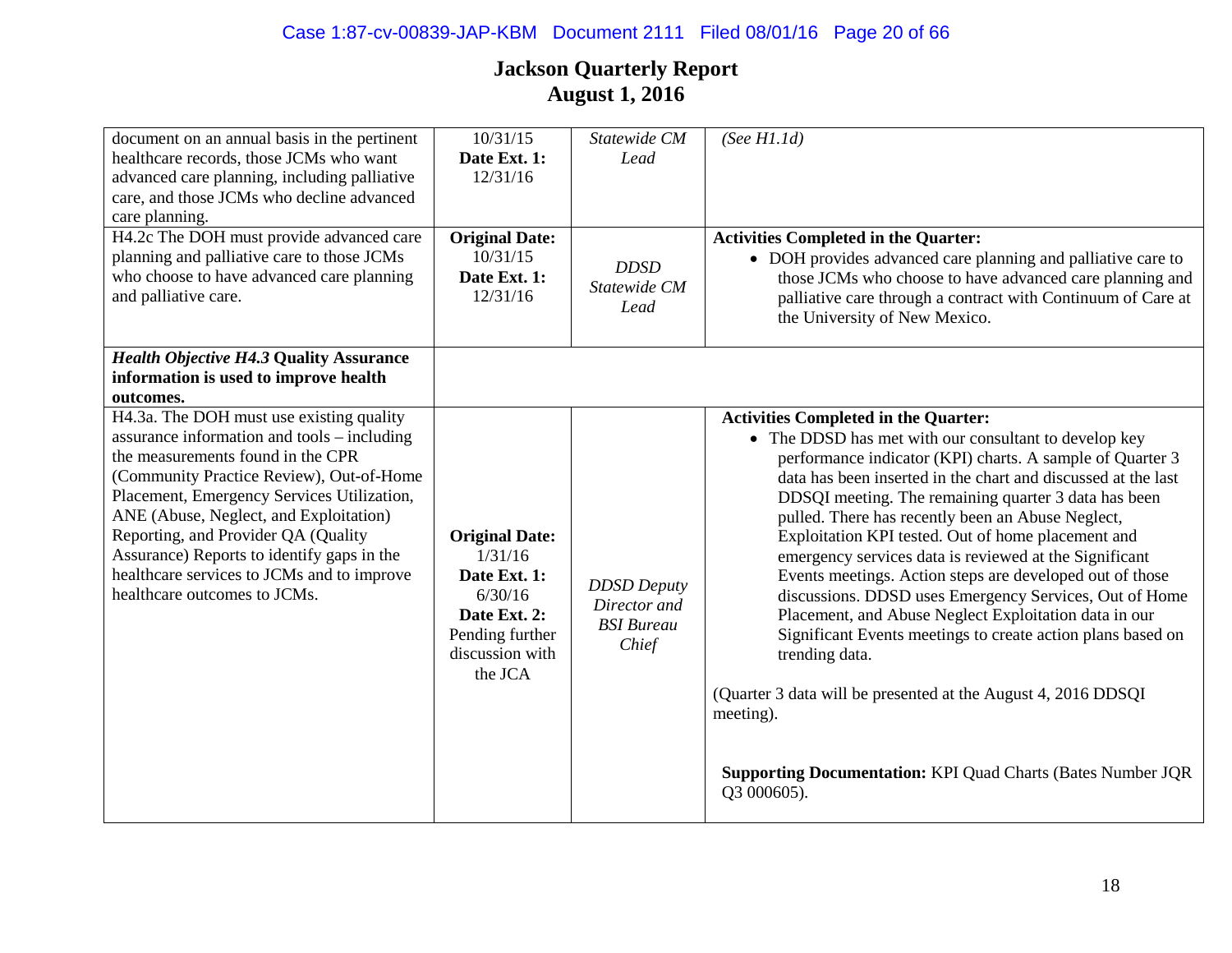# Case 1:87-cv-00839-JAP-KBM Document 2111 Filed 08/01/16 Page 21 of 66

| <b>SAFETY PLAN</b>                                                                                                                                                                                                                                                                                                                                                                                                                                                                                                                             |                                                                                        |                  |                                                                                                                                                                                                                                                                                                                                                                                                                                       |
|------------------------------------------------------------------------------------------------------------------------------------------------------------------------------------------------------------------------------------------------------------------------------------------------------------------------------------------------------------------------------------------------------------------------------------------------------------------------------------------------------------------------------------------------|----------------------------------------------------------------------------------------|------------------|---------------------------------------------------------------------------------------------------------------------------------------------------------------------------------------------------------------------------------------------------------------------------------------------------------------------------------------------------------------------------------------------------------------------------------------|
| Safety Objective S1.1.1 Define "Abuse,                                                                                                                                                                                                                                                                                                                                                                                                                                                                                                         |                                                                                        |                  |                                                                                                                                                                                                                                                                                                                                                                                                                                       |
| <b>Neglect and Exploitation" (ANE)</b>                                                                                                                                                                                                                                                                                                                                                                                                                                                                                                         |                                                                                        |                  |                                                                                                                                                                                                                                                                                                                                                                                                                                       |
| consistent with New Mexico Statutory                                                                                                                                                                                                                                                                                                                                                                                                                                                                                                           |                                                                                        |                  |                                                                                                                                                                                                                                                                                                                                                                                                                                       |
| <b>Adult Protective Services (APS)</b>                                                                                                                                                                                                                                                                                                                                                                                                                                                                                                         |                                                                                        |                  |                                                                                                                                                                                                                                                                                                                                                                                                                                       |
| definitions.                                                                                                                                                                                                                                                                                                                                                                                                                                                                                                                                   |                                                                                        |                  |                                                                                                                                                                                                                                                                                                                                                                                                                                       |
| S1.1a The DOH must promulgate revised                                                                                                                                                                                                                                                                                                                                                                                                                                                                                                          | 7/2/14                                                                                 |                  | Disengaged on February 11, 2016. See Doc 2095                                                                                                                                                                                                                                                                                                                                                                                         |
| regulations that define ANE consistent with                                                                                                                                                                                                                                                                                                                                                                                                                                                                                                    | Complete and                                                                           | <b>IMB</b> Chief |                                                                                                                                                                                                                                                                                                                                                                                                                                       |
| APS definitions.                                                                                                                                                                                                                                                                                                                                                                                                                                                                                                                               | sustained                                                                              |                  |                                                                                                                                                                                                                                                                                                                                                                                                                                       |
| Safety Objective S1.1.2 Provide educational                                                                                                                                                                                                                                                                                                                                                                                                                                                                                                    |                                                                                        |                  |                                                                                                                                                                                                                                                                                                                                                                                                                                       |
| information about how to detect ANE.                                                                                                                                                                                                                                                                                                                                                                                                                                                                                                           |                                                                                        |                  |                                                                                                                                                                                                                                                                                                                                                                                                                                       |
| S1.2a The DOH must develop and must                                                                                                                                                                                                                                                                                                                                                                                                                                                                                                            |                                                                                        |                  | <b>Activities Completed in the Quarter:</b>                                                                                                                                                                                                                                                                                                                                                                                           |
| provide annually educational information to<br>providers, physicians, clinicians, families,<br>guardians, and law enforcement about<br>detecting ANE.                                                                                                                                                                                                                                                                                                                                                                                          | <b>Original Date:</b><br>7/1/15<br>Date Ext. 1:<br>9/30/16<br>Date Ext. 2:<br>10/31/16 | <b>IMB</b> Chief | • The IMB Bureau Chief made presentations to one Provider<br>agency and at the DDSD Quarterly Provider meeting in<br>Santa Fe.<br>This is an ongoing, continuous effort. Activities remaining include<br>outreach to Law Enforcement and Physicians.<br><b>Supporting Documentation: FY15 IMB Presentation (Bates Number</b><br>JQR Q3 00056-00083), Advantage Communication Presentation Note<br>6-8-16 (Bates Number JQR Q3 00084). |
| Safety Objective S1.1.3 The individuals<br>listed in POA [Plan of Action] CIMS B<br>[Community Incident Management<br>System] [regional coordinators, agency<br>coordinators, direct contact staff, DD[S] D<br>staff, case managers, agency executive<br>staff, IMB investigators, agency IMCs,<br>agency direct service staff] will receive the<br>training described in the Eva Kutas<br>Recommendations #7 and #8 and will pass<br>a formal test of the individuals' knowledge<br>and understanding of IMB provider policy<br>requirements. |                                                                                        |                  |                                                                                                                                                                                                                                                                                                                                                                                                                                       |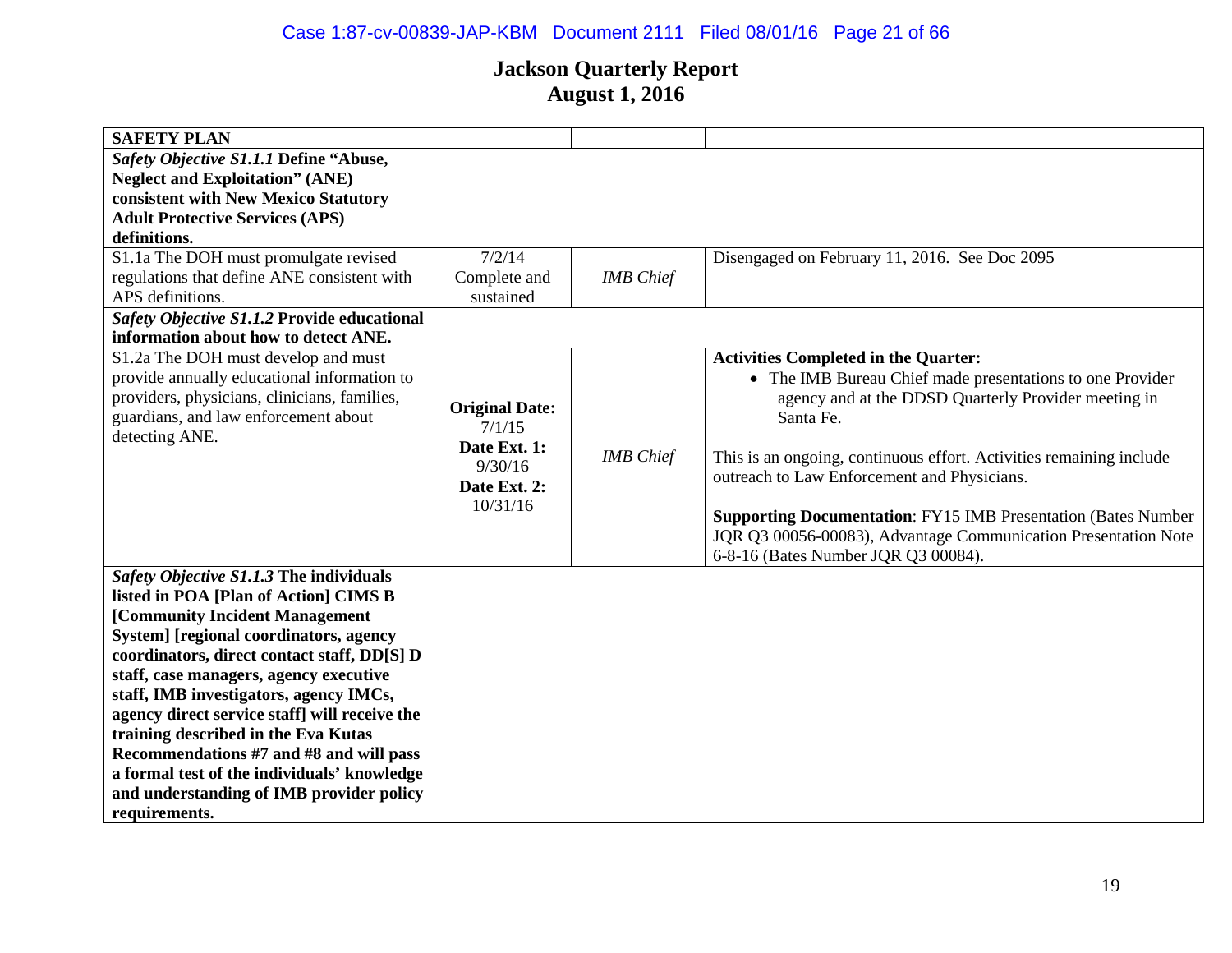| S1.3a All current and new staff as listed in<br>POA CIMS B and the DDSD staff (Regional<br>Directors, Assistant Regional Office Bureau<br>Chief, and the DDSD Training Unit) must<br>successfully complete DHI's competency<br>based training on ANE from a DHI Trainer<br>or a DHI approved trainer that incorporates<br>the principles of adult learning as described<br>in Kutas Recommendations #7 and #8 before<br>working alone with JCMs and their<br>guardians. | <b>Original Date:</b><br>12/31/15<br>Date Ext. 1:<br>12/31/16 | <b>DHI</b> Trainer | <b>Activities Completed in the Quarter:</b><br>• During the Quarter $(04/2016 - 07/2016)$ , the rollout of ANE<br>Train-the-Trainer sessions and certifications commenced.<br>Fourteen (14) Train-the-Trainer sessions were conducted in<br>the metro $(5)$ , NE $(3)$ , SE $(5)$ , and SW $(1)$ regions, resulting<br>in a total of 52 DHI-certified trainers. In addition to ANE<br>Train-the-Trainer sessions, DOH staff trainings (DHI and<br>DDSD staff) were also offered in the metro, NE, SE and SW<br>regions, with forty-two (42) DOH staff successfully<br>completing the training.<br><b>Supporting Documentation:</b><br>(Certification documentation of DHI-certified trainers includes<br>Certified Trainer Verification Records (CTVR) and certificates.<br>Signature/attendance sheets for all DOH staff trainings and Train-<br>the-Trainer sessions and can be produced upon request). |
|-------------------------------------------------------------------------------------------------------------------------------------------------------------------------------------------------------------------------------------------------------------------------------------------------------------------------------------------------------------------------------------------------------------------------------------------------------------------------|---------------------------------------------------------------|--------------------|-----------------------------------------------------------------------------------------------------------------------------------------------------------------------------------------------------------------------------------------------------------------------------------------------------------------------------------------------------------------------------------------------------------------------------------------------------------------------------------------------------------------------------------------------------------------------------------------------------------------------------------------------------------------------------------------------------------------------------------------------------------------------------------------------------------------------------------------------------------------------------------------------------------|
| S1.3b. All current and new staff in POA<br>CIMS B and the DDSD staff must<br>demonstrate a knowledge and understanding<br>of the training received in S1.3a and S1.3b<br>by passing a formal test.                                                                                                                                                                                                                                                                      | <b>Original Date:</b><br>12/31/15<br>Date Ext. 1:<br>12/31/16 | <b>DHI</b> Trainer | <b>Activities Completed in the Quarter:</b><br>• All 42 DOH staff who have attended the 4.0 hour (standard)<br>ANE training have passed the formal test. All 52 DHI-<br>certified trainers who have successfully completed the two-<br>day ANE Train-the-Trainer sessions have passed the formal<br>test.<br><b>Supporting Documentation:</b> (Certificates for DHI Trainer<br>certification and certificates for DOH staff providing proof of<br>successfully having passed the formal competency exam (post-test)<br>can be produced upon request).                                                                                                                                                                                                                                                                                                                                                     |
| S1.3c. All current and new staff listed in<br>POA CIMS B and the DDSD staff must<br>receive refresher competency based training<br>on an annual basis.                                                                                                                                                                                                                                                                                                                  | <b>Original Date:</b><br>12/31/15<br>Date Ext. 1:<br>12/31/16 | <b>DHI</b> Trainer | <b>Activities Completed in the Quarter:</b><br>• Refresher competency-based training will be implemented on<br>an annual basis (not applicable at this time, as training has<br>just been initiated).                                                                                                                                                                                                                                                                                                                                                                                                                                                                                                                                                                                                                                                                                                     |
| Safety Objective S1.1.4 ANE is reported                                                                                                                                                                                                                                                                                                                                                                                                                                 |                                                               |                    |                                                                                                                                                                                                                                                                                                                                                                                                                                                                                                                                                                                                                                                                                                                                                                                                                                                                                                           |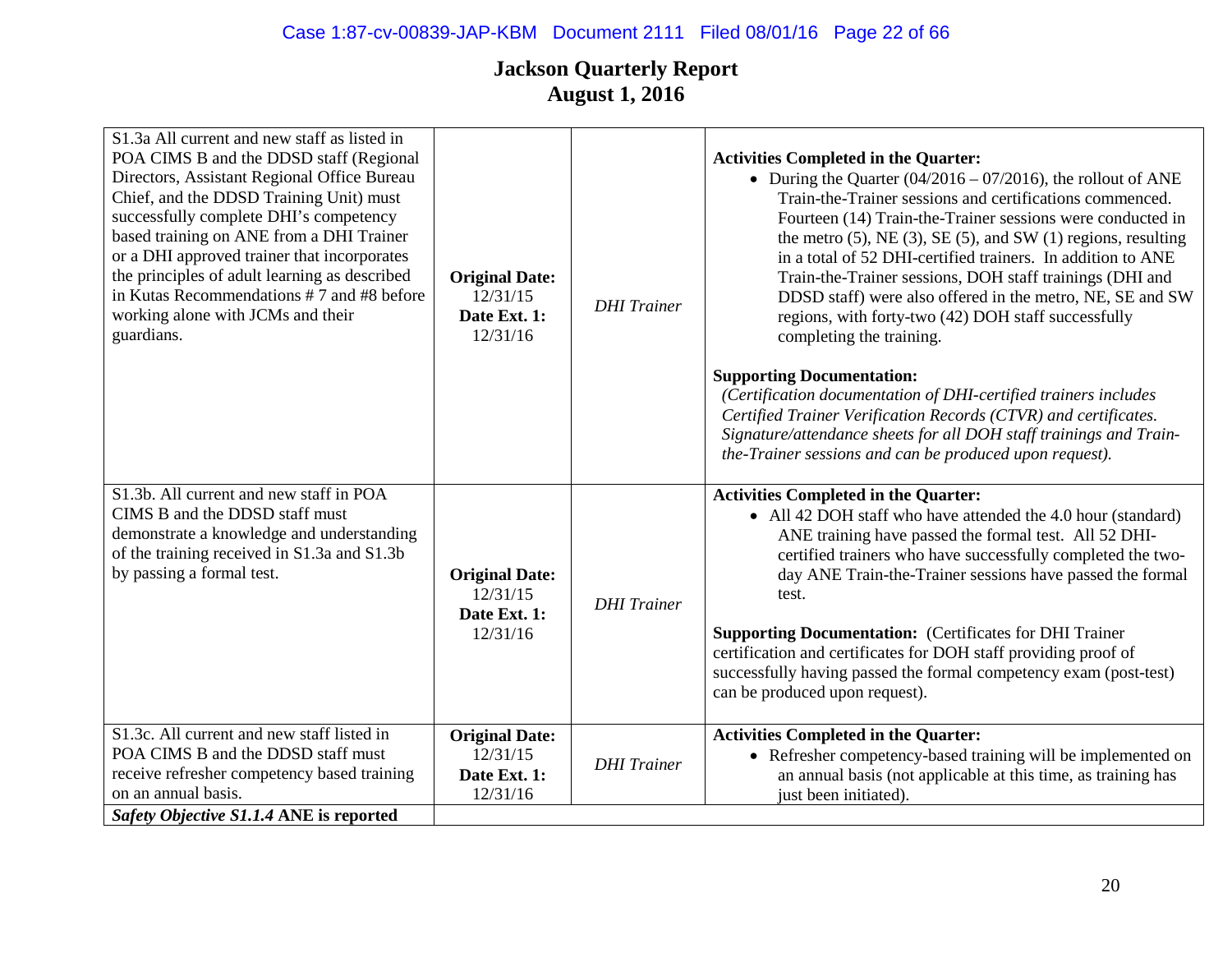# Case 1:87-cv-00839-JAP-KBM Document 2111 Filed 08/01/16 Page 23 of 66

| immediately.                                                                                                                                     |                                                                                                                  |                            |                                                                                                                                                                                                                                                                                                                                                                                                                                                                                                                                                                                                                                      |
|--------------------------------------------------------------------------------------------------------------------------------------------------|------------------------------------------------------------------------------------------------------------------|----------------------------|--------------------------------------------------------------------------------------------------------------------------------------------------------------------------------------------------------------------------------------------------------------------------------------------------------------------------------------------------------------------------------------------------------------------------------------------------------------------------------------------------------------------------------------------------------------------------------------------------------------------------------------|
| S1.4a The DOH must maintain a toll-free 24<br>hour, 7 days a week, telephone number to<br>receive reports of ANE.                                | <b>Original Date:</b><br>7/2/14<br>Date Ext. 1:<br>6/30/16<br>Date Ext. 2:<br>7/31/16<br>Date Ext. 3:<br>8/31/16 | <b>IMB</b> Bureau<br>Chief | <b>Activities Completed in the Quarter:</b><br>• IMB received 519 calls on the hotline. 260 cases (50%) were<br>assigned for investigation. There were seven referrals from<br>APS, representing a 98.7% compliance rate.<br>This Evaluative Component is complete.<br><b>Supporting Documentation: IMB Quarterly Indicators report (Bates</b><br>Number JQR Q3 00137).                                                                                                                                                                                                                                                              |
| S1.4b The DOH must communicate to its<br>staff and the providers who have contact with<br>JCMs that ANE of JCMs must be reported<br>immediately. | <b>Original Date:</b><br>7/2/14<br>Date Ext. 1:<br>6/30/16<br>Date Ext. 2:<br>7/31/16<br>Date Ext. 3:<br>8/31/16 | <b>IMB</b> Bureau<br>Chief | <b>Activities Completed in the Quarter:</b><br>• The SFY16 ANE Guide was published and distributed in<br>August 2016, along with a Spanish language version.<br>Changes are being made to the SFY17 ANE Guide, which will be<br>published in this quarter. This Evaluative Component is complete.<br><b>Supporting Documentation: SFY16 ANE Guide (Bates Number</b><br>JQR Q3 00085-00131).                                                                                                                                                                                                                                          |
| S1.4c IMB must formally document reports<br>of ANE of JCMs and must take corrective<br>action when ANE is not reported<br>immediately.           | <b>Original Date:</b><br>7/2/14<br>Date Ext. 1:<br>6/30/16<br>Date Ext. 2:<br>7/31/16<br>Date Ext. 3:<br>8/31/16 | <b>IMB</b> Bureau<br>Chief | <b>Activities Completed in the Quarter:</b><br>• IMB implemented a new policy on responding to late ANE<br>reports or a failure to report ANE. Late/Failed reports are<br>reviewed monthly and corrective action taken for providers<br>with 3 or more late/fail reports in a three-month period.<br>This Evaluative Component is complete.<br><b>Supporting Documentation: IMB Late/Fail policy (Bates Number)</b><br>JQR Q3 00132-00136), Failure and late report (Bates Number JQR<br>Q3 00613-00614), Letters to providers with 3 or more Late/Fail<br>reports in a three-month period (Bates Number JQR Q3 00607-<br>$00612$ ). |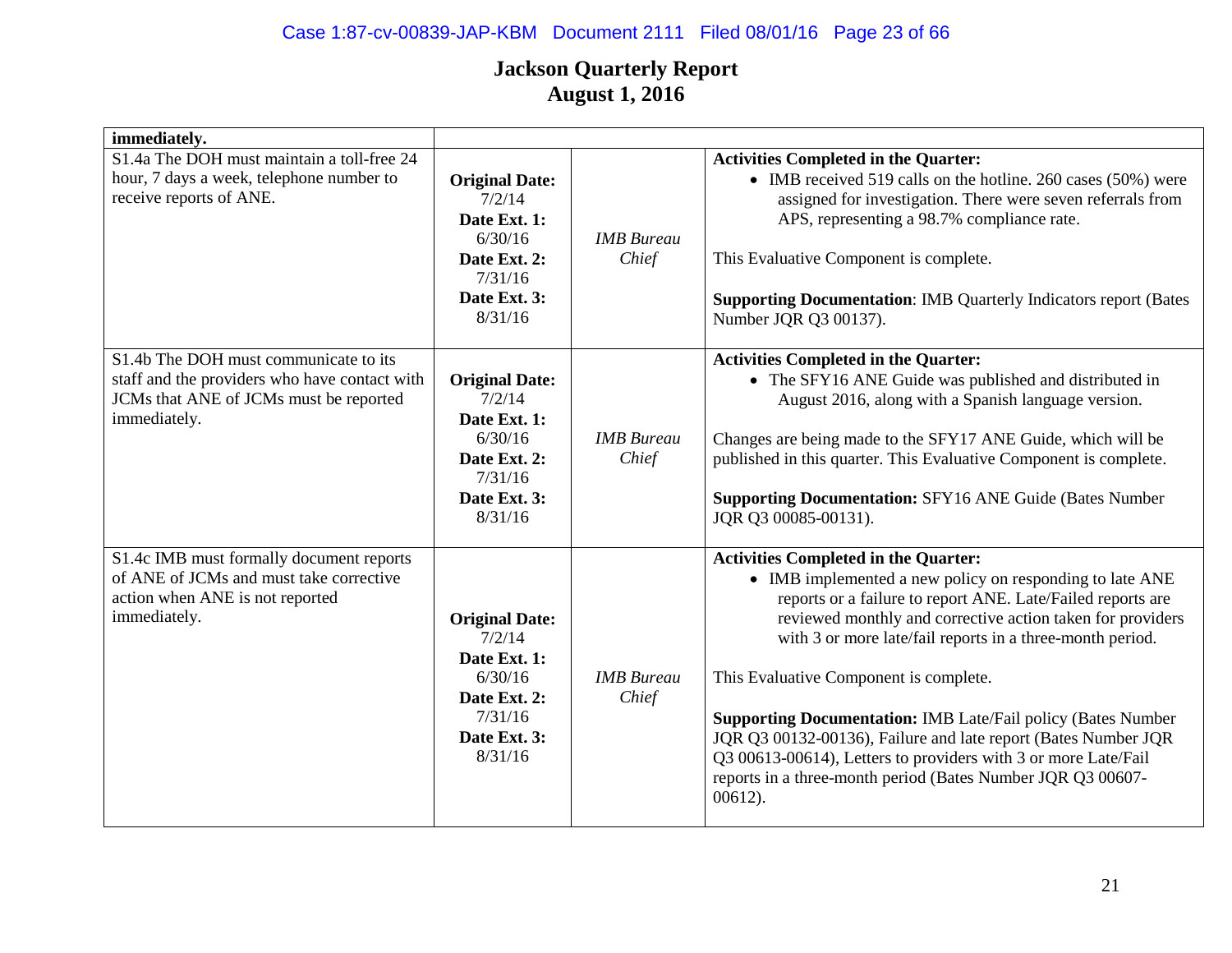| Safety Objective S1.1.5. Providers will take    |                       |                   |                                                                  |
|-------------------------------------------------|-----------------------|-------------------|------------------------------------------------------------------|
| immediate action to develop a safety plan       |                       |                   |                                                                  |
| after an allegation of ANE to protect the       |                       |                   |                                                                  |
| alleged victim(s) during the course of an       |                       |                   |                                                                  |
| investigation.                                  |                       |                   |                                                                  |
| S1.5a Providers for JCMs must immediately       | <b>Original Date:</b> |                   |                                                                  |
| develop, with IMB approval and monitoring,      | 7/2/14                |                   | Activities Completed in the Quarter: IMB is currently collecting |
| an Immediate Action and Safety Plan (IASP)      | Date Ext. 1:          |                   | documentation to submit for disengagement.                       |
| in all cases of reported ANE.                   | 4/30/16               | <b>IMB</b> Bureau |                                                                  |
|                                                 | Date Ext. 2:          | Chief             |                                                                  |
|                                                 | 7/31/16               |                   |                                                                  |
|                                                 | Date Ext. 3:          |                   |                                                                  |
|                                                 | 8/31/16               |                   |                                                                  |
|                                                 |                       |                   |                                                                  |
| S1.5b The DOH must monitor providers for        | <b>Original Date:</b> |                   | <b>Activities Completed in the Quarter:</b>                      |
| compliance with IASPs and must take             | 7/2/14                |                   | • IMB implemented a new report writing process to document       |
| corrective action as needed.                    | Date Ext. 1:          |                   | that the IASP was reviewed and to document revisions, or         |
|                                                 | 4/30/16               | <b>IMB</b> Bureau | the fact no additional plans were necessary.                     |
|                                                 | Date Ext. 2:          | Chief             |                                                                  |
|                                                 | 7/31/16               |                   | This Evaluative Component is complete.                           |
|                                                 | Date Ext. 3:          |                   |                                                                  |
|                                                 | 8/31/16               |                   |                                                                  |
| Safety Objective S1.1.6 Severity of the         |                       |                   |                                                                  |
| alleged ANE dictates the investigation          |                       |                   |                                                                  |
| response.                                       |                       |                   |                                                                  |
| S1.6a The DOH must establish a priority of      |                       |                   | <b>Activities Completed in the Quarter:</b>                      |
| investigation responses consistent with the     |                       |                   | • IMB submitted this Evaluative Component for                    |
| applicable policy and severity guidelines       | 4/7/14                |                   |                                                                  |
|                                                 |                       |                   | disengagement. The JCA raised some concerns about                |
| which requires investigative responses be       | Date Ext. 1:          | <b>IMB</b> Bureau | timeliness of response, so the IMB instituted a new process      |
| three hours or less for emergencies, 24 hours   | 8/31/16               | Chief             | to send our Investigators prior to the case being assigned in    |
| or less for Priority 1 incidents, and 5 days or |                       |                   | order to preserve and collect fragile evidence.                  |
| less for Priority 2 incidents.                  |                       |                   |                                                                  |
|                                                 |                       |                   | This Evaluative Component is complete.                           |
| Safety Objective S [Kutas] 1.2.1 Competent      |                       |                   |                                                                  |
| <b>ANE Investigators conduct professionally</b> |                       |                   |                                                                  |
| adequate investigations.                        |                       |                   |                                                                  |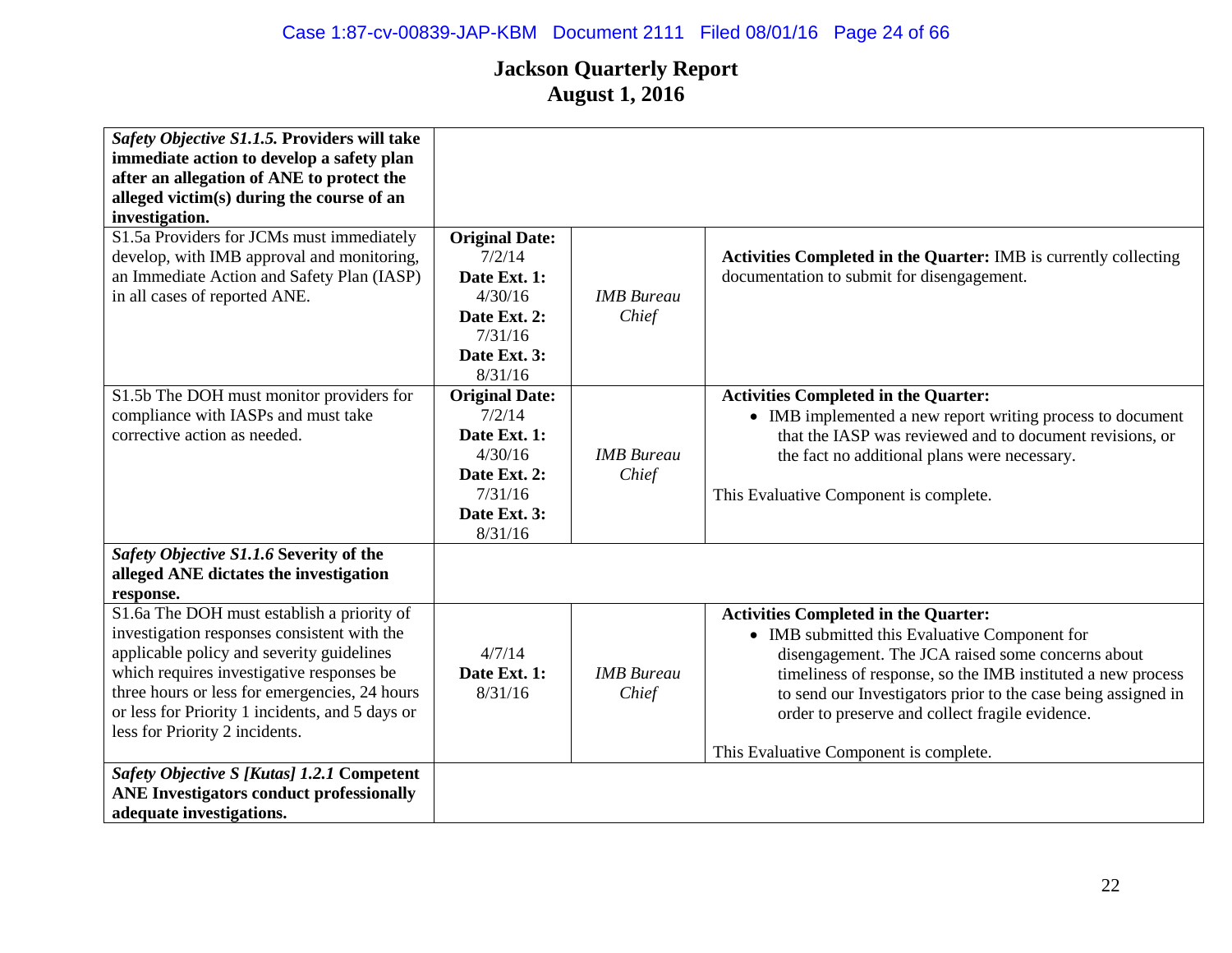| S2.1a ANE Investigators must pass Core<br>Competency and Field Training before<br>conducting investigations of ANE.                                                                                                           | <b>Original Date:</b><br>7/2/14<br>Date Ext. 1:<br>10/1/16<br>Date Ext. 2:<br>12/31/16 | <b>IMB</b> Bureau<br>Chief | <b>Activities Completed in the Quarter:</b><br>• IMB centralized all training documentation in one location.<br>IMB reviewed the training records for all current<br>Investigators to verify compliance. Compliance is 100%.<br>This Evaluative Component is complete.<br><b>Supporting Documentation:</b> (Investigator Training Records<br>available upon request).                                                                                                                                            |
|-------------------------------------------------------------------------------------------------------------------------------------------------------------------------------------------------------------------------------|----------------------------------------------------------------------------------------|----------------------------|------------------------------------------------------------------------------------------------------------------------------------------------------------------------------------------------------------------------------------------------------------------------------------------------------------------------------------------------------------------------------------------------------------------------------------------------------------------------------------------------------------------|
| S2.1b The JCM Supervisory Review Tool<br>must be used to assess an ANE investigation<br>in every case of ANE.                                                                                                                 | <b>Original Date:</b><br>7/2/14<br>Date Ext. 1:<br>10/1/16<br>Date Ext. 2:<br>12/31/16 | <b>IMB</b> Bureau<br>Chief | Activities Completed in the Quarter: The JCM Supervisory Review<br>tool was amended to remove duplication. The Review tool is used on<br>all IMB cases.<br>This Evaluative Component is complete.                                                                                                                                                                                                                                                                                                                |
| S2.1c ANE investigations must not be closed<br>until they meet the standards of the<br>Supervisory Review Tool, which verifies<br>whether the investigation meets the standard<br>for professionally adequate investigations. | <b>Original Date:</b><br>7/2/14<br>Date Ext. 1:<br>10/1/16<br>Date Ext. 2:<br>12/31/16 | <b>IMB</b> Bureau<br>Chief | <b>Activities Completed in the Quarter:</b><br>See S2.1b                                                                                                                                                                                                                                                                                                                                                                                                                                                         |
| S2.1d The DOH must review ANE intake<br>and investigation quality, consistent with the<br>Kutas quality indicators, on a quarterly basis.                                                                                     | <b>Original Date:</b><br>7/2/14<br>Date Ext. 1:<br>10/1/16<br>Date Ext. 2:<br>12/31/16 | <b>IMB</b> Bureau<br>Chief | <b>Activities Completed in the Quarter:</b><br>• IMB worked with the JCA consultants to continue to refine<br>the Investigative Report QA tool. The tool is being<br>developed to assist in determining report writing<br>deficiencies that require remedial training. Recently, the tool<br>was used on a test case by all IMB Supervisors in order to<br>determine the accuracy of the tool. Some revisions were<br>made to the tool.<br>Another test case will be scheduled in the next quarter to refine and |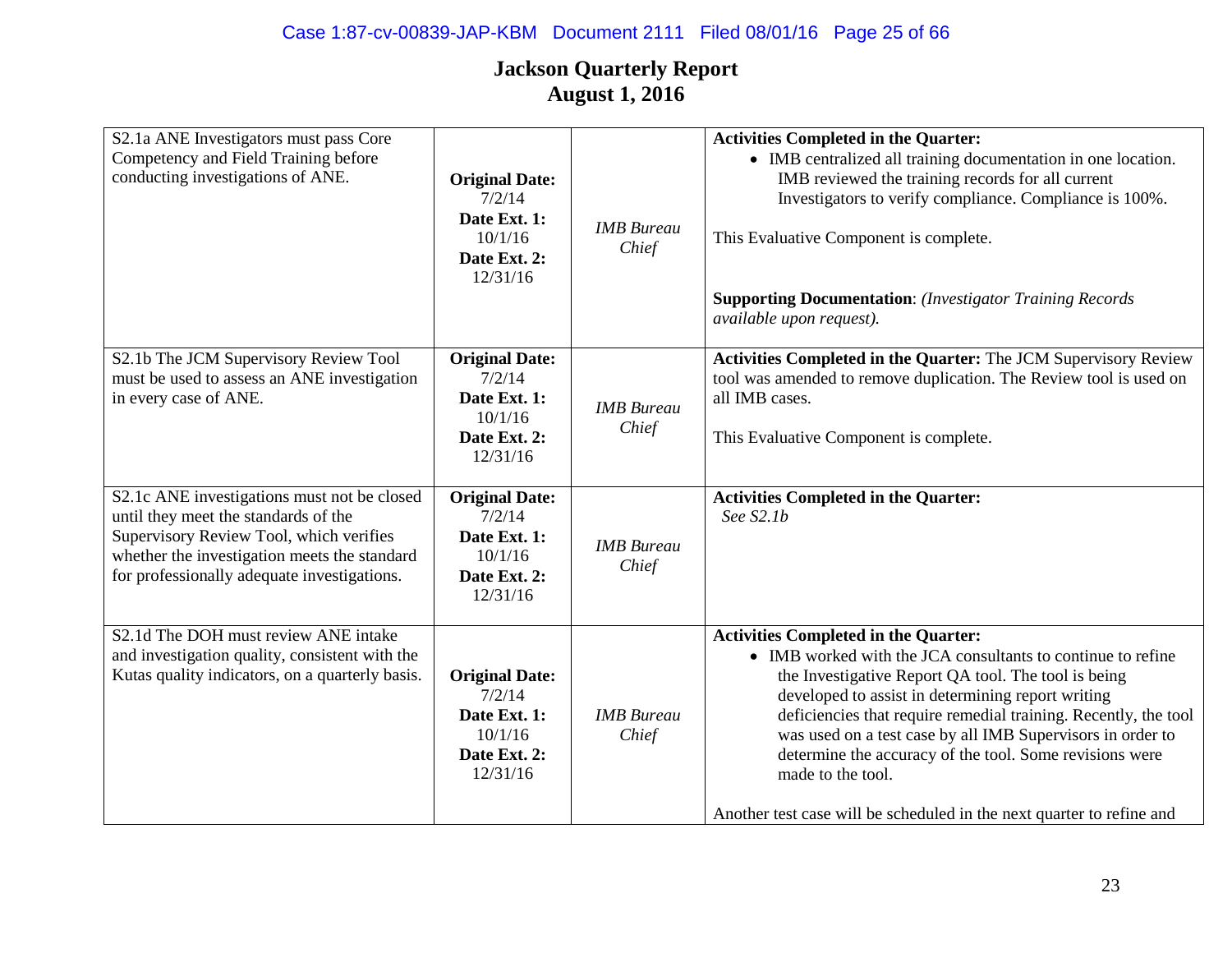|                                                                                                                                                                                                                                                                                                                                                      |                                                                                        |                            | finalize the Investigative Report QA tool.                                                                                                                                                                                                                                                                                                                                                                                                                                           |
|------------------------------------------------------------------------------------------------------------------------------------------------------------------------------------------------------------------------------------------------------------------------------------------------------------------------------------------------------|----------------------------------------------------------------------------------------|----------------------------|--------------------------------------------------------------------------------------------------------------------------------------------------------------------------------------------------------------------------------------------------------------------------------------------------------------------------------------------------------------------------------------------------------------------------------------------------------------------------------------|
| Safety Objective S [Kutas] 1.3.1 Consistent<br>with the IGA (Inter-Governmental<br>Agreement), IMB will be the primary<br>authority for ANE investigations.<br>S3.1a The DOH must promulgate<br>administrative rules that delineate the IMB's<br>responsibilities as they relate to the IMB's<br>primary authority to conduct ANE<br>investigations. | <b>Original Date:</b><br>7/2/14<br>Date Ext. 1:<br>6/30/16<br>Date Ext. 2:<br>8/31/16  | <b>IMB</b> Bureau<br>Chief | Supporting Documentation: Revised Investigative Report QA tool<br>Activities Completed in the Quarter: None. This Evaluative<br>Component is complete.                                                                                                                                                                                                                                                                                                                               |
| S3.1b The DOH must monitor the provider's<br>compliance with these administrative rules<br>on a quarterly basis and must promptly<br>correct any deficiencies.                                                                                                                                                                                       | <b>Original Date:</b><br>10/1/14<br>Date Ext. 1:<br>6/30/16<br>Date Ext. 2:<br>8/31/16 | <b>IMB</b> Bureau<br>Chief | <b>Activities Completed in the Quarter:</b><br>• IMB held its Quarterly APS/IMB meeting on April 28th. The<br>discussion included a review of APS referrals, joint<br>investigations, and IMB data.<br>This Evaluative Component is complete.<br><b>Supporting Documentation:</b> APS/IMB meeting minutes (Bates<br>Number JQR Q3 00161-00166), IMB review and remediation of APS<br>referral (Bates Number JQR Q3 00139-00160) (see S1.1.4 for IMB<br>Quarterly Indicators report). |
| Safety Objective S [Kutas] 1.4.1 Provide<br>information regarding ANE<br>reports/investigations to designated<br>stakeholders.                                                                                                                                                                                                                       |                                                                                        |                            |                                                                                                                                                                                                                                                                                                                                                                                                                                                                                      |
| S4.1a The DOH must provide timely<br>information regarding ANE reports,<br>investigations, and findings to JCMs,<br>stakeholders (families, guardians, providers,<br>case managers), and other individuals or staff                                                                                                                                  | <b>Original Date:</b><br>7/2/14<br>Date Ext. 1:<br>6/30/16<br>Date Ext. 2:             | <b>IMB</b> Bureau<br>Chief | <b>Activities Completed in the Quarter:</b><br>• IMB is developing policy and procedure to ensure<br>information is provided to those individuals who are<br>responsible for ensure the health and safety of the<br>consumers.                                                                                                                                                                                                                                                       |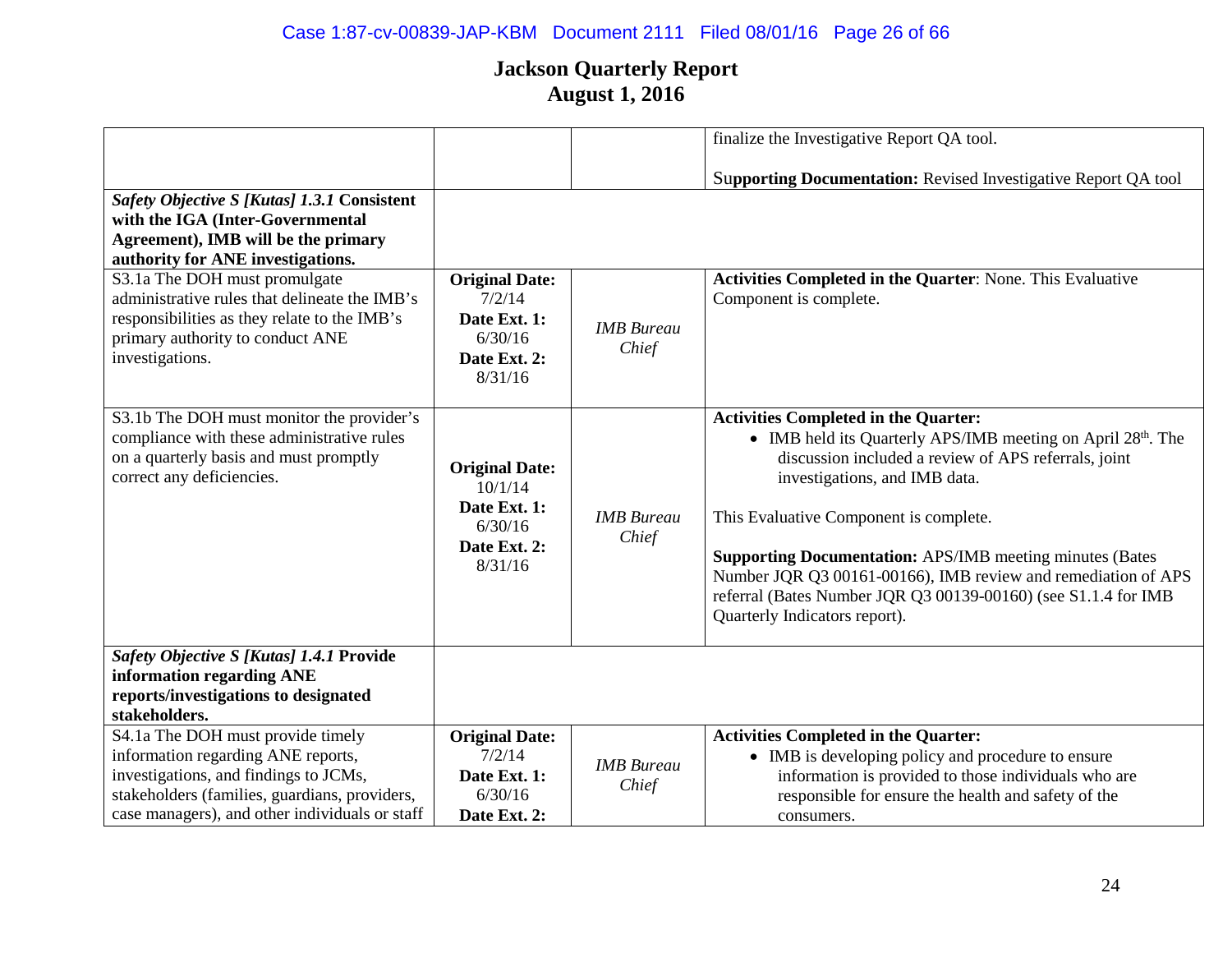| who need that information to ensure the<br>safety of JCMs.                                                                                                                                    | 8/31/16<br>Date Ext. 3:<br>12/31/16                                                                               |                            |                                                                                                                                                                                                                                                                                                                                                                             |
|-----------------------------------------------------------------------------------------------------------------------------------------------------------------------------------------------|-------------------------------------------------------------------------------------------------------------------|----------------------------|-----------------------------------------------------------------------------------------------------------------------------------------------------------------------------------------------------------------------------------------------------------------------------------------------------------------------------------------------------------------------------|
| S4.1b The reporter of ANE must receive<br>information from the DOH about the status<br>of the ANE report and any findings.                                                                    | <b>Original Date:</b><br>7/2/14<br>Date Ext. 1:<br>6/30/16<br>Date Ext. 2:<br>8/31/16<br>Date Ext. 3:<br>12/31/16 | <b>IMB</b> Bureau<br>Chief | <b>Activities Completed in the Quarter:</b><br>• IMB implemented a new procedure to send a Notice of Case<br>Extension to the Reporter, Community-Based Provider and<br>Case Manager on all approved investigative extensions.<br>This Evaluative Component is complete.<br><b>Supporting Documentation: Case Extension Procedure (Bates</b><br>Number JQR Q3 00052-00055). |
| S4.1c Notification of substantiation of ANE<br>reports must comply with New Mexico<br>Administrative Code 7.1.14.12 (Notification<br>of Investigation Results).                               | <b>Original Date:</b><br>7/2/14<br>Date Ext. 1:<br>6/30/16<br>Date Ext. 2:<br>8/31/16<br>Date Ext. 3:<br>12/31/16 | <b>IMB</b> Bureau<br>Chief | <b>Activities Completed in the Quarter:</b><br>• IMB reviewed JCM investigative case files to ensure<br>compliance.<br>This Evaluative Component is complete.                                                                                                                                                                                                               |
| Safety Objective S [Kutas] 1.5.1 Risk of<br>ANE is reduced when individual/systems<br>issues are identified and prevent [vie] and<br>remedial measures are taken.                             |                                                                                                                   |                            |                                                                                                                                                                                                                                                                                                                                                                             |
| S5.1a When there is substantiated ANE,<br>Defendants must take immediate preventive<br>and remedial action at the individual and<br>provider levels and if indicated at the systems<br>level. | <b>Original Date:</b><br>7/2/14<br>Date Ext. 1:<br>7/1/16<br>Date Ext. 2:<br>8/31/16                              | <b>IMB</b> Bureau<br>Chief | <b>Activities Completed in the Quarter:</b><br>• With the assistance of the JCA consultants, a new Corrective<br>and Preventive Action Plan policy was developed; awaiting<br>Division approval.<br><b>Supporting Documentation:</b> Draft Corrective and Preventive Action<br>policy (Bates Number JQR Q3 00167-00173).                                                    |
| S5.1b When there is substantiated ANE, the                                                                                                                                                    | <b>Original Date:</b>                                                                                             | <b>IMB</b> Bureau          | <b>Activities Completed in the Quarter:</b>                                                                                                                                                                                                                                                                                                                                 |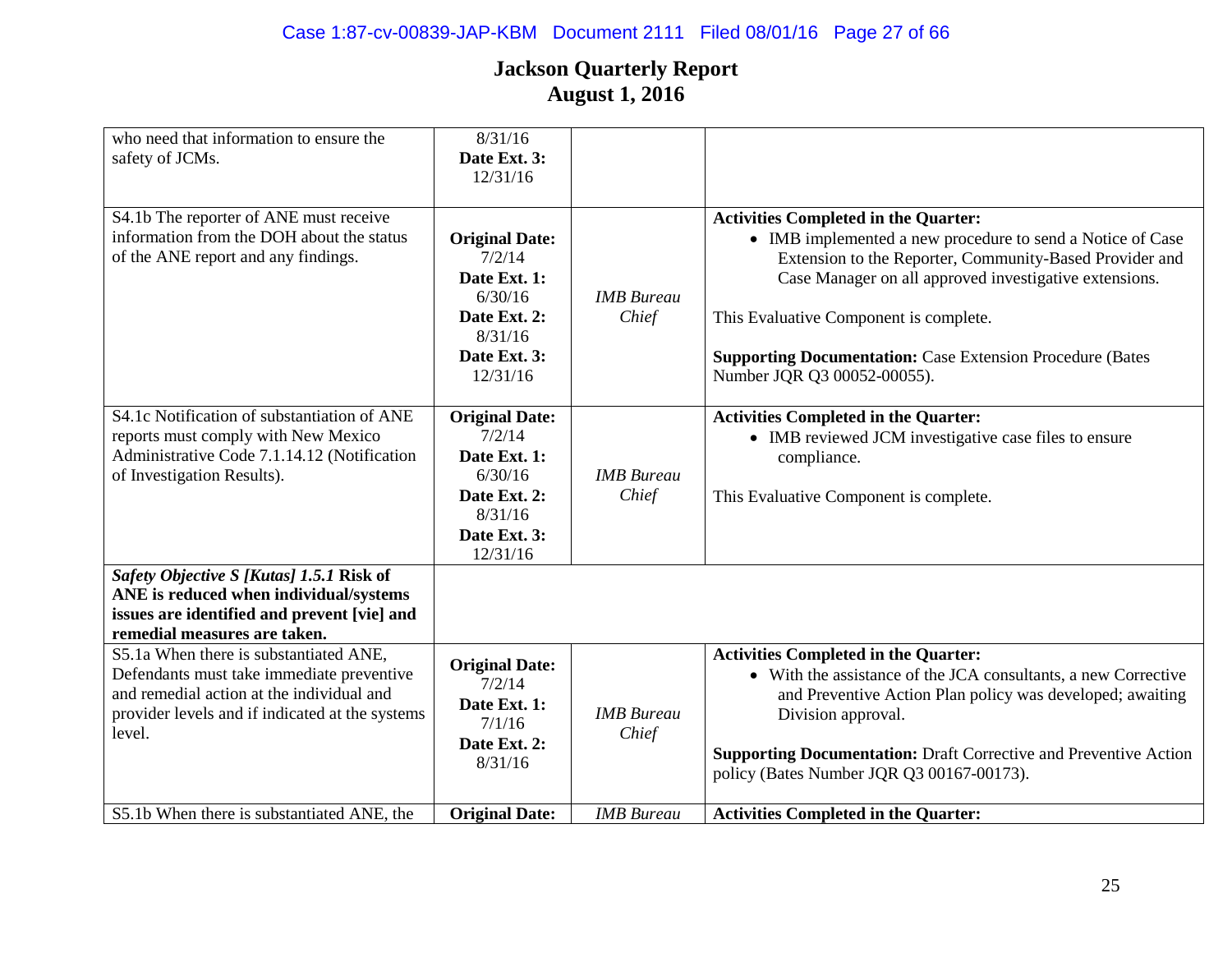| case manager must ensure that identified<br>health and safety risks for a JCM are<br>addressed and remediated.                                                                                                                                                                               | 7/2/14<br>Date Ext. 1:<br>7/1/16<br>Date Ext. 2:<br>8/31/16                          | Chief                      | • The case manager is contacted on all substantiated cases and<br>IDT minutes are obtained documenting the health and safety<br>risks are addressed.<br>This Evaluative Component is complete.                                                                                                                                                                                                                                                                                                                                                                                                                                                                                                     |
|----------------------------------------------------------------------------------------------------------------------------------------------------------------------------------------------------------------------------------------------------------------------------------------------|--------------------------------------------------------------------------------------|----------------------------|----------------------------------------------------------------------------------------------------------------------------------------------------------------------------------------------------------------------------------------------------------------------------------------------------------------------------------------------------------------------------------------------------------------------------------------------------------------------------------------------------------------------------------------------------------------------------------------------------------------------------------------------------------------------------------------------------|
| S5.1c Providers and regional office staff<br>must review ANE investigations and findings<br>to determine if responses to substantiated<br>ANE are timely, effective, and sustained.                                                                                                          | <b>Original Date:</b><br>7/2/14<br>Date Ext. 1:<br>7/1/16<br>Date Ext. 2:<br>8/31/16 | <b>IMB</b> Bureau<br>Chief | <b>Activities Completed in the Quarter:</b><br>• The new draft policy developed with the assistance of the<br>JCA consultants addresses a process to review all Corrective<br>and Preventive Actions during the Regional Monthly<br>meetings. Any Corrective and Preventive Action which is<br>not completed, or is determined to be inadequate, is<br>addressed in an Action Plan for follow up by DDSD with<br>the Provider agency.<br>This Evaluative Component is complete.<br><b>Supporting Documentation: Regional Monthly meeting minutes</b><br>uploaded to FileZilla on the 10 <sup>th</sup> of every month, Draft IMB<br>Corrective and Preventive Action Plan Policy provided in S5.1a. |
| S5.1d When there is substantiated ANE, the<br>JCM's IDT must meet as required by NMAC<br>and pertinent information about the ANE<br>investigation and the ANE report must be<br>properly documented, including in the IDT<br>meeting minutes for purposes of reducing<br>and preventing ANE. | <b>Original Date:</b><br>7/2/14<br>Date Ext. 1:<br>7/1/16<br>Date Ext. 2:<br>8/31/16 | <b>IMB</b> Bureau<br>Chief | <b>Activities Completed in the Quarter:</b><br>• IDT minutes for all substantiated allegations of ANE are<br>obtained by the Investigator and placed in the case file.<br>This Evaluative Component is complete.                                                                                                                                                                                                                                                                                                                                                                                                                                                                                   |
| Safety Objective S [Kutas] 1.6.1 Use ANE<br>information to improve health/safety.                                                                                                                                                                                                            |                                                                                      |                            |                                                                                                                                                                                                                                                                                                                                                                                                                                                                                                                                                                                                                                                                                                    |
| S6.1a The DOH must implement the IMB                                                                                                                                                                                                                                                         | <b>Original Date:</b>                                                                | <b>IMB</b> Bureau          | <b>Activities Completed in the Quarter:</b>                                                                                                                                                                                                                                                                                                                                                                                                                                                                                                                                                                                                                                                        |
| database to identify patterns concerning ANE                                                                                                                                                                                                                                                 | 10/31/15                                                                             | Chief and                  | • The new IMB database went live on $7/27/16$ .                                                                                                                                                                                                                                                                                                                                                                                                                                                                                                                                                                                                                                                    |
| at the individual, program, and systems                                                                                                                                                                                                                                                      | Date Ext. 1:                                                                         | <b>DDSD</b> Assistant      |                                                                                                                                                                                                                                                                                                                                                                                                                                                                                                                                                                                                                                                                                                    |
| levels.                                                                                                                                                                                                                                                                                      | 12/31/16                                                                             | Regional Office            | This Evaluative Component is complete.                                                                                                                                                                                                                                                                                                                                                                                                                                                                                                                                                                                                                                                             |
|                                                                                                                                                                                                                                                                                              |                                                                                      | <b>Bureau Chief</b>        |                                                                                                                                                                                                                                                                                                                                                                                                                                                                                                                                                                                                                                                                                                    |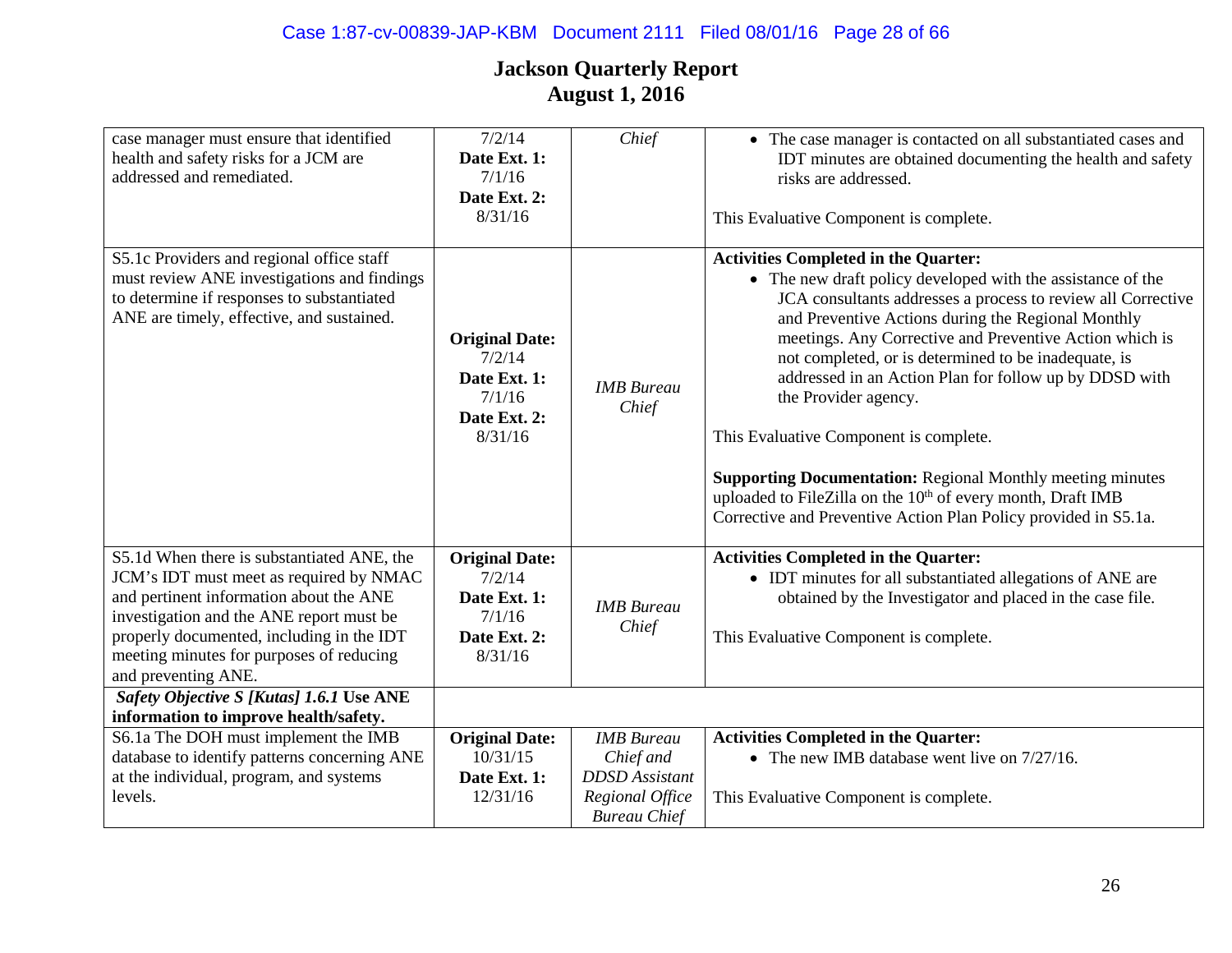|                                                                                                                                                                                                                                                                                                                            |                                                               |                                                                                                   | <b>Supporting Documentation: IMB Availability Report (Bates</b><br>Number JQR Q3 00187-00193), and New Standard Reports (Bates<br>Number JQR Q3 00194-00196).                                                                                                                                                                                                                                                                                            |
|----------------------------------------------------------------------------------------------------------------------------------------------------------------------------------------------------------------------------------------------------------------------------------------------------------------------------|---------------------------------------------------------------|---------------------------------------------------------------------------------------------------|----------------------------------------------------------------------------------------------------------------------------------------------------------------------------------------------------------------------------------------------------------------------------------------------------------------------------------------------------------------------------------------------------------------------------------------------------------|
| S6.1b Quarterly, the DHI and DDSD must<br>examine IMB data and must identify patterns<br>of ANE, indicated, for example, by multiple<br>reports of ANE by providers or JCMs, by<br>substantiated cases of ANE, by use of<br>emergency services in response to ANE, and<br>by out-of-home placements resulting from<br>ANE. | <b>Original Date:</b><br>10/31/15<br>Date Ext. 1:<br>12/31/16 | <b>IMB</b> Bureau<br>Chief and<br><b>DDSD</b> Assistant<br>Regional Office<br><b>Bureau Chief</b> | Activities Completed in the Quarter: None to report at this time.<br>The next Quarterly Quality Management Meeting to be held in<br>August 2016.                                                                                                                                                                                                                                                                                                         |
| S6.1c The DOH must disseminate at least<br>annually, to providers and stakeholders,<br>information about ANE, including patterns of<br>ANE, identified "systems" issues concerning<br>ANE, and identified causes and contributing<br>factors of ANE.                                                                       | <b>Original Date:</b><br>10/31/15<br>Date Ext. 1:<br>12/31/16 | <b>IMB</b> Bureau<br>Chief and<br><b>DDSD</b> Assistant<br>Regional Office<br><b>Bureau Chief</b> | <b>Activities Completed in the Quarter:</b><br>• The IMB SFY15 Annual Report was published and<br>distributed in September 2015. The SFY16 Annual Report is<br>in production and will be distributed this Quarter.<br>This Evaluative Component is complete. Defendants will submit for<br>disengagement after the SFY16 Annual Report is distributed.<br><b>Supporting Documentation: IMB SFY15 Annual Report (Bates</b><br>Number JQR Q3 00174-00186). |
| Safety Objective S2.1 All deaths are<br>reviewed and a root cause analysis is done<br>of preventable deaths. The findings from<br>the root cause analysis will be used to<br>strategically reduce the likelihood of<br>preventable deaths.                                                                                 |                                                               |                                                                                                   |                                                                                                                                                                                                                                                                                                                                                                                                                                                          |
| S2.1a Qualified independent healthcare<br>professionals must timely review and report<br>to the Mortality Review Committee (MRC)<br>on all JCM deaths. Relevant administrative<br>personnel must timely report to the MRC and<br>review all JCM deaths.                                                                    | <b>Original Date:</b><br>12/31/15<br>Date Ext. 1:<br>9/30/16  | <b>DDSD</b> Medical<br><b>Director</b>                                                            | <b>Activities Completed in the Quarter:</b><br>• System and contract for independent mortality review is in<br>place and ongoing. The MRC Chair met with review staff at<br>the UNM Continuum of Care on June 23, 2016 to explain<br>the current root cause methodology used by the MRC and to<br>emphasize the need for reviews to identify systemic                                                                                                    |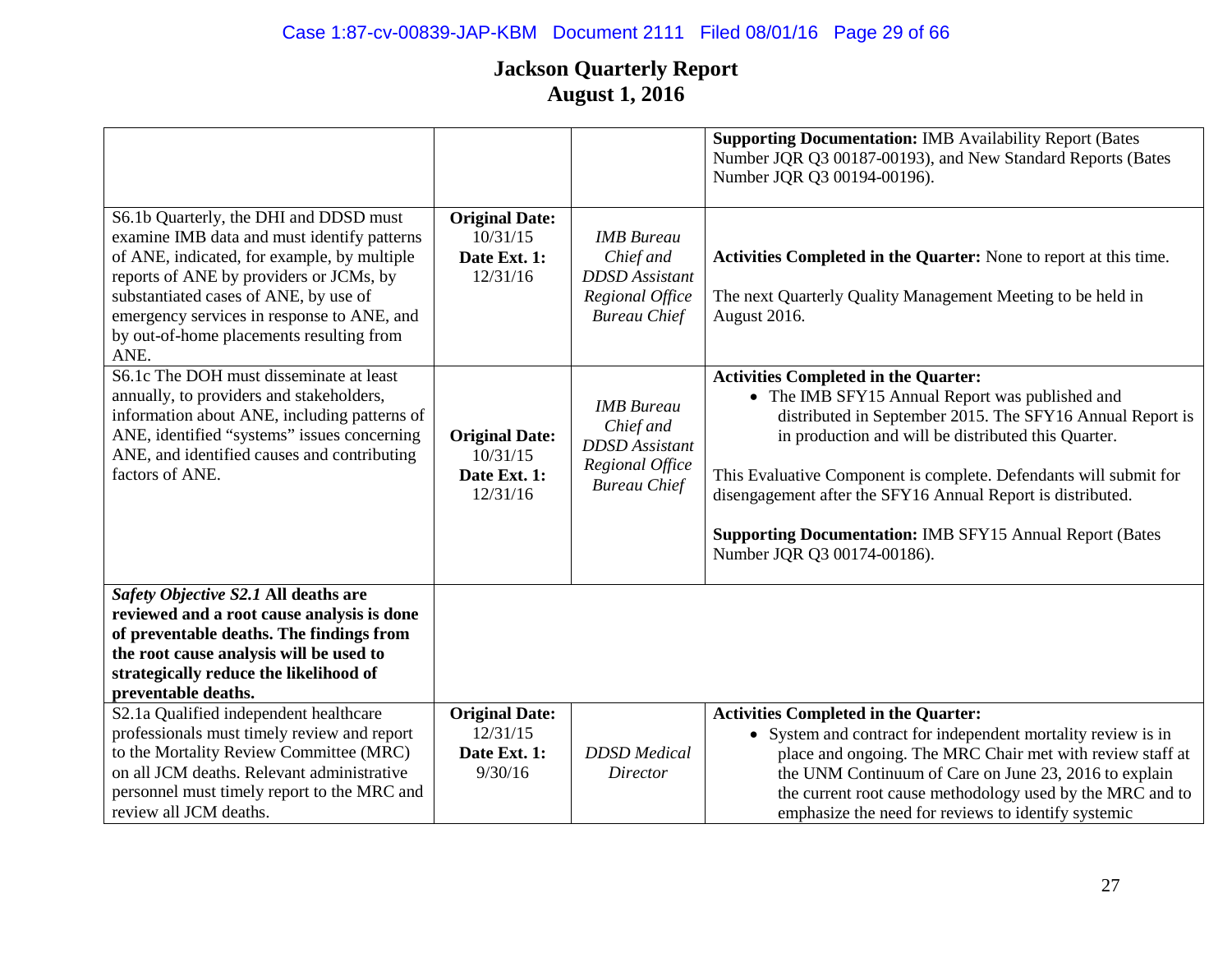# Case 1:87-cv-00839-JAP-KBM Document 2111 Filed 08/01/16 Page 30 of 66

|                                                                                                                                                                                                                                                                                             |                                                                                        |                                 | strengths, weaknesses and opportunities for improvement.                                                                                                                                                                                                                                                                                                                                                                                                                                                                                                                                                                                                                                                                                                                                                                                                                                                                                                                 |
|---------------------------------------------------------------------------------------------------------------------------------------------------------------------------------------------------------------------------------------------------------------------------------------------|----------------------------------------------------------------------------------------|---------------------------------|--------------------------------------------------------------------------------------------------------------------------------------------------------------------------------------------------------------------------------------------------------------------------------------------------------------------------------------------------------------------------------------------------------------------------------------------------------------------------------------------------------------------------------------------------------------------------------------------------------------------------------------------------------------------------------------------------------------------------------------------------------------------------------------------------------------------------------------------------------------------------------------------------------------------------------------------------------------------------|
| S2.1b The DOH must provide autopsy<br>reports and independent healthcare<br>professionals' reports of JCMs' deaths to the<br>Mortality Review Committee (MRC),<br>promptly after their receipt that then reviews<br>and analyzes all JCM deaths, and makes<br>findings and recommendations. | <b>Original Date:</b><br>12/31/15<br>Date Ext. 1:<br>9/30/16                           | <b>DDSD</b> Medical<br>Director | <b>Activities Completed in the Quarter:</b><br>• The system for obtaining and reporting autopsies is in place<br>and ongoing.                                                                                                                                                                                                                                                                                                                                                                                                                                                                                                                                                                                                                                                                                                                                                                                                                                            |
| S2.1c The DOH must identify and take<br>appropriate actions in response to the MRC's<br>findings and recommendations.                                                                                                                                                                       | <b>Original Date:</b><br>12/31/15<br>Date Ext. 1:<br>9/30/16                           | <b>DDSD</b> Medical<br>Director | <b>Activities Completed in the Quarter:</b><br>• The tracking system for MRC recommendations and resultant<br>actions is in place and ongoing.                                                                                                                                                                                                                                                                                                                                                                                                                                                                                                                                                                                                                                                                                                                                                                                                                           |
| S2.1d The DOH mortality review process<br>must be consistent with the components in<br>the General Accounting Office Mortality<br>Review Report, GAO-08-529, as tailored for<br>New Mexico's population and demographics.                                                                   | <b>Original Date:</b><br>1/31/16<br>Date Ext. 1:<br>7/31/16<br>Date Ext. 2:<br>9/30/16 | <b>DDSD</b> Medical<br>Director | <b>Activities Completed in the Quarter:</b><br>• The MRC Chair had a phone conversation with the JCA and<br>consultant on April 4, 2016 to discuss GAO criteria and the<br>New Mexico MRC process. The Division Director, MRC<br>Chair and Litigation Management Bureau Chief met with<br>the JCA and consultant on May 11, 2016 to refine<br>compliance criteria with this element. The draft MRC<br>Policy and Procedures have been distributed for comment,<br>as well as a new draft Safety Check Policy and Procedure.<br>The JCA and consultant have requested a meeting for the<br>end of July to provide input on these policies.<br>Will work to Complete internal process to finalize and implement the<br>new MRC and Safety Check Policies and Procedures.<br><b>Supporting Documentation: MRC Draft Policy and Procedure</b><br>(Bates Number JQR Q3 00197-00212) and Draft Setting Safety<br>Check Policy and Procedure (Bates Number JQR Q3 00213-00216). |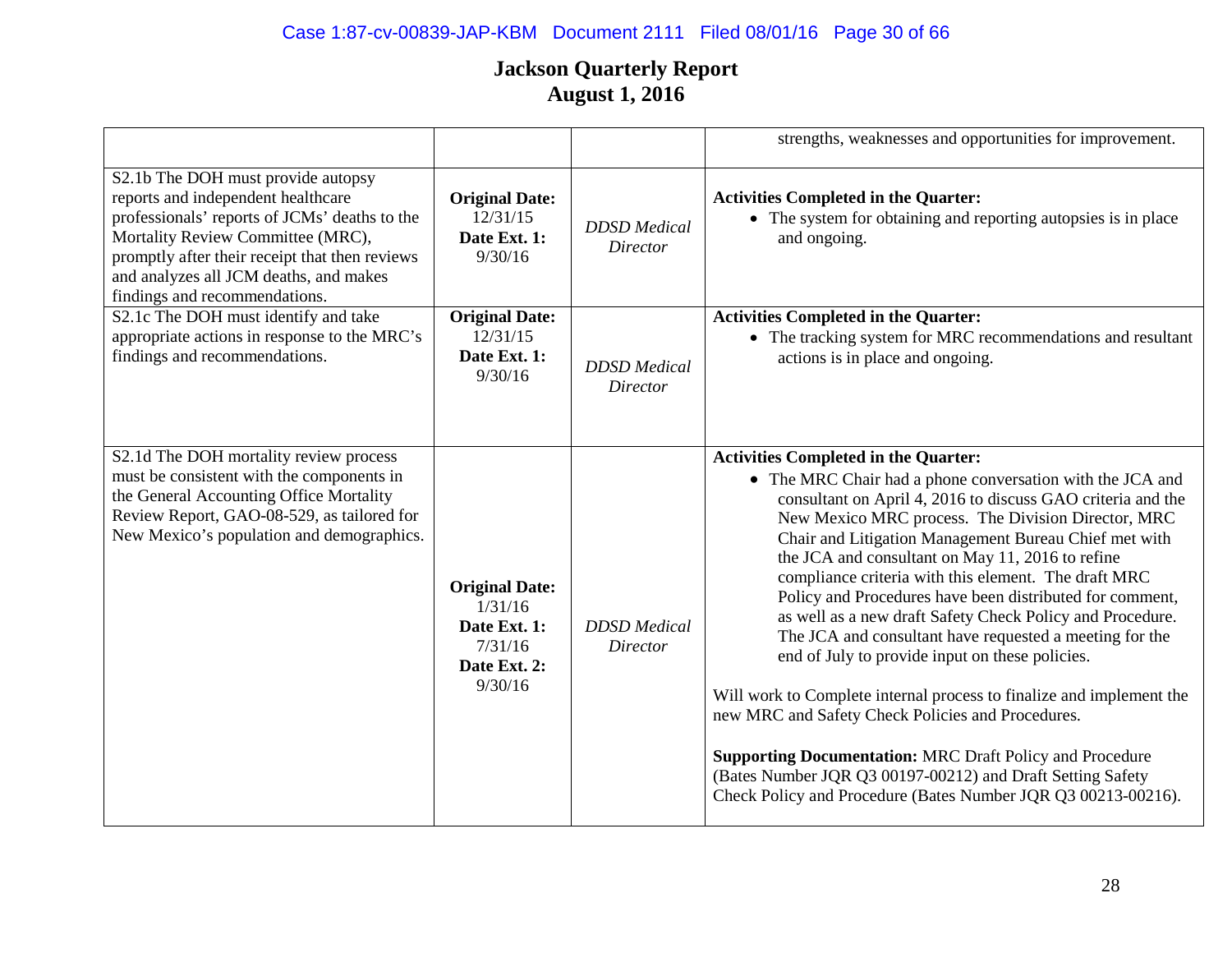| S2.1e In response to analysis of JCMs'<br>deaths and the mortality review process, in<br>the case of preventable deaths the DOH must<br>identify root causes of the JCM deaths and<br>must remediate identified deficiencies so as<br>to reduce the likelihood of preventable<br>deaths. | <b>Original Date:</b><br>12/31/15<br>Date Ext. 1:<br>9/30/16                                                                 | <b>DDSD</b> Medical<br><b>Director</b>                                  | <b>Activities Completed in the Quarter:</b><br>• The MRC implemented a root cause methodology in October<br>2015 and continues to be utilized for all reviews. Findings<br>and recommendations from the root-cause analysis are<br>recorded and transmitted to the appropriate entity for follow<br>up actions.                                                                                                                                                                  |
|------------------------------------------------------------------------------------------------------------------------------------------------------------------------------------------------------------------------------------------------------------------------------------------|------------------------------------------------------------------------------------------------------------------------------|-------------------------------------------------------------------------|----------------------------------------------------------------------------------------------------------------------------------------------------------------------------------------------------------------------------------------------------------------------------------------------------------------------------------------------------------------------------------------------------------------------------------------------------------------------------------|
| Safety Objective S3.1 Establish and use<br>indicators to measure quality of DD<br>[Developmentally Disabled] Services in<br><b>New Mexico.</b>                                                                                                                                           |                                                                                                                              |                                                                         |                                                                                                                                                                                                                                                                                                                                                                                                                                                                                  |
| S3.1a The DOH must establish "DD key<br>indicators" at the individual, program, and<br>systems levels that guide programs and<br>services for JCMs.                                                                                                                                      | <b>Original Date:</b><br>11/30/15                                                                                            | <b>BSI</b> Bureau<br>Chief and<br><b>DDSD</b> Deputy<br><b>Director</b> | <b>Activities Completed in the Quarter:</b><br>• DD key indicators are complete. The DDSD has met with<br>our consultant to develop key performance indicator charts.<br>The data for the Quarter 2 and Quarter 3 has been pulled. A<br>sample of Quarter 3 data has been inserted in the chart for<br>analysis and discussed at the last DDSQI meeting. The<br>remaining quarter 3 data has been pulled.<br><b>Supportive Documentation:</b> See Supporting Documents for H4.3a |
| S3.1b The DOH must ensure that the DD key<br>indicators are present in the DDW provider<br>agreements, DDW (Developmentally<br>Disabled Waiver) standards, and the QMB<br>(Quality Management Bureau) review tool.                                                                       | <b>Original Date:</b><br>12/31/15                                                                                            | <b>BSI</b> Bureau<br>Chief and<br><b>DDSD</b> Deputy<br><b>Director</b> | <b>Activities Completed in the Quarter:</b><br>• None. Complete. See Quarterly reports. DD Key indicators<br>are complete and in standards and agreements. These KPI's<br>are integrated into the QMB survey process.                                                                                                                                                                                                                                                            |
| S3.1c Through the use of the CPR, QMB and<br>other JCM data, the DOH will identify and<br>document whether the JCM's preferences<br>and needs, with respect to gaining skills,<br>increasing independence, and participating in<br>integrated community activities are met.              | <b>Original Date:</b><br>3/31/16<br>Date Ext. 1:<br>6/30/16<br>Date Ext. 2:<br>Pending further<br>discussion with<br>the JCA | <b>BSI</b> Bureau<br>Chief and<br><b>DDSD</b> Deputy<br>Director        | <b>Activities Completed in the Quarter:</b><br>JCA has requested that all evaluative components related to<br>CPR be combined.<br>Met with the Community Monitor on July 21, 2016 to begin<br>$\bullet$<br>developing a process to collect this data.                                                                                                                                                                                                                            |
| S3.1d The DOH and providers must respect a                                                                                                                                                                                                                                               | <b>Original Date:</b>                                                                                                        | <b>BSI</b> Bureau                                                       | <b>Activities Completed in the Quarter:</b>                                                                                                                                                                                                                                                                                                                                                                                                                                      |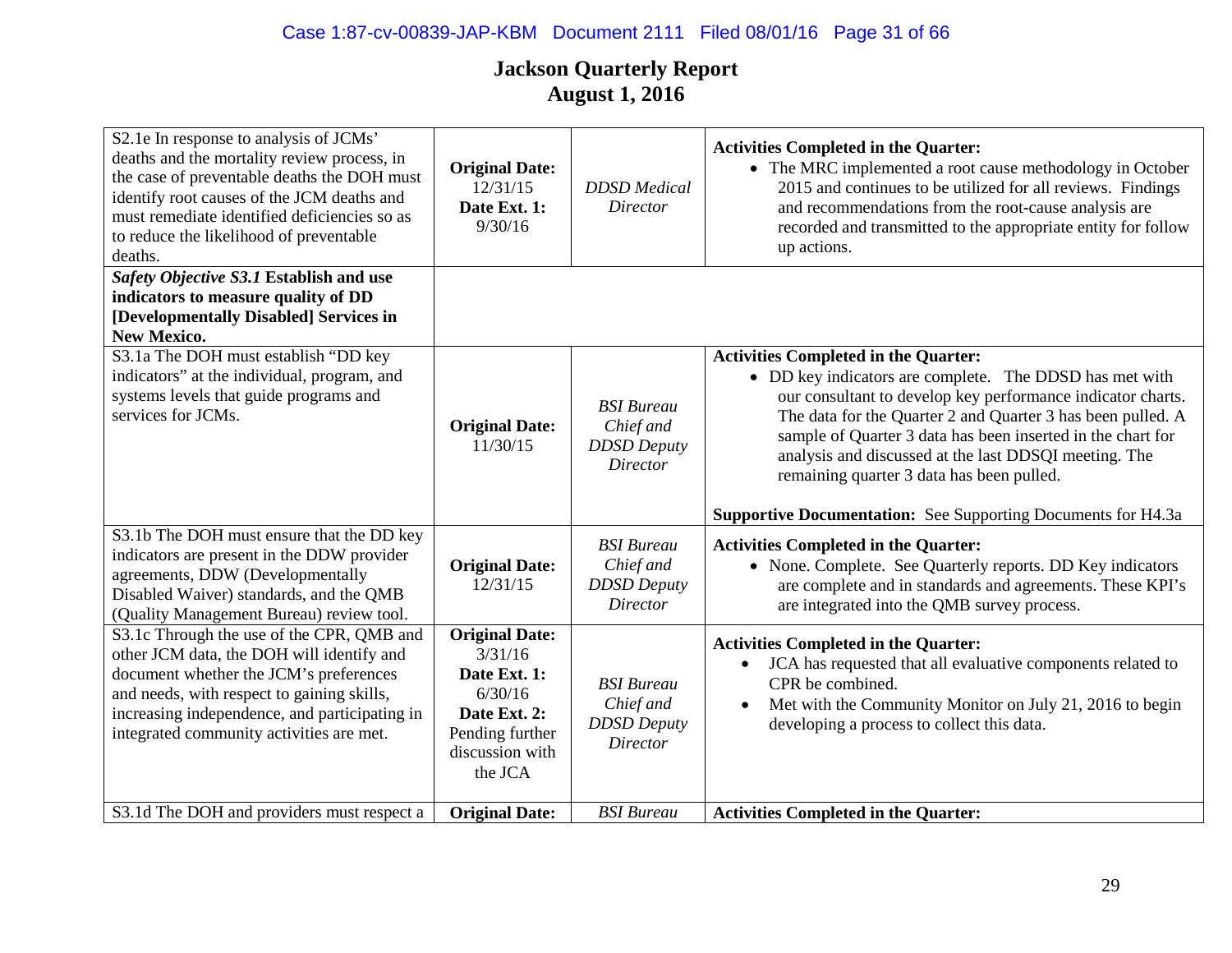# Case 1:87-cv-00839-JAP-KBM Document 2111 Filed 08/01/16 Page 32 of 66

| JCM's informed choices for program              | 3/31/16               | Chief and          | None to report at this time.<br>$\bullet$                             |
|-------------------------------------------------|-----------------------|--------------------|-----------------------------------------------------------------------|
| development and services to meet the JCM's      | Date Ext. 1:          | <b>DDSD</b> Deputy |                                                                       |
| preferences and needs.                          | 6/30/16               | <b>Director</b>    | Defendants plan to discuss this with the JCA and Community Monitor    |
|                                                 | Date Ext. 2:          |                    | in order to determine the best methodology to collect data related to |
|                                                 | Pending further       |                    | this evaluative component. It is possible that this may be combined   |
|                                                 | discussion with       |                    | with CPR related evaluative components. See S3.1c.                    |
|                                                 | the JCA               |                    |                                                                       |
| S3.1e Providers must use information from       | <b>Original Date:</b> |                    |                                                                       |
| the DD key indicators, the CPR, and the JCM     | 3/31/16               |                    |                                                                       |
| to promptly correct deficiencies in programs    | Date Ext. 1:          | <b>BSI</b> Bureau  | See S3.1c                                                             |
| and services and to improve practice.           | 6/30/16               | Chief and          |                                                                       |
|                                                 | Date Ext. 2:          | <b>DDSD</b> Deputy |                                                                       |
|                                                 | Pending further       | <b>Director</b>    |                                                                       |
|                                                 | discussion with       |                    |                                                                       |
|                                                 | the JCA               |                    |                                                                       |
| <b>Safety Objective S3.2 Community Practice</b> |                       |                    |                                                                       |
| Reviews are provided by competent               |                       |                    |                                                                       |
| personnel as evidenced by reviewers who         |                       |                    |                                                                       |
| have passed competency based training.          |                       |                    |                                                                       |
| S3.2a Community Practice Reviewers must         |                       |                    |                                                                       |
| satisfactorily complete mandatory               | Completed as per      | Community          |                                                                       |
| competency-based training as identified by      | Community             | Monitor and        |                                                                       |
| the Community Monitor before                    | Monitor               | JCO                |                                                                       |
| independently participating in the CPR.         |                       |                    |                                                                       |
| S3.2b The Community Monitor must                | Completed as per      | Community          |                                                                       |
| approve Community Practice Reviewers and        | Community             | Monitor and        |                                                                       |
| Case Judges.                                    | Monitor               | JCO                |                                                                       |
| S3.2c The Community Monitor must                |                       |                    |                                                                       |
| determine the CPR sampling methodology,         |                       |                    |                                                                       |
| protocol instrument, reviewers' guidelines,     | Completed as per      | Community          |                                                                       |
| scoring, and evidence used to assess            | Community             | Monitor and        |                                                                       |
| compliance with the elements of the CPR,        | Monitor               | JCO                |                                                                       |
| consistent with related requirements in the     |                       |                    |                                                                       |
| JSD (Joint Stipulation on Disengagement)        |                       |                    |                                                                       |
| Safety Objective S3.3 Implement the CPR.        |                       |                    |                                                                       |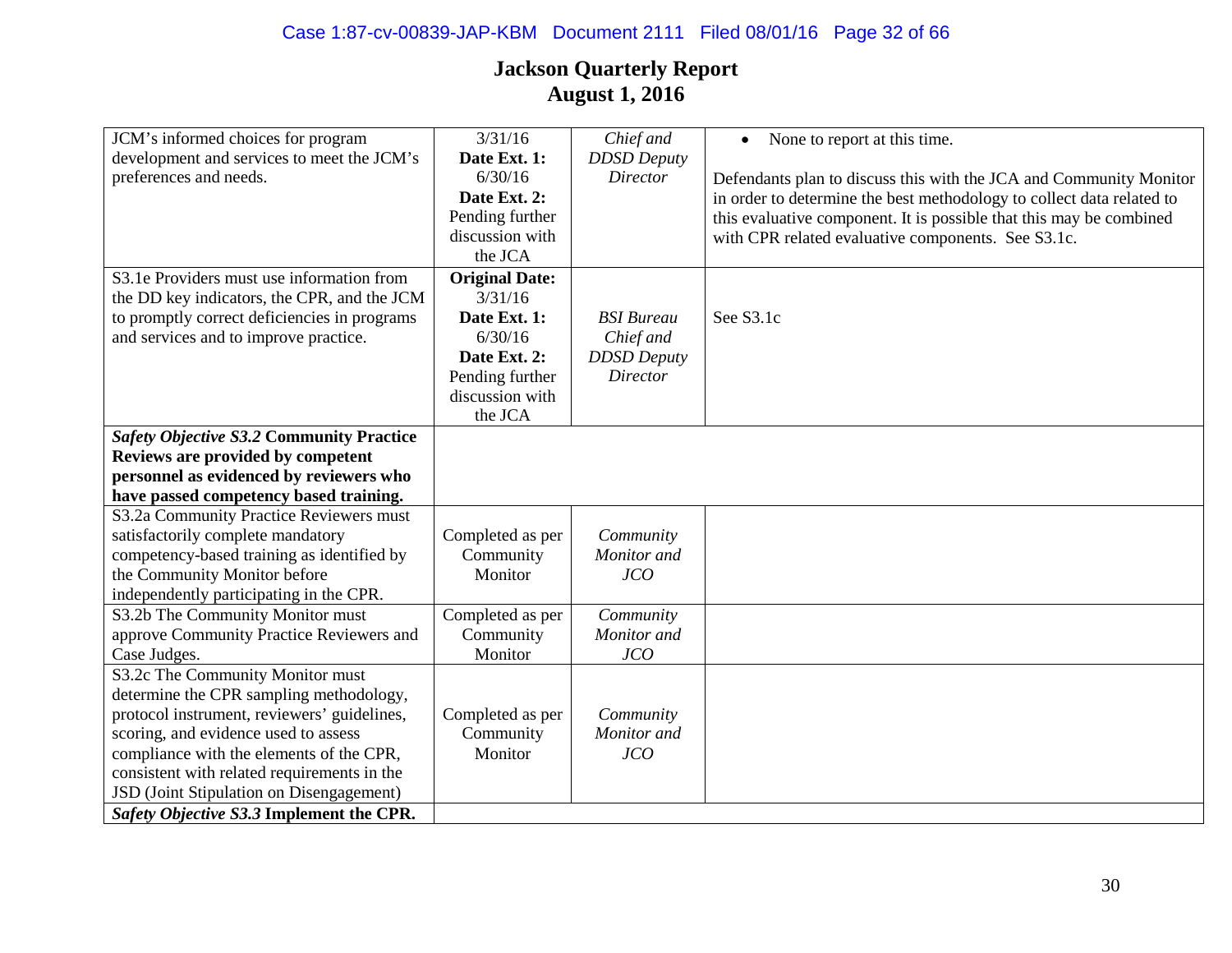# Case 1:87-cv-00839-JAP-KBM Document 2111 Filed 08/01/16 Page 33 of 66

| S3.3a The DOH must annually conduct the<br>CPR consistent with the Community<br>Monitor's existing sampling methodology,<br>protocol instrument, reviewers' guidelines,<br>scoring, and evidence. | Complete and<br>contract will be<br>established for<br>FY16. | <b>DDSD CPR</b><br>Lead and JCO | <b>Activities Completed in the Quarter:</b><br>The Community Practice Review 2016 calendar year is<br>$\bullet$<br>roughly halfway completed.<br>Upcoming are the NW, NE and Metro 2 CPR cycles to complete the<br>year.                                                                                                                                                                                                                                                                                                                                                                                                                                 |
|---------------------------------------------------------------------------------------------------------------------------------------------------------------------------------------------------|--------------------------------------------------------------|---------------------------------|----------------------------------------------------------------------------------------------------------------------------------------------------------------------------------------------------------------------------------------------------------------------------------------------------------------------------------------------------------------------------------------------------------------------------------------------------------------------------------------------------------------------------------------------------------------------------------------------------------------------------------------------------------|
| S3.3b The Community Monitor must issue<br>individual, regional, and statewide reports<br>that contain the Community Monitor's<br>findings and recommendations.                                    | Complete and<br>contract will be<br>established for<br>FY16. | <b>DDSD CPR</b><br>Lead and JCO | <b>Activities Completed in the Quarter:</b><br>Defendants are presently in the Individual report 2 <sup>nd</sup> draft<br>phase of the SE region CPR. Once Team Meetings are held<br>with the Community Monitor, Final drafts will be issued by<br>the Community Monitor including information taken from<br>those Team Meetings.<br>$1st$ , $2nd$ and final draft Individual CPR reports will be<br>$\bullet$<br>developed in the upcoming months for the NW, NE and<br>Metro 2.<br>Upcoming regional reports based on the CPR include the SE, NW,<br>NE and Metro. At the end of the 2016 CPR, the Community Monitor<br>issues a Statewide CPR report. |
| S3.3c The DOH must continue to provide<br>adequate resources to support the<br>implementation of the CPR for purposes of<br>demonstrating sustainability.                                         | Complete and<br>contract will be<br>established for<br>FY16. | <b>DDSD CPR</b><br>Lead and JCO | <b>Activities Completed in the Quarter:</b><br>The DDSD regions and CPR Team coordinate with the IDTs<br>$\bullet$<br>to schedule the CPR Interviews and gather documentation to<br>be sued in the CPR. This information, which is used<br>specifically for CPR, is provided to the Community Monitor<br>via FTP and Therap SCOMM.<br>The NW, NE and Metro 2 regions remain for this calendar year and as<br>information is available, it will be provided to the Community<br>Monitor. Scheduling of Team Meetings is coordinated by the region<br>and will be for the upcoming SE, NW, NE and Metro 2.                                                 |
| Safety Objective S3.4 Use the findings from                                                                                                                                                       |                                                              |                                 |                                                                                                                                                                                                                                                                                                                                                                                                                                                                                                                                                                                                                                                          |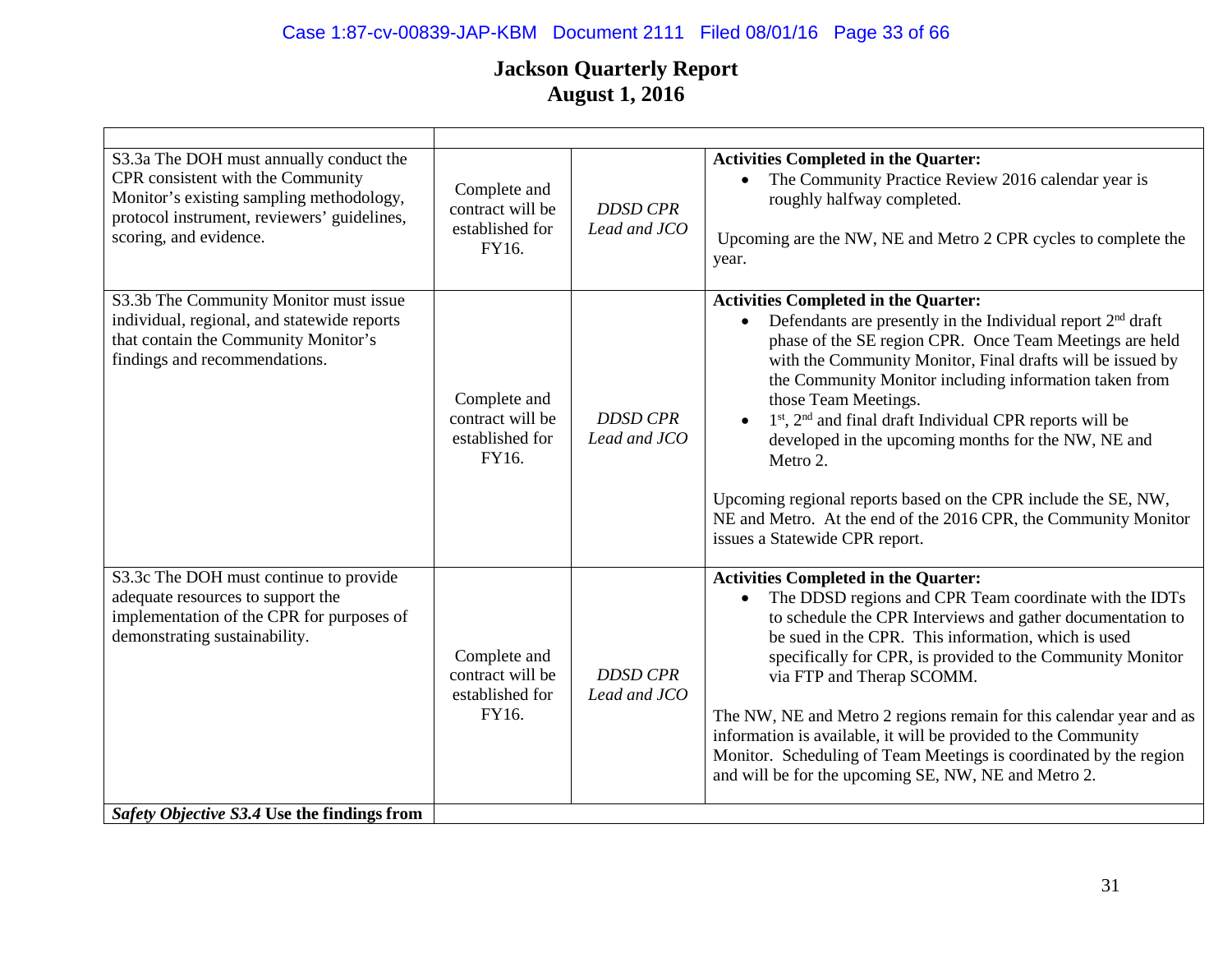| the CPR to improve services for class                                                                                                                                                                                                       |                                                                                                    |                                                   |                                                                                                                                                                                                                                                                                                                                                                                                                                                                                                                                                                                                                                                                                                                                                                                                                                                                                  |
|---------------------------------------------------------------------------------------------------------------------------------------------------------------------------------------------------------------------------------------------|----------------------------------------------------------------------------------------------------|---------------------------------------------------|----------------------------------------------------------------------------------------------------------------------------------------------------------------------------------------------------------------------------------------------------------------------------------------------------------------------------------------------------------------------------------------------------------------------------------------------------------------------------------------------------------------------------------------------------------------------------------------------------------------------------------------------------------------------------------------------------------------------------------------------------------------------------------------------------------------------------------------------------------------------------------|
| members and to improve the system of                                                                                                                                                                                                        |                                                                                                    |                                                   |                                                                                                                                                                                                                                                                                                                                                                                                                                                                                                                                                                                                                                                                                                                                                                                                                                                                                  |
| services for Jackson class members.                                                                                                                                                                                                         |                                                                                                    |                                                   |                                                                                                                                                                                                                                                                                                                                                                                                                                                                                                                                                                                                                                                                                                                                                                                                                                                                                  |
| S3.4a DDSD must work with service<br>providers and case management agencies that<br>have "repeat findings" of deficiencies or<br>problems to improve and sustain<br>improvement with respect to the identified<br>deficiencies or problems. | <b>Original Date:</b><br>10/31/15<br>Date Ext. 1:<br>Pending further<br>discussion with<br>the JCA | JCO and<br>Regional Office<br><b>Bureau Chief</b> | <b>Activities Completed in the Quarter:</b><br>DDSD continues to engage in 30-60-90 day follow up with<br>providers related to all findings and recommendations including<br>repeat findings.<br>The Regional Office Bureau Chief and Litigation Management<br>$\bullet$<br>Bureau Chief continue to review and close all repeat findings and<br>recommendations. Many of the repeat issues are identified and a<br>decision is rendered on the appropriate interventions, which is<br>tailored to the identified deficiency. An intervention may include<br>stepped up monitoring from the regional office or a performance<br>Improvement Plan implemented by the agency. See 30-60-90 day<br>reports, which detail these interventions.<br><b>Supporting documentation</b> 30 -60-90 day reports submitted to the<br>Community Monitor on the 5 <sup>th</sup> of every month. |
| S3.4b The DDSD and providers must use the<br>2013-2015 CPR findings and<br>recommendations.                                                                                                                                                 | <b>Original Date:</b><br>10/31/15<br>Date Ext. 1:<br>Pending further<br>discussion with<br>the JCA | JCO and<br>Regional Office<br><b>Bureau Chief</b> | <b>Activities Completed in the Quarter:</b><br>Worked with providers on 2013-2014 CPR findings in order to<br>develop a sustainable and meaningful process for utilizing CPR<br>data on individual, program and systems levels.<br>JCA has recommended we combine all evaluative components<br>$\bullet$<br>involving CPR data.<br>Met with Community Monitor on July 21, 2016, to discuss<br>$\bullet$<br>possible strategies for combining all CPR data related Evaluative<br>components.<br><b>Supporting Documentation:</b> Objective S3.4 Report (Bates Number<br>JQR Q3 00217-00238).                                                                                                                                                                                                                                                                                      |
| S3.4c DDSD must meet with providers that<br>have high health risk-related findings and<br>providers that have the highest number or                                                                                                         | <b>Original Date:</b><br>10/31/15<br>Date Ext. 1:                                                  | JCO and<br>Regional Office<br><b>Bureau Chief</b> | <b>Activities Completed in the Quarter:</b><br>See S3.4b<br>$\bullet$                                                                                                                                                                                                                                                                                                                                                                                                                                                                                                                                                                                                                                                                                                                                                                                                            |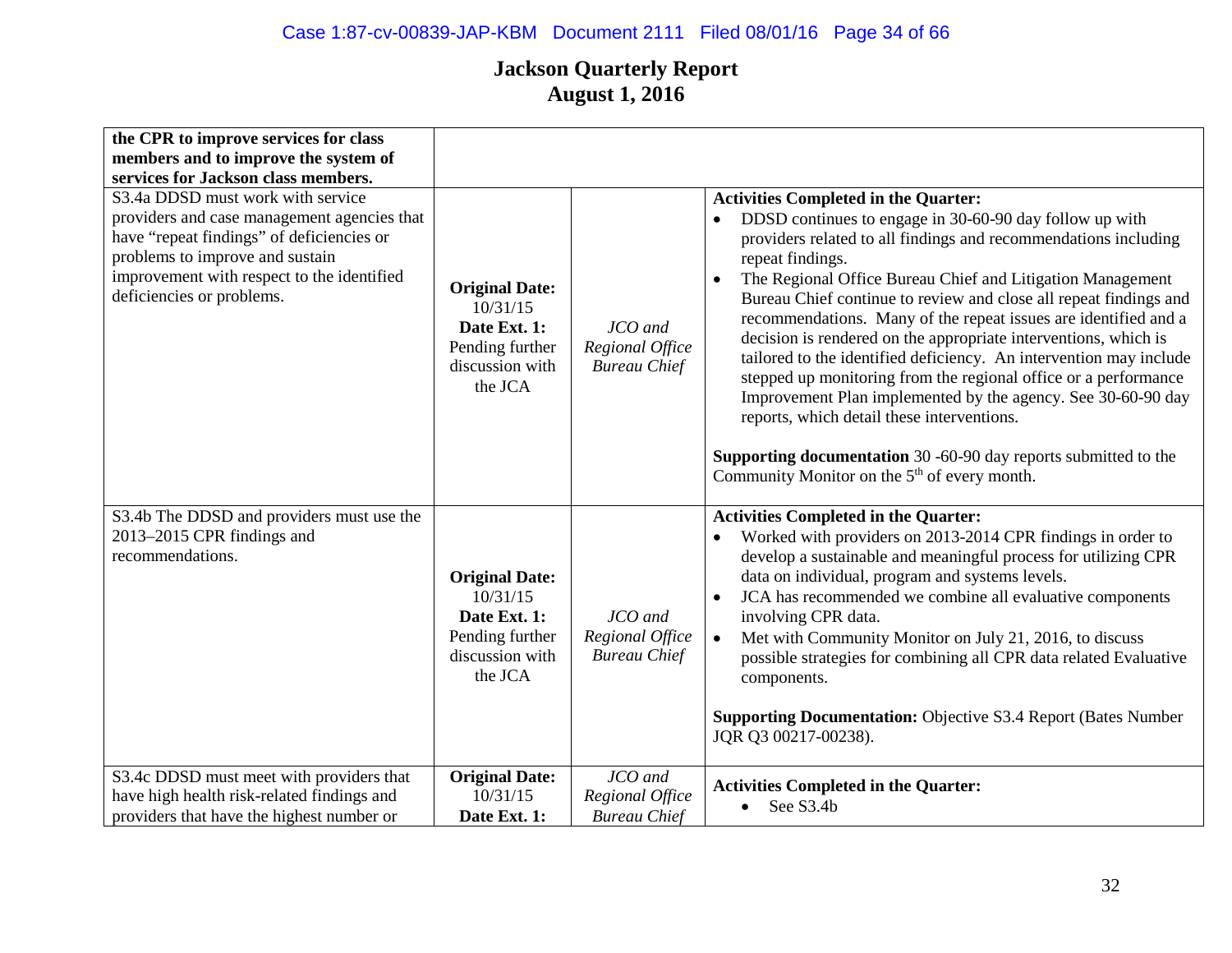| 2013-2015 CPR findings of deficiencies to<br>improve those providers' services to JCMs.                                                                                                                                          | Pending further<br>discussion with<br>the JCA                                                      |                                                   |                                                                                                                                                                                                                                                                                                                                                                                                                                                                                                                                                                                                                                                                                                                                                                                                                         |
|----------------------------------------------------------------------------------------------------------------------------------------------------------------------------------------------------------------------------------|----------------------------------------------------------------------------------------------------|---------------------------------------------------|-------------------------------------------------------------------------------------------------------------------------------------------------------------------------------------------------------------------------------------------------------------------------------------------------------------------------------------------------------------------------------------------------------------------------------------------------------------------------------------------------------------------------------------------------------------------------------------------------------------------------------------------------------------------------------------------------------------------------------------------------------------------------------------------------------------------------|
| S3.4d Defendants must identify actions taken<br>in response to the 2013–2015 CPR findings<br>and ensure that deficiencies are remedied.                                                                                          | <b>Original Date:</b><br>10/31/15<br>Date Ext. 1:<br>Pending further<br>discussion with<br>the JCA | JCO and<br>Regional Office<br><b>Bureau Chief</b> | <b>Activities Completed in the Quarter:</b><br>See S3.4b                                                                                                                                                                                                                                                                                                                                                                                                                                                                                                                                                                                                                                                                                                                                                                |
| Safety Objective S3.5 Competency based<br>training is provided based in part on<br>analysis of identified deficiencies from the<br><b>CPR</b> through the DDSD required<br>trainings and to specific entities as<br>appropriate. |                                                                                                    |                                                   |                                                                                                                                                                                                                                                                                                                                                                                                                                                                                                                                                                                                                                                                                                                                                                                                                         |
| S3.5a DDSD must evaluate CPR findings to<br>identify deficiencies in its required<br>competency-based training.                                                                                                                  | <b>Original Date:</b><br>3/27/15<br>Date Ext. 1:<br>Pending further<br>discussion with<br>the JCA  | <b>DDSD</b> Training<br><b>Unit Manager</b>       | <b>Activities Completed in the Quarter:</b><br>The Training Unit reviewed the 2015 Statewide CPR findings<br>during our annual retreat April 26, 2016 to identify whether<br>there may be findings that related to deficiencies in DDSD<br>competency-based core curriculum trainings. This is the<br>second review performed by the Training Unit and we could<br>not identify differences in the findings for 2015 and 2014.<br>The crosswalk that was created in 2015 and provided in<br>previous quarterly reports addresses the same content as it<br>relates to the 2015 findings.<br>Defendants are in the process of working with the JCA and<br>Community Monitor on an ISP Strategic Plan based partly on<br>CPR findings. Through this work, Defendants may identify<br>training initiatives/changes needed. |
| S3.5b Using its evaluation of CPR findings,<br>the DDSD must modify existing<br>competency-based training or must provide                                                                                                        | <b>Original Date:</b><br>4/29/15<br>Date Ext. 1:                                                   | <b>DDSD</b> Training<br><b>Unit Manager</b>       | <b>Activities Completed in the Quarter:</b><br>See S3.5a                                                                                                                                                                                                                                                                                                                                                                                                                                                                                                                                                                                                                                                                                                                                                                |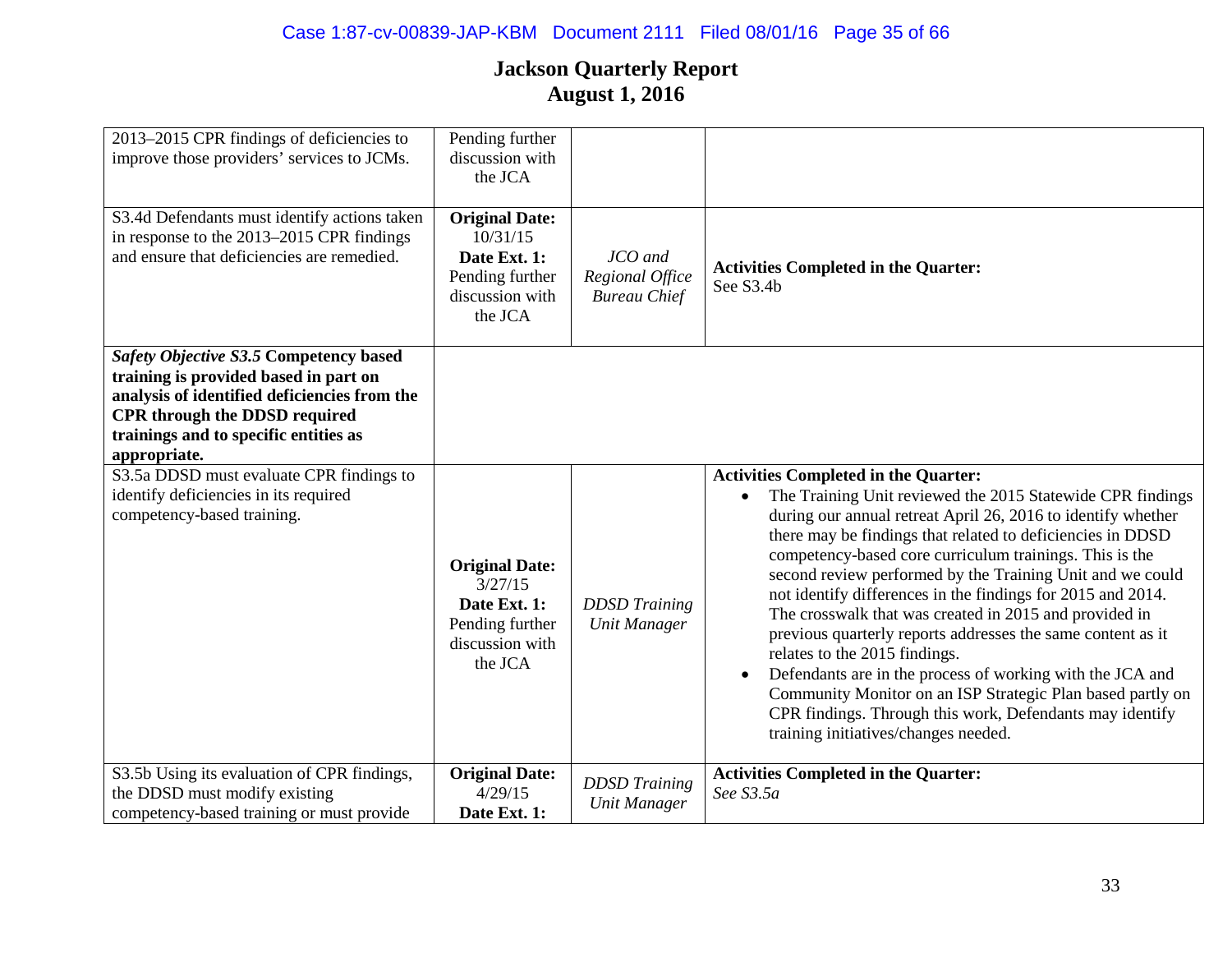| additional competency-based training to    | Pending further       |                      |                                                                       |
|--------------------------------------------|-----------------------|----------------------|-----------------------------------------------------------------------|
| address identified deficiencies.           | discussion with       |                      |                                                                       |
|                                            | the JCA               |                      |                                                                       |
| S3.5c When training is needed to address   | <b>Original Date:</b> |                      |                                                                       |
| identified deficiencies, competency based  | 12/31/15              |                      | <b>Activities Completed in the Quarter:</b>                           |
| training must be provided to address       | Date Ext. 1:          | <b>DDSD</b> Training | See S3.5a                                                             |
| deficiencies.                              | Pending further       | <b>Unit Manager</b>  |                                                                       |
|                                            | discussion with       |                      |                                                                       |
|                                            | the JCA               |                      |                                                                       |
| Safety Objective S3.6 Use information from |                       |                      |                                                                       |
| the CPR in an integrated manner to         |                       |                      |                                                                       |
| inform program development and             |                       |                      |                                                                       |
| management for class members.              |                       |                      |                                                                       |
| S3.6a DOH must develop, modify, and        |                       |                      | <b>Activities Completed in Quarter:</b>                               |
| manage the service system for JCMs based   |                       |                      | Report on S3.6 was completed and provided to JCA and<br>$\bullet$     |
| on identified correlations in the CPR      | <b>Original Date</b>  |                      | Community Monitor for their review on July 1, 2016.                   |
| information and other JCM data.            | 1/31/16               |                      | JCA has recommended we combine all evaluative components<br>$\bullet$ |
|                                            | Date Ext. 1:          |                      | involving CPR data.                                                   |
|                                            | 6/30/16               |                      |                                                                       |
|                                            | Date Ext. 2:          | JCO                  | Met with Community Monitor on July 21, 2016, to discuss               |
|                                            | Pending further       |                      | possible strategies for combining all CPR data related Evaluative     |
|                                            | discussion with       |                      | components.                                                           |
|                                            | the JCA               |                      |                                                                       |
|                                            |                       |                      | <b>Supporting Documentation:</b> Objective S3 6 Report 7.1.16 (Bates  |
|                                            |                       |                      | Number JQR Q3 00239-00245).                                           |
|                                            |                       |                      |                                                                       |
|                                            |                       |                      |                                                                       |
| S3.6b DDSD must file semi-annual reports   | <b>Original Date</b>  |                      |                                                                       |
| identifying program development and        | 1/31/16               |                      |                                                                       |
| implementation.                            | Date Ext. 1:          |                      | <b>Activities Completed in the Quarter:</b>                           |
|                                            | 6/30/16               | JCO                  | See S3.6a                                                             |
|                                            | Date Ext. 2:          |                      |                                                                       |
|                                            | Pending further       |                      |                                                                       |
|                                            | discussion with       |                      |                                                                       |
|                                            | the JCA               |                      |                                                                       |
| Safety Objective S3.7 Regulatory program   |                       |                      |                                                                       |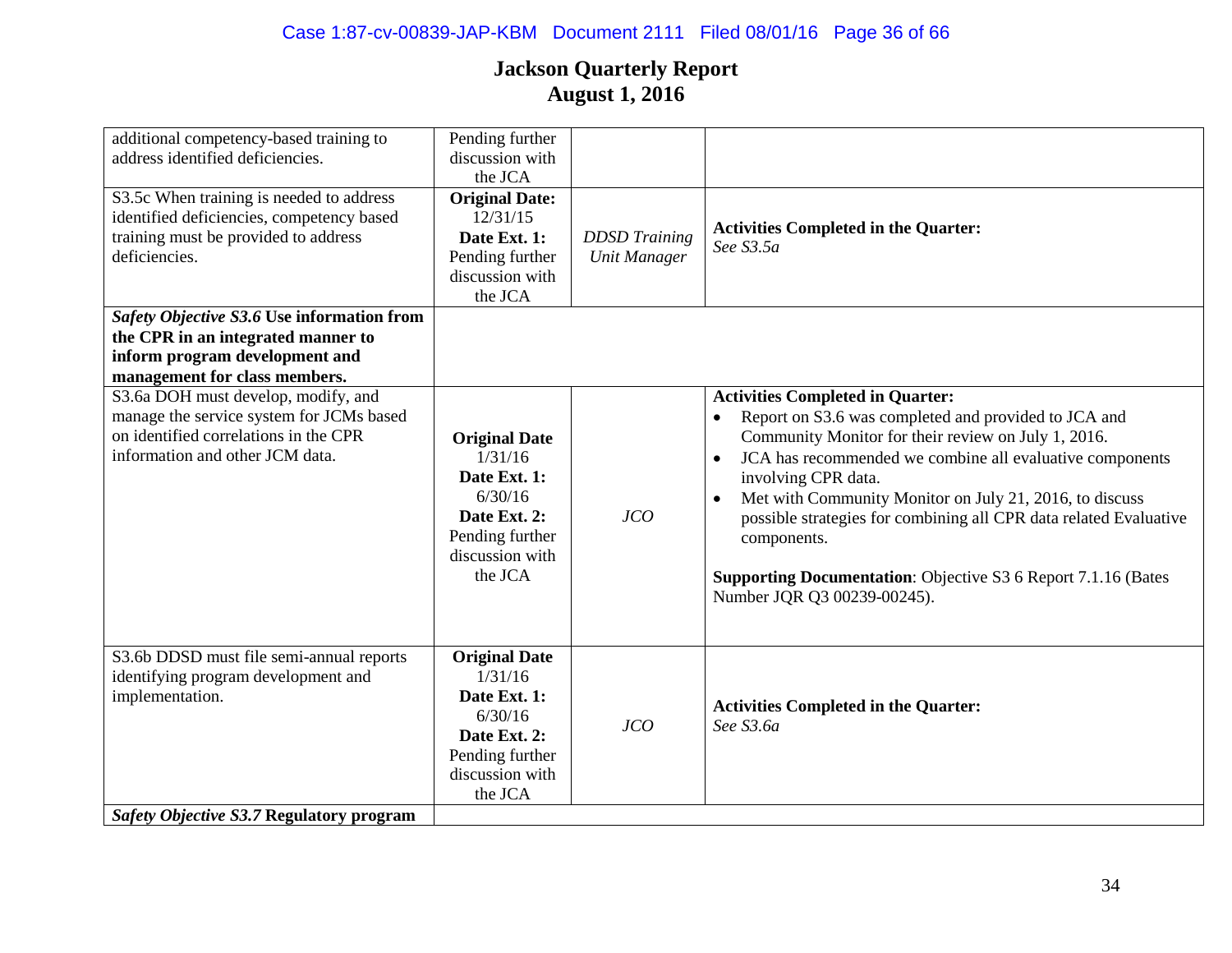# Case 1:87-cv-00839-JAP-KBM Document 2111 Filed 08/01/16 Page 37 of 66

| reviews are completed by staff who have<br>received and passed competency based<br>training specific to their QMB roles and<br>responsibilities. |                                                                                                                   |                            |                                                                                                                                                                                                                                                                                                                                                                                                                                                                                                                                                                                                                                                                                                                                                                                                                                                                                                                                                                                                                                                                                                                                                                                                                                                                                                                                                                                                                                         |
|--------------------------------------------------------------------------------------------------------------------------------------------------|-------------------------------------------------------------------------------------------------------------------|----------------------------|-----------------------------------------------------------------------------------------------------------------------------------------------------------------------------------------------------------------------------------------------------------------------------------------------------------------------------------------------------------------------------------------------------------------------------------------------------------------------------------------------------------------------------------------------------------------------------------------------------------------------------------------------------------------------------------------------------------------------------------------------------------------------------------------------------------------------------------------------------------------------------------------------------------------------------------------------------------------------------------------------------------------------------------------------------------------------------------------------------------------------------------------------------------------------------------------------------------------------------------------------------------------------------------------------------------------------------------------------------------------------------------------------------------------------------------------|
| S3.7a DHI/QMB staff must receive<br>competency-based training for evaluating<br>programs that serve JCMs.                                        | <b>Original Date:</b><br>7/1/15<br>Date Ext. 1:<br>7/31/16<br>Date Ext. 2:<br>8/31/16<br>Date Ext. 3:<br>12/31/16 | <b>OMB</b> Bureau<br>Chief | <b>Activities Completed in the Quarter:</b><br>Revisions to the QMB Core Competency Training (also<br>$\bullet$<br>known as the Survey Process Training) were completed<br>during this last quarter. On June $1 - 3$ , 2016 survey process<br>training (classroom training) was completed for 5 of 6 new<br>QMB surveyors. Additionally, seven QMB surveyors<br>participated in the revised training, as a refresher course.<br>June 2016 Dr. Gant requested copies of all the materials<br>which QMB is using for training. On June 22 and June 30 <sup>th</sup><br>DHI Deputy Director and QMB Bureau Chief met with Dr.<br>Gant, Jodi Simmons and Eva Kutas to discuss the survey<br>process and training.<br>QMB developed a mentor's guidebook for training new<br>$\bullet$<br>surveyors. It has not yet been implemented.<br>Work continues to revise survey process guide (QMB<br>Operations Manual) for surveyors.<br>One QMB surveyor needs to complete the classroom training. Based<br>on meetings that have been held with Dr. Gant, Jodi Simmons, Eva<br>Kutas, there are potentially revisions that need to be made, as they<br>provided feedback on June 30 <sup>th</sup> of their review of the documents.<br><b>Supporting Documentation:</b> Survey Process Training materials and<br>Handouts, Survey Process Sign-in sheets, QMB Competency Pre/Post<br>Test and Mentors Guide ((Bates Number JQR Q3 00246-00550). |
| S3.7b DHI/QMB staff must satisfactorily<br>complete competency-based training before<br>evaluating programs and providers that serve<br>JCMs.    | <b>Original Date:</b><br>7/1/15<br>Date Ext. 1:<br>7/31/16<br>Date Ext. 2:                                        | <b>QMB</b> Bureau<br>Chief | <b>Activities Completed in the Quarter:</b><br>QMB Core Competency Training (also known as the Survey<br>$\bullet$<br>Process Training) was completed for 5 of 6 new QMB staff.<br>Classroom training was provided to 12 of 13 Surveyors. For<br>seven Surveyors this was a refresher course. Training was                                                                                                                                                                                                                                                                                                                                                                                                                                                                                                                                                                                                                                                                                                                                                                                                                                                                                                                                                                                                                                                                                                                              |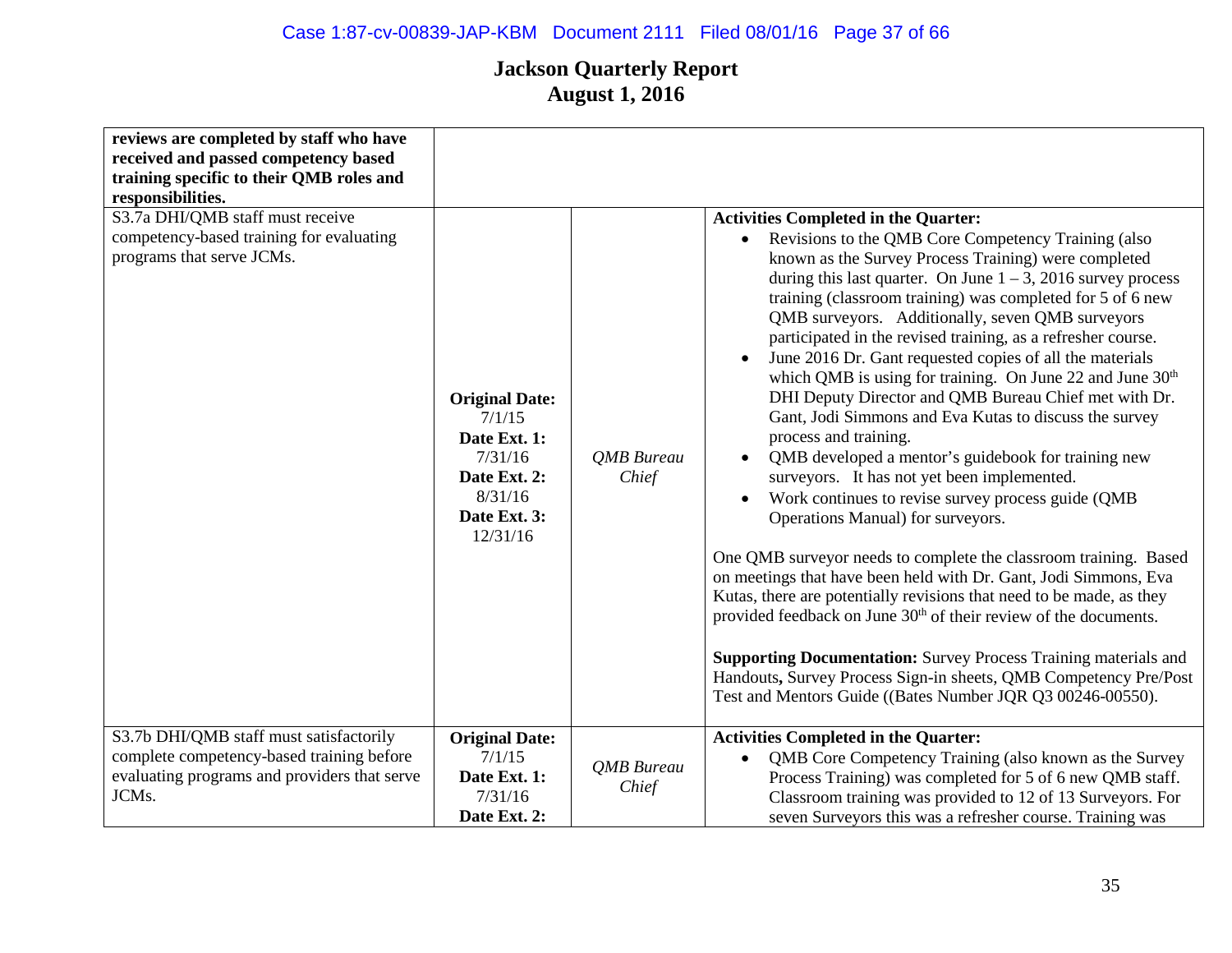|                                                                                                                                                                                                                                                  | 8/31/16<br>Date Ext. 3:<br>12/31/16                                                                                 |                     | completed June $1 - 3$ , 2016.<br>Six surveyors which were hired during FY 16 continue to<br>participate in on-the-job training. On-the-job training<br>includes participating as a team member and a team leader.<br>During this stage new surveyors will work with an<br>experienced surveyor (aka mentor) to learn the prepping<br>stages, completion of the survey and report writing.<br>One QMB surveyor needs to complete the classroom training. Six<br>new surveyors need to be evaluated using the mentor's guide<br>evaluation tool. |
|--------------------------------------------------------------------------------------------------------------------------------------------------------------------------------------------------------------------------------------------------|---------------------------------------------------------------------------------------------------------------------|---------------------|-------------------------------------------------------------------------------------------------------------------------------------------------------------------------------------------------------------------------------------------------------------------------------------------------------------------------------------------------------------------------------------------------------------------------------------------------------------------------------------------------------------------------------------------------|
| Safety Objective S3.8 Regulatory review of<br>CM [case management] agencies by the<br>QMB, will include a review of essential<br>services as determined by professional<br>assessments and IDT decisions of<br>individual needs and preferences. |                                                                                                                     |                     |                                                                                                                                                                                                                                                                                                                                                                                                                                                                                                                                                 |
| S3.8a QMB must identify and must review<br>the essential services that should be provided<br>to JCMs, consistent with IDT decisions and<br>determinations by medical professionals,<br>therapists, and nutritional experts.                      | <b>Original Date:</b><br>11/30/15<br>Date Ext. 1:<br>4/30/16<br>Date Ext. 2:<br>8/31/16<br>Date Ext. 3:<br>12/31/16 | QMB Bureau<br>Chief | <b>Activities Completed in the Quarter:</b><br>Community living / Inclusion tools modification continue to<br>be worked on to ensure they are reflective of current changes<br>and language used through the tools as consistent with current<br>DDSD standards and policies. All QMB tags are being cross<br>walked with tools to ensure that they are reported in the tools<br>correctly.<br><b>Supporting Documentation: Revised Case Management Survey</b><br>Field Tools (Bates Number JQR Q3 00551-00584).                                |
| S3.8b QMB must modify its CM data to<br>reflect the identified essential services for<br>JCMs.                                                                                                                                                   | <b>Original Date:</b><br>4/15/16<br>Date Ext. 1:<br>7/31/16<br>Date Ext. 2:<br>8/31/16                              | QMB Bureau<br>Chief | <b>Activities Completed in the Quarter:</b><br>The QMB Bureau Chief has completed specific trends for<br>$\bullet$<br>Case Management for quarters $1 - 4$ for FY16. This allows<br>for the analysis of specific details to findings and percentage<br>of compliance for each area of case manager reviewed.<br>QMB tracking by domain has been completed for quarters $1 -$                                                                                                                                                                    |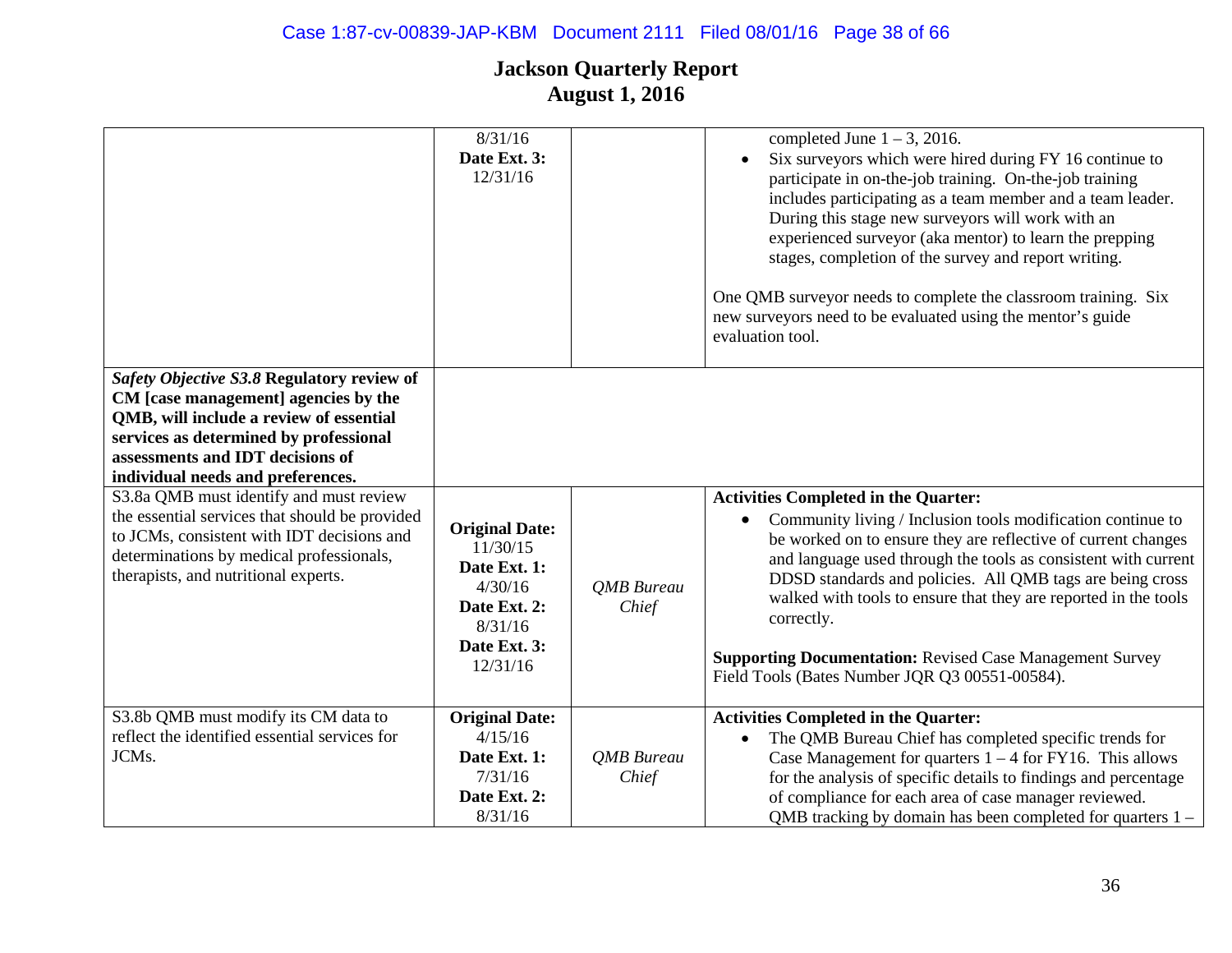# Case 1:87-cv-00839-JAP-KBM Document 2111 Filed 08/01/16 Page 39 of 66

|                                                                                                                                                                                                                                                        | Date Ext. 3:<br>12/31/16                                                                                            |                     | 3 which shows the percentage of compliance for each area of<br>case management.<br>100% of case management agencies have been reviewed for<br>FY16.<br>The QMB Bureau Chief needs to complete the QMB tracking by<br>domain for the 4 <sup>th</sup> quarter. Once this is completed QMB will be able<br>to summarize the final numbers for FY 16.                                                                                                                                                                                                                                                                                                                                                                                                                                                                                                                                                                                                                                                                                                   |
|--------------------------------------------------------------------------------------------------------------------------------------------------------------------------------------------------------------------------------------------------------|---------------------------------------------------------------------------------------------------------------------|---------------------|-----------------------------------------------------------------------------------------------------------------------------------------------------------------------------------------------------------------------------------------------------------------------------------------------------------------------------------------------------------------------------------------------------------------------------------------------------------------------------------------------------------------------------------------------------------------------------------------------------------------------------------------------------------------------------------------------------------------------------------------------------------------------------------------------------------------------------------------------------------------------------------------------------------------------------------------------------------------------------------------------------------------------------------------------------|
| S3.8c QMB must review CM agencies on an<br>annual basis, using quality indicators<br>consistent with the DDSD 2006 Case<br>Management Manual Resource Guide and<br>DDSD Service Standards, to ensure essential<br>services are being provided to JCMs. | <b>Original Date:</b><br>11/30/15<br>Date Ext. 1:<br>7/31/16<br>Date Ext. 2:<br>8/31/16<br>Date Ext. 3:<br>12/31/16 | QMB Bureau<br>Chief | <b>Activities Completed in the Quarter:</b><br>QMB completed four remaining case management surveys.<br>As of June 30, 2016 QMB completed 18 total case<br>management surveys for 100% of case management agencies.<br>Three of the case management agencies (Peak, Unidas and<br>Excel case management) were duplicated as they provide<br>services in multiple regions.<br>QMB found 17 of 18 case management agencies in<br>Compliance with Conditions of Participation, while one<br>agency was found to be in Partial Compliance with<br>Conditions of Participation.<br>The agency in Partial Compliance was New Mexico Quality<br>case management as they have 1 CoP of 12 total tags. The<br>condition of participation was assessment activities (i.e.<br>annual physical, level of care, client individual assessment.<br>As a result, this agency is under a plan of correction.<br><b>Supporting Documentation:</b><br>QMB case management survey Report of Findings and Plan of<br>Correction documentation is available upon request. |
| Safety Objective S4.1 Examine current<br><b>Quality Assurance and Quality</b><br><b>Improvement processes and activities</b><br>intended to safeguard Jackson Class                                                                                    |                                                                                                                     |                     |                                                                                                                                                                                                                                                                                                                                                                                                                                                                                                                                                                                                                                                                                                                                                                                                                                                                                                                                                                                                                                                     |
| Members and to improve the quality of                                                                                                                                                                                                                  |                                                                                                                     |                     |                                                                                                                                                                                                                                                                                                                                                                                                                                                                                                                                                                                                                                                                                                                                                                                                                                                                                                                                                                                                                                                     |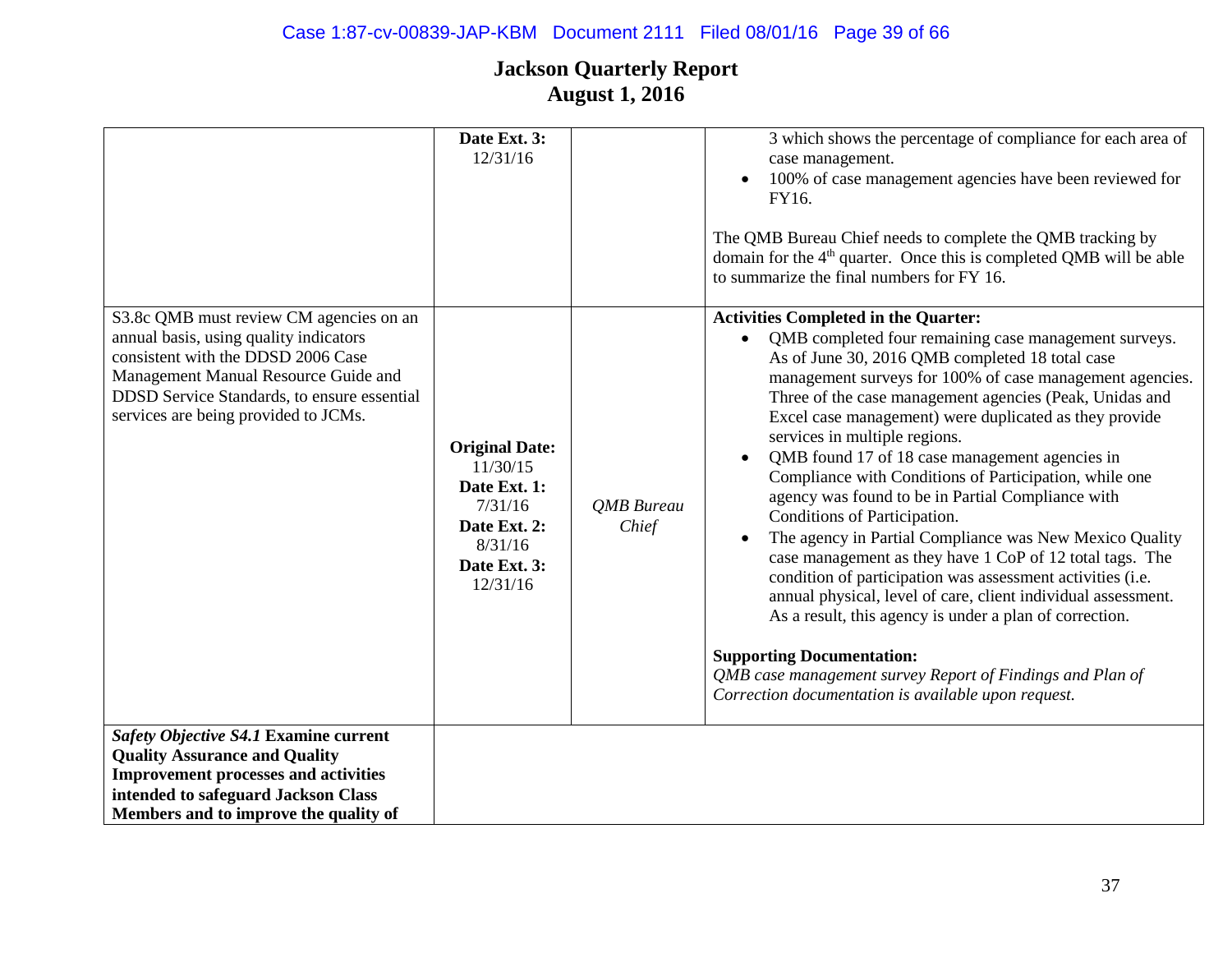| provider performance in relation to<br><b>Jackson Class Members. Take steps to</b><br>increase transparency, accountability, and<br>effective remediation. Establish<br>measurable indicators that are consistent<br>with the pertinent standards that address<br>the quality of provider performance.<br>S4.1a Using stakeholder input, DDSD will<br>analyze its quality assurance and quality<br>improvement systems and will modify these<br>systems accordingly to improve the quality<br>of services and of provider performance for<br>JCMs. | <b>Original Date:</b><br>1/31/16<br>Date Ext. 1:<br>7/31/16                            | <b>BSI</b> Bureau<br>Chief | <b>Activities Completed in the Quarter:</b><br>DDSD continues to regularly engage stakeholders, meet with<br>$\bullet$<br>and receive recommendations from the ACQ and ADDCP.                                                                                                                                                                                                                                                                                                                                                                           |
|----------------------------------------------------------------------------------------------------------------------------------------------------------------------------------------------------------------------------------------------------------------------------------------------------------------------------------------------------------------------------------------------------------------------------------------------------------------------------------------------------------------------------------------------------|----------------------------------------------------------------------------------------|----------------------------|---------------------------------------------------------------------------------------------------------------------------------------------------------------------------------------------------------------------------------------------------------------------------------------------------------------------------------------------------------------------------------------------------------------------------------------------------------------------------------------------------------------------------------------------------------|
| S4.1b The DOH must annually evaluate the<br>quality of providers' services and must<br>promptly issue "provider report cards" that<br>use measurable indicators to identify<br>strengths, deficiencies, and remediation plans<br>of the providers.                                                                                                                                                                                                                                                                                                 | <b>Original Date:</b><br>1/31/16<br>Date Ext. 1:<br>7/31/16<br>Date Ext. 2:<br>7/31/17 | <b>BSI</b> Bureau<br>Chief | <b>Activities Completed in the Quarter:</b><br>DDSD has built its first set of data for residential, day, and<br>$\bullet$<br>employment data obtained from areas identified as data<br>sources for Provider Scorecard.<br>Final recommendations from internal DDSD stakeholders currently<br>being incorporated into the Scorecard Format. Defendants have asked<br>for this to be discussed at the next JCA Check In Meeting on August<br>3, 2016.<br><b>Supporting Documentation:</b> Provider scorecard July update (Bates<br>Number JQR Q3 00606). |
| S4.1c The DOH must allow public access to<br>the provider report cards                                                                                                                                                                                                                                                                                                                                                                                                                                                                             | <b>Original Date:</b><br>1/31/16<br>Date Ext. 1:<br>7/31/16<br>Date Ext. 2:<br>7/31/17 | <b>BSI</b> Bureau<br>Chief | <b>Activities Completed in the Quarter:</b><br>See S4.1b                                                                                                                                                                                                                                                                                                                                                                                                                                                                                                |
| S4.1d Clear, current and specific information<br>about available provider services will be                                                                                                                                                                                                                                                                                                                                                                                                                                                         | <b>Original Date:</b><br>11/30/15                                                      | <b>BSI</b> Bureau<br>Chief | <b>Activities Completed in the Quarter:</b><br>None. Completed. See previous Quarterly reports for<br>$\bullet$                                                                                                                                                                                                                                                                                                                                                                                                                                         |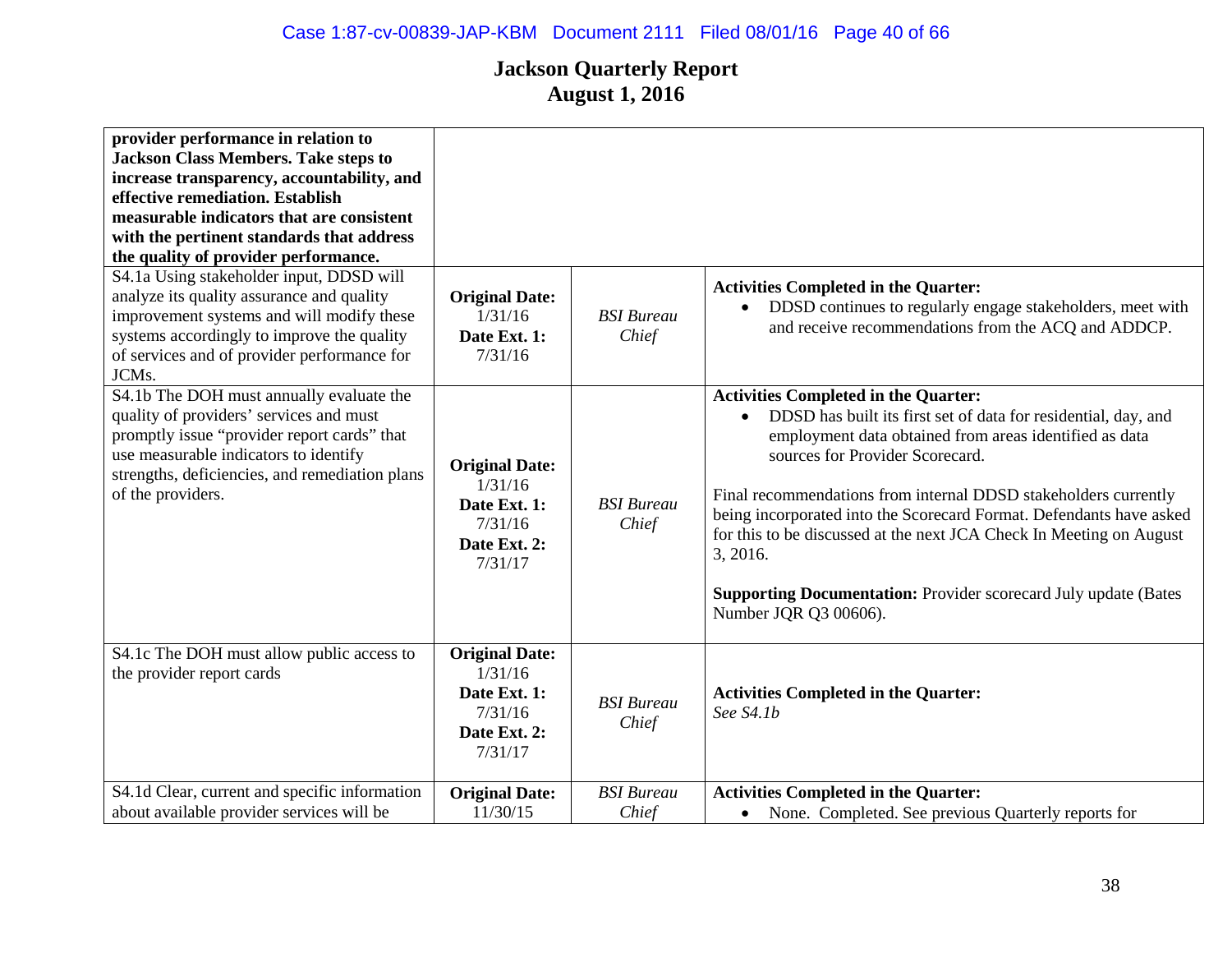# Case 1:87-cv-00839-JAP-KBM Document 2111 Filed 08/01/16 Page 41 of 66

| available to the public as part of the Provider<br>Selection Guide.                                                                                                                                      |                                                                                                                   |                            | information.                                                                                                                                                                                                                                                                                                                                                  |
|----------------------------------------------------------------------------------------------------------------------------------------------------------------------------------------------------------|-------------------------------------------------------------------------------------------------------------------|----------------------------|---------------------------------------------------------------------------------------------------------------------------------------------------------------------------------------------------------------------------------------------------------------------------------------------------------------------------------------------------------------|
| S4.1e The DOH must review a provider more<br>frequently in cases where there is evidence<br>that the provider has an increased number of<br>deficiencies or increasingly serious<br>deficiencies.        | Complete and<br>sustained.                                                                                        | <b>BSI</b> Bureau<br>Chief | <b>Activities Completed in the Quarter:</b><br>Complete. QMB already reviews through the Focus Review<br>Process.                                                                                                                                                                                                                                             |
| Safety Objective S4.2 DOH response is<br>proportionate to the seriousness of the<br>contractor's alleged substandard<br>performance when corrective action is not<br>effectively implemented.            |                                                                                                                   |                            |                                                                                                                                                                                                                                                                                                                                                               |
| S4.2a Defendants must identify a provider's<br>deficiencies in cases where the contractor<br>failed to effectively implement corrective<br>action.                                                       | <b>Original Date:</b><br>7/31/15<br>Date Ext. 1:<br>5/31/16<br>Date Ext. 2:<br>7/31/16<br>Date Ext. 3:<br>9/30/16 | <b>IRC</b> Chair           | <b>Activities Completed in the Quarter:</b><br>Developed 'Implementation of Provider Oversight' guidance<br>document (IMB/QMB)<br>Completed bi-annual case review (March '16) of all cases<br>$\bullet$<br>since implementation of new IRC policy (12/2012)<br>Provided JCA with a request for informal review of draft<br>$\bullet$<br>disengagement motion. |
| S4.2b Defendants must take remedial action<br>proportional to the seriousness of the<br>substandard performance by a provider that<br>fails to effectively implement an identified<br>corrective action. | <b>Original Date:</b><br>1/31/16<br>Date Ext. 1:<br>7/31/16<br>Date Ext. 2:<br>9/30/16                            | <b>IRC</b> Chair           | <b>Activities Completed in the Quarter:</b><br>See S4.2a                                                                                                                                                                                                                                                                                                      |
| Safety Objective S5.1 Providers will use the<br>identified performance indicators as part<br>of their agency quality assurance system to<br>improve quality.                                             |                                                                                                                   |                            |                                                                                                                                                                                                                                                                                                                                                               |
| S5.1a The DOH must establish measurable<br>quality indicators, including (1)                                                                                                                             | <b>Original Date:</b><br>11/30/15                                                                                 | <b>OMB</b> Bureau<br>Chief | <b>Activities Completed in the Quarter:</b>                                                                                                                                                                                                                                                                                                                   |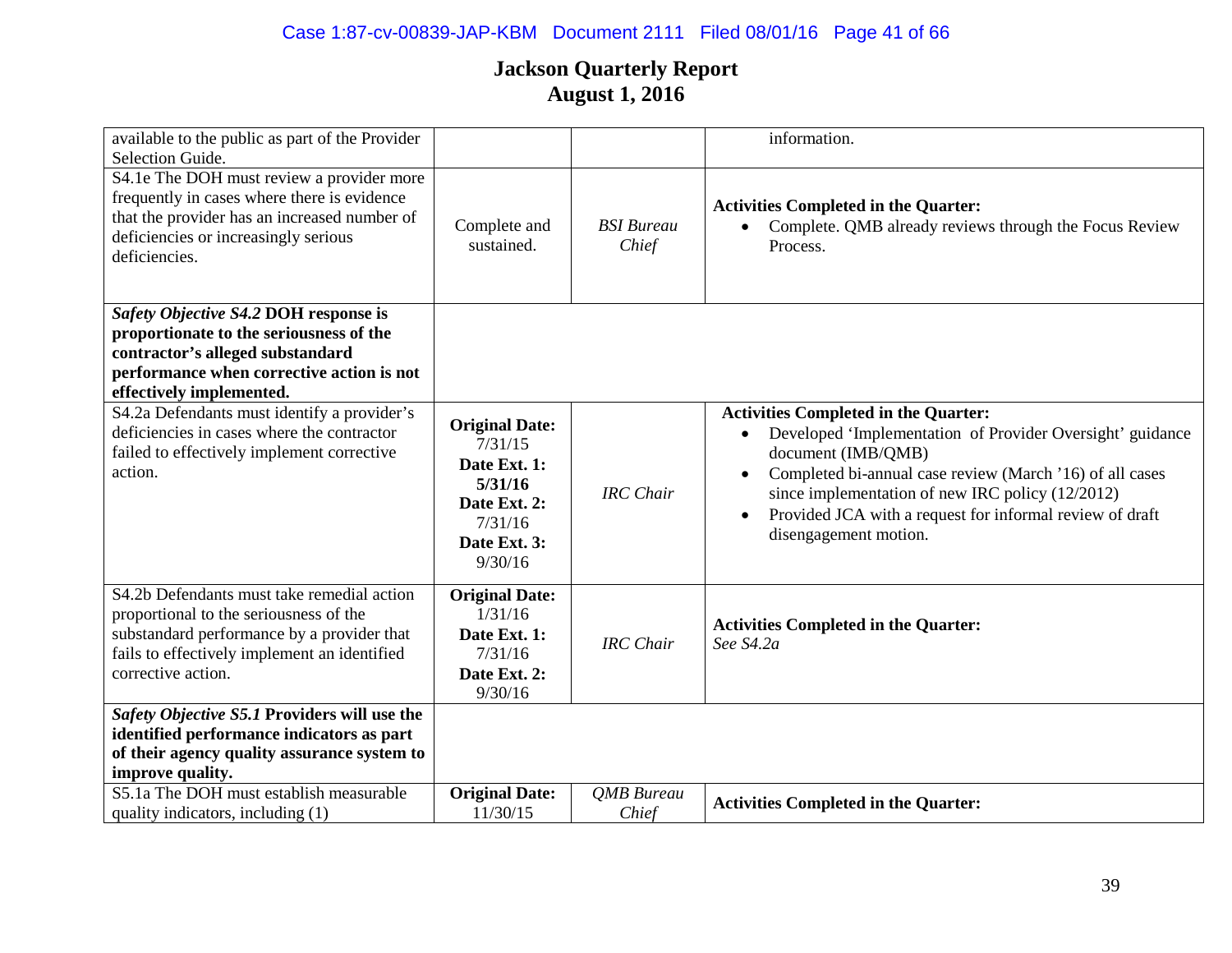| implementation of a QA/QI (Quality<br>Assurance/Quality Improvement) Plan, (2)<br>implementation of ISPs, (3) analysis of<br>General Events Reports data, (4) compliance<br>with Caregivers Criminal History Screening<br>requirements, (5) compliance with Employee<br>Abuse Registry requirements, (6) compliance<br>with DDSD training requirements, (7)<br>patterns of reporting incidents, and (8) results<br>of improvement actions taken in Quarters, at<br>the individual, program, and systems levels.<br>S5.1b The DOH must communicate these |                                                                                                                    |                            | In this last quarter QMB completed 26 DDW surveys (22<br>$\bullet$<br>Community living / Inclusion Services and 4 Case<br>Management) for a total of 97 surveys this fiscal year. There<br>are 8 outstanding reports which are in the editing stages.<br>QMB to continue to offer and provide Survey Process<br>Training to providers, as requested. This training covers the<br>areas indicated as part of the training. This information is<br>also expressed to providers within the provider agreement.<br>Need to discuss and determine source for data for $S5.1a \# 6 - 8$ .<br>Analysis needs to be completed for compliance surveys for the fourth<br>quarter.                                                                                                                                                           |
|---------------------------------------------------------------------------------------------------------------------------------------------------------------------------------------------------------------------------------------------------------------------------------------------------------------------------------------------------------------------------------------------------------------------------------------------------------------------------------------------------------------------------------------------------------|--------------------------------------------------------------------------------------------------------------------|----------------------------|-----------------------------------------------------------------------------------------------------------------------------------------------------------------------------------------------------------------------------------------------------------------------------------------------------------------------------------------------------------------------------------------------------------------------------------------------------------------------------------------------------------------------------------------------------------------------------------------------------------------------------------------------------------------------------------------------------------------------------------------------------------------------------------------------------------------------------------|
| required measurable quality indicators to<br>providers.                                                                                                                                                                                                                                                                                                                                                                                                                                                                                                 | <b>Original Date:</b><br>12/31/15                                                                                  | <b>QMB</b> Bureau<br>Chief | Need to discuss what document to provide as proof of findings and<br>results, i.e. QMB Tracking by Domain.<br><b>Supporting Documentation:</b> Measurable quality indicators (Bates<br>Number JQR Q3 00585).                                                                                                                                                                                                                                                                                                                                                                                                                                                                                                                                                                                                                      |
| S5.1c Providers must use the required<br>measurable quality indicators to improve the<br>quality of their services to JCMs.                                                                                                                                                                                                                                                                                                                                                                                                                             | <b>Original Date:</b><br>1/31/16<br>Date Ext. 1:<br>7/31/16<br>Date Ext. 2:<br>9/30/16<br>Date Ext. 3:<br>12/31/16 | <b>QMB</b> Bureau<br>Chief | <b>Activities Completed in the Quarter:</b><br>In FY 2016 QMB 7/1/2015 - 6/30/2016 QMB has completed<br>$\bullet$<br>97 compliance surveys.<br>QMB surveyed 79 Community living / Inclusion Service<br>Providers and 18 Case Management Providers (3 CM<br>agencies are duplicated as they serve multiple regions). At<br>this time 8 reports are yet to be distributed, as they are in the<br>editing stage.<br>Each agency surveyed has either completed a Plan of<br>$\bullet$<br>Correction or are actively in the process of completing a Plan<br>of Correction.<br>As required by the provider agreement all DDW must have<br>the quality indicators in place and implemented. QMB has<br>verified via<br>QMB compliance survey these elements are in place,<br>nevertheless, if they did not meet the requirement they are |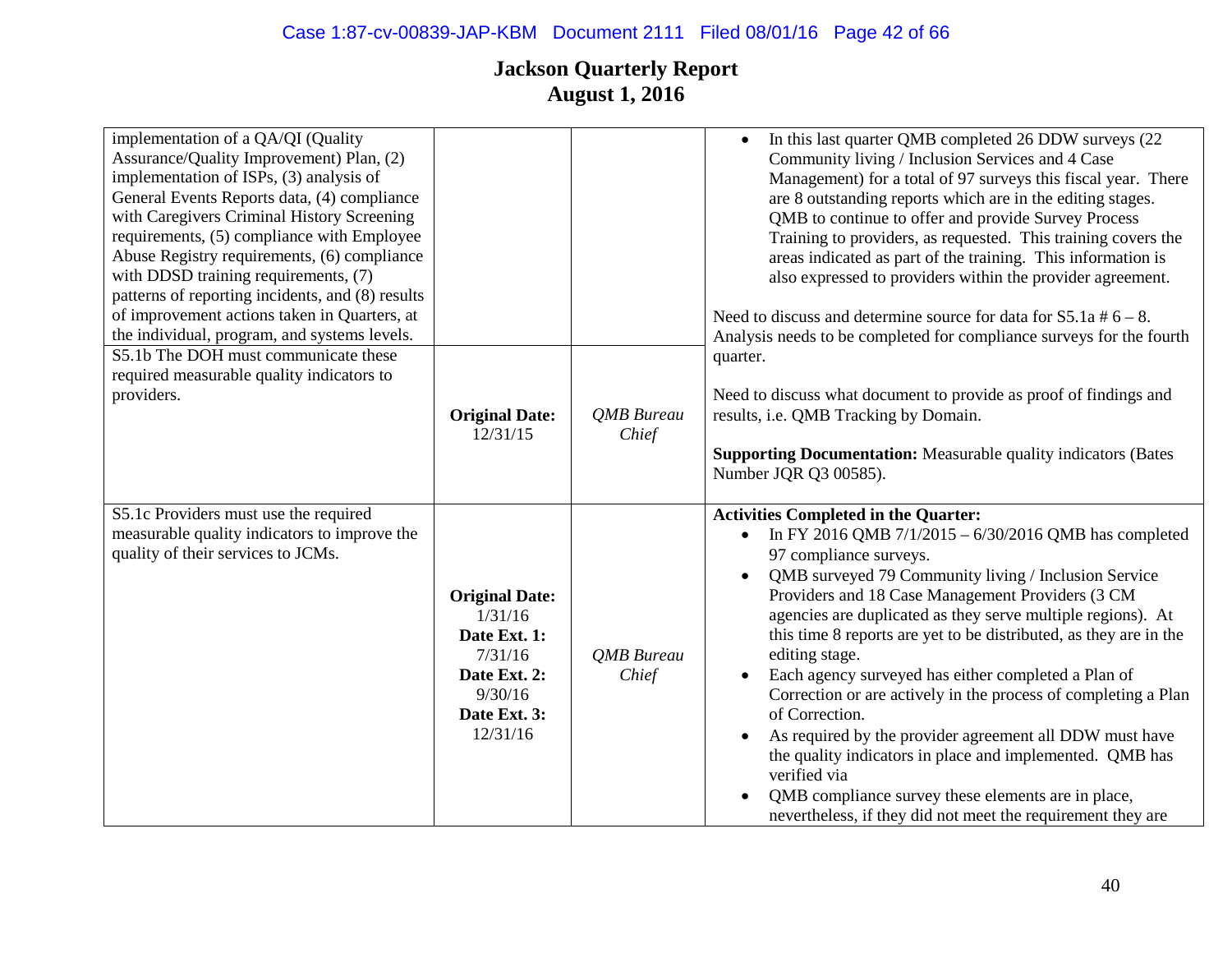|                                                                                                                                     |                                                                                         |                     | required to complete a Plan of Correction.<br>QMB has completed analysis for FY 16 quarter 1 through $3rd$<br>quarter. KPI's have been developed by the defendants and are<br>being complied. Information will be shared with DDSQI.<br>FY2016 Plans of Corrections for providers surveyed must be<br>completed in order for the agency to be in full compliance. Fourth<br>quarter analysis must be completed. QMB continues to work with the<br>Bureau of Systems Improvement (BSI) to report this information.                                                                                                                                                                                                                                                                                                                                                                                                                                                                                                   |
|-------------------------------------------------------------------------------------------------------------------------------------|-----------------------------------------------------------------------------------------|---------------------|---------------------------------------------------------------------------------------------------------------------------------------------------------------------------------------------------------------------------------------------------------------------------------------------------------------------------------------------------------------------------------------------------------------------------------------------------------------------------------------------------------------------------------------------------------------------------------------------------------------------------------------------------------------------------------------------------------------------------------------------------------------------------------------------------------------------------------------------------------------------------------------------------------------------------------------------------------------------------------------------------------------------|
| S5.1d The DOH must determine providers'<br>compliance in using the measurable quality<br>indicators through the use of QMB surveys. | <b>Original Date:</b><br>4/30/16<br>Date Ext. 1:<br>9/30/16<br>Date Ext. 2:<br>12/31/16 | QMB Bureau<br>Chief | <b>Activities Completed in the Quarter:</b><br>In FY 2016 QMB $7/1/2015 - 6/30/2016$ QMB has completed<br>97 compliance surveys. QMB surveyed 79 Community<br>living / Inclusion Service Providers and 18 Case Management<br>Providers (3 CM agencies are duplicated as they serve<br>multiple regions). At this time 8 reports are yet to be<br>distributed, as they are in the editing stage. At this time the<br>overall compliance determination with conditions of<br>participation are as follows:<br>44 DDW providers received a Compliance with<br>Conditions of Participation determination.<br>39 DDW providers received a Partial Compliance with<br>Conditions of Participation determination.<br>6 DDW providers received a Non-Compliance with<br>Conditions of Participation determination.<br>8 DDW providers have yet to receive a determination as<br>their report of finding are in the editing stages.<br>*Note: All surveys completed by QMB require a Plan of Correction<br>for all findings. |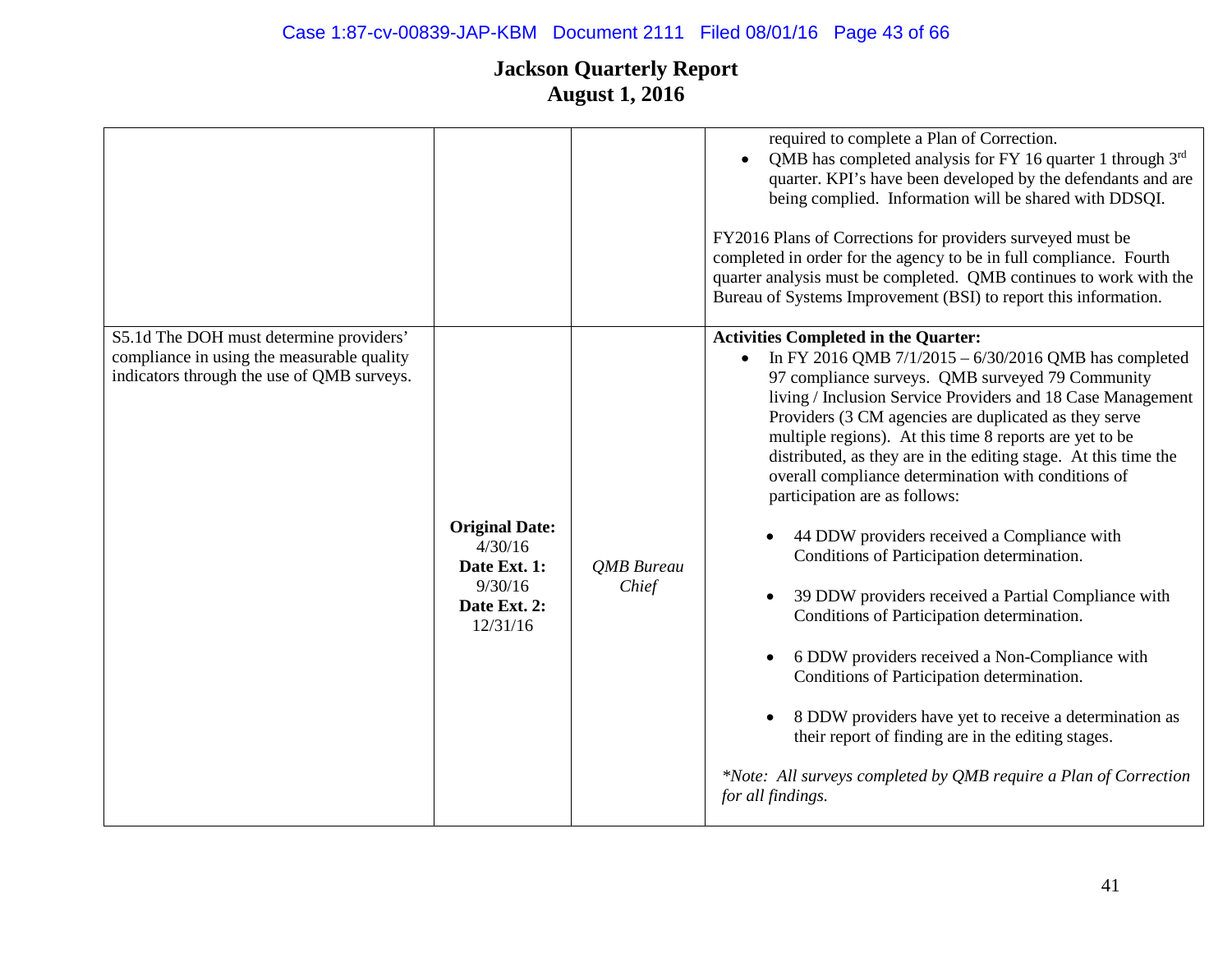# Case 1:87-cv-00839-JAP-KBM Document 2111 Filed 08/01/16 Page 44 of 66

|                                                                                                                                                                                                                                                                                                   |                                                                                          |                                       | QMB needs to complete analysis of the FY16th 4 <sup>th</sup> quarter numbers.<br>Once analysis is completed can provide compliance for indicators #1<br>$-5$ . Compliance for #6 (compliance with DDSD training<br>requirements) Data is collected by DDSD Training Unit and #7<br>(patterns of reporting incidents) Data is collected by IMB.<br>Compliance for #8 is a combination of information from QMB and<br>other information regarding system level improvements should be<br>reported by Bureau of Systems Improvement.                                                                                                                                                                                              |
|---------------------------------------------------------------------------------------------------------------------------------------------------------------------------------------------------------------------------------------------------------------------------------------------------|------------------------------------------------------------------------------------------|---------------------------------------|--------------------------------------------------------------------------------------------------------------------------------------------------------------------------------------------------------------------------------------------------------------------------------------------------------------------------------------------------------------------------------------------------------------------------------------------------------------------------------------------------------------------------------------------------------------------------------------------------------------------------------------------------------------------------------------------------------------------------------|
| Safety Objective S5.2 Use significant events<br>reported through GER (General Events<br>Reporting) -- including use of emergency<br>services, falls, medication errors, and law<br>enforcement incidents -- to support DD<br>system management, that includes<br>responses to significant events. |                                                                                          |                                       |                                                                                                                                                                                                                                                                                                                                                                                                                                                                                                                                                                                                                                                                                                                                |
| S5.2a Defendants must use the GER<br>information to identify the JCMs most at<br>risk, to inform providers and regional staff of<br>JCMs most at risk, and to request the<br>development and implementation of<br>prevention plans specific to a JCM's<br>identified risks.                       | <b>Original Date:</b><br>12/31/15<br>Date Ext. 1:<br>9/30/16<br>Date Ext. 2:<br>12/31/16 | <b>DDSD</b> Deputy<br><b>Director</b> | <b>Activities Completed in the Quarter:</b><br>Significant Events Committee met on April 20, 2016. At the<br>meeting there was discussion about falls which continues to<br>be identified as an ongoing significant issue.<br>An action plan was developed which included meeting with<br>the Policy and Quality subcommittee of the ACQ for their<br>recommendations.<br>Action Plan also included creating a Falls Alert and possibly<br>$\bullet$<br>working with other existing Falls Task Forces to come up<br>with the most appropriate and effective intervention to<br>address this issue.<br><b>Supporting Documentation: Significant Events Meeting Minutes</b><br>April 20, 2016 (Bates Number JQR Q3 00586-00587). |
| S5.2b Defendants must provide DDSQI with<br>significant event information found in<br>electronic reporting through Therap GER for<br>use by members of the joint DDSD and DHI                                                                                                                     | <b>Original Date:</b><br>10/31/15<br>Date Ext. 1:<br>9/30/16                             | <b>DDSD</b> Deputy<br><b>Director</b> | <b>Activities Completed in the Quarter:</b><br>None                                                                                                                                                                                                                                                                                                                                                                                                                                                                                                                                                                                                                                                                            |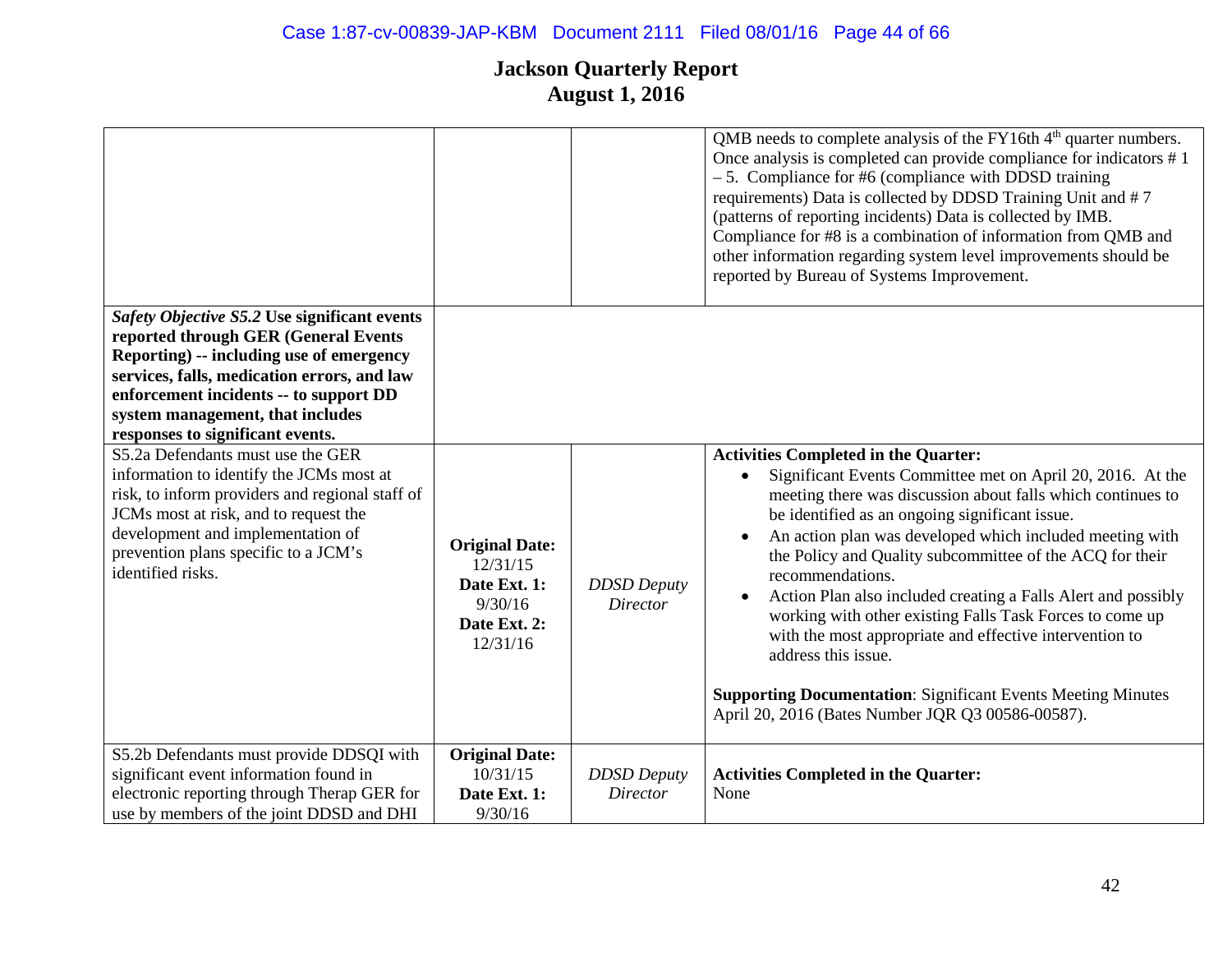# Case 1:87-cv-00839-JAP-KBM Document 2111 Filed 08/01/16 Page 45 of 66

| Significant Events Committee in program         | Date Ext. 2:          |                     |                                                                        |
|-------------------------------------------------|-----------------------|---------------------|------------------------------------------------------------------------|
| development and improvement.                    | 12/31/16              |                     |                                                                        |
| S5.2c The DOH must (1) analyze significant      | <b>Original Date:</b> |                     |                                                                        |
| event information, (2) identify trends in       | 4/30/16               |                     |                                                                        |
| provider performance, (3) intervene, and        | Date Ext. 1:          | <b>DDSD</b> Deputy  | <b>Activities Completed in the Quarter:</b>                            |
| evaluate the effectiveness of the intervention. | 9/30/16               | <b>Director</b>     | None                                                                   |
|                                                 | Date Ext. 2:          |                     |                                                                        |
|                                                 | 12/31/16              |                     |                                                                        |
| Safety Objective S5.3 Implement a               |                       |                     |                                                                        |
| responsive and effective case management        |                       |                     |                                                                        |
| system as evidenced by the provision of         |                       |                     |                                                                        |
| needed supports and services.                   |                       |                     |                                                                        |
| S5.3a Case managers must demonstrate that       |                       |                     | <b>Activities Completed in the Quarter:</b>                            |
| they know the current strengths, needs,         |                       |                     | QMB has conducted 100% of case management provider                     |
| preferences, and medical conditions of each     |                       |                     | surveys. Since July 1, 2015 through June 30, 2016; 173 Case            |
| JCM they serve and the JCM's ISP must           |                       |                     | Managers have received a record review of trainings and 156            |
| address these factors.                          |                       |                     | case managers had interviews related to the knowledge of the           |
|                                                 |                       |                     | individual they serve on QMB survey sample.                            |
|                                                 |                       |                     | No Case Managers were found deficient in the area of                   |
|                                                 |                       |                     | competency as they were able to demonstrate knowledge of               |
|                                                 |                       |                     | the individual they served and their needs. However, 13 of             |
|                                                 |                       |                     | 173 case managers had one or more DDSD required trainings              |
|                                                 | <b>Original Date:</b> | <b>QMB</b> Bureau   | missing, as well as, six case managers were deficient in               |
|                                                 | 1/31/16               | Chief and           | Incident Management training.                                          |
|                                                 | Date Ext. 1:          | <b>DDSD CM Lead</b> | Additionally, it should be noted that of 461 Individuals seen          |
|                                                 | 7/31/17               |                     | in case management services, 4 Individuals had ISPs which              |
|                                                 |                       |                     | were either not current $(1)$ , not found $(2)$ or incomplete $(1)$ .  |
|                                                 |                       |                     |                                                                        |
|                                                 |                       |                     | Four Case Management agencies were seen in the 4 <sup>th</sup> quarter |
|                                                 |                       |                     | and are currently in the Plan of Correction process.                   |
|                                                 |                       |                     | JCA observed a Case Management Survey during the month                 |
|                                                 |                       |                     | of July 2016 and provided feedback to QMB leadership.                  |
|                                                 |                       |                     |                                                                        |
|                                                 |                       |                     | <b>Supporting Documentation:</b> Case Management survey report of      |
|                                                 |                       |                     | findings is available upon request.                                    |
|                                                 |                       |                     |                                                                        |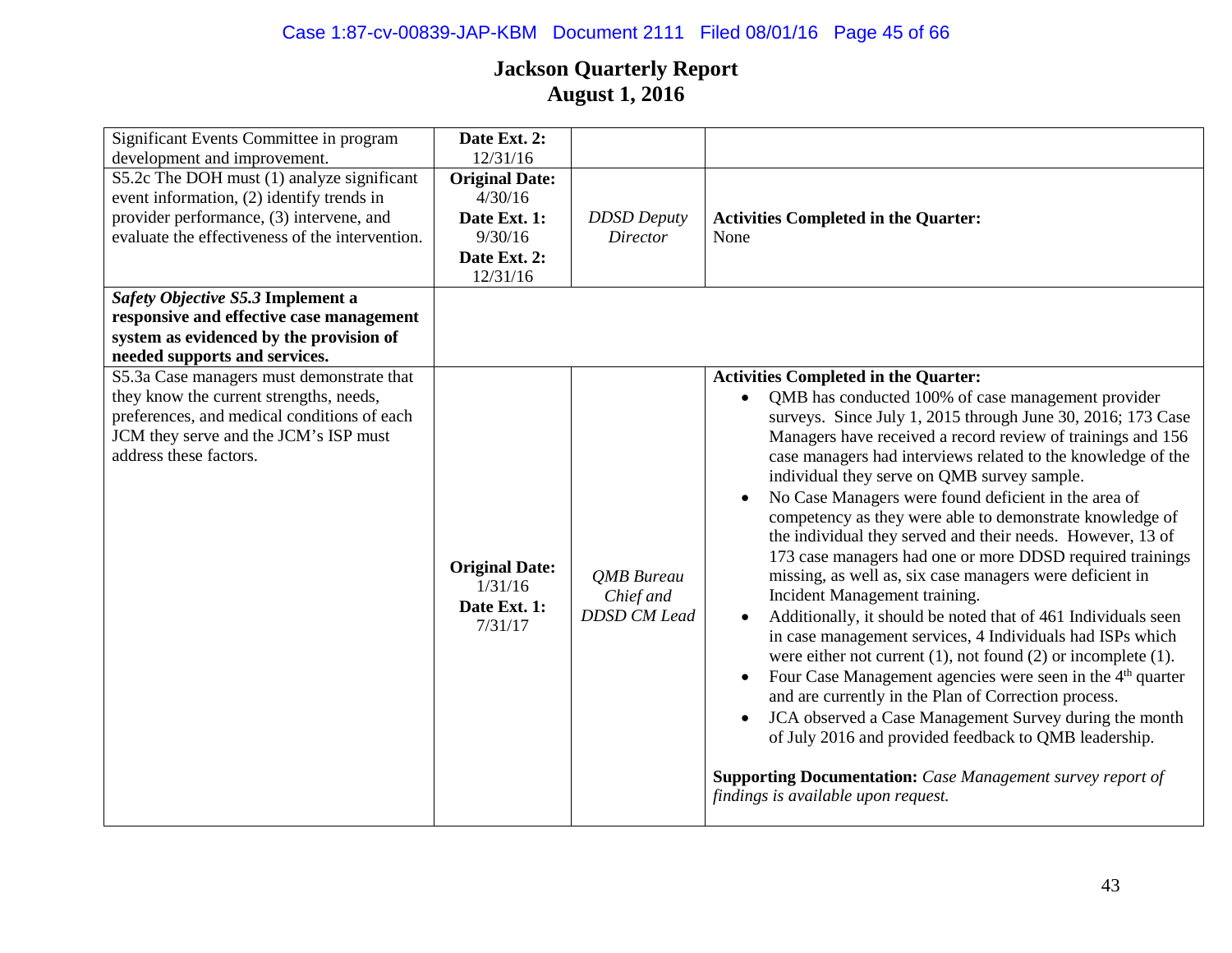| S5.3b Case Managers must ensure that each<br>JCM's ISP is properly implemented.                                                                                                                                                                                                                      | <b>Original Date:</b><br>1/31/16<br>Date Ext. 1:<br>7/31/17 | QMB Bureau<br>Chief and<br><b>DDSD CM Lead</b> | <b>Activities Completed in the Quarter:</b><br>• ISP Strategic Plan milestones were submitted to the JCA on<br>$7-11-16$ .<br><b>Supporting Documentation: ISP Redesign 7-11-16 (Bates Number)</b><br>JQR Q3 00589-00592); Dr. Gant Memo 7-12-16 (Bates Number JQR<br>Q3 00588)                                                                                                                                                                                                                                                                                                                                                                                                                                                                                                                        |
|------------------------------------------------------------------------------------------------------------------------------------------------------------------------------------------------------------------------------------------------------------------------------------------------------|-------------------------------------------------------------|------------------------------------------------|--------------------------------------------------------------------------------------------------------------------------------------------------------------------------------------------------------------------------------------------------------------------------------------------------------------------------------------------------------------------------------------------------------------------------------------------------------------------------------------------------------------------------------------------------------------------------------------------------------------------------------------------------------------------------------------------------------------------------------------------------------------------------------------------------------|
| S5.3c Case Managers must identify<br>significant risks, needed supports, and unmet<br>needs for each JCM; must convene the IDT<br>promptly whenever a JCM is at risk or a<br>JCM's needs are not being fully addressed;<br>must ensure DOH if the IDT is unable to<br>adequately meet a JCM's needs. | <b>Original Date:</b><br>1/31/16<br>Date Ext. 1:<br>7/31/17 | QMB Bureau<br>Chief and<br><b>DDSD CM Lead</b> | <b>Activities Completed in the Quarter:</b><br>See S5.3b                                                                                                                                                                                                                                                                                                                                                                                                                                                                                                                                                                                                                                                                                                                                               |
| S5.3d The DOH must monitor and evaluate<br>the performance of each case management<br>agency on an annual basis and must use its<br>evaluation to determine whether the case<br>management agency should be enrolled as a<br>DD Waiver provider.                                                     | <b>Original Date:</b><br>1/31/16<br>Date Ext. 1:<br>7/31/17 | QMB Bureau<br>Chief and<br><b>DDSD CM Lead</b> | <b>Activities Completed in the Quarter:</b><br>• As of June 30, 2016 QMB completed surveys of 100% of<br>case management agencies. QMB found 17 of 18 case<br>management agencies in Compliance with Conditions of<br>Participation, while one agency was found to be in Partial<br>Compliance with Conditions of Participation. The agency<br>in Partial Compliance was New Mexico Quality case<br>management as they have 1 CoP of 12 total tags. The<br>condition of participation was assessment activities (i.e.<br>annual physical, level of care, client individual assessment.<br>As a result, this agency is under a plan of correction.<br><b>Supporting Documentation:</b><br>QMB case management survey Report of Findings and Plan of<br>Correction documentation available upon request. |
| Safety Objective S5.4 Develop and<br>implement an effective, integrated DD<br><b>Strategic Information Management</b>                                                                                                                                                                                |                                                             |                                                |                                                                                                                                                                                                                                                                                                                                                                                                                                                                                                                                                                                                                                                                                                                                                                                                        |
| System.                                                                                                                                                                                                                                                                                              |                                                             |                                                |                                                                                                                                                                                                                                                                                                                                                                                                                                                                                                                                                                                                                                                                                                                                                                                                        |
| S5.4a The DOH must evaluate its                                                                                                                                                                                                                                                                      | <b>Original Date:</b>                                       | <b>BSI</b> Bureau                              | <b>Activities Completed in the Quarter:</b>                                                                                                                                                                                                                                                                                                                                                                                                                                                                                                                                                                                                                                                                                                                                                            |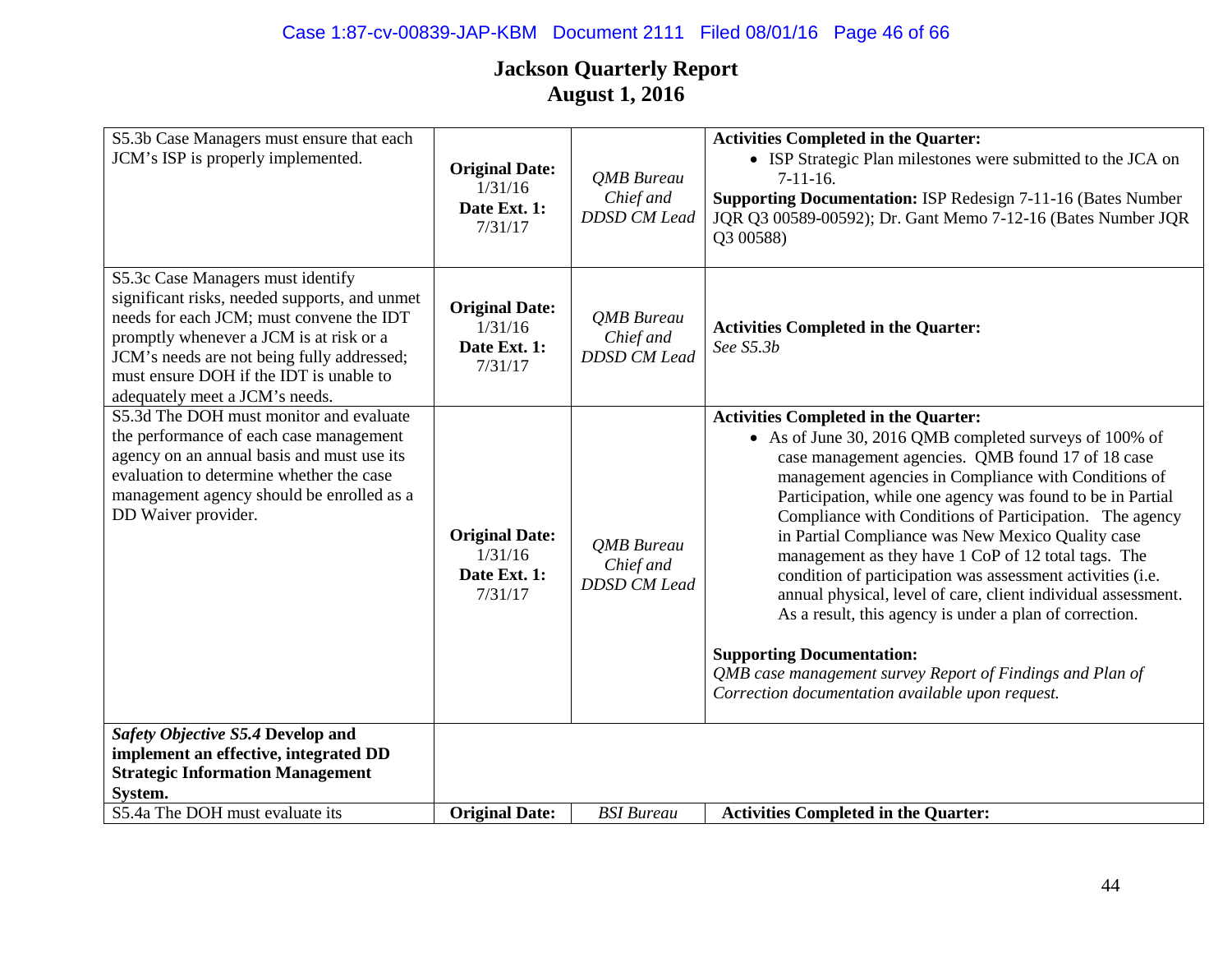| information management system's ability to<br>use information related to JCMs in an<br>integrated manner.                                                             | 11/30/15<br>Date Ext. 1:<br>8/31/16                          | Chief                      | The data hub conducted a full review of all of the folders that<br>$\bullet$<br>were created on the Data Hub Drive.<br>The data hub reviewed all documents/data that was submitted<br>for review.<br>The data hub discussed the review process for new<br>$\bullet$<br>submissions<br>The data hub discussed modification of the necessary folders<br>$\bullet$<br>on the drive.<br>The data hub received a tutorial on the naming conventions.<br>We reviewed the Data Hub drive for consistency and any new<br>recommended files.<br>FIT data presentation occurred for new submission to the<br>$\bullet$<br>drive.<br>Pivot table presentation and training by Mark Friedland.<br>$\bullet$<br><b>Supporting Documentation:</b> Data Hub Meeting Minutes 4-27-16<br>(Bates Number JQR Q3 00593) and Data Hub Summary 6-29-16<br>(Bates Number JQR Q3 00594). |
|-----------------------------------------------------------------------------------------------------------------------------------------------------------------------|--------------------------------------------------------------|----------------------------|------------------------------------------------------------------------------------------------------------------------------------------------------------------------------------------------------------------------------------------------------------------------------------------------------------------------------------------------------------------------------------------------------------------------------------------------------------------------------------------------------------------------------------------------------------------------------------------------------------------------------------------------------------------------------------------------------------------------------------------------------------------------------------------------------------------------------------------------------------------|
| S5.4b The DOH must ensure that the "ad-hoc<br>reports pulled from HSD's MMIS" are<br>available from DDSD.                                                             | <b>Original Date:</b><br>12/31/15<br>Date Ext. 1:<br>8/31/16 | <b>BSI</b> Bureau<br>Chief | <b>Activities Completed this Quarter:</b><br>None. Completed. DDSD has taken over all HSD ad-hoc<br>$\bullet$<br>reporting. BSI continues to work with ITSD to further refine<br>database and report development.                                                                                                                                                                                                                                                                                                                                                                                                                                                                                                                                                                                                                                                |
| S5.4c Defendants must evaluate the<br>usefulness and gaps in the above described<br>data collection system and must modify or<br>update the system where practicable. | <b>Original Date:</b><br>4/30/16<br>Date Ext. 1:<br>8/31/16  | <b>BSI</b> Bureau<br>Chief | <b>Activities Completed this Quarter:</b><br>None. Completed. The evaluation of usefulness of data and<br>identification of any gaps is addressed through the Data Hub<br>Committee meetings via the full review of data housed on the<br>drive.                                                                                                                                                                                                                                                                                                                                                                                                                                                                                                                                                                                                                 |
| SUPPORTED EMPLOYMENT PLAN                                                                                                                                             |                                                              |                            |                                                                                                                                                                                                                                                                                                                                                                                                                                                                                                                                                                                                                                                                                                                                                                                                                                                                  |
| <b>Supported Employment Objective SE 1.1</b>                                                                                                                          |                                                              |                            |                                                                                                                                                                                                                                                                                                                                                                                                                                                                                                                                                                                                                                                                                                                                                                                                                                                                  |
| Achieve an annual increase of Jackson                                                                                                                                 |                                                              |                            |                                                                                                                                                                                                                                                                                                                                                                                                                                                                                                                                                                                                                                                                                                                                                                                                                                                                  |
| Class Members working "at criteria," in                                                                                                                               |                                                              |                            |                                                                                                                                                                                                                                                                                                                                                                                                                                                                                                                                                                                                                                                                                                                                                                                                                                                                  |
| accordance with information gathered                                                                                                                                  |                                                              |                            |                                                                                                                                                                                                                                                                                                                                                                                                                                                                                                                                                                                                                                                                                                                                                                                                                                                                  |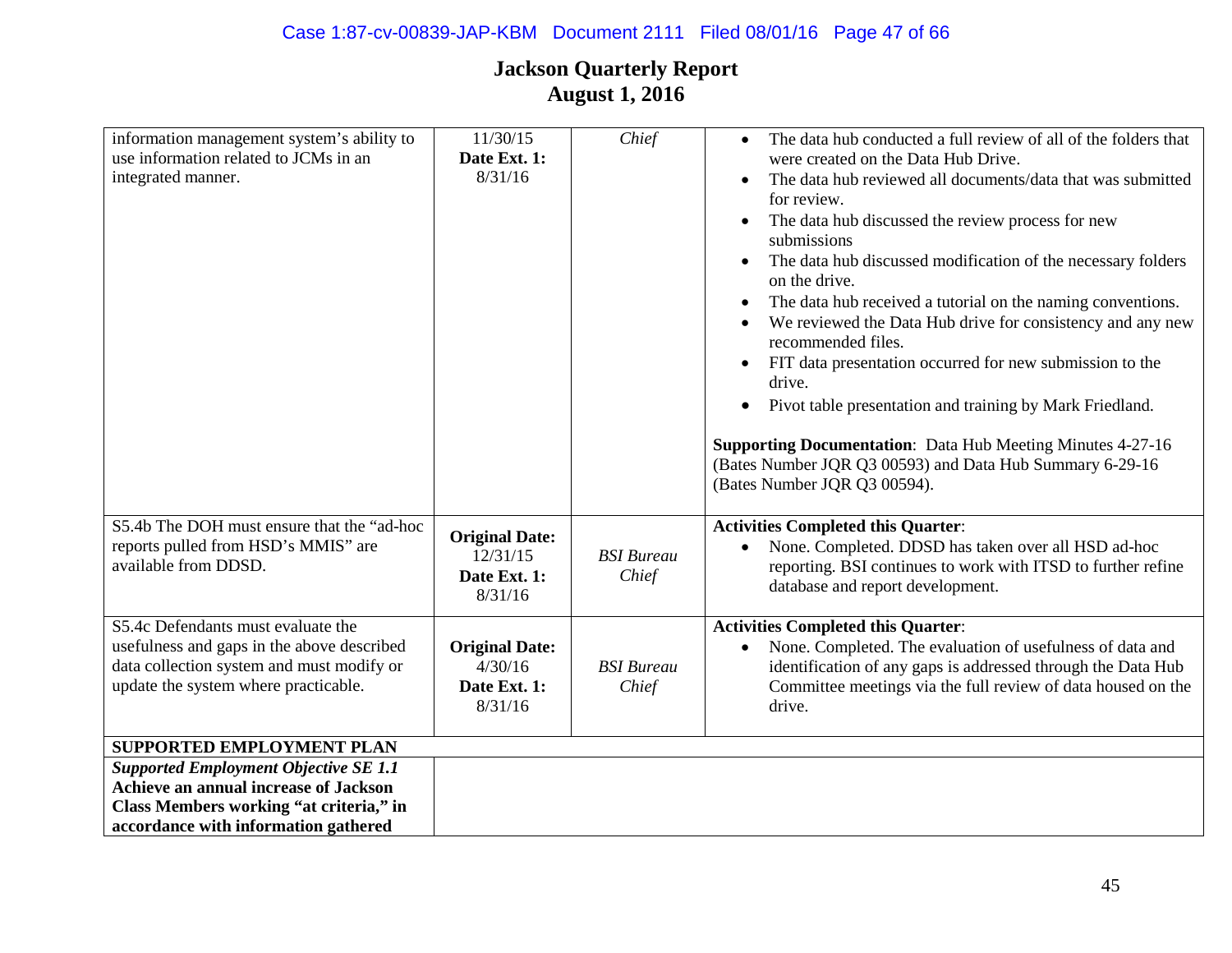| regarding the Jackson Class Members'<br>abilities and desires to be employed, and<br>the guardians' positions on employment of<br>the Jackson Class Members. Defendants<br>must provide technical, supported<br>employment assistance to the Jackson<br><b>Class Members and support for teams to</b><br>assist all qualified and willing Jackson<br><b>Class Members to obtain "at criteria"</b><br>employment. |                                                                                           |                                                |                                                                                                                                                                                                                                                                                                                                                                                                                                                                                                                    |
|------------------------------------------------------------------------------------------------------------------------------------------------------------------------------------------------------------------------------------------------------------------------------------------------------------------------------------------------------------------------------------------------------------------|-------------------------------------------------------------------------------------------|------------------------------------------------|--------------------------------------------------------------------------------------------------------------------------------------------------------------------------------------------------------------------------------------------------------------------------------------------------------------------------------------------------------------------------------------------------------------------------------------------------------------------------------------------------------------------|
| SE1.1a Defendants must obtain current<br>statistics on JCMs who are not working at<br>criteria, but who wish to work and are<br>capable of working at criteria, provided the<br>JCMs' guardians support working at criteria.                                                                                                                                                                                     | <b>Original Date:</b><br>10/31/15<br>Date Ext. 1:<br><b>TBD</b>                           | <b>DDSD</b><br>Supported<br>Employment<br>Lead | <b>Activities Completed this Quarter:</b><br>SELN Q4 data for the entire waiver received June 15. QA of<br>the data required a total review for data entry errors. QA<br>completed July 15. Q4 data currently being aggregated by<br>BSI. To date, there are no changes in the Strikeforce data that<br>detailed which class members want to work and those that<br>decline, however the informed choice project, created to<br>clarify the basis of the class member's position on<br>employment, is progressing. |
| SE1.1b Defendants must provide technical                                                                                                                                                                                                                                                                                                                                                                         | <b>Original Date:</b>                                                                     | <b>DDSD</b>                                    | <b>Activities Completed this Quarter:</b>                                                                                                                                                                                                                                                                                                                                                                                                                                                                          |
| vocational assistance and support through job<br>developers and job coaches for all JCMs<br>identified in SE1.1a.                                                                                                                                                                                                                                                                                                | 10/31/15<br>Date Ext. 1:<br><b>TBD</b>                                                    | Supported<br>Employment<br>Lead                | No job developers or job coaches have been identified in<br>SE1.1a to date.                                                                                                                                                                                                                                                                                                                                                                                                                                        |
| SE1.1c Defendants must achieve an annual<br>increase in the number of JCMs working at<br>criteria, consistent with SE1.1a.                                                                                                                                                                                                                                                                                       | <b>Original Date:</b><br>1/31/16<br>Date Ext. 1:<br>9/30/16<br>Date Ext. 2:<br><b>TBD</b> | <b>DDSD</b><br>Supported<br>Employment<br>Lead | <b>Activities Completed this Quarter:</b><br>The "Informed Choice" project will target LLCP as the first<br>$\bullet$<br>provider to receive intensive training to meet the criteria of<br>informed choice. DDSD and PFE are in discussion with Marc<br>Gould to bring a dedicated expert to NM to both train<br>provider employment staff and provide class members with a<br>discovery experience. Details will be provided at the August<br>16, 2016 Jackson Employment Meeting                                 |
| SE1.1d Defendants must provide technical                                                                                                                                                                                                                                                                                                                                                                         | <b>Original Date:</b>                                                                     | <b>DDSD</b>                                    | <b>Activities Completed this Quarter:</b>                                                                                                                                                                                                                                                                                                                                                                                                                                                                          |
| assistance to JCMs and their teams to obtain                                                                                                                                                                                                                                                                                                                                                                     | 1/31/16                                                                                   | Supported                                      | See SE1.1b                                                                                                                                                                                                                                                                                                                                                                                                                                                                                                         |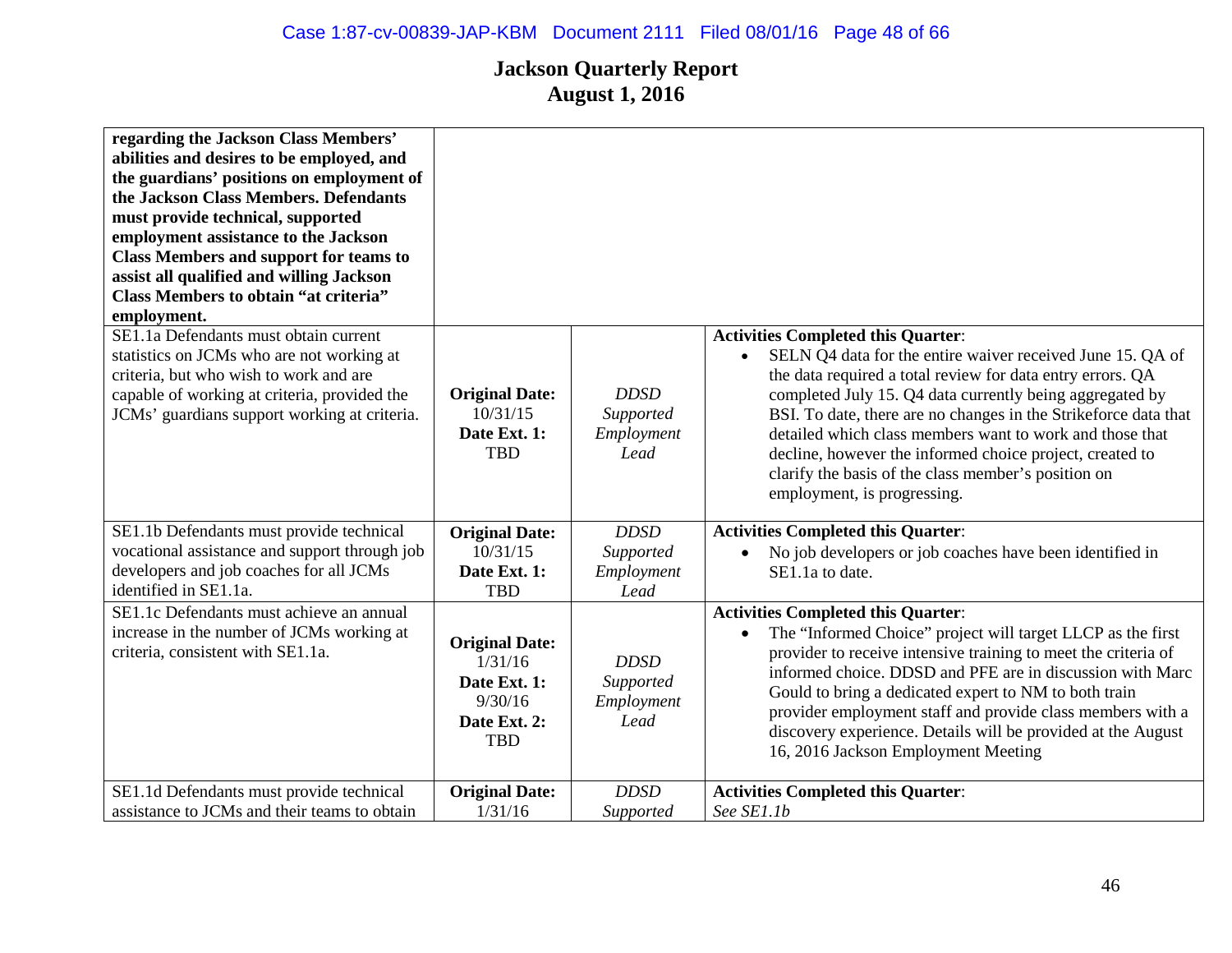| jobs for JCMs consistent with the federal     | Date Ext. 1:                     | Employment         |                                                                        |
|-----------------------------------------------|----------------------------------|--------------------|------------------------------------------------------------------------|
| definition of Supported Employment.           | <b>TBD</b>                       | Lead               |                                                                        |
| <b>Supported Employment Objective SE 1.2</b>  |                                  |                    |                                                                        |
| Defendants will increase the number of        |                                  |                    |                                                                        |
| qualified providers statewide in order to     |                                  |                    |                                                                        |
| increase the number of Jackson Class          |                                  |                    |                                                                        |
| Members earning minimum wage or               |                                  |                    |                                                                        |
| better, and to increase the average number    |                                  |                    |                                                                        |
| of hours per week worked by Jackson           |                                  |                    |                                                                        |
| Class Members. Defendants will develop a      |                                  |                    |                                                                        |
| plan with time lines to provide quality       |                                  |                    |                                                                        |
| supported employment at criteria to all       |                                  |                    |                                                                        |
| priority class members who are                |                                  |                    |                                                                        |
| determined to be appropriate for work.        |                                  |                    |                                                                        |
| SE1.2a Defendants must develop a written      |                                  |                    | <b>Activities Completed this Quarter:</b>                              |
| strategy and process to recruit and retain    | <b>Original Date:</b><br>9/30/15 |                    | After multiple meetings with Linda Rolfe, the strategy to date         |
| qualified employment providers for all JCMs   | Date Ext. 1:                     |                    | is: finalize what is meant by a "qualified provider" (meeting          |
| who wish to and are able to work at criteria, |                                  |                    | 8/16/17); analyze data delivered by each provider to                   |
| with their guardians' consent.                | 4/30/16                          | <b>DDSD</b> Deputy | determine which provider gets jobs in the community at                 |
|                                               | Date Ext. 2:                     | <b>Director</b>    | minimum wage or better; communicate those results to                   |
|                                               | 6/30/16                          |                    | providers and families; assist providers to meet any new               |
|                                               | Date Ext. 3:<br><b>TBD</b>       |                    | requirements identified as "quality".                                  |
|                                               |                                  |                    |                                                                        |
| SE1.2b Defendants must provide a current      | <b>Original Date:</b>            |                    |                                                                        |
| written list of qualified employment          | 9/30/15                          |                    |                                                                        |
| providers to JCMs and their guardians.        | Date Ext. 1:                     |                    |                                                                        |
|                                               | 4/30/16                          | <b>DDSD</b> Deputy |                                                                        |
|                                               | Date Ext. 2:                     | <b>Director</b>    | To be determined.                                                      |
|                                               | 6/30/16                          |                    |                                                                        |
|                                               | Date Ext. 3:                     |                    |                                                                        |
|                                               | 9/30/16                          |                    |                                                                        |
| SE1.2c Defendants must use the list of        | <b>Original Date:</b>            |                    | <b>Activities Completed this Quarter:</b>                              |
| qualified employment providers to increase    | 9/30/15                          | <b>DDSD</b> Deputy | See SE1.2b. In the process of determining list of qualified providers. |
| the number of JCMs earning minimum wage       | Date Ext. 1:                     | <b>Director</b>    |                                                                        |
| or better and to increase the number of hours | 6/30/16                          |                    |                                                                        |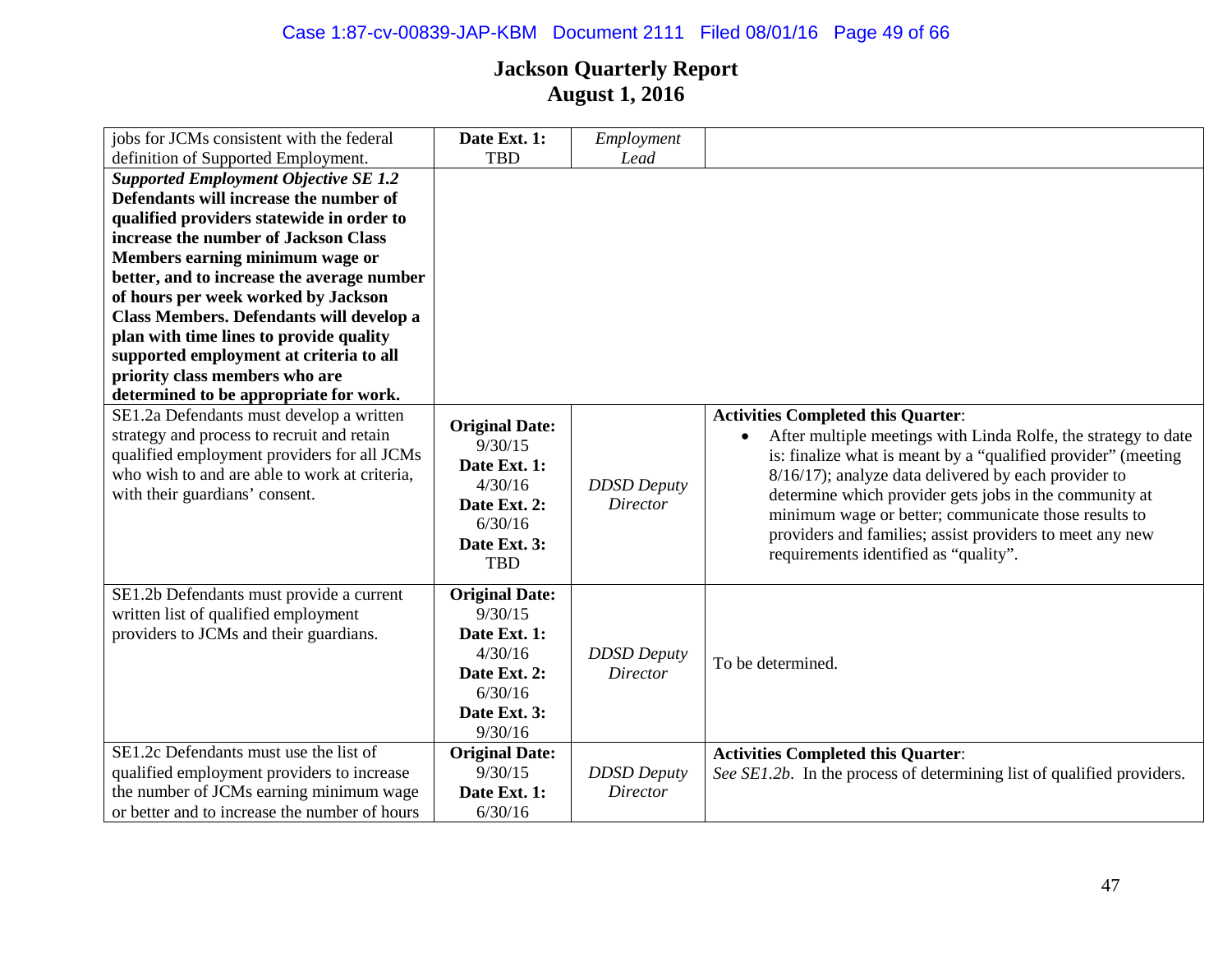# Case 1:87-cv-00839-JAP-KBM Document 2111 Filed 08/01/16 Page 50 of 66

| per week worked by JCMs.                                                                                                                                                                                                                                                                                                                             | Date Ext. 2:<br><b>TBD</b>                                                                 |                                       |                                                                                                                                                                                                                                                                                                                                                 |
|------------------------------------------------------------------------------------------------------------------------------------------------------------------------------------------------------------------------------------------------------------------------------------------------------------------------------------------------------|--------------------------------------------------------------------------------------------|---------------------------------------|-------------------------------------------------------------------------------------------------------------------------------------------------------------------------------------------------------------------------------------------------------------------------------------------------------------------------------------------------|
| SE1.2d Defendants must create and must<br>disseminate a timeline with target dates for<br>the employment at criteria of all JCMs who<br>wish to work, who can work, and who have<br>the consent of the guardians to work at<br>criteria.                                                                                                             | <b>Original Date:</b><br>10/31/15<br>Date Ext. 1:<br>6/30/16<br>Date Ext. 2:<br>TBD        | <b>DDSD</b> Deputy<br><b>Director</b> | <b>Activities Completed this Quarter:</b><br>Class members who are not working, but opt to work after<br>completing the informed choice project, will be assisted to do<br>SO.                                                                                                                                                                  |
| SE1.2e Defendants must maintain and must<br>report annual statistics on the number of $(1)$<br>JCMs who wish to work at criteria, (2) JCMs<br>who can work at criteria with their guardians'<br>consent, and (3) JCMs who are working at<br>criteria. Defendants must correlate these<br>annual statistics with the target dates in the<br>timeline. | <b>Original Date:</b><br>12/31/15<br>Date Ext. 1:<br>9/30/16<br>Date Ext. 2:<br><b>TBD</b> | <b>DDSD</b> Deputy<br><b>Director</b> | <b>Activities Completed this Quarter:</b><br>Annual data is in process.                                                                                                                                                                                                                                                                         |
| <b>Supported Employment Objective SE 1.3</b><br>Personnel who develop or implement<br>career development plans will receive and<br>pass competency based training based on<br><b>DDW</b> standards on career development<br>planning.                                                                                                                |                                                                                            |                                       |                                                                                                                                                                                                                                                                                                                                                 |
| SE1.3a Defendants must develop<br>competency based training on DDW<br>standards for career development planning.                                                                                                                                                                                                                                     | <b>Original Date:</b><br>12/31/15<br>Date Ext. 1:<br>6/30/16<br>Date Ext. 2:<br>12/31/16   | <b>DDSD</b> Deputy<br><b>Director</b> | <b>Activities Completed this Quarter:</b><br>No data to report. PFE continues to offer training on career<br>$\bullet$<br>development planning when requested.                                                                                                                                                                                  |
| SE1.3b Personnel must have satisfactorily<br>passed competency based training on DDW<br>standards for career development planning<br>before providing career development<br>planning to JCMs and their guardians.                                                                                                                                    | <b>Original Date:</b><br>4/30/16<br>Date Ext. 1:<br>9/30/16<br>Date Ext. 2:<br><b>TBD</b>  | <b>DDSD</b> Deputy<br><b>Director</b> | <b>Activities Completed this Quarter:</b><br>No data to report at this time. Much of this EC is dependent<br>$\bullet$<br>upon the outcomes of the Informed Choice project. If class<br>members opt to work, those personnel who provide career<br>development planning will have undergone competency<br>based training on career development. |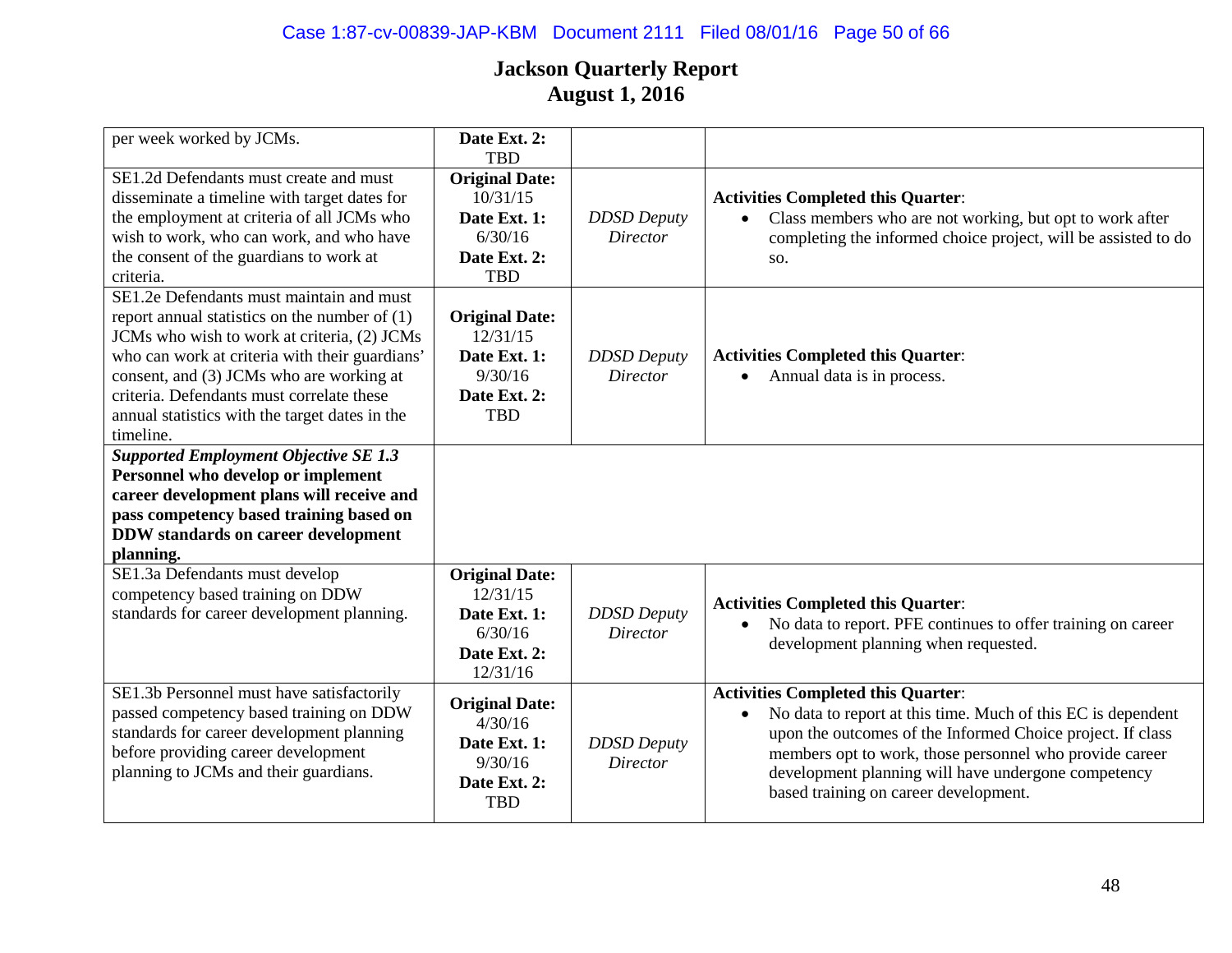| <b>Supported Employment Objective SE 1.4</b><br>Increase capacity to create traditional and<br>non-traditional paths to employment.                                                                                                                                                   |                                                                                          |                                       |                                                                                                                                                                                                                                                                                                                                                                                                                                                                                                                                                                                                                          |
|---------------------------------------------------------------------------------------------------------------------------------------------------------------------------------------------------------------------------------------------------------------------------------------|------------------------------------------------------------------------------------------|---------------------------------------|--------------------------------------------------------------------------------------------------------------------------------------------------------------------------------------------------------------------------------------------------------------------------------------------------------------------------------------------------------------------------------------------------------------------------------------------------------------------------------------------------------------------------------------------------------------------------------------------------------------------------|
| SE1.4a The DDSD Deputy Director must<br>develop an approved action plan to deploy an<br>SE expert or experts to work with qualified<br>employment providers to increase the<br>number of traditional and non-traditional<br>employment opportunities for JCMs to work<br>at criteria. | <b>Original Date:</b><br>7/31/15<br>Date Ext. 1:<br>9/30/16<br>Date Ext. 2:<br>12/31/16  | <b>DDSD</b> Deputy<br>Director        | <b>Activities Completed this Quarter:</b><br>For the purposes of the evaluative components, "qualified"<br>$\bullet$<br>providers have not been identified at this time. Carrie<br>Roberts and Tanya Baker McCue of PFE have consulted with<br>Mark Gold to bring a dedicated expert to NM to train<br>providers on discover. Carrie continues to provide training to<br>provider leadership and to staff on person centered<br>assessments which is part of the action plan to increase the<br>number of non-traditional employment opportunities for<br>class members.                                                 |
| SE1.4b Defendants, through Partners for<br>Employment, must deliver customized<br>employment training to qualified<br>employment providers in reference to<br>employment of JCMs at criteria.                                                                                         | <b>Original Date:</b><br>10/31/15<br>Date Ext. 1:<br>9/30/16<br>Date Ext. 2:<br>12/31/16 | <b>DDSD</b> Deputy<br>Director        | <b>Activities Completed this Quarter:</b><br>See SE1.4a                                                                                                                                                                                                                                                                                                                                                                                                                                                                                                                                                                  |
| SE1.4c Defendants must use funding<br>available through the IGA for the<br>development of JCMs' vocational assessment<br>profiles (VAPs).                                                                                                                                             | Complete in<br>FY15.<br>Negotiation<br>underway for FY<br>16.<br>Date Ext. 1:<br>9/30/16 | <b>DDSD</b> Deputy<br><b>Director</b> | <b>Activities Completed this Quarter:</b><br>The IGA must be revised to reflect the fact that the VAP<br>$\bullet$<br>policy was revoked and new policy is in place (Provided last<br>Jackson Quarterly Report). 222 of 289 JCMs document that<br>they do not want to work. JCA requiring an Informed Choice<br>project to determine if guardians understood employment<br>choices when they declined employment for the JCM. This<br>will delay progress on this evaluative component.<br>Historically, DDSD did use funds from IGA to develop<br>VAPS. This is no longer the practice. Must be reconciled with<br>JCA. |
| SE1.4d Defendants must demonstrate<br>through annual statistics that they have<br>increased the capacity to provide traditional<br>and non-traditional paths for employment of<br>JCMs at criteria.                                                                                   | <b>Original Date:</b><br>1/31/16<br>Date Ext. 1:<br>9/30/16                              | <b>DDSD</b> Deputy<br><b>Director</b> | <b>Activities Completed this Quarter:</b><br>See SE1.4a.                                                                                                                                                                                                                                                                                                                                                                                                                                                                                                                                                                 |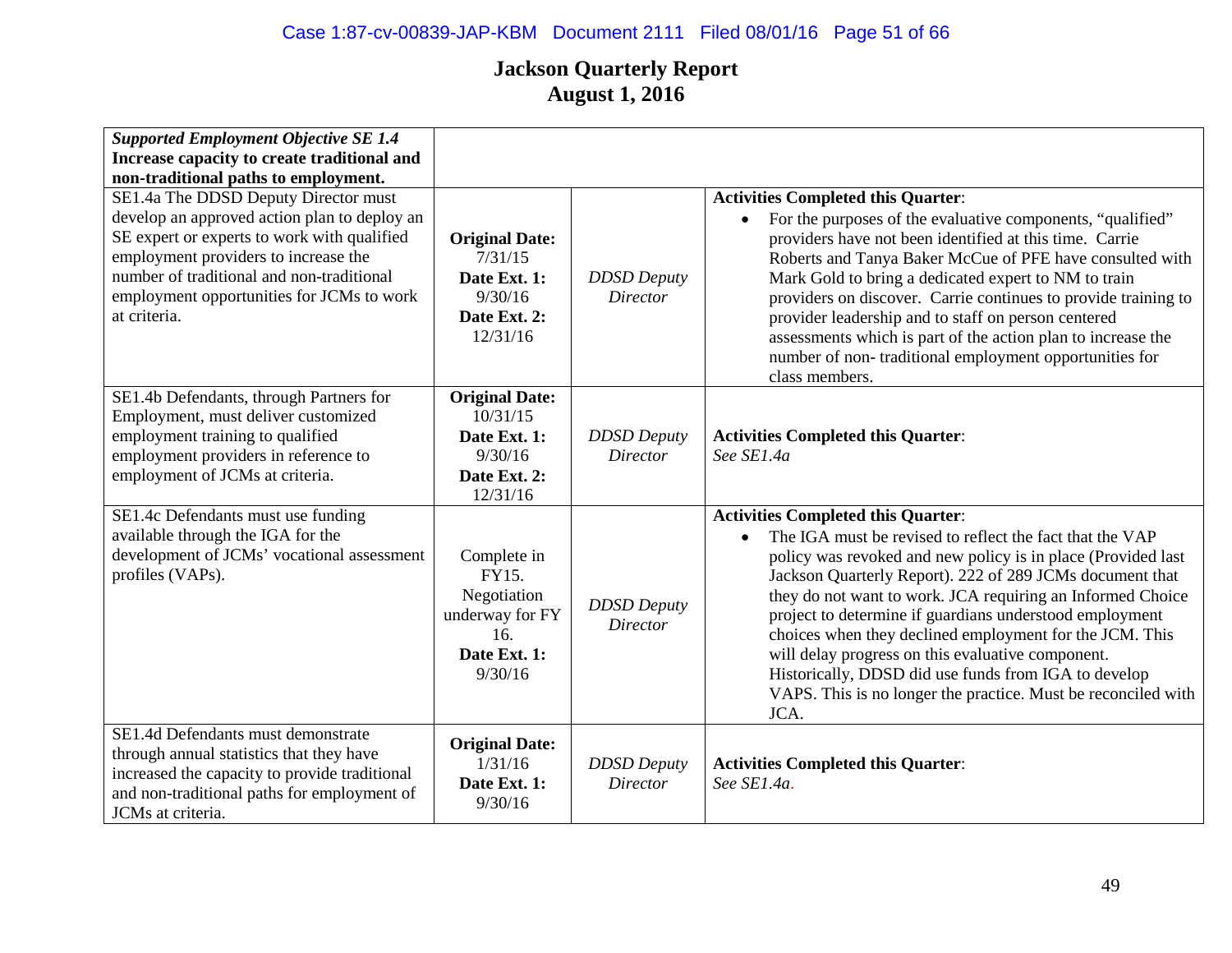| <b>Supported Employment Objective SE 1.5</b><br>Individual records (including ISPs) of<br><b>Jackson Class Members will contain</b><br>accurate employment plans that include<br>information about the Jackson Class<br>Members' desires to work, the Jackson<br>Class Members' skills for existing jobs,<br>and whether the guardians want the<br><b>Jackson Class Members to work.</b> |                                                                                         |                                                |                                                                                                                                                                                                                                                                                                                                                                                                                                                                                                                         |
|------------------------------------------------------------------------------------------------------------------------------------------------------------------------------------------------------------------------------------------------------------------------------------------------------------------------------------------------------------------------------------------|-----------------------------------------------------------------------------------------|------------------------------------------------|-------------------------------------------------------------------------------------------------------------------------------------------------------------------------------------------------------------------------------------------------------------------------------------------------------------------------------------------------------------------------------------------------------------------------------------------------------------------------------------------------------------------------|
| SE1.5a Defendants, through appropriately<br>trained personnel, must update each JCM's<br>ISP with a current and accurate employment<br>plan, including information about the JCM's<br>employment goals and whether the JCM<br>wishes to work, has skills for existing work,<br>seeks traditional or nontraditional work, and<br>has the guardian's consent to work.                      | <b>Original Date:</b><br>4/30/16<br>Date Ext. 1:<br><b>TBD</b>                          | <b>DDSD</b><br>Supported<br>Employment<br>Lead | <b>Activities Completed this Quarter:</b><br>Every ISP for class members has been reviewed by the<br>$\bullet$<br>Deputy Director and the Statewide Employment lead. The<br>data is accurate, and most class members do not want to<br>work; their guardians and teams agree. If the Informed<br>Choice project results in a change of position, the ISP will be<br>updated as required in SE1.5a.                                                                                                                      |
| <b>Supported Employment Objective SE 1.6</b><br>When there is a change in an individual's<br>life that impacts their employment status,<br>the team will meet within 10 days and take<br>action to minimize the disruption to the<br>class member's employment.                                                                                                                          |                                                                                         |                                                |                                                                                                                                                                                                                                                                                                                                                                                                                                                                                                                         |
| SE1.6a Defendants must have a system in<br>place to minimize the disruption to a JCM's<br>employment when a JCM suffers a "life<br>change" (hospitalization, significant health<br>status change, relocation to another city, loss<br>of employment).                                                                                                                                    | <b>Original Date:</b><br>9/30/15<br>Date Ext. 1:<br>9/30/16<br>Date Ext. 2:<br>12/31/16 | <b>DDSD</b><br>Supported<br>Employment<br>Lead | <b>Activities Completed this Quarter:</b><br>In addition to the Director's Release sent to teams in April<br>$\bullet$<br>2016 with this new requirement, DDSD Coordinators review<br>the Out of Home Placement Report each week to determine if<br>a working class member is out of home. The coordinator<br>contacts the case manager and the employment provider to<br>make sure that all actions that can be taken to minimize<br>disruption have been taken. This action will be documented in<br>the SE database. |
| SE1.6b Defendants must promptly document<br>any life change for a JCM in appropriate                                                                                                                                                                                                                                                                                                     | <b>Original Date:</b><br>9/30/15                                                        | <b>DDSD</b><br>Supported                       | <b>Activities Completed this Quarter:</b><br>Ongoing no new data this quarter.<br>$\bullet$                                                                                                                                                                                                                                                                                                                                                                                                                             |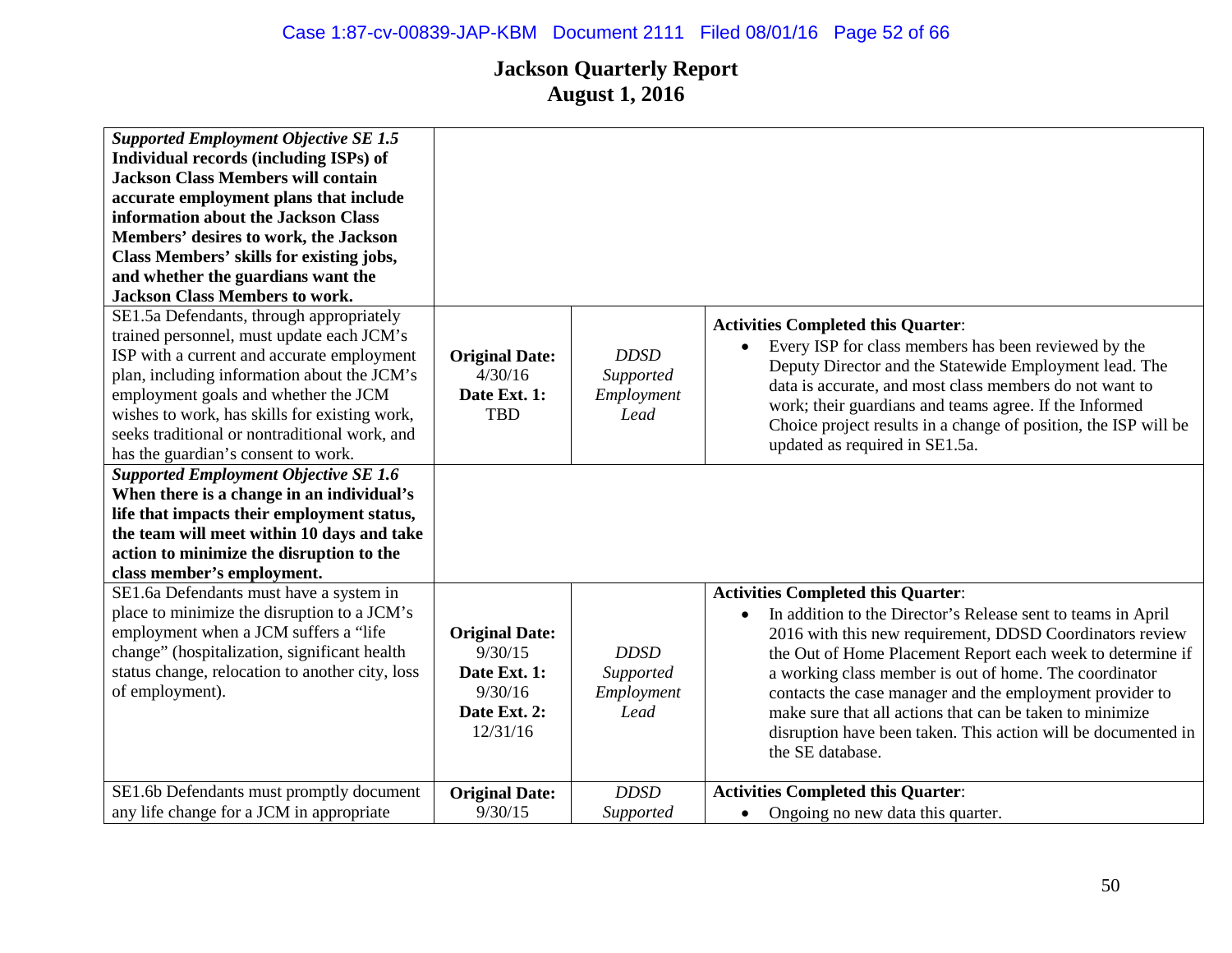| forms, including Case Management Site Visit    | Date Ext. 1:          | Employment         |                                                                |
|------------------------------------------------|-----------------------|--------------------|----------------------------------------------------------------|
| Forms and IDT Meeting minutes.                 | 9/30/16               | Lead               |                                                                |
|                                                | Date Ext. 2:          |                    |                                                                |
|                                                | 12/31/16              |                    |                                                                |
| SE1.6c The JCM's team must meet within         | <b>Original Date:</b> |                    |                                                                |
| ten (10) days of a JCM's life change to take   | 10/31/15              | <b>DDSD</b>        |                                                                |
| appropriate actions to minimize a disruption   | Date Ext. 1:          | Supported          | <b>Activities Completed this Quarter:</b>                      |
| in the JCM's employment.                       | 9/30/16               | Employment         | See SE1.6a.                                                    |
|                                                | Date Ext. 2:          | Lead               |                                                                |
|                                                | 12/31/16              |                    |                                                                |
| <b>Supported Employment Objective SE2.1</b>    |                       |                    |                                                                |
| Qualified regional providers will be           |                       |                    |                                                                |
| available in each region for each              |                       |                    |                                                                |
| individual seeking employment.                 |                       |                    |                                                                |
| SE2.1a Defendants must develop a process to    | <b>Original Date:</b> |                    | <b>Activities Completed this Quarter:</b>                      |
| produce a list of qualified employment         | 9/30/15               |                    | Discussion planned with Plaintiffs JCA and Linda Rolfe         |
| providers in all regions of the State for JCMs | Date Ext. 1:          | <b>DDSD</b> Deputy | August 16, 2016. Data on where people work, wages and          |
| who seek employment.                           | 4/30/16               | <b>Director</b>    | time in job development will be part of the qualified provider |
|                                                | Date Ext. 2:          |                    | criteria, and is being aggregated.                             |
|                                                | 7/31/16               |                    |                                                                |
| SE2.1b Defendants must create written          | <b>Original Date:</b> |                    |                                                                |
| standards that qualified employment            | 9/30/15               |                    | <b>Activities Completed this Quarter:</b>                      |
| providers must meet, including standards       | Date Ext. 1:          | <b>DDSD</b> Deputy | Criteria in addition to the current DDSD standards will be     |
| addressing employment goals for JCMs.          | 4/30/16               | Director           | presented at the meeting on August 16, 2016.                   |
|                                                | Date Ext. 2:          |                    |                                                                |
|                                                | 12/31/16              |                    |                                                                |
| SE2.1c Qualified employment providers that     |                       |                    |                                                                |
| do not meet Defendants' standards must be      | <b>Original Date:</b> |                    |                                                                |
| placed on probation for a period not to        | 12/31/15              |                    |                                                                |
| exceed six (6) months. If a qualified          | Date Ext. 1:          | <b>DDSD</b> Deputy | <b>Activities Completed this Quarter:</b>                      |
| employment provider does not meet              | 9/30/16               | Director           | See SE1.4a.                                                    |
| Defendants' standards by the end of the        | Date Ext. 2:          |                    |                                                                |
| probationary period, Defendants must           | 12/31/16              |                    |                                                                |
| eliminate that employment provider from the    |                       |                    |                                                                |
| list.                                          |                       |                    |                                                                |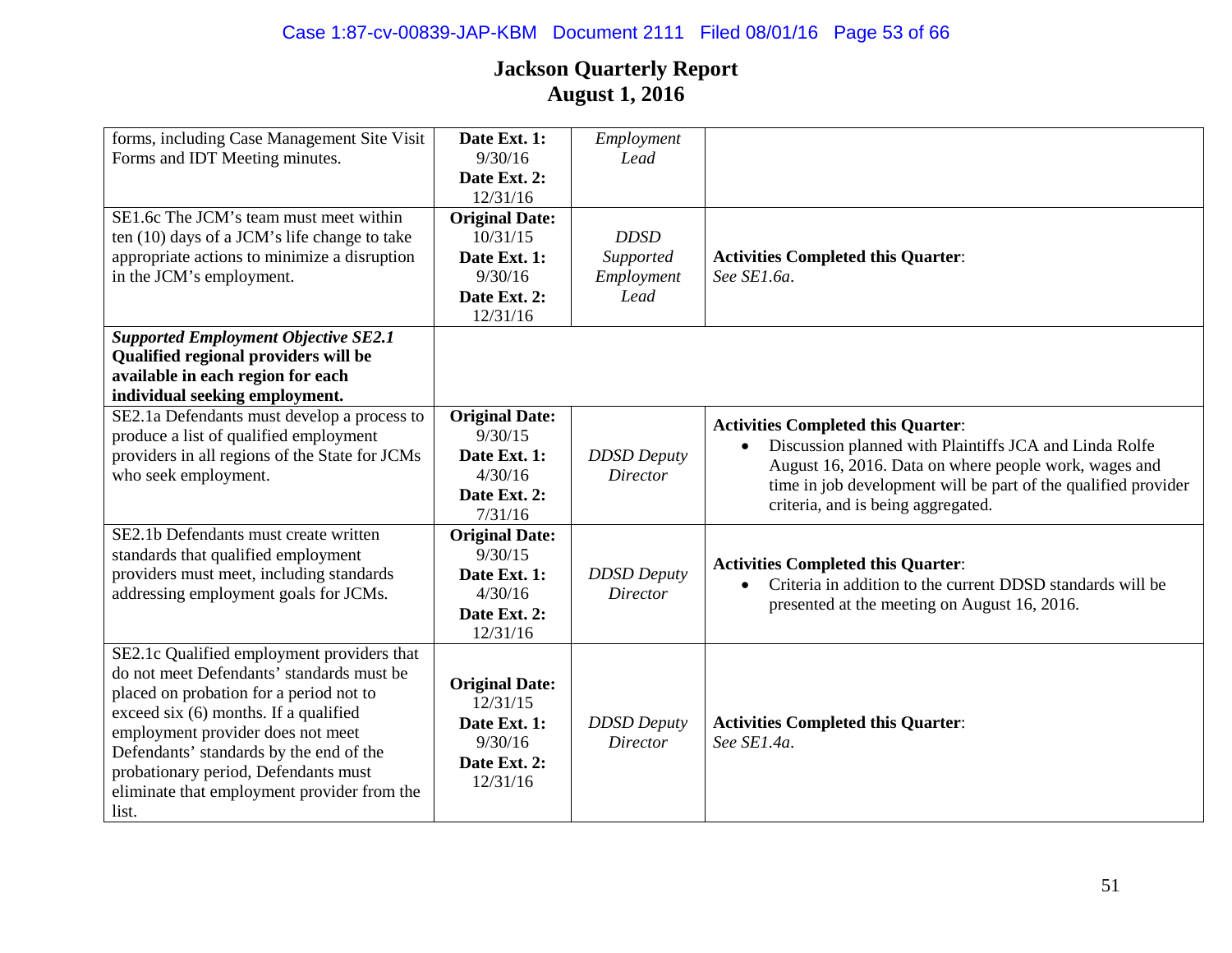| SE2.1d Defendants must ensure that JCMs in<br>every region of the State have some choice of<br>qualified employment providers. Defendants<br>need not provide qualified employment<br>providers in regions of the State where there<br>are no JCMs who seek employment. | <b>Original Date:</b><br>12/31/15<br>Date Ext. 1:<br>6/30/16<br>Date Ext. 2:<br>12/31/16  | <b>DDSD</b> Deputy<br>Director                 | <b>Activities Completed this Quarter:</b><br>See SE1.4a.                                                                                                                                                                                                                                                                                                                                                                                                                                                                                                     |
|-------------------------------------------------------------------------------------------------------------------------------------------------------------------------------------------------------------------------------------------------------------------------|-------------------------------------------------------------------------------------------|------------------------------------------------|--------------------------------------------------------------------------------------------------------------------------------------------------------------------------------------------------------------------------------------------------------------------------------------------------------------------------------------------------------------------------------------------------------------------------------------------------------------------------------------------------------------------------------------------------------------|
| <b>Supported Employment Objective SE2.2</b><br>Defendants will implement the<br><b>Employment First Policy that explicitly</b><br>sets forth the role and importance of<br>employment, as well as expectations for<br>employment, in a Jackson Class Member's<br>life.  |                                                                                           |                                                |                                                                                                                                                                                                                                                                                                                                                                                                                                                                                                                                                              |
| SE2.2a The DOH must develop and must<br>implement an Employment First Policy<br>consistent with professionally accepted<br>standards of practice that apply to a JCM.                                                                                                   | <b>Original Date:</b><br>9/30/15<br>Date Ext. 1:<br>4/30/16<br>Date Ext. 2:<br><b>TBD</b> | <b>DDSD</b><br>Supported<br>Employment<br>Lead | <b>Activities Completed this Quarter:</b><br>A draft employment first policy has been created through the<br>$\bullet$<br>work of JCA expert Linda Rolfe and Carrie Roberts. The<br>draft will be presented to the DDSD Case Management<br>Coordinators for feedback in August. Following that review,<br>the policy and procedure will go through the usual channels<br>for approval.<br><b>Supporting Documents:</b> E1st Policy Draft 8-1-16 (Bates Number<br>JQR Q3 00595-00599), and E1st Procedures Draft 8-1-16 (Bates<br>Number JQR Q3 00600-00604). |
| SE2.2b The Employment First Policy must<br>set forth in writing the role and importance of<br>employment for a JCM and a JCM's<br>expectation of employment.                                                                                                            | <b>Original Date:</b><br>9/30/15<br>Date Ext. 1:<br>4/30/16<br>Date Ext. 2:<br>9/30/16    | <b>DDSD</b><br>Supported<br>Employment<br>Lead | <b>Activities Completed this Quarter:</b><br>See SE2.2a.                                                                                                                                                                                                                                                                                                                                                                                                                                                                                                     |
| SE2.2c The DOH must make available to a<br>JCM and the JCM's family and guardian<br>information on how to obtain vocational<br>assistance, vocational assessment, assistance                                                                                            | <b>Original Date:</b><br>12/31/15<br>Date Ext. 1:<br>9/30/16                              | <b>DDSD</b><br>Supported<br>Employment<br>Lead | <b>Activities Completed this Quarter:</b><br>Carrie Roberts has been meeting with DVR to produce a<br>$\bullet$<br>single document with the information on how to obtain<br>vocational assistance, vocational assessment, assistance for                                                                                                                                                                                                                                                                                                                     |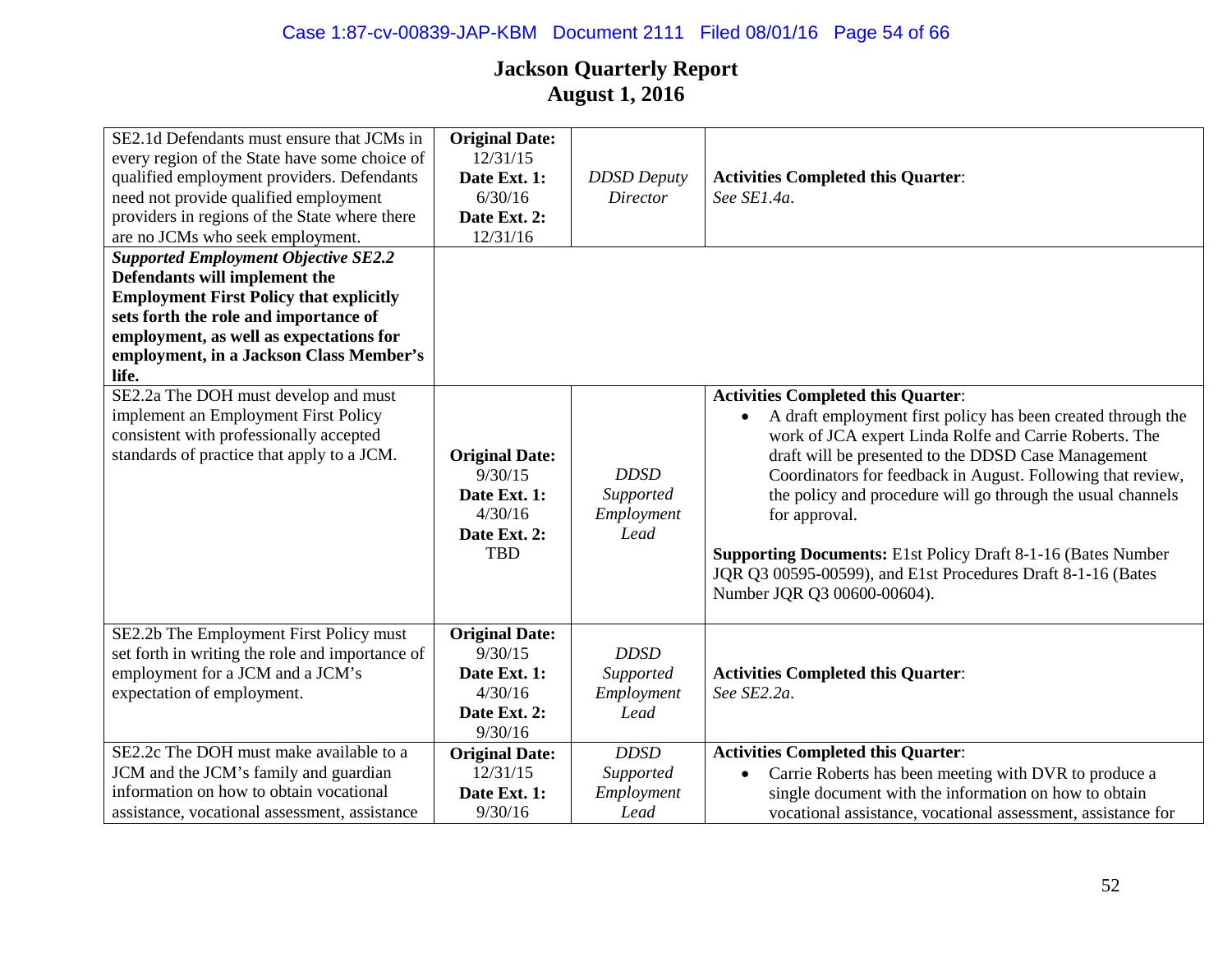# Case 1:87-cv-00839-JAP-KBM Document 2111 Filed 08/01/16 Page 55 of 66

| for non-traditional employment, and DVR       |                                   |                    | non-traditional employment and DVR services. Last meeting              |
|-----------------------------------------------|-----------------------------------|--------------------|------------------------------------------------------------------------|
| services.                                     |                                   |                    | on July 28, 2016 included Linda Rolfe. A written document is           |
|                                               |                                   |                    | anticipated.                                                           |
| <b>Supported Employment Objective SE2.3</b>   |                                   |                    |                                                                        |
| Clarify what the employment first             |                                   |                    |                                                                        |
| principle means in terms of day-to-day        |                                   |                    |                                                                        |
| practice for all stakeholders (people with    |                                   |                    |                                                                        |
| disabilities, family members, providers,      |                                   |                    |                                                                        |
| guardians, advocates, case managers,          |                                   |                    |                                                                        |
| DDSD, DVR, Partners for Employment).          |                                   |                    |                                                                        |
| SE2.3a Defendants must communicate to         | <b>Original Date:</b>             |                    | <b>Activities Completed this Quarter:</b>                              |
| stakeholders, including pertinent agency      | 9/30/15                           | <b>DDSD</b>        | Once the New Employment First Policy and Procedure has<br>$\bullet$    |
| personnel, the meaning of New Mexico's        | Date Ext. 1:                      | Supported          | been formally approved, it will be provided to stakeholders,           |
| Employment First Policy as it relates to day- | 6/30/16                           | Employment         | self- advocates, guardians, families, providers and staff.             |
| to-day practice and assistance to JCMs and    | Date Ext. 2:                      | Lead               | Method and manner of distribution under discussion with                |
| their guardians.                              | 8/31/16                           |                    | Linda Rolfe.                                                           |
| SE2.3b Defendants must communicate            |                                   | <b>DDSD</b>        |                                                                        |
| information about New Mexico's                | <b>Original Date:</b><br>12/31/15 |                    |                                                                        |
| <b>Employment First Policy through formal</b> |                                   | Supported          | <b>Activities Completed this Quarter:</b>                              |
| training sessions, delivery of written        | Date Ext. 1:                      | Employment         | See SE2.3a.                                                            |
| materials, or other outreach efforts.         | 9/30/16                           | Lead               |                                                                        |
| SE2.3c Defendants must use the proposed       |                                   |                    |                                                                        |
| <b>Communication Matrix-which contains</b>    |                                   |                    |                                                                        |
| columns indicating audience size, frequency   | <b>Original Date:</b>             | <b>DDSD</b>        |                                                                        |
| of event, method of communication, key        | 12/31/15                          | Supported          | <b>Activities Completed this Quarter:</b>                              |
| message delivered, and date of                | Date Ext. 1:                      | Employment         | See SE2.3a.                                                            |
| communication-to identify communications      | 9/30/16                           | Lead               |                                                                        |
| about New Mexico's Employment First           |                                   |                    |                                                                        |
| Policy.                                       |                                   |                    |                                                                        |
| <b>Supported Employment Objective SE2.4</b>   |                                   |                    |                                                                        |
| <b>Identify quality employment providers</b>  |                                   |                    |                                                                        |
| based on employment outcome data.             |                                   |                    |                                                                        |
| SE2.4a Defendants must measure qualified      | <b>Original Date:</b>             | <b>DDSD</b> Deputy | <b>Activities Completed this Quarter:</b>                              |
| employment providers through employment       | 9/30/15                           | Director           | Annual data under development. Target date for production<br>$\bullet$ |
| outcome data that includes each JCM's         | Date Ext. 1:                      |                    | August 16, 2016.                                                       |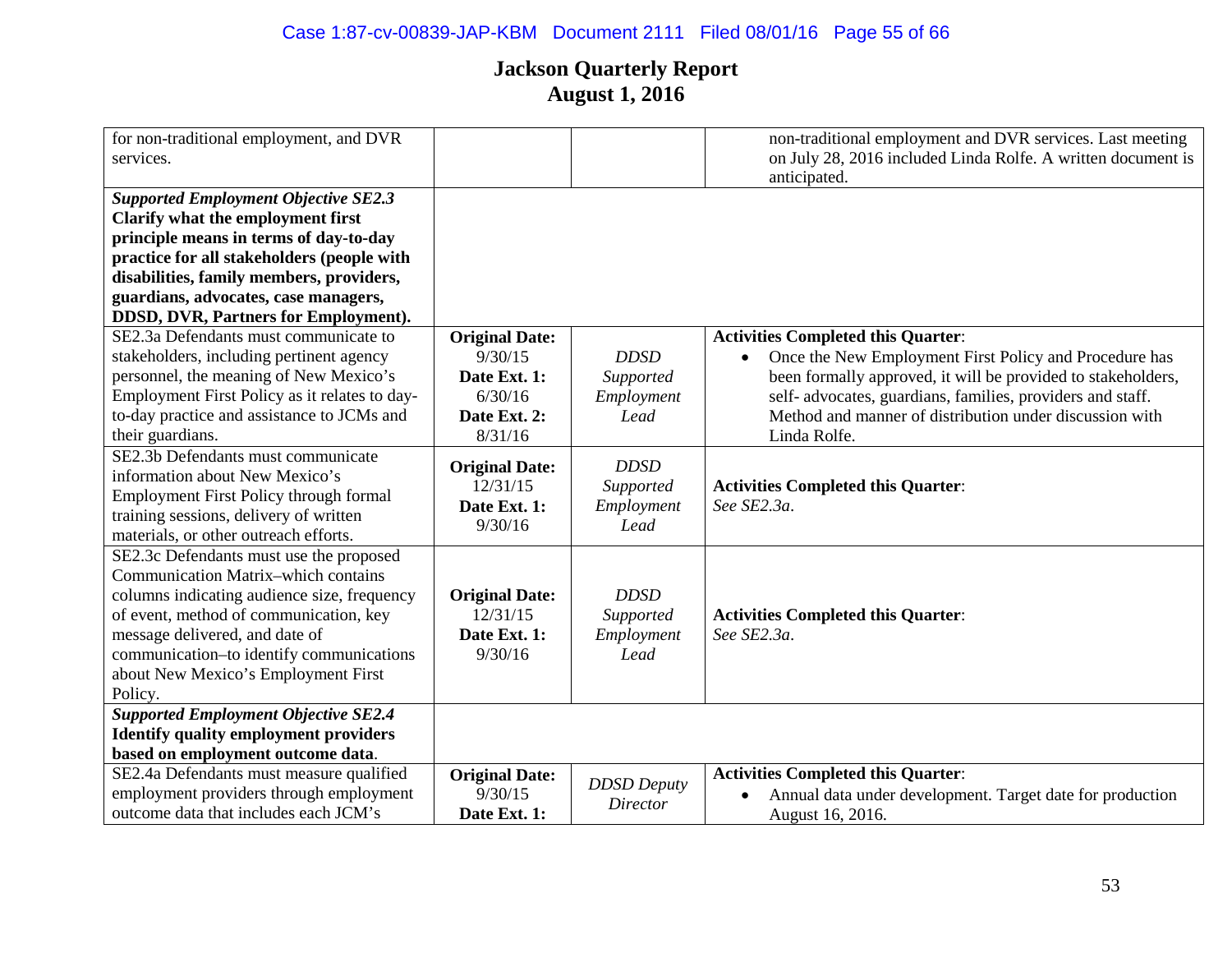# Case 1:87-cv-00839-JAP-KBM Document 2111 Filed 08/01/16 Page 56 of 66

| name, start and end date of each job,       | 9/30/16               |                    |                                                                                                              |
|---------------------------------------------|-----------------------|--------------------|--------------------------------------------------------------------------------------------------------------|
| employer of record, wages earned, hours     |                       |                    |                                                                                                              |
| worked, and summary of qualified            |                       |                    |                                                                                                              |
| employment providers' assistance.           |                       |                    |                                                                                                              |
| <b>Supported Employment Objective SE2.5</b> |                       |                    |                                                                                                              |
| Review CPR and other employment data.       |                       |                    |                                                                                                              |
| Analyze data and use the resulting          |                       |                    |                                                                                                              |
| information annually to help make           |                       |                    |                                                                                                              |
| improvements to the employment system       |                       |                    |                                                                                                              |
| and improve provider performance.           |                       |                    |                                                                                                              |
| SE2.5a Defendants, in consultation with the |                       |                    | <b>Activities Completed this Quarter:</b>                                                                    |
| Jackson Employment Expert, must maintain    | <b>Original Date:</b> |                    | JCA suggested DDSD meet with the Community Monitor to                                                        |
| and must analyze current employment data    | 12/31/15              | <b>DDSD</b> Deputy | meet this evaluative component. First meeting took place July                                                |
| and the CPR.                                | Date Ext. 1:          | <b>Director</b>    | 21, 2016 regarding the different data provided by the                                                        |
|                                             | 9/30/16               |                    | Strikeforce and the CPR as to class members' interest in                                                     |
|                                             |                       |                    | working. Discussions continue.                                                                               |
| SE2.5b Defendants, through the Statewide    |                       |                    |                                                                                                              |
| Supported Employment Lead will use the      | <b>Original Date:</b> |                    |                                                                                                              |
| resulting information to enhance employment | 12/31/15              | <b>DDSD</b> Deputy | <b>Activities Completed this Quarter:</b>                                                                    |
| outcomes for individual JCMs and the        | Date Ext. 1:          | <b>Director</b>    | See SE2.5a.                                                                                                  |
| employment system.                          | 9/30/16               |                    |                                                                                                              |
| <b>Supported Employment Objective SE2.6</b> |                       |                    | No need for evaluative component per court order. Component Manager is DDSD Deputy Director.                 |
| Increase the number of qualified providers  |                       |                    |                                                                                                              |
| statewide. Qualified providers are defined  |                       |                    | SELN data will provide data on provider who get people jobs in the community. Due August 16, 2016.           |
| as those that get people jobs in the        |                       |                    | Maintaining jobs and helping individuals with career development more difficult to quantify. Linda Rolfe has |
| community, maintain jobs and help           |                       |                    | provided guidance and this will be topic of meeting on August 16, 2016.                                      |
| individuals with career advancement.        |                       |                    |                                                                                                              |
|                                             | Date: 9/30/16         |                    |                                                                                                              |
| <b>Supported Employment Objective SE2.7</b> |                       |                    |                                                                                                              |
| CMs will demonstrate competence in          |                       |                    |                                                                                                              |
| facilitating IDTs regarding employment      |                       |                    |                                                                                                              |
|                                             |                       |                    |                                                                                                              |
| outcomes for class members. Competence      |                       |                    |                                                                                                              |
| will be demonstrated by passing             |                       |                    |                                                                                                              |
| competency based training regarding         |                       |                    |                                                                                                              |
| <b>DOH</b> employment policies.             |                       |                    |                                                                                                              |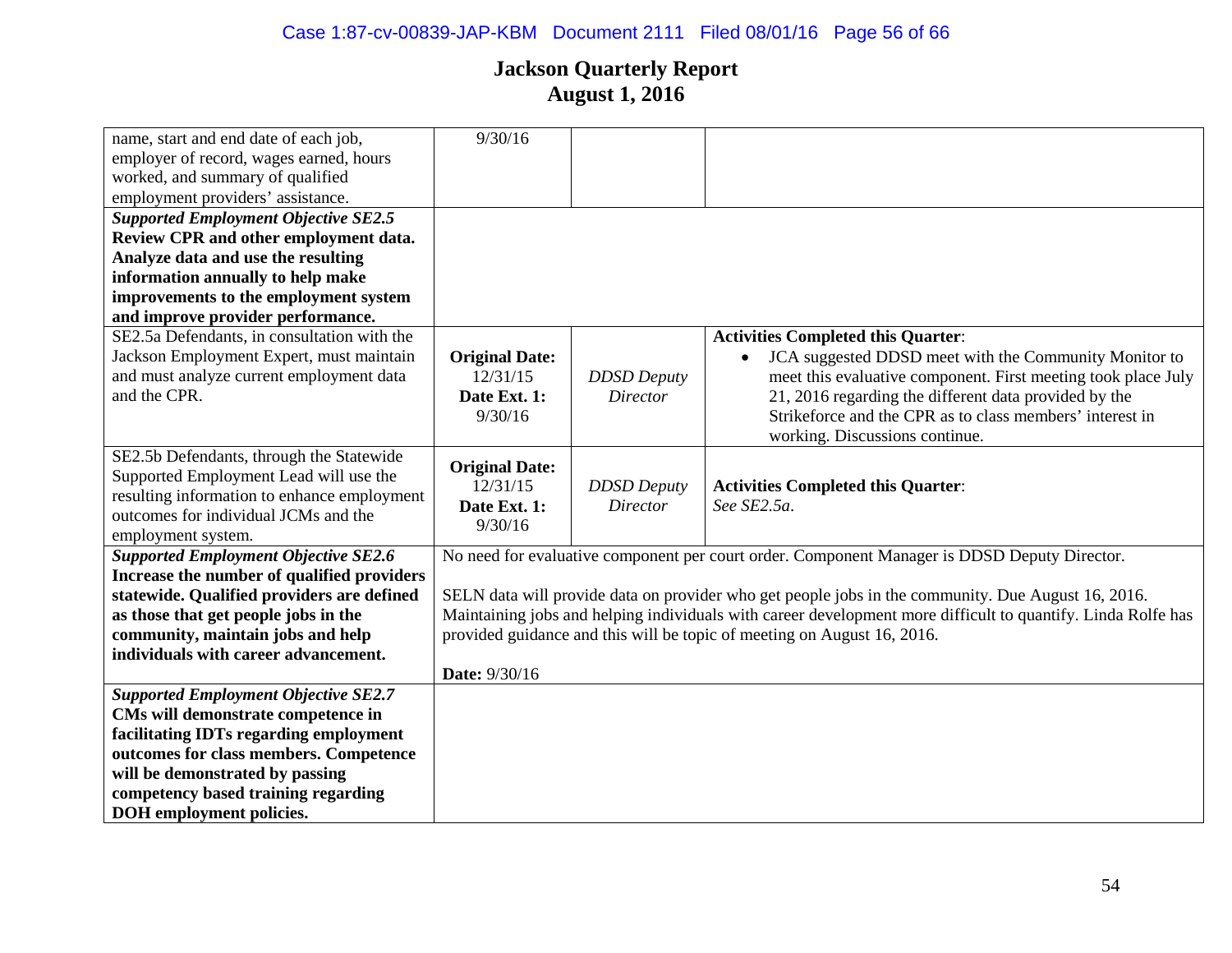| SE2.7a DOH, in consultation with the<br>Jackson Employment Expert, must provide<br>competency-based training for all JCM case<br>managers.                                                                                                                                                                                                                                                                                                         | <b>Original Date:</b><br>4/30/16<br>Date Ext. 1:<br>6/30/16<br>Date Ext. 2:<br>12/31/16  | <b>DDSD</b> Deputy<br>Director                 | <b>Activities Completed this Quarter:</b><br>The JCA has agreed to permit DDSD to group CM training<br>components for efficiency. No data on training this quarter. |
|----------------------------------------------------------------------------------------------------------------------------------------------------------------------------------------------------------------------------------------------------------------------------------------------------------------------------------------------------------------------------------------------------------------------------------------------------|------------------------------------------------------------------------------------------|------------------------------------------------|---------------------------------------------------------------------------------------------------------------------------------------------------------------------|
| SE2.7b DOH must identify JCM case<br>managers who have not passed the<br>competency-based training and must take<br>appropriate actions until the case managers<br>are successful.                                                                                                                                                                                                                                                                 | <b>Original Date:</b><br>4/30/16<br>Date Ext. 1:<br>9/30/16<br>Date Ext. 2:<br>12/31/16  | <b>DDSD</b> Deputy<br><b>Director</b>          | <b>Activities Completed this Quarter:</b><br>See SE2.7a.                                                                                                            |
| <b>Supported Employment Objective SE2.8</b><br><b>DOH</b> will disseminate information to<br>CM[s], Providers and IDTs regarding<br>strategies for overcoming identified<br>barriers to employment and will promote<br>use of the RORI system by CMs, providers<br>and IDTs to seek assistance from DOH<br>when they encounter obstacles related to<br>employment. DOH will review and use the<br>information from the RORIs at least<br>annually. |                                                                                          |                                                |                                                                                                                                                                     |
| SE2.8a The DOH must collect annual data<br>and information useful in identifying barriers<br>to employment and in developing strategies<br>for overcoming barriers to employment for<br>JCMs. The data and information may include<br>CPRs, RORIs, and input from JCMs, JCMs'<br>families and guardians, case managers,<br>providers, DDSD personnel, DVR personnel,<br>and advocates.                                                             | <b>Original Date:</b><br>12/31/15<br>Date Ext. 1:<br>9/30/16<br>Date Ext. 2:<br>12/31/16 | <b>DDSD</b><br>Supported<br>Employment<br>Lead | <b>Activities Completed this Quarter:</b><br>No data this quarter. The Informed Choice Project may<br>provide relevant data.                                        |
| SE2.8b The DOH must disseminate the<br>information addressed in SE2.8a to case                                                                                                                                                                                                                                                                                                                                                                     | <b>Original Date:</b><br>12/31/15                                                        | <b>DDSD</b><br>Supported                       | <b>Activities Completed this Quarter:</b><br>None. See previous Quarterly reports for information on these                                                          |
| managers, providers, JCMs, guardians, and                                                                                                                                                                                                                                                                                                                                                                                                          | Date Ext. 1:                                                                             | Employment                                     | actions.                                                                                                                                                            |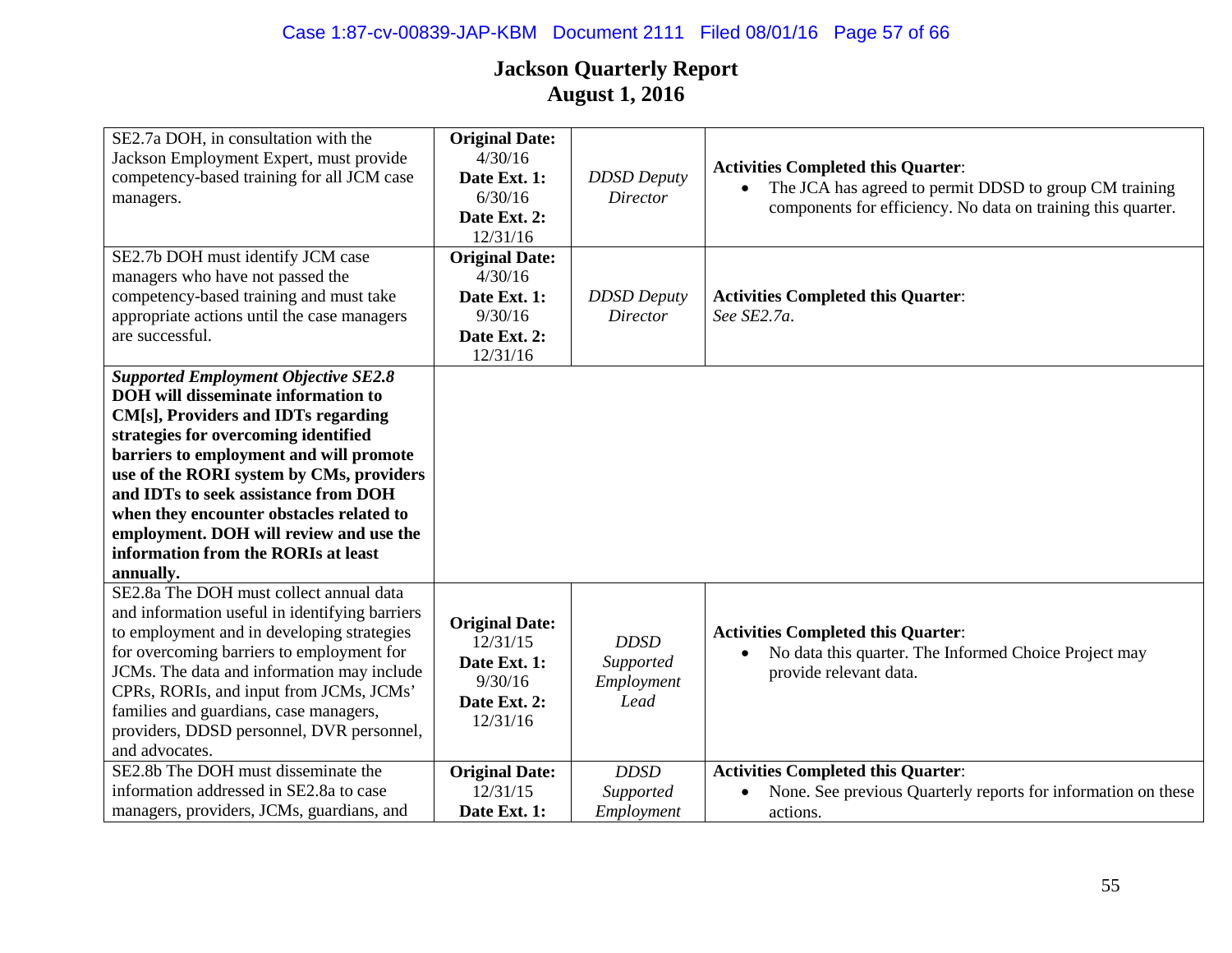| IDTs.                                        | 9/30/16               | Lead               |                                           |
|----------------------------------------------|-----------------------|--------------------|-------------------------------------------|
|                                              | Date Ext. 2:          |                    |                                           |
|                                              | 12/31/16              |                    |                                           |
| SE2.8c The DOH must collect RORI             |                       | <b>DDSD</b>        |                                           |
| information on an annual basis and must      | <b>Original Date:</b> | Supported          | <b>Activities Completed this Quarter:</b> |
| promote RORI use to identify barriers that   | 10/31/15              | Employment         | No new data this quarter.                 |
| JCMs encounter in obtaining employment.      |                       | Lead               |                                           |
| <b>Supported Employment Objective SE2.9</b>  |                       |                    |                                           |
| <b>Qualified employment providers have</b>   |                       |                    |                                           |
| capacity to do individualized job            |                       |                    |                                           |
| development.                                 |                       |                    |                                           |
| SE2.9a Defendants must provide adequate      | <b>Original Date:</b> |                    |                                           |
| training for providers that are unable to    | 4/30/16               |                    |                                           |
| perform the individualized job development.  | Date Ext. 1:          | <b>DDSD</b> Deputy | <b>Activities Completed this Quarter:</b> |
|                                              | 9/30/16               | <b>Director</b>    | See SE1.4a.                               |
|                                              | Date Ext. 2:          |                    |                                           |
|                                              | 12/31/16              |                    |                                           |
| <b>Supported Employment Objective SE2.10</b> |                       |                    |                                           |
| Qualified employment providers have the      |                       |                    |                                           |
| capacity to provide individualized job       |                       |                    |                                           |
| supports to JCMs.                            |                       |                    |                                           |
| SE2.10a For JCM's who need job supports,     | <b>Original Date:</b> |                    |                                           |
| Defendants will ensure qualified supported   | 9/30/15               |                    |                                           |
| employment providers can supply the          | Date Ext. 1:          | <b>DDSD</b> Deputy | <b>Activities Completed this Quarter:</b> |
| required job supports.                       | 9/30/16               | <b>Director</b>    | See SE1.4a.                               |
|                                              | Date Ext. 2:          |                    |                                           |
|                                              | 12/31/16              |                    |                                           |
| <b>Supported Employment Objective SE2.11</b> |                       |                    |                                           |
| Provider agencies use outcome data to        |                       |                    |                                           |
| improve practice.                            |                       |                    |                                           |
| SE2.11a Defendants must identify outcome     | <b>Original Date:</b> | <b>DDSD</b>        |                                           |
| data related to employment of JCMs that will | 1/31/16               | Supported          | <b>Activities Completed this Quarter:</b> |
| assist provider agencies to improve their    | Date Ext. 1:          | Employment         | Target for annual report August 16, 2016. |
| services to JCMs. That data may include      | 4/30/16               | Lead               |                                           |
| information concerning provider agencies     | Date Ext. 2:          |                    |                                           |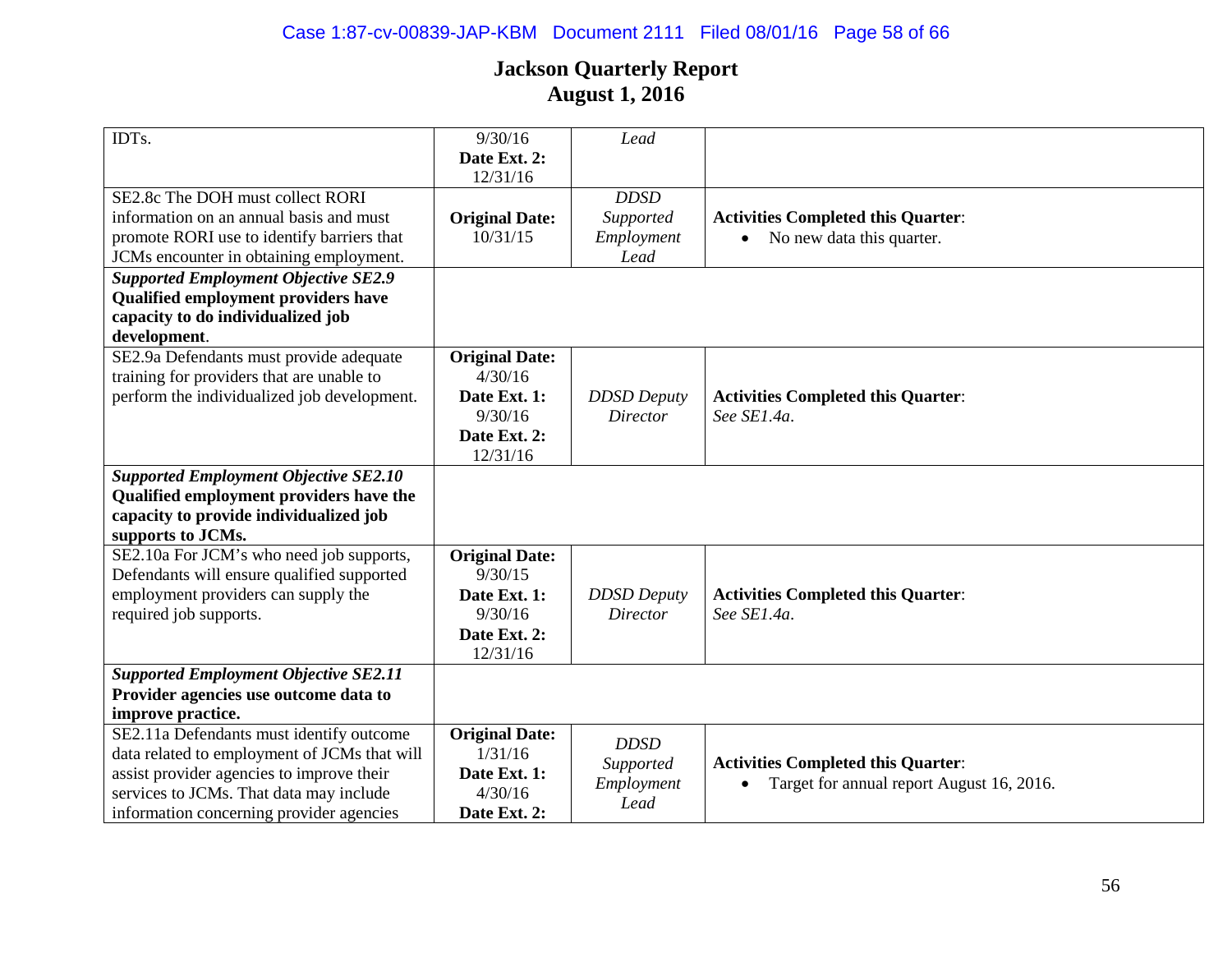| that are successfully developing jobs for    | 6/30/16               |                                             |                                                                                                             |
|----------------------------------------------|-----------------------|---------------------------------------------|-------------------------------------------------------------------------------------------------------------|
| JCMs at criteria or above criteria, provider | Date Ext. 3:          |                                             |                                                                                                             |
| agencies that are successfully supporting    | 7/31/16               |                                             |                                                                                                             |
| JCMs in maintaining community based jobs     |                       |                                             |                                                                                                             |
| at criteria or above criteria, and provider  |                       |                                             |                                                                                                             |
| agencies that are enabling JCMs to work      |                       |                                             |                                                                                                             |
| more hours, receive higher wages, and obtain |                       |                                             |                                                                                                             |
| greater levels of social integration.        |                       |                                             |                                                                                                             |
| SE2.11b Defendants must disseminate to       | <b>Original Date:</b> |                                             |                                                                                                             |
| provider agencies annual outcome data that   | 1/31/16               |                                             |                                                                                                             |
| Defendants deem helpful for use by provider  | Date Ext. 1:          | <b>DDSD</b>                                 |                                                                                                             |
| agencies to improve services to JCMs.        | 4/30/16               | Supported                                   | <b>Activities Completed this Quarter:</b>                                                                   |
|                                              | Date Ext. 2:          | Employment                                  | Target Date for dissemination September 2016.                                                               |
|                                              | 6/30/16               | Lead                                        |                                                                                                             |
|                                              | Date Ext. 3:          |                                             |                                                                                                             |
|                                              | 7/31/16               |                                             |                                                                                                             |
| SE2.11c Provider agencies must use "the      | <b>Original Date:</b> |                                             |                                                                                                             |
| required QA/QI agency plan in regards to     | 4/30/16               |                                             |                                                                                                             |
| ISP implementation specific to Supported     | Date Ext. 1:          | <b>DDSD</b>                                 |                                                                                                             |
| Employment."                                 | 9/30/16               | Supported                                   | <b>Activities Completed this Quarter:</b>                                                                   |
|                                              | Date Ext. 2:          | Employment                                  | No data this quarter.                                                                                       |
|                                              | 12/31/16              | Lead                                        |                                                                                                             |
|                                              |                       |                                             |                                                                                                             |
| <b>Supported Employment Objective SE3.1</b>  |                       |                                             |                                                                                                             |
| Defendants will inform employment            |                       |                                             |                                                                                                             |
| providers where to refer Jackson Class       |                       |                                             |                                                                                                             |
| Members for a complete, person-centered      |                       |                                             | The toolkit concept was abandoned prior to the issuance of this Order under the guidance of the JCA and her |
| vocational assessment, and employment        |                       | Expert. The following actions are underway. |                                                                                                             |
| providers will understand the requisite      |                       |                                             |                                                                                                             |
| elements of a person-centered vocational     |                       |                                             |                                                                                                             |
| assessment as defined by Defendants.         |                       |                                             |                                                                                                             |
| SE3.1a Defendants must identify appropriate  | <b>Original Date:</b> |                                             | <b>Activities Completed this Quarter:</b>                                                                   |
| tools, e.g., the "Assessment Toolkit," for   | 9/30/15               | <b>DDSD</b> Deputy                          | DDSD and DVR in development of written materials to meet                                                    |
| employment providers, including information  | Date Ext. 1:          | <b>Director</b>                             | this expectation, including how to maximize funding through                                                 |
| about where to refer JCMs for a complete     | 6/30/16               |                                             | "scaffolding" of services of both agencies.                                                                 |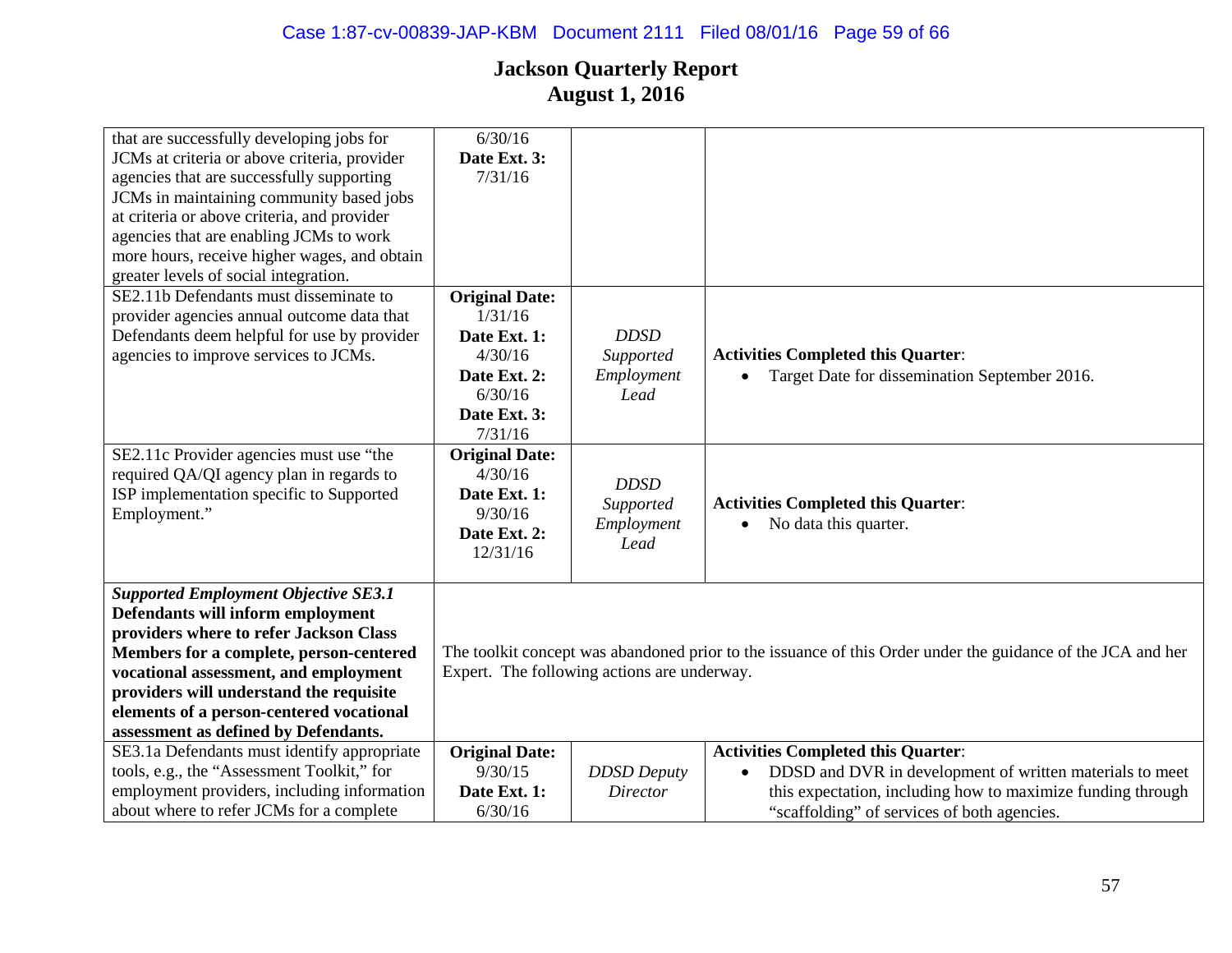| person-centered vocational assessment.                                                                                                                                                                                                                                                | Date Ext. 2:<br><b>TBD</b>                                                                |                                                |                                                                                                                                                                                                                                                                                              |
|---------------------------------------------------------------------------------------------------------------------------------------------------------------------------------------------------------------------------------------------------------------------------------------|-------------------------------------------------------------------------------------------|------------------------------------------------|----------------------------------------------------------------------------------------------------------------------------------------------------------------------------------------------------------------------------------------------------------------------------------------------|
| SE3.1b Defendants must develop training on<br>how to use the Assessment Toolkit, and<br><b>DDSD Supported Employment Coordinators</b><br>and other pertinent staff must receive that<br>training.                                                                                     | <b>Original Date:</b><br>9/30/15<br>Date Ext. 1:<br>9/30/16<br>Date Ext. 2:<br><b>TBD</b> | <b>DDSD</b> Deputy<br>Director                 | <b>Activities Completed this Quarter:</b><br>See SE3.1a.                                                                                                                                                                                                                                     |
| SE3.1c Defendants must provide training to<br>employment providers on how to use the<br>Assessment Toolkit.                                                                                                                                                                           | <b>Original Date:</b><br>9/30/15<br>Date Ext. 1:<br>9/30/16<br>Date Ext. 2:<br><b>TBD</b> | <b>DDSD</b> Deputy<br><b>Director</b>          | <b>Activities Completed this Quarter:</b><br>See SE3.1a.                                                                                                                                                                                                                                     |
| SE3.1d Defendants must inform employment<br>providers that they may schedule follow-up<br>meetings with Defendants about the use of<br>the Assessment Toolkit.                                                                                                                        | <b>Original Date:</b><br>9/30/15<br>Date Ext. 1:<br>9/30/16<br>Date Ext. 2:<br><b>TBD</b> | <b>DDSD</b> Deputy<br><b>Director</b>          | <b>Activities Completed this Quarter:</b><br>See SE3.1a.                                                                                                                                                                                                                                     |
| <b>Supported Employment Objective SE3.2</b><br><b>IDTs</b> are informed about the importance<br>of accommodations to increase<br>independent performance in the<br>workplace.                                                                                                         |                                                                                           |                                                |                                                                                                                                                                                                                                                                                              |
| SE3.2a IDTs, case managers, and qualified<br>employment providers must complete<br>competency based training regarding the<br>importance of accommodations, supports,<br>and assistive technology for a JCM so as to<br>maximize a JCM's independent performance<br>in the workplace. | <b>Original Date:</b><br>4/30/16<br>Date Ext. 1:<br>9/30/16                               | <b>DDSD</b><br>Supported<br>Employment<br>Lead | <b>Activities Completed this Quarter:</b><br>Evaluative components for the training of Case managers will<br>be grouped together. No data at this time.<br>Available provider training has not been specifically<br>$\bullet$<br>reviewed to determine compliance with this EC at this date. |
| SE3.2b IDTs, case managers, and qualified<br>employment providers must understand,<br>through training and written                                                                                                                                                                    | <b>Original Date:</b><br>4/30/16<br>Date Ext. 1:                                          | <b>DDSD</b><br>Supported<br>Employment         | <b>Activities Completed this Quarter:</b><br>See SE3.2a.                                                                                                                                                                                                                                     |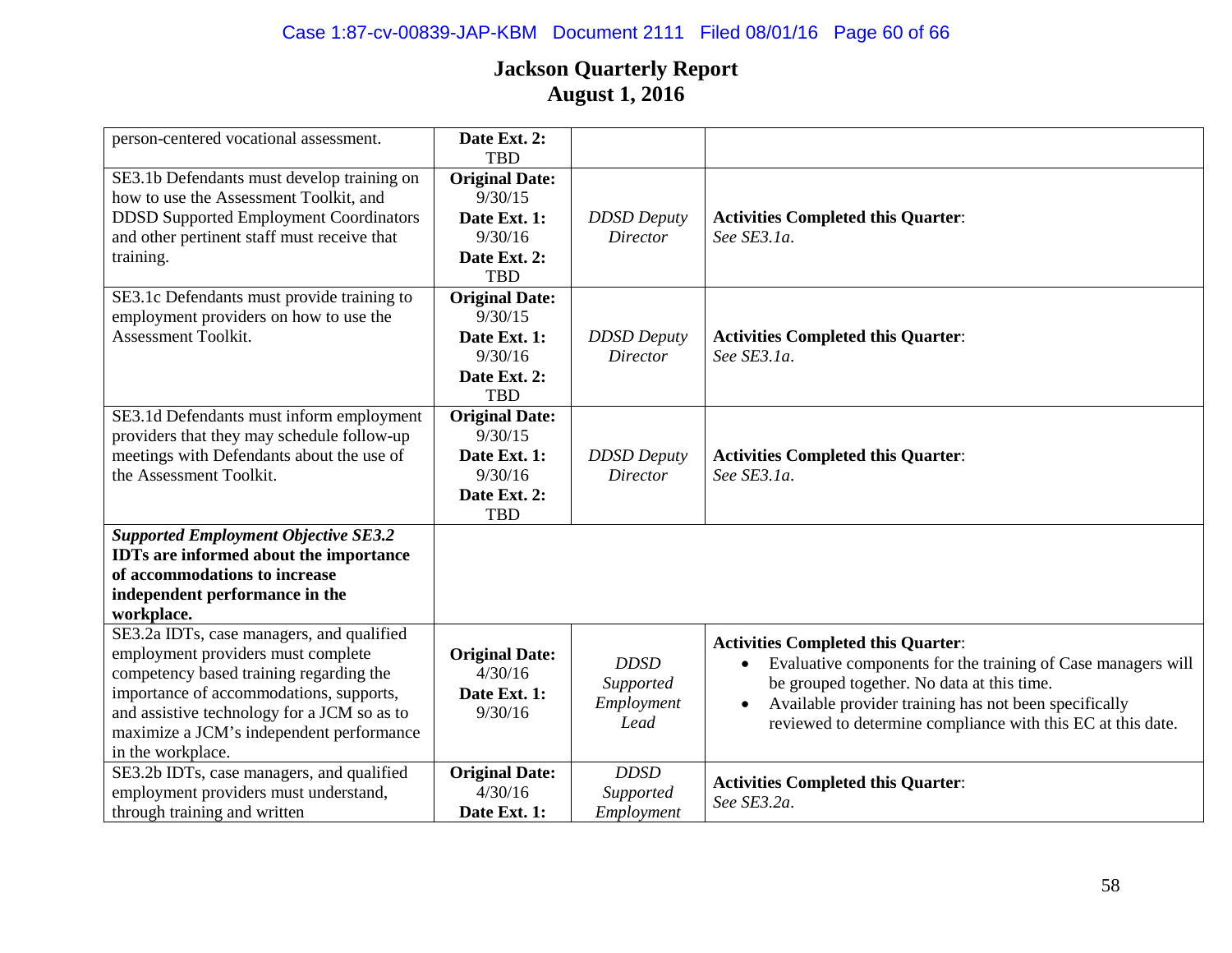| communications, the availability of             | 9/30/16                          | Lead        |                                                                                    |
|-------------------------------------------------|----------------------------------|-------------|------------------------------------------------------------------------------------|
| accommodations, supports, and assistive         |                                  |             |                                                                                    |
| technology for use by a JCM in the              |                                  |             |                                                                                    |
| workplace.                                      |                                  |             |                                                                                    |
| SE3.2c Defendants must document the             |                                  | <b>DDSD</b> |                                                                                    |
| transmittal of information about the            |                                  |             | <b>Activities Completed this Quarter:</b>                                          |
| importance of accommodations and supports       | <b>Original Date:</b><br>7/31/15 | Supported   | No new data to report at this time. See previous Jackson                           |
| for a JCM to IDTs, case managers, and           |                                  | Employment  | Quarterly Report for activities to date.                                           |
| qualified employment providers.                 |                                  | Lead        |                                                                                    |
| <b>Supported Employment Objective SE3.3 Use</b> |                                  |             |                                                                                    |
| the statewide employment institute to           |                                  |             |                                                                                    |
| provide training and technical assistance       |                                  |             | This Objective is being prepared for review by the JCA for possible disengagement. |
| to the field to advance employment              |                                  |             |                                                                                    |
| opportunities for class members.                |                                  |             |                                                                                    |
| SE3.3a The DOH and University of New            | <b>Original Date:</b>            | <b>DDSD</b> |                                                                                    |
| Mexico must have a formal agreement that        | 7/1/15                           | Supported   |                                                                                    |
| requires Partners for Employment to respond     | Date Ext. 1:                     | Employment  |                                                                                    |
| to requests for employment information and      | 7/31/16                          | Lead        |                                                                                    |
| consultation.                                   |                                  |             |                                                                                    |
| SE3.3b Partners for Employment must             |                                  |             |                                                                                    |
| provide training, technical assistance,         | <b>Original Date:</b>            | <b>DDSD</b> |                                                                                    |
| information, and support to employment          | 9/30/15                          | Supported   |                                                                                    |
| providers, JCMs and their families and          | Date Ext. 1:                     | Employment  |                                                                                    |
| guardians, and the IDTs in order to advance     | <b>TBD</b>                       | Lead        |                                                                                    |
| employment opportunities for JCMs.              |                                  |             |                                                                                    |
| SE3.3c Defendants must report quarterly the     |                                  |             |                                                                                    |
| requests for information about employment,      | <b>Original Date:</b>            | <b>DDSD</b> |                                                                                    |
| training, technical assistance, consultation,   | 9/30/15                          | Supported   |                                                                                    |
| and support made to Partners for                | Date Ext. 1:                     | Employment  |                                                                                    |
| Employment that it provided regarding           | 9/30/16                          | Lead        |                                                                                    |
| JCMs.                                           |                                  |             |                                                                                    |
| SE3.3d Defendants quarterly reports must        | <b>Original Date:</b>            | <b>DDSD</b> |                                                                                    |
| disclose Partner's for Employment's success     | 9/30/15                          | Supported   |                                                                                    |
| in assisting the advancement of employment      | Date Ext. 1:                     | Employment  |                                                                                    |
| opportunities for JCMs. When feasible, the      | 9/30/16                          | Lead        |                                                                                    |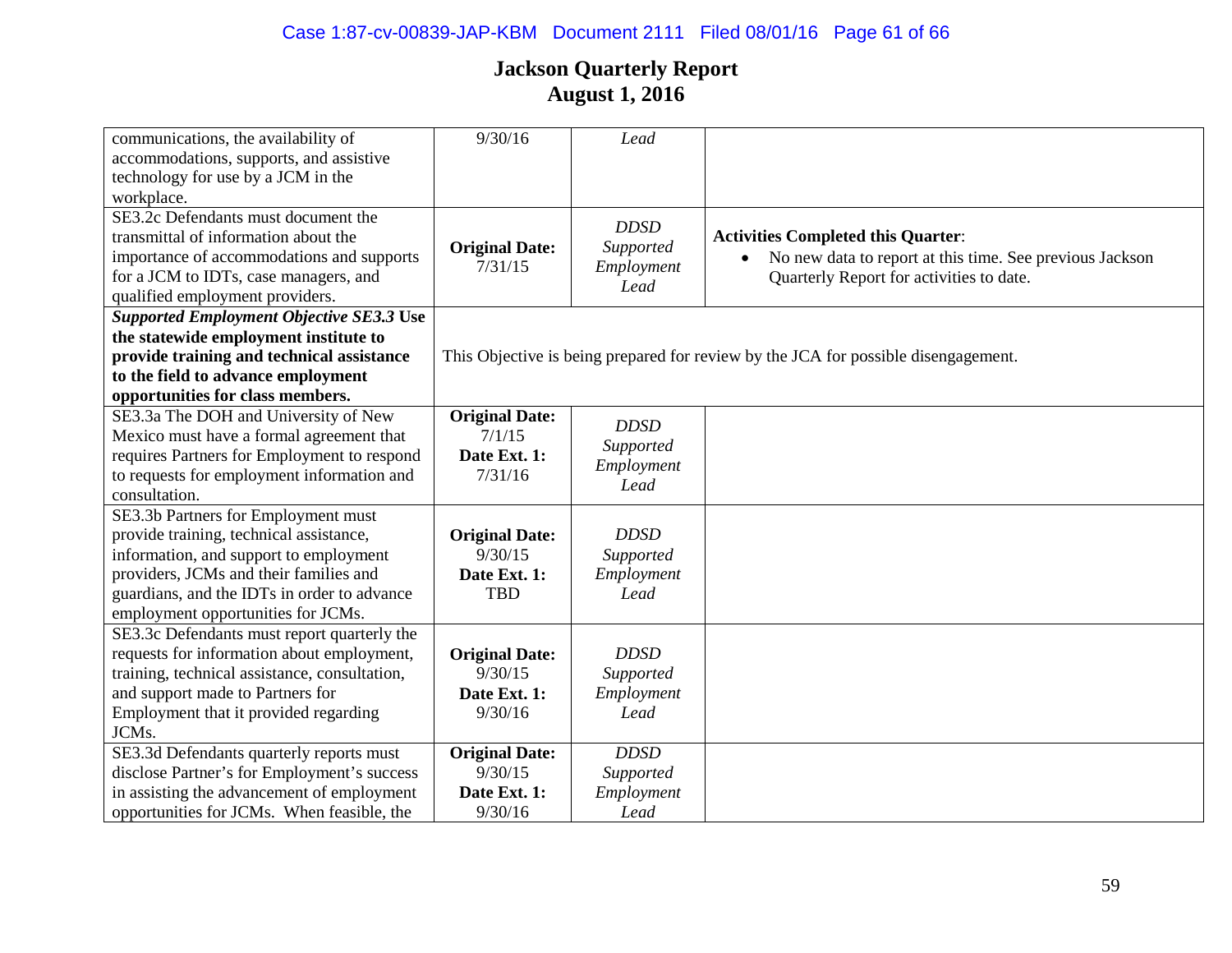# Case 1:87-cv-00839-JAP-KBM Document 2111 Filed 08/01/16 Page 62 of 66

| reports will include quantitative information. |                                                              |                               |                                                                                                             |  |
|------------------------------------------------|--------------------------------------------------------------|-------------------------------|-------------------------------------------------------------------------------------------------------------|--|
| <b>Supported Employment Objective SE3.4</b>    |                                                              |                               |                                                                                                             |  |
| DDSD will provide technical assistance to      |                                                              |                               |                                                                                                             |  |
| teams as requested for individuals whom        |                                                              |                               |                                                                                                             |  |
| they support to access employment              |                                                              |                               |                                                                                                             |  |
| opportunities.                                 |                                                              |                               |                                                                                                             |  |
| SE3.4a DDSD must identify necessary            | <b>Original Date:</b>                                        | <b>DDSD</b>                   |                                                                                                             |  |
| technical assistance and information to        | 7/31/15                                                      | Supported                     | <b>Activities Completed this Quarter:</b>                                                                   |  |
| provide to IDTs and JCMs and their             | Date Ext. 1:                                                 |                               | See SE1.1b.                                                                                                 |  |
| guardians for purposes of responding to        |                                                              | Employment                    |                                                                                                             |  |
| JCMs' employment inquiries and issues.         | 9/30/16                                                      | Lead                          |                                                                                                             |  |
| SE3.4b DDSD must respond to inquiries          |                                                              |                               |                                                                                                             |  |
| about employment opportunities and provide     | <b>Original Date:</b>                                        | <b>DDSD</b>                   |                                                                                                             |  |
| appropriate job-related technical assistance   | 9/30/15                                                      | Supported                     | <b>Activities Completed this Quarter:</b>                                                                   |  |
| and information that may include job           | Date Ext. 1:                                                 | Employment                    | See SE1.1b.                                                                                                 |  |
| coaching, mentoring, and problem solving to    | 12/31/16                                                     | Lead                          |                                                                                                             |  |
| IDTs and JCMs and their guardians.             |                                                              |                               |                                                                                                             |  |
| <b>Supported Employment Objective SE3.5</b>    |                                                              |                               | <b>Original Date:</b> 12/31/15 date of completion-no evaluative components. New Employment First policy and |  |
| <b>Defendants, through UNM/CDD Partners</b>    | procedure under development. No data on this EC at this time |                               |                                                                                                             |  |
| for Employment will provide training for       |                                                              |                               |                                                                                                             |  |
| people with disabilities, family members,      | <b>Date Ext. 1: 9/30/16</b>                                  |                               |                                                                                                             |  |
| providers, guardians, advocates, case          | Date Ext. 2: 12/31/16                                        |                               |                                                                                                             |  |
| managers, DDSD and DVR consistent with         |                                                              |                               |                                                                                                             |  |
| the Employment First Principle.                |                                                              |                               | Component Manager: DDSD Supported Employment Lead                                                           |  |
| <b>Supported Employment Objective SE3.6</b>    |                                                              |                               |                                                                                                             |  |
| Defendants will provide training to            |                                                              |                               | Original Date: 12/31/15 date of completion-no evaluative components. Date Ext. 1: 12/31/16                  |  |
| employment providers and case managers         |                                                              |                               |                                                                                                             |  |
| on evidence based practices in Supported       |                                                              |                               | Component Manager: DDSD Supported Employment Lead                                                           |  |
| <b>Employment.</b>                             |                                                              |                               |                                                                                                             |  |
|                                                | <b>Activities Completed this Quarter:</b>                    |                               |                                                                                                             |  |
|                                                |                                                              |                               | All evaluative components regarding training of Case managers to be grouped as appropriate. No              |  |
|                                                |                                                              | data on this EC this quarter. |                                                                                                             |  |
|                                                |                                                              |                               |                                                                                                             |  |
| <b>Supported Employment Objective SE3.7</b>    |                                                              |                               | This Objective is under preparation for review by the JCA for possible disengagement.                       |  |
| Defendant(s) will work with Partners for       |                                                              |                               |                                                                                                             |  |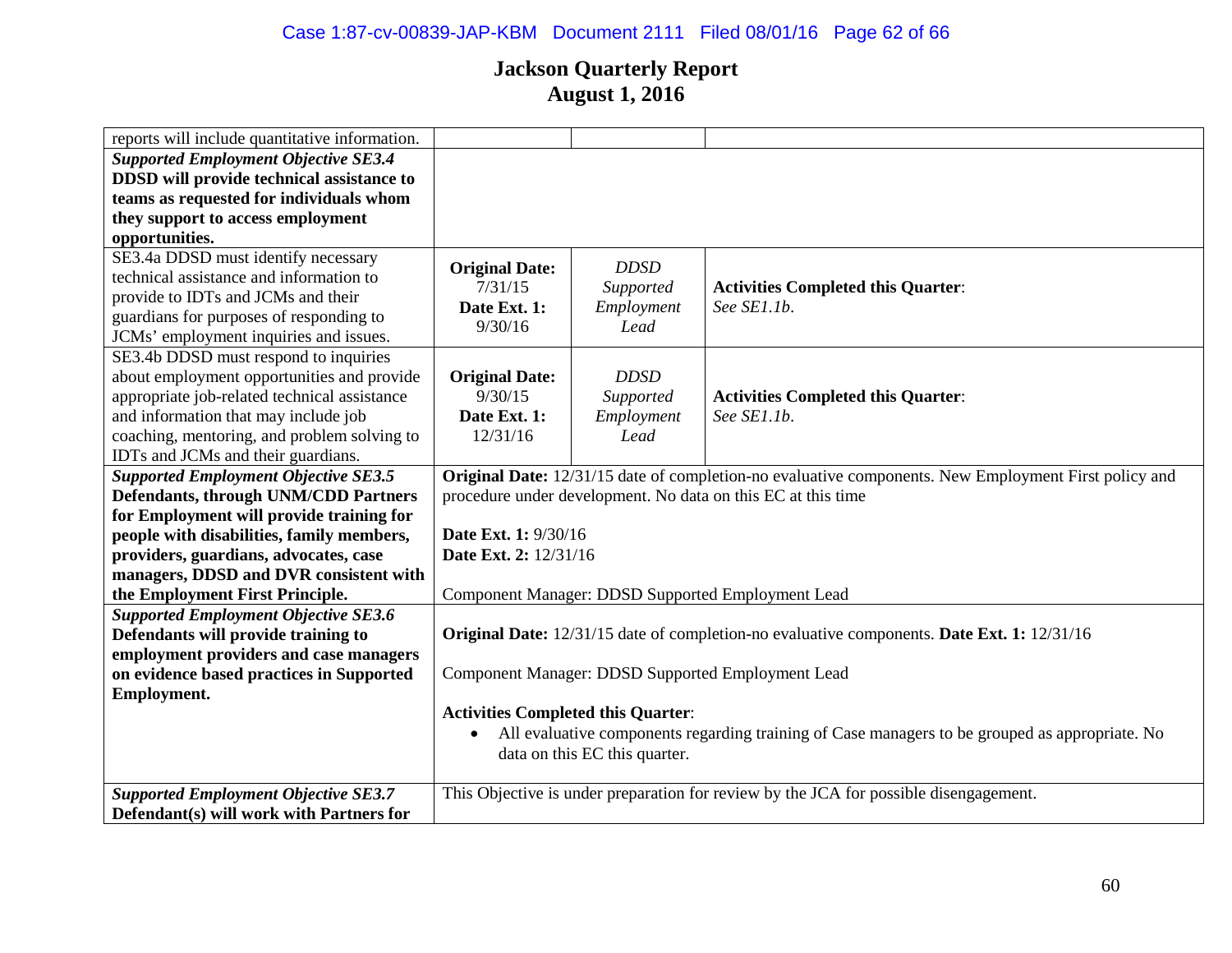| <b>Employment (formerly known as</b>           |                       |             |                                                               |
|------------------------------------------------|-----------------------|-------------|---------------------------------------------------------------|
| <b>Employment Institute) to maintain an</b>    |                       |             |                                                               |
| ongoing learning collaborative.                |                       |             |                                                               |
| SE3.7a Defendants must continue to fund        | 7/31/15               | <b>DDSD</b> |                                                               |
| and support Partners for Employment in         |                       | Supported   |                                                               |
| accordance with an active formal agreement     |                       | Employment  |                                                               |
| between DDSD and UNM, pertinent state          |                       | Lead        |                                                               |
| procurement rules, and funding appropriated    |                       |             |                                                               |
| by the state legislature.                      |                       |             |                                                               |
| SE3.7b The Partners for Employment             | 10/31/15              | <b>DDSD</b> |                                                               |
| program is intended to provide a learning      |                       | Supported   |                                                               |
| collaborative that enhances employment         |                       | Employment  |                                                               |
| opportunities for JCMs.                        |                       | Lead        |                                                               |
| SE3.7c Defendants must annually evaluate       | <b>Original Date:</b> | <b>DDSD</b> |                                                               |
| the outcomes and efficacy of Partners for      | 4/30/16               | Supported   |                                                               |
| Employment as the program relates to           | Date Ext. 1:          | Employment  |                                                               |
| employment services for JCMs.                  | 9/30/16               | Lead        |                                                               |
| SE3.7d Defendants must communicate the         | <b>Original Date:</b> | <b>DDSD</b> |                                                               |
| results of the annual evaluation with Partners | 4/30/16               | Supported   |                                                               |
| for Employment.                                |                       | Employment  |                                                               |
|                                                |                       | Lead        |                                                               |
| <b>Supported Employment Objective SE4.1</b>    |                       |             |                                                               |
| Class members are able to explore              |                       |             |                                                               |
| community work experiences including           |                       |             |                                                               |
| job sampling, trial work experiences and       |                       |             |                                                               |
| volunteering.                                  |                       |             |                                                               |
| SE4.1a Defendants must identify JCMs who       | <b>Original Date:</b> |             |                                                               |
| wish to do job sampling, trial work, or        | 9/30/15               | <b>DDSD</b> | <b>Activities Completed this Quarter:</b>                     |
| volunteering, provided the JCMs have their     | Date Ext. 1:          | Supported   | The Informed Choice Project intends to provide a discovery    |
| guardians' consent to do this type of work.    | 9/30/16               | Employment  | experience, under the guidance and supervision of Mark Gold   |
|                                                | Date Ext. 2:          | Lead        | and Associates, for every interested class member. Details to |
|                                                | <b>TBD</b>            |             | be presented August 16, 2016.                                 |
| SE4.1b Defendants must identify processes      | <b>Original Date:</b> | <b>DDSD</b> | <b>Activities Completed this Quarter:</b>                     |
| that encourage job sampling, trial work        | 9/30/15               | Supported   | See SE4.1a                                                    |
| experience, and volunteer opportunities for    | Date Ext. 1:          | Employment  |                                                               |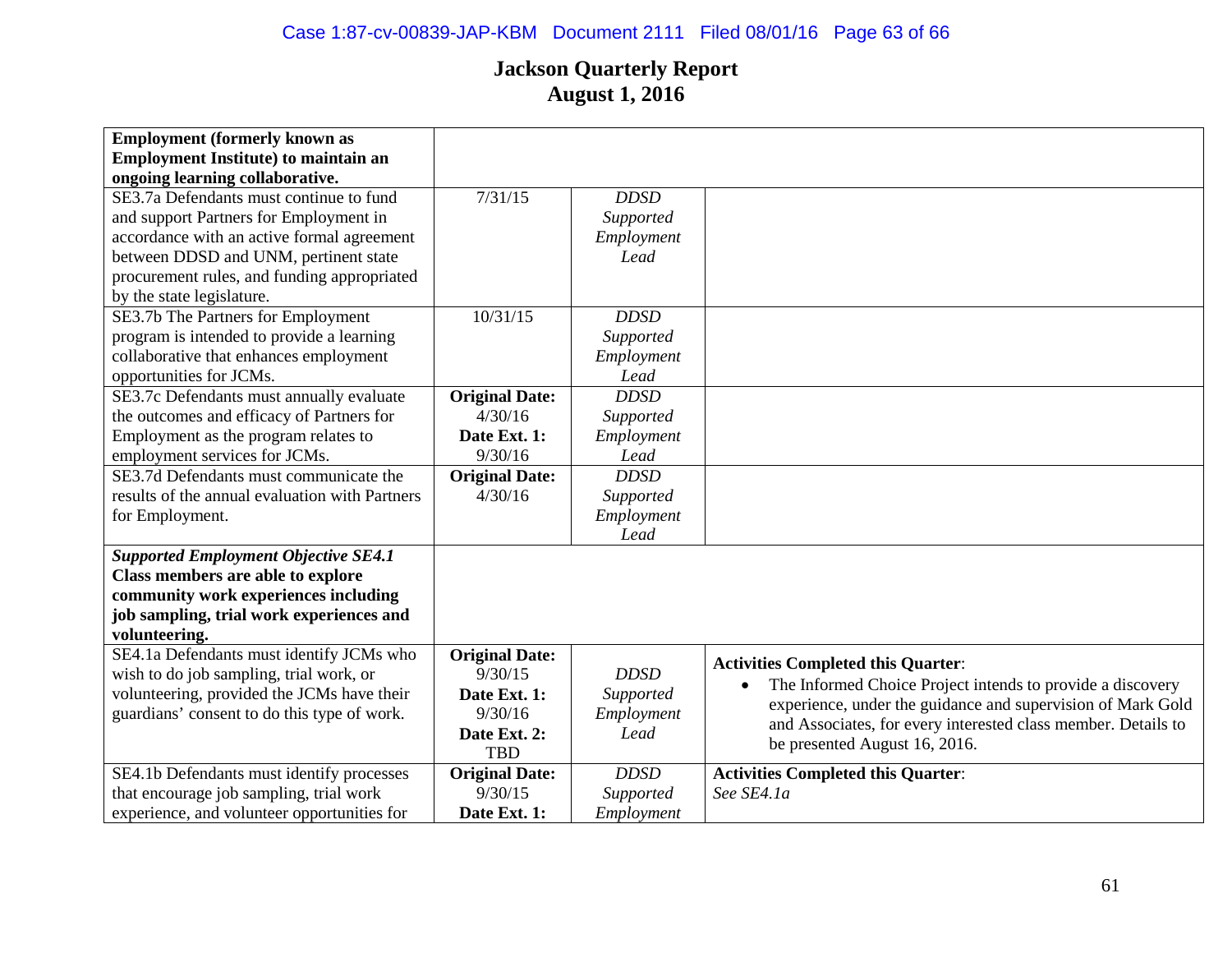# Case 1:87-cv-00839-JAP-KBM Document 2111 Filed 08/01/16 Page 64 of 66

| JCMs identified in SE4.1a.                    | <b>TBD</b>            | Lead                   |                                                                 |
|-----------------------------------------------|-----------------------|------------------------|-----------------------------------------------------------------|
| SE4.1c Defendants must communicate            | <b>Original Date:</b> | <b>DDSD</b>            | <b>Activities Completed this Quarter:</b>                       |
| processes identified in SE4.1b to JCMs and    | 9/30/15               | Supported              | See SE4.1a                                                      |
| their guardians, IDTs, case managers, and     | Date Ext. 1:          | Employment             |                                                                 |
| qualified employment providers.               | <b>TBD</b>            | Lead                   |                                                                 |
| SE4.1d Defendants must ensure that there are  | <b>Original Date:</b> |                        | <b>Activities Completed this Quarter:</b>                       |
| qualified employment providers in each        | 4/30/16               | <b>DDSD</b>            | See SE4.1a                                                      |
| region that will afford opportunities for job | Date Ext. 1:          | Supported              |                                                                 |
| sampling, trial work experiences, and         | 9/30/16               | Employment             |                                                                 |
| volunteer opportunities for JCMs identified   | Date Ext. 2:          | Lead                   |                                                                 |
| in SE4.1a.                                    | <b>TBD</b>            |                        |                                                                 |
| <b>Supported Employment Objective SE4.2</b>   |                       |                        |                                                                 |
| Decrease the amount of time class             |                       |                        |                                                                 |
| members spend in congregated, segregated      |                       |                        |                                                                 |
| settings for persons with D/D and work        |                       |                        |                                                                 |
| with IDTs to promote participation in         |                       |                        |                                                                 |
| community activities and generic              |                       |                        |                                                                 |
| resources that are comparable to those        |                       |                        |                                                                 |
| used by non-disabled persons of the same      |                       |                        |                                                                 |
| age.                                          |                       |                        |                                                                 |
| SE4.2a Defendants must identify JCMs who      | <b>Original Date:</b> |                        | <b>Activities Completed this Quarter:</b>                       |
| are in "congregated, segregated settings for  | 4/30/16               | <b>DDSD</b>            | DDSD Community Inclusion coordinators and the statewide         |
| persons with D/D" and who do not wish to be   | Date Ext. 1:          |                        | expert are in the process of identifying all class members who  |
| in these settings.                            | 6/30/16               | Meaningful Day         | are in facility based day settings, or those who work in        |
|                                               | Date Ext. 2:          | Lead                   | facility settings. Names of those who work in facility settings |
|                                               | <b>TBD</b>            |                        | have been provided to DVR for follow up.                        |
| SE4.2b For those JCMs identified in SE4.2a,   | <b>Original Date:</b> |                        | <b>Activities Completed this Quarter:</b>                       |
| Defendants must take steps to decrease the    | 4/30/16               | <b>DDSD</b>            | Class members in congregate settings will be part of the CMS    |
| amount of time the JCMs spend in              | Date Ext. 1:          |                        | Settings Rule validation surveys to occur in fall 2016. Long    |
| congregated, segregated settings, provided    | 9/30/16               | Meaningful Day<br>Lead | term follow up is still under development through the           |
| the JCMs' guardians agree.                    | Date Ext. 2:          |                        | <b>Statewide Transition Plan.</b>                               |
|                                               | <b>TBD</b>            |                        |                                                                 |
| SE4.2c Defendants must provide education      | <b>Original Date:</b> | <b>DDSD</b>            | <b>Activities Completed this Quarter:</b>                       |
| and competency-based training to IDTs and     | 4/30/16               | Meaningful Day         | Unclear what is meant by "IDT"; "pertinent personnel".          |
| pertinent personnel concerning the            | Date Ext. 1:          | Lead                   | Under discussion with JCA.                                      |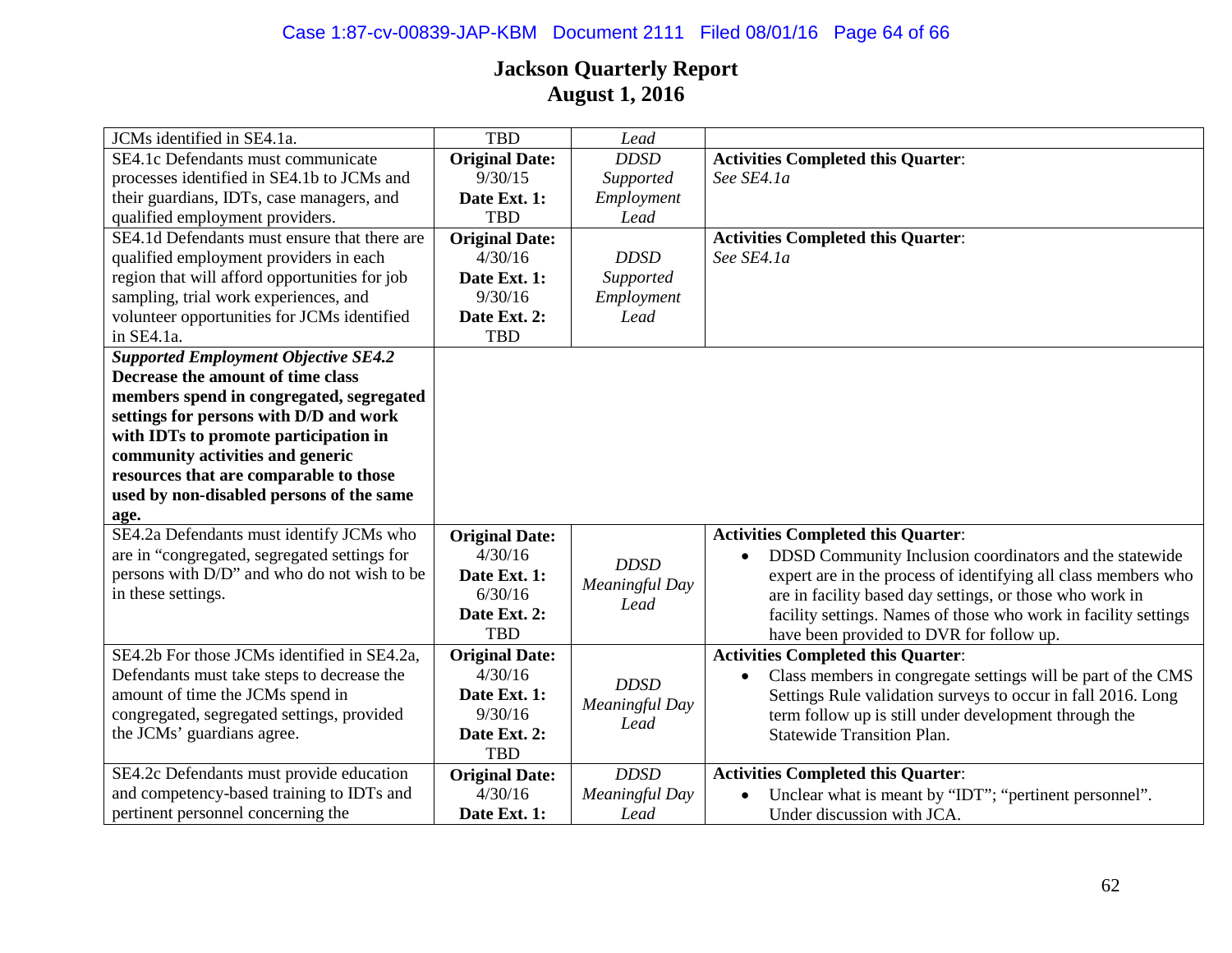| importance of having JCMs participate in          | 9/30/16                                                                                                |                |                                                                                                   |
|---------------------------------------------------|--------------------------------------------------------------------------------------------------------|----------------|---------------------------------------------------------------------------------------------------|
| integrated community activities and reducing      | Date Ext. 2:                                                                                           |                |                                                                                                   |
| the time spent by JCMs in congregated,            | <b>TBD</b>                                                                                             |                |                                                                                                   |
| segregated settings.                              |                                                                                                        |                |                                                                                                   |
| SE4.2d Defendants must annually identify          | <b>Original Date:</b>                                                                                  |                | <b>Activities Completed this Quarter:</b>                                                         |
| and monitor those JCMs who wish to reduce         | 4/30/16                                                                                                |                | See SE4.2a                                                                                        |
| time spent in congregated segregated settings     | Date Ext. 1:                                                                                           | <b>DDSD</b>    |                                                                                                   |
| and those JCMs who spent reduced hours in         | 9/30/16                                                                                                | Meaningful Day |                                                                                                   |
| congregated, segregated settings.                 | Date Ext. 2:                                                                                           | Lead           |                                                                                                   |
|                                                   | <b>TBD</b>                                                                                             |                |                                                                                                   |
| <b>OUTCOME E ISP: People will receive</b>         | ISP Strategic Plan milestones were provided to the JCA on July 15, 2016.                               |                |                                                                                                   |
| appropriate services / supports through           |                                                                                                        |                |                                                                                                   |
| integrated and meaningful ISP's                   |                                                                                                        |                |                                                                                                   |
| <b>Individual Service Planning</b>                |                                                                                                        |                |                                                                                                   |
| <b>OUTCOME C: Identify and correct ISP</b>        |                                                                                                        |                |                                                                                                   |
| deficiencies, both individual and systemic,       |                                                                                                        |                |                                                                                                   |
| using the community audit information             |                                                                                                        |                |                                                                                                   |
| <b>OUTCOME K ASSISTIVE</b>                        | Plaintiffs' Counsel rejected Defendants' AT plan. Plaintiffs' Counsel letter to Defendants' Counsel of |                |                                                                                                   |
| <b>TECHNOLOGY: People will have access</b>        | November 17, 2015 states Plaintiffs' Counsel would defer to the JCA to determine Defendants'           |                |                                                                                                   |
| to appropriate Assistive Technology               | compliance with Assistive Technology. JCA has requested a meeting with DDSD Director to discuss        |                |                                                                                                   |
| <b>Assistive Technology</b>                       | this issue the week of April 25. Division Director provided JCA with draft AT proposal on June 28,     |                |                                                                                                   |
| <b>OUTCOME A: Enhance and expand the</b>          | 2016. Awaiting JCA response.                                                                           |                |                                                                                                   |
| <b>Assistive Technology Initiative statewide.</b> |                                                                                                        |                |                                                                                                   |
| 2005 Appendix A to the Plan of Action             |                                                                                                        |                | DDSD Director informed JCA that state will proceed with disengagement motion of Appendix A.       |
| <b>MEANINGFUL DAY SERVICES</b>                    | DDSD Deputy will discuss current initiatives and impact of CMS final rule on day services at meeting   |                |                                                                                                   |
|                                                   | April 25 2016. No update.                                                                              |                |                                                                                                   |
|                                                   |                                                                                                        |                |                                                                                                   |
| 2005 Appendix A to the Plan of Action             |                                                                                                        |                | DVR has been meeting regularly with the JCA. Next scheduled check in meeting to discuss DVR       |
| <b>DIVISION OF VOCATIONAL</b>                     | initiatives is Tuesday, August 2, 2016.                                                                |                |                                                                                                   |
| <b>REHABILITATION</b>                             |                                                                                                        |                |                                                                                                   |
| <b>JSD Continuous Improvement</b>                 |                                                                                                        |                | Status Conference held on July 27, 2016. Community Monitor has scheduled a meeting for August 16, |
|                                                   | 2016 to discuss remaining Employment Continuous Improvement items and their incorporation into         |                |                                                                                                   |
|                                                   | the Individual Quality Review.                                                                         |                |                                                                                                   |
| <b>ISP JSD Paragraph 35</b>                       |                                                                                                        |                |                                                                                                   |
| Metro:                                            |                                                                                                        |                |                                                                                                   |